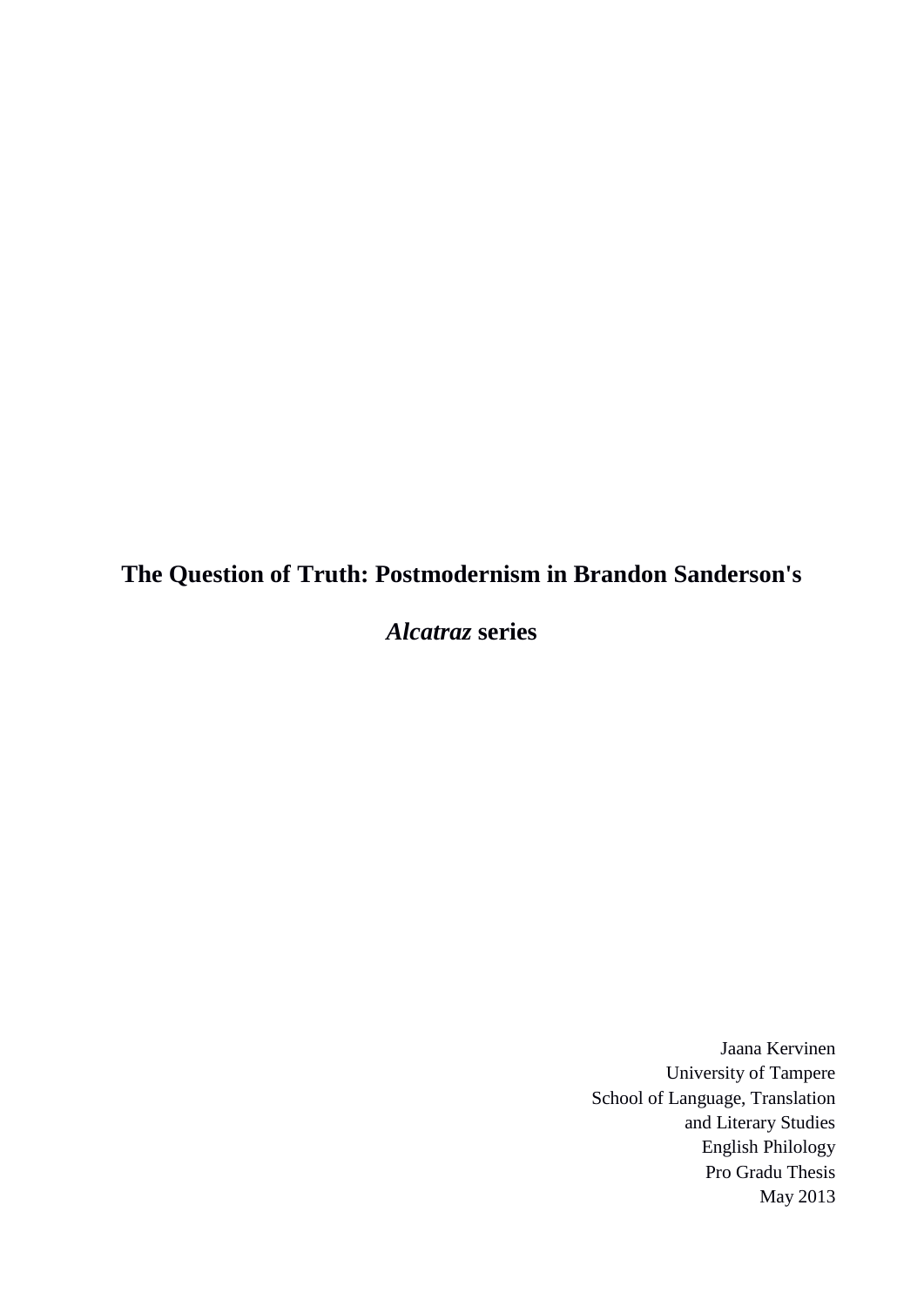Tampereen yliopisto Englantilainen filologia Kieli-, käännös, ja kirjallisuustieteiden yksikkö KERVINEN, JAANA: The Question of truth: Postmodernism in Brandon Sanderson's *Alcatraz* series

Pro gradu -tutkielma, 88 sivua Toukokuu 2013

Tarkastelen tässä Pro Gradu -tutkielmassa sitä, miten postmoderni totuuskäsitys heijastuu Brandon Sandersonin lastenkirjasarjan *Alcatraz* (2007-2010) neljässä ensimmäisessä osassa. Tutkielma nojautuu enimmäkseen eri kirjoittajien postmodernismiin liittyviin teorioihin, mutta kuuluu myös lastenkirjallisuuden tutkimuksen piiriin, sillä tutkimuskohteena on ensisijaisesti lapsille markkinoitu kirjasarja, ja tutkin sitä, mitä teokset voivat lukijoilleen opettaa. Hypoteesini oli, että *Alcatraz*-sarja opettaa (lapsia) aktiivisesti kyseenalaistamaan oletettuja totuuksia.

Johdanto-osuudessa esittelen metodini ja Sandersonin fantasiasarjan, joka kertoo 13-vuotiaasta kasvattipojasta, jonka luokse ilmestyy eräänä päivänä hänen isoisänsä. Tämä paljastaa, että Alcatraz ei olekaan orpo, että Alcatrazilla on mystinen Lahja (*Talent*) rikkoa asioita, ja että maailmaa hallitsee ilkeiden kirjastonhoitajien salaliitto.

Teoriaosuudessa nostan ensin esiin teorioita, jotka liittyvät postmodernismin käsitykseen totuudesta ja tiedosta yleensä. Totean näiden kysymysten olevan keskeisiä postmodernismille, ja viittaan esimerkiksi Foucault'n kiinnostukseen tiedon ja vallan keskinäisestä suhteesta, Lyotardin ajatuksiin historiasta ja Linda Hutcheonin ajatuksiin kyselevän asenteen keskeisyydestä postmodernismissa. Osoitan, että postmoderni totuuskäsitys on pluralistinen, ristiriitaisuudet hyväksyvä ja jatkuvaan kyselyyn kannustava. Käsittelen myös lyhyesti lastenkirjallisuuden tutkimuksen historiaa ja sitä, onko eettisesti kyseenalaista tutkia sitä, mitä lapset voisivat oppia kirjallisuudesta.

Analyysiosiossa tarkastelen postmodernin totuuskäsityksen heijastumista sarjassa kolmella eri pääosa-alueella: piilevässä ideologiassa, kirjallisissa tyylikeinoissa ja henkilöhahmoihin liittyvissä piirteissä. Havaitsin, että totuuden epävarma luonto tuodaan sarjassa esiin lukemattomilla eri tavoilla. Alcatraz esimerkiksi oppii, että suuri osa historian opetuksesta on ilkeiden kirjastonhoitajien propagandaa ja oppii arvostamaan kykyään rikkoa lähes mitä tahansa lahjana eikä kirouksena. Tämä kaikki voi auttaa lukijoita toteamaan, että joskus totena pidetyt asiat osoittautuvat ennakkoluuloiksi, ja että kyseenalaistava asenne on siksi hyvästä. Postmodernin ristiriitaisuuden hengessä Alcatraz toteaa kuitenkin myöhemmin, että noissa valheellisissa ennakkoluuloissa saattoi olla osa totuutta. Hän esimerkiksi huomaa, että kirjastonhoitajat eivät ole väärässä kaikesta, ja että hänen kykynsä rikkoa asioita saattaa sittenkin olla *sekä* lahja *että* kirous. Sama kaava toistuu myös kirjallisten tyylikeinojen kuten sanaleikkien, sekä henkilöhahmojen ja näiden perhesiteiden suhteen. Sarja osittain sekä kyseenalaistaa vanhoihin normeihin mukautumisen että vahvistaa niitä. Tutkielmasta käy ilmi, että *Alcatraz* todella opettaa kyseenalaistamaan oletettuja totuuksia, sillä totuuden osoitetaan olevan monivivahteinen ilmiö.

Avainsanat: postmodernismi, lastenkirjallisuus, totuus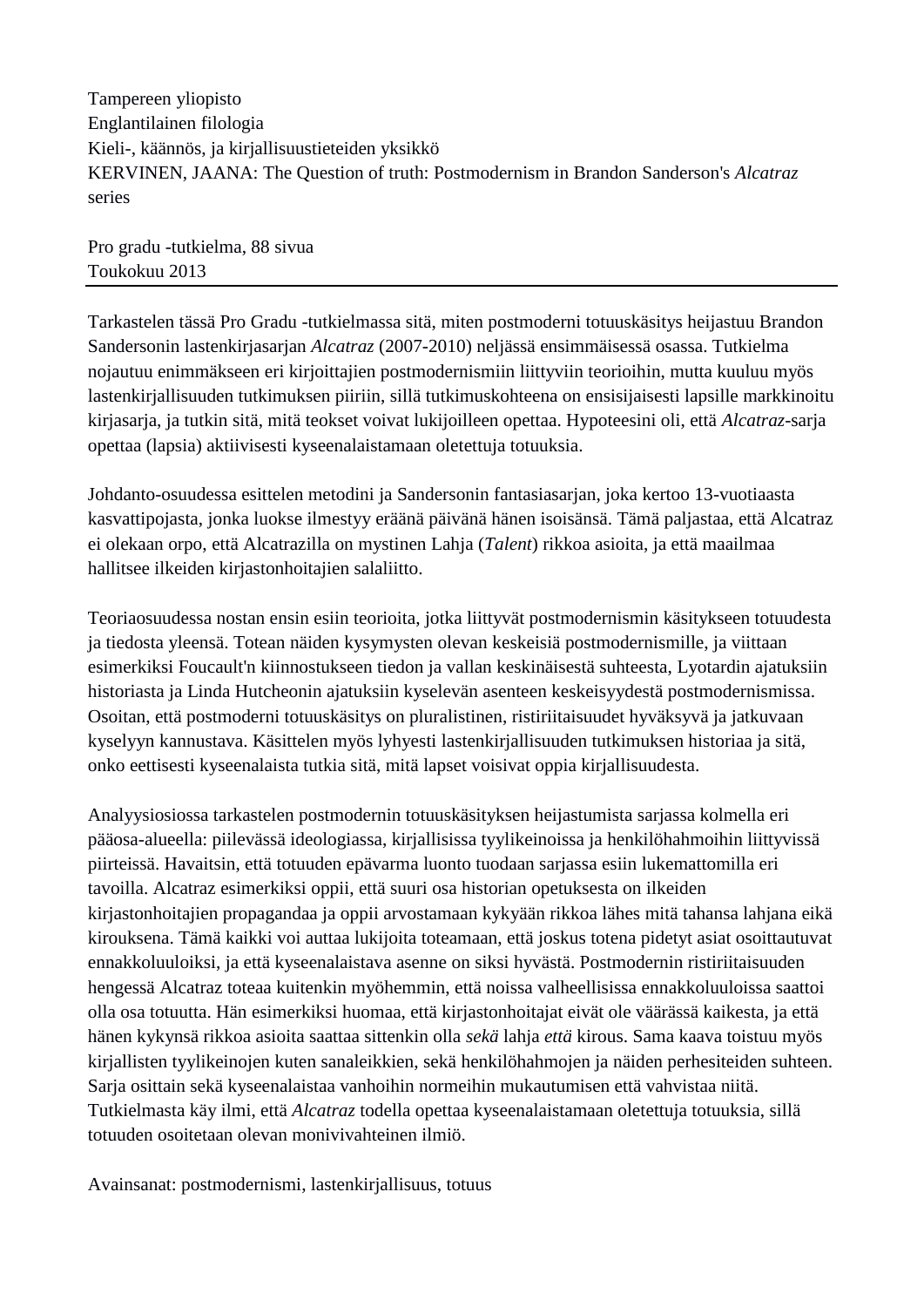# Table of contents

| 1.1           |  |
|---------------|--|
| 1.2           |  |
|               |  |
| 2.1           |  |
|               |  |
|               |  |
| $2.2^{\circ}$ |  |
|               |  |
|               |  |
|               |  |
| 3.1           |  |
|               |  |
|               |  |
|               |  |
| 3.2           |  |
|               |  |
|               |  |
|               |  |
| 3.3           |  |
|               |  |
|               |  |
|               |  |
|               |  |
|               |  |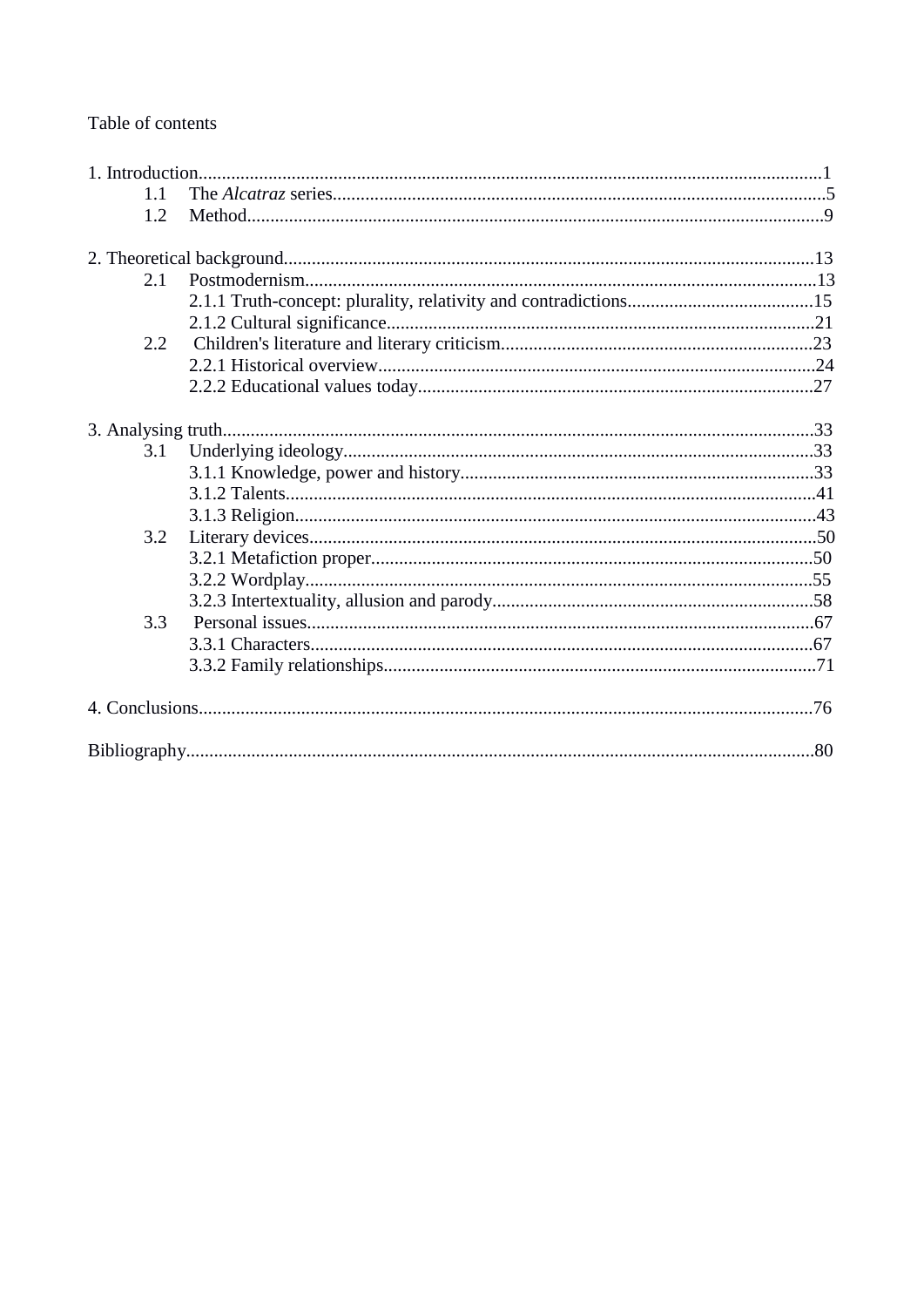## 1. Introduction

To open a book or article by, for instance, Derrida or one of his disciples is to feel that the mystification and intimidation of the reader is the ultimate aim of the enterprise.

*David Lodge* (1981, ix)

This thesis explores how a postmodern conception of truth is represented in *Alcatraz* (2007-2010), an American children's series by the noted fantasy author Brandon Sanderson. I address the question of why we would choose to offer texts such as these to children.

Postmodernism can be a difficult term to grasp. Some writers of introductions to literary theory or to postmodernism itself attribute the confusion caused by the term to the fact that it can refer to several things, such as a literary mode and a largely poststructuralist form of literary criticism (Bertens 2008, 110). Others refer to the veritable jungle of terms created by postmodernism, modernism, postmodernity and modernity (Sarup 1993, 129-130; Barry 2009, 78).

I would argue that some of the confusion stems from the very nature of postmodernism and the thoughts it is built upon. As Frederick Jameson (1994, xiv) notes, postmodernism and pluralism, a kind of all-inclusiveness, go together. Although he goes on to revise this to some extent, stating that the true plurality of postmodernism can be found in the individual responses to it rather than in an inherently unlimited scope that postmodernism itself would have (Jameson 1994, xv), he does say that postmodernism has been difficult to characterize globally or link to any specific style because it *has* been defined by the fact that it includes all possible styles (Jameson 1994, xiv). Even taking into account that postmodernism does not have to include absolutely every cultural act since the Second World War, one can still say that postmodernism encompasses a great variety of styles and tends to mix and match them. According to Harland G. Bloland (2005, 122), the views of postmodernists are so varied that "it is not possible to define postmodernism as a coherent theory"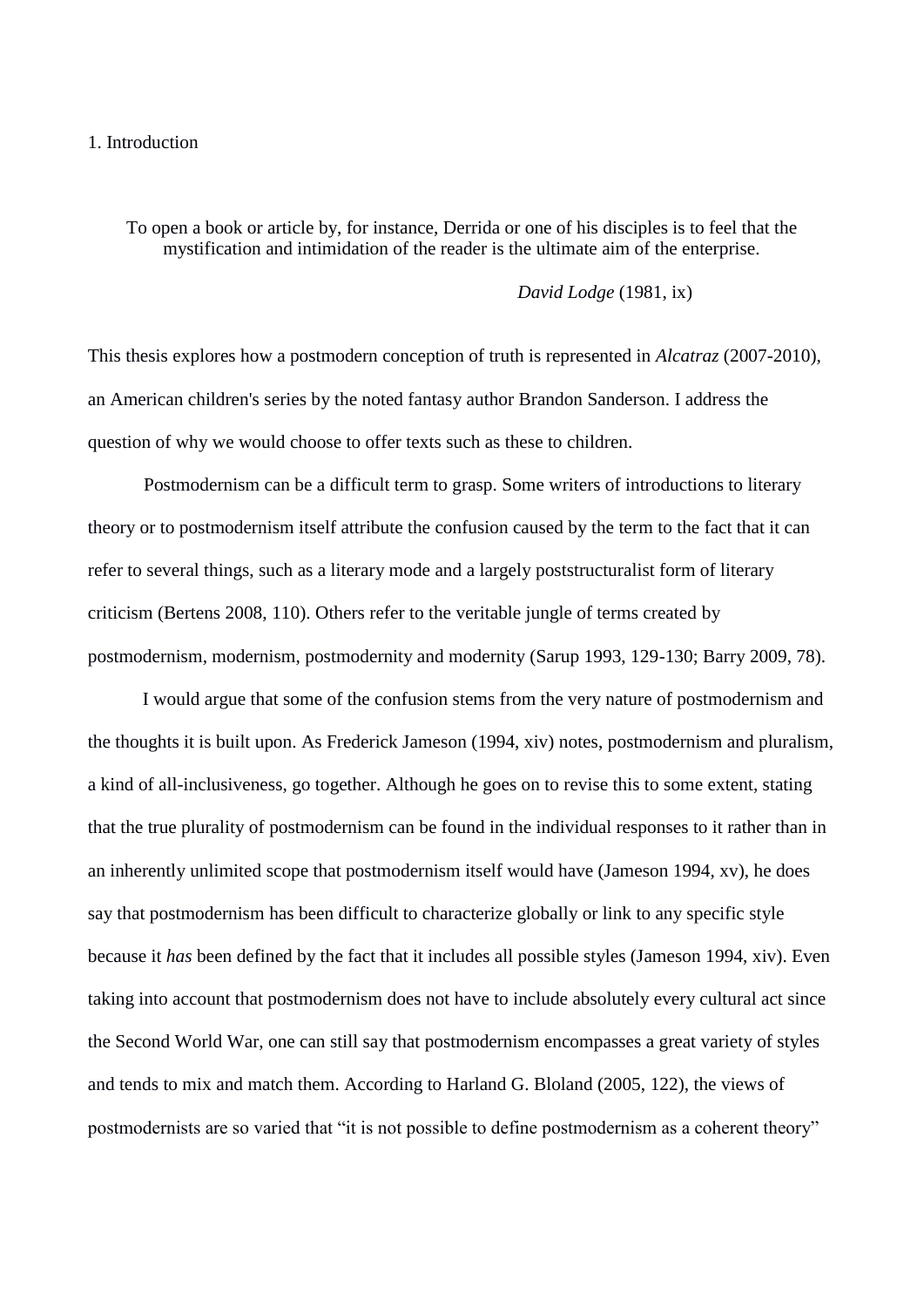and it would be better to follow Lyotard's lead and think of it "as an intellectual trend or condition" instead.

Besides this inherent pluralism, postmodernism's truth-concept and general take on knowledge and information as such can make it difficult to understand. Jean-François Lyotard's *The Postmodern Condition: A Report on Knowledge* (1984) is one of the earliest and most influential texts on postmodernism (see for instance Barry 2009, 82). In it Lyotard argues that the modern information society's distrust of metanarratives such as Marxism or Christianity, overarching theories and ideologies that claim to explain everything, can be said to be what constitutes postmodernism (1984, 7). According to Jean Webb (2003, 51), without these master narratives to believe in we have no centres of truth which would act as foundations for the type of certainties and absolute truths typical to nineteenth century writing.

Postmodernism has been highly influenced by poststructuralism, some of whose leading figures (see for instance Derrida) seem to have attempted to convey their distrust of absolute representations of absolute truths by writing without even attempting to structure their texts so as to make them comprehensible. They seem to think that if there is no order to reality, if there exist only partial truths, it would be wrong to present and organize their writing in a way that would clearly convey any overarching conclusions. This has undoubtedly led many readers to feel as David Lodge (1981, ix) seems to, according to his comment quoted in the epigraph above – that their texts are more intimidating than illuminating, and quite incomprehensible.

According to Linda Hutcheon (1988, xiii) postmodernism builds on contradictions and paradoxes, it "uses and abuses the conventions of discourse", in order to pose questions without attempting to resolve them in any finite way. Similarly, Lyotard (1997, vii) notes that people keep asking questions even if the answers are always deferred – at most there is a semblance of knowing the answers. Hutcheon suggests that not only does postmodern theory embrace contradictions, the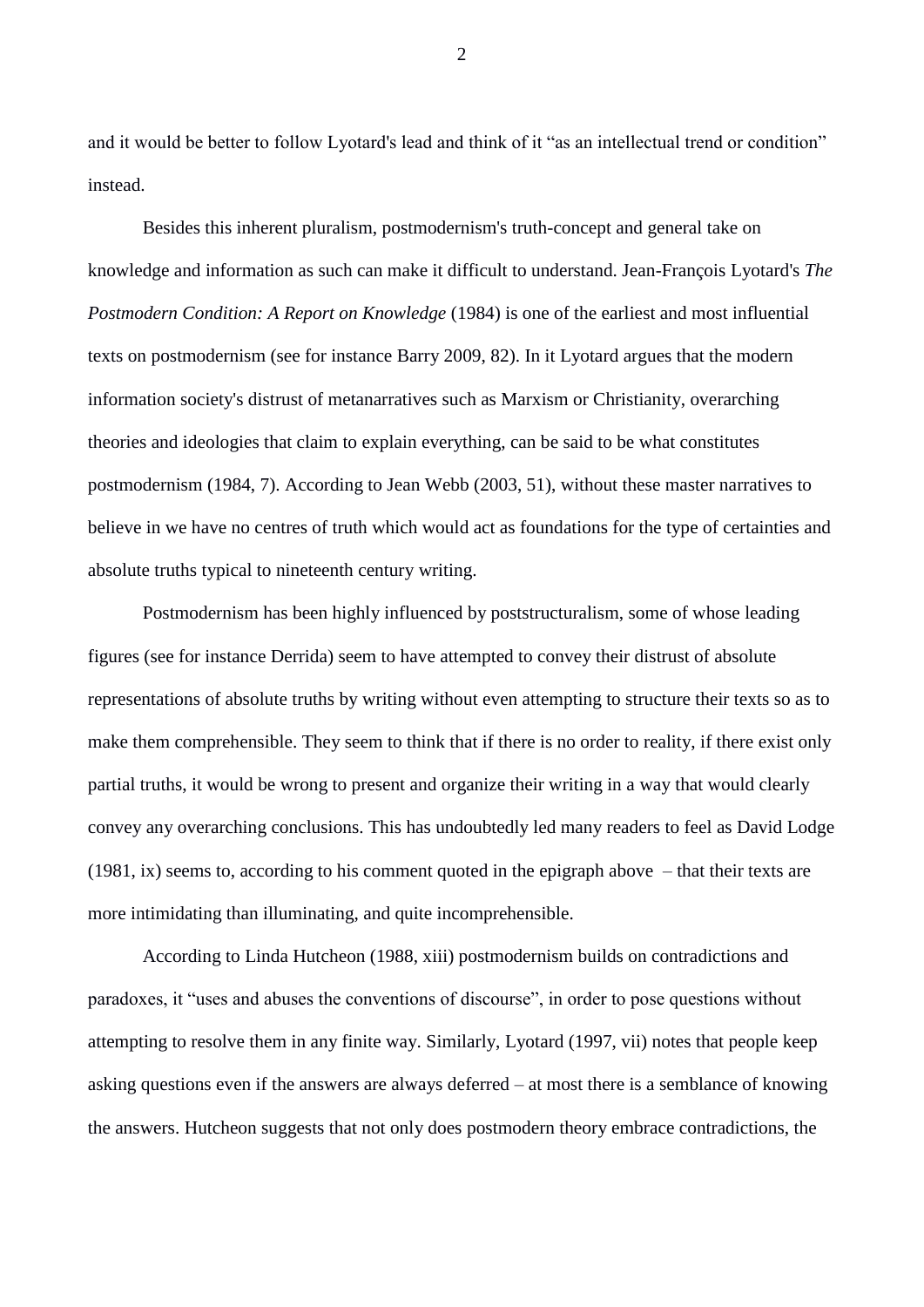word postmodernism has also often been used in such annoyingly contradictory ways that its commentators have "refused to define precisely what they mean by their usage of the term" (Hutcheon 1988, 37).

This general distrust of absolute truths and the consequent opportunities for confusion can be seen to be reflected in many aspects of postmodern theory and writing, as I hope to prove in this thesis. It also complicates attempts to define postmodernism, for how are we to say anything definitive about something that distrusts absolutes.

Children's literature has traditionally endeavoured to educate children, in earlier times mostly on moral and religious questions (Hunt 2001, 295; Egoff 2003, 4). While it may be argued that entertainment has become more valued especially in the late twentieth and early twenty-first century, Kimberley Reynolds (2005, 3) states that books still have an important role "in acculturating children by introducing them to the manners and mores of society". In other words, children's books are expected to teach valuable lessons about being a functioning member of society.

It is clear that some understanding of postmodernism will come in useful in navigating the (western) world of the twenty-first century. Postmodern thinking has greatly influenced practically all Anglo-American literary theorizing since the late 1970's (Bertens 2008, 210). Arguably, the reason it has been so predominant in theorizing is that it has managed to become part of all culture, "high" and "low" alike. According to Frederic Jameson (1991, np), one of the things that distinguish postmodernism from modernism is precisely the way it effaces the distinction between so called high culture and popular culture. Not only part of the *Zeitgeist* or Spirit of the time, Ihab Hassan (2003, 4) argues that we actually interpret everything through postmodern ideas, "see the world through postmodern-tinted glasses", as it were. Bloland (2005, 124) notes that as part of this "postmodernization" incredulity and uncertainty are becoming more and more central to the way we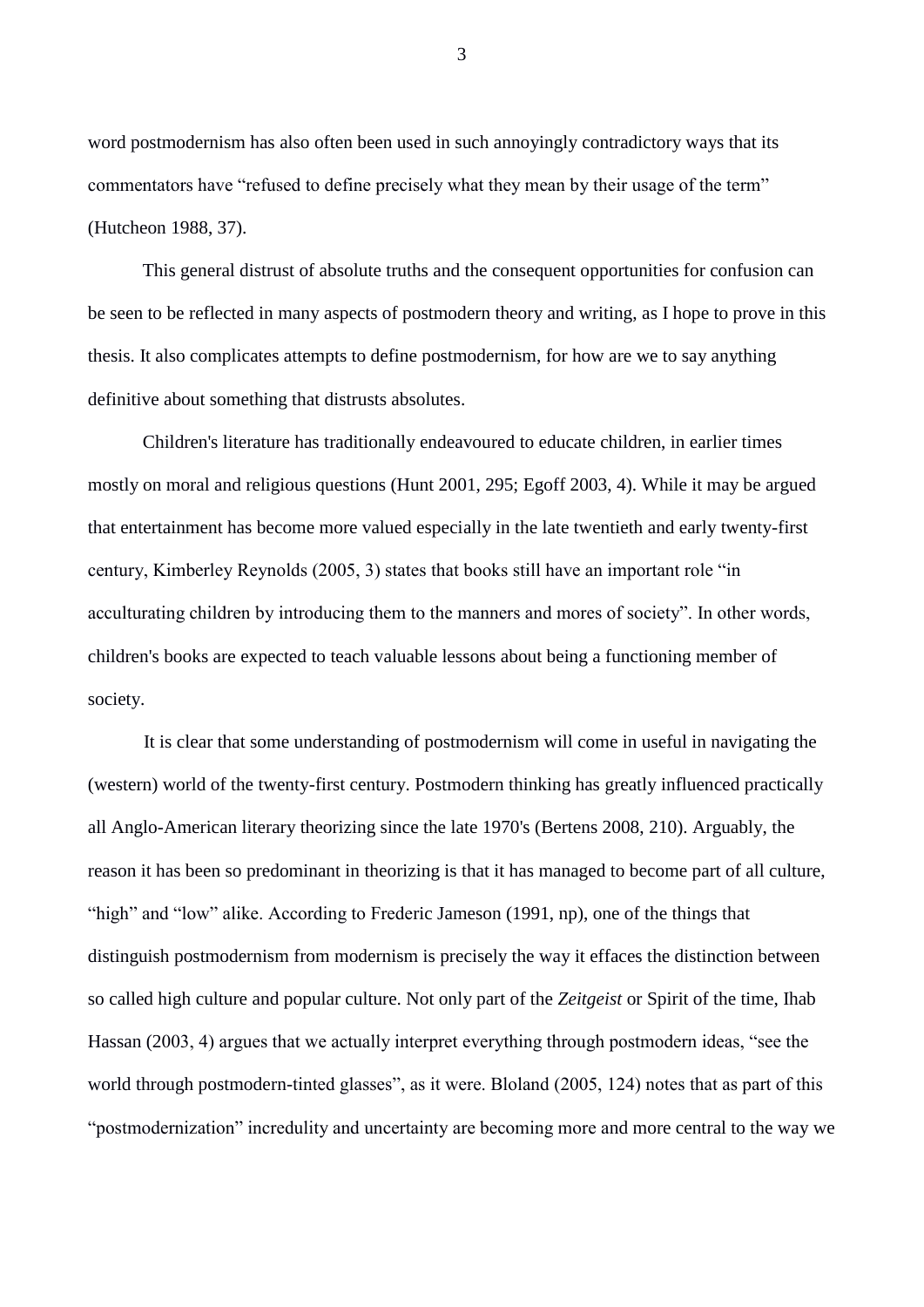see the world.

1

Many theorists<sup>1</sup> have begun to argue that postmodernism is dead, that our culture has moved on to a new phase. Even if that be the case, it seems clear that postmodernism continues to have an influence on culture and theory. Older styles and theories do not simply vanish. Even romanticism and realism are still very much alive in contemporary literature and entertainment no matter how many new theoretical winds have blown since their respective golden ages.

It is therefore no wonder that postmodernism has made its way to several children's books, as well, for postmodern thinking and questioning are something that children need to be acculturated to. The phenomenon has consequently also drawn the eye of children's literature critics. A number of studies have been conducted on postmodern children's literature, and especially on postmodern picturebooks<sup>2</sup>.

I have been following the work of Brandon Sanderson for several years, and I chose to write about his middle-grade children's fantasy series *Alcatraz* (2007-2010) because it is an especially interesting example of interaction between postmodernism and children's literature. My hypothesis is that the series is meant to acquaint its readers with postmodern conventions and thinking. It helps the readers to start questioning things instead of taking all everyday things for granted. Its point is not to sell postmodern ideology to young readers, but simply to give them tools to deal with postmodernism. These tools may prove especially useful if those readers study literature later in life. It would not be too misleading to say that *Alcatraz* seems to do to postmodernism what Jostein Gaarder's *Sophie's World* (1995) did to philosophy, though the will to educate is more hidden between the lines in Sanderson's case.

<sup>&</sup>lt;sup>1</sup> See for instance Hassan 2003, "Beyond Postmodernism: Toward an aesthetic of trust"; McHale 2007, "What was postmodernism?"; or Zimmermann 2004 "*Quo Vadis*?: Literary Theory beyond Postmodernism".

 $2^2$  See for instance Michèle Anstey's "'It's not all Black and White': Postmodern Picture Books and New Literacies" (2002); Katherine O'Neil's "Once upon Today: Teaching for Social Justice with Postmodern Picturebooks" (2010); and Sylvia Pantaleo's "Mutinous Fiction: Narrative and Illustrative Metalepsis in Three Postmodern Picturebooks" (2010).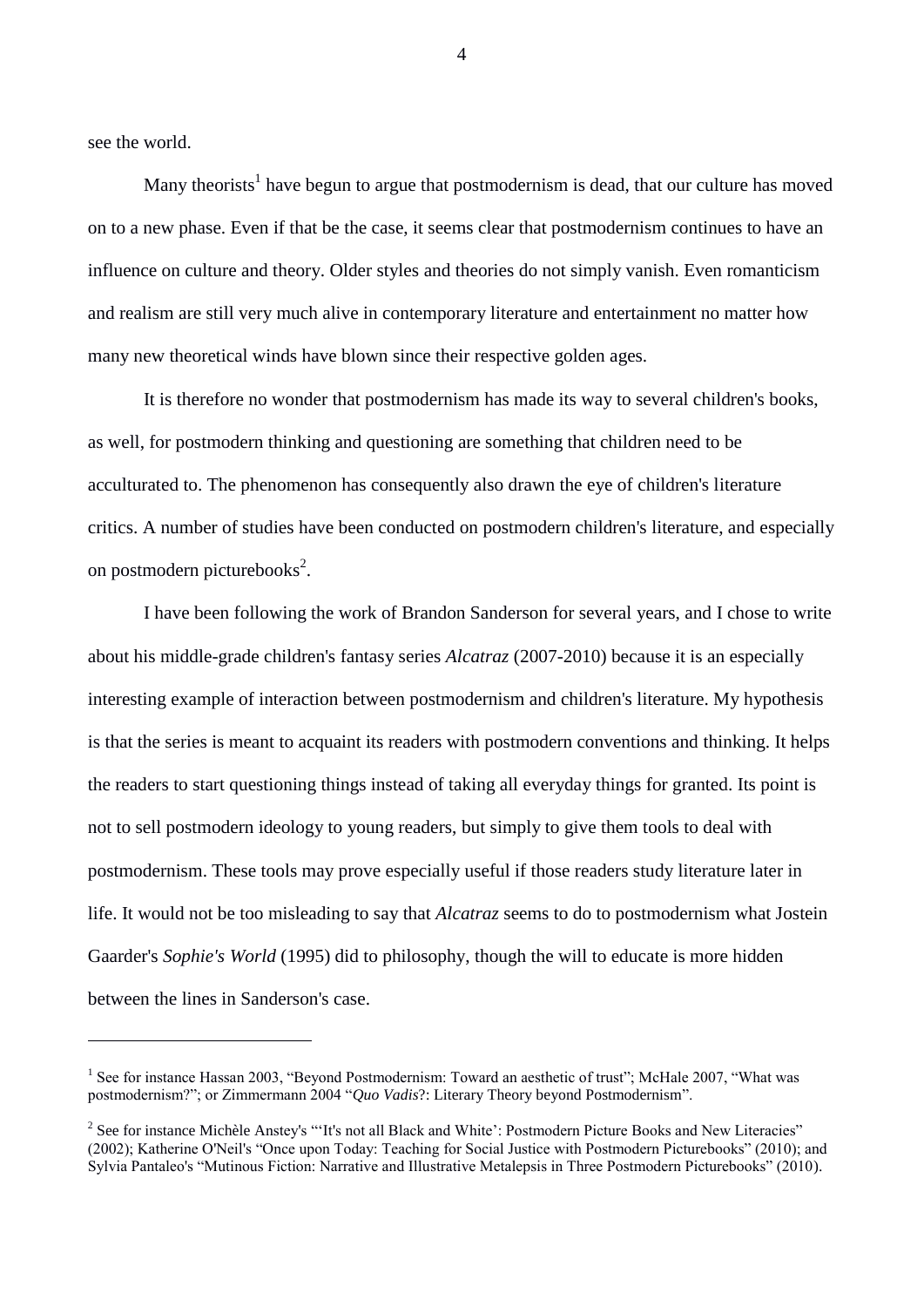It may seem illogical to discuss the postmodern truth concept in the context of a fantasy series, but it is not any less logical than discussing truth concepts in relation to any novel, since all fiction is by definition fictitious. Peter Hunt (2001, 271) suggests that on this basis we could even call all fiction fantasy.

The series came out fairly recently, so there has not been much literary criticism on it yet, only one published article<sup>3</sup> is available, and its focus is not on postmodernism but on Wolfgang Iser's concepts of implied reader and implied author. My study is therefore the first of its kind.

I begin by briefly introducing the series and the author. Then I explain how I have conducted my study and outline the theoretical background for it. The actual analysis section is centred on how a postmodern tendency to question the concept of truth is visible in the books in three main areas: (1) in the underlying ideology; (2) in the stylistic devices used; (3) in the people depicted in the story.

#### 1.1 The *Alcatraz* series

1

Brandon Sanderson is a Utah-based writer who mostly produces epic fantasy for an adult audience. The writing of the *Alcatraz* series began as a side project when he was taking time off from his usual projects. He says that it was an opportunity for him to experiment with things such as humour in ways that he could not do in epic fantasy, which tends to take itself more seriously (*Writing excuses* 4:1).

Sanderson was born in 1975. After spending some time studying biochemistry, and serving as a missionary for The Church of the Latter-day Saints in Korea, he switched his major to English and graduated with a Master's degree in creative writing in 2004. He has published several books, including *Elantris*, a *Mistborn*-trilogy, *Warbreaker* and *The Way of Kings*, which is to be the first of

<sup>3</sup> Michele D. Castleman's "Alcatraz and Iser: Applying Wolfgang Iser's Concepts of Implied Reader and Implied Author and Reality to the Metafictive Alcatraz Smedry Series" from 2011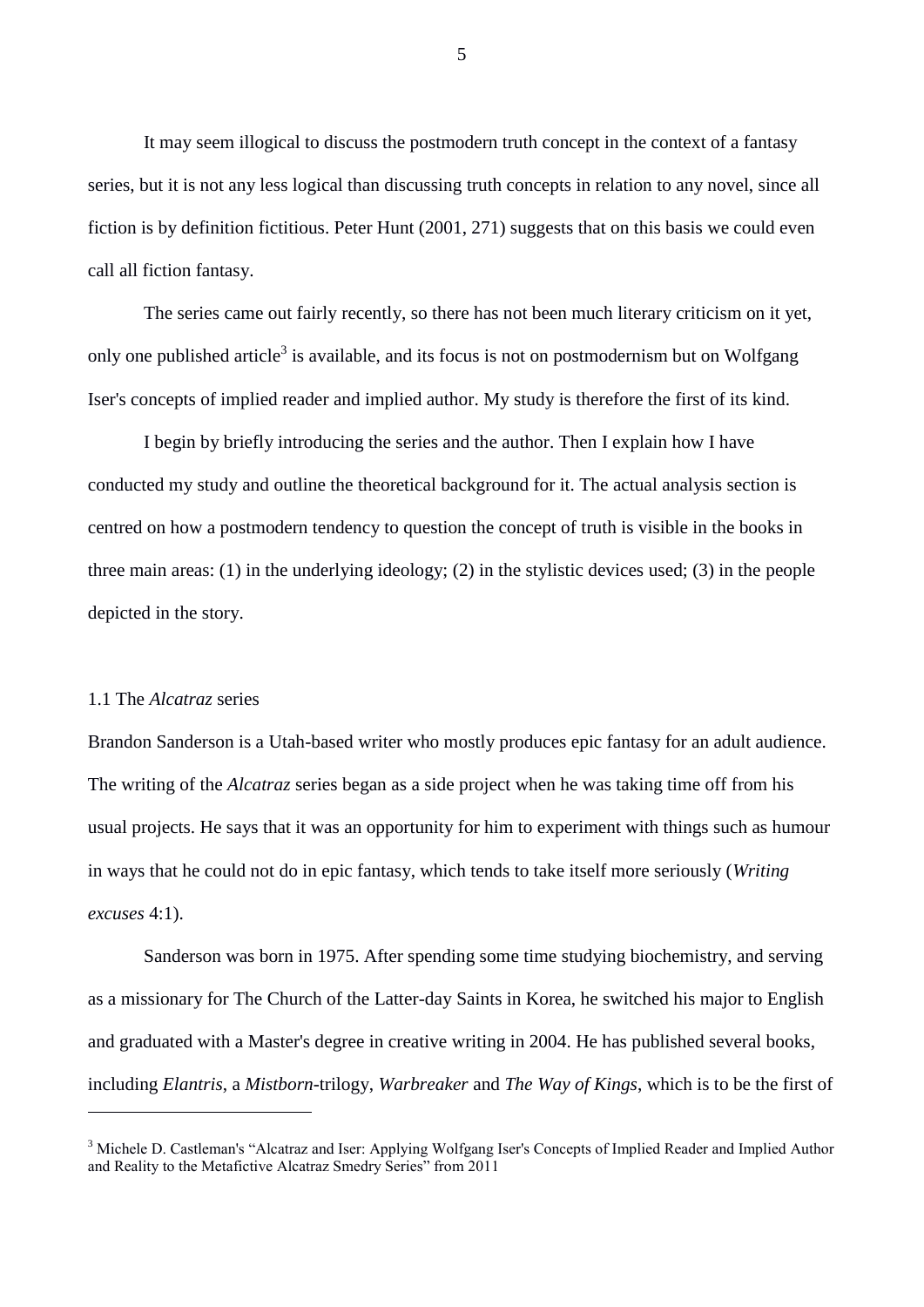a ten-part fantasy-series. In 2007, Sanderson was chosen to complete *The Wheel of Time* series after Robert Jordan passed away.

Sanderson likes to be open with his readers and, as Delgado (2010, 47) notes, this has led to his having a strong presence on the internet: he writes a blog, has a twitter account and participates in a weekly podcast aimed at aspiring writers. He also publishes annotations to his books on his website<sup>4</sup>.

There are currently four books in the *Alcatraz* series: *Alcatraz Versus the Evil Librarians*  (2007), *Alcatraz Versus the Scrivener's Bones* (2008), *Alcatraz Versus the Knights of Crystallia* (2009) and *Alcatraz Versus the Shattered Lens* (2010). (Hereafter sometimes shortened to *AvEL*, *AvSB*, *AvKC* and *AvSL*, respectively). Sanderson is planning to write a fifth and final book sometime in the future. Not to get pulled into the mire of what is and is not fantasy, I choose to call *Alcatraz* a fantasy series because that is how its author classifies it, and that is how the publisher markets it, as a fantasy series<sup>5</sup>. Being a postmodernism-inspired fantasy series, *Alcatraz* has a fairly complicated premise and plot, which cannot be explained very briefly.

The books tell the story of Alcatraz Smedry, a foster child who finds out just after his thirteenth birthday that he is not an orphan, after all. His eccentric grandfather appears at his doorstep and whisks Alcatraz away on an adventure during which the boy finds out that most of the world is controlled by evil Librarians, that his mother is one of them and that his father has been missing for almost 13 years. And that he himself is not named after the infamous prison, but the prison named after him – or at least after the ancestor whose name Alcatraz inherited.

Alcatraz is the narrator of the series, which he introduces in the foreword of the first book in the following manner:

1

<sup>4</sup> http://www.brandonsanderson.com/

<sup>5</sup> http://www.scholastic.com/teachers/bookwizard/books-by/brandon-sanderson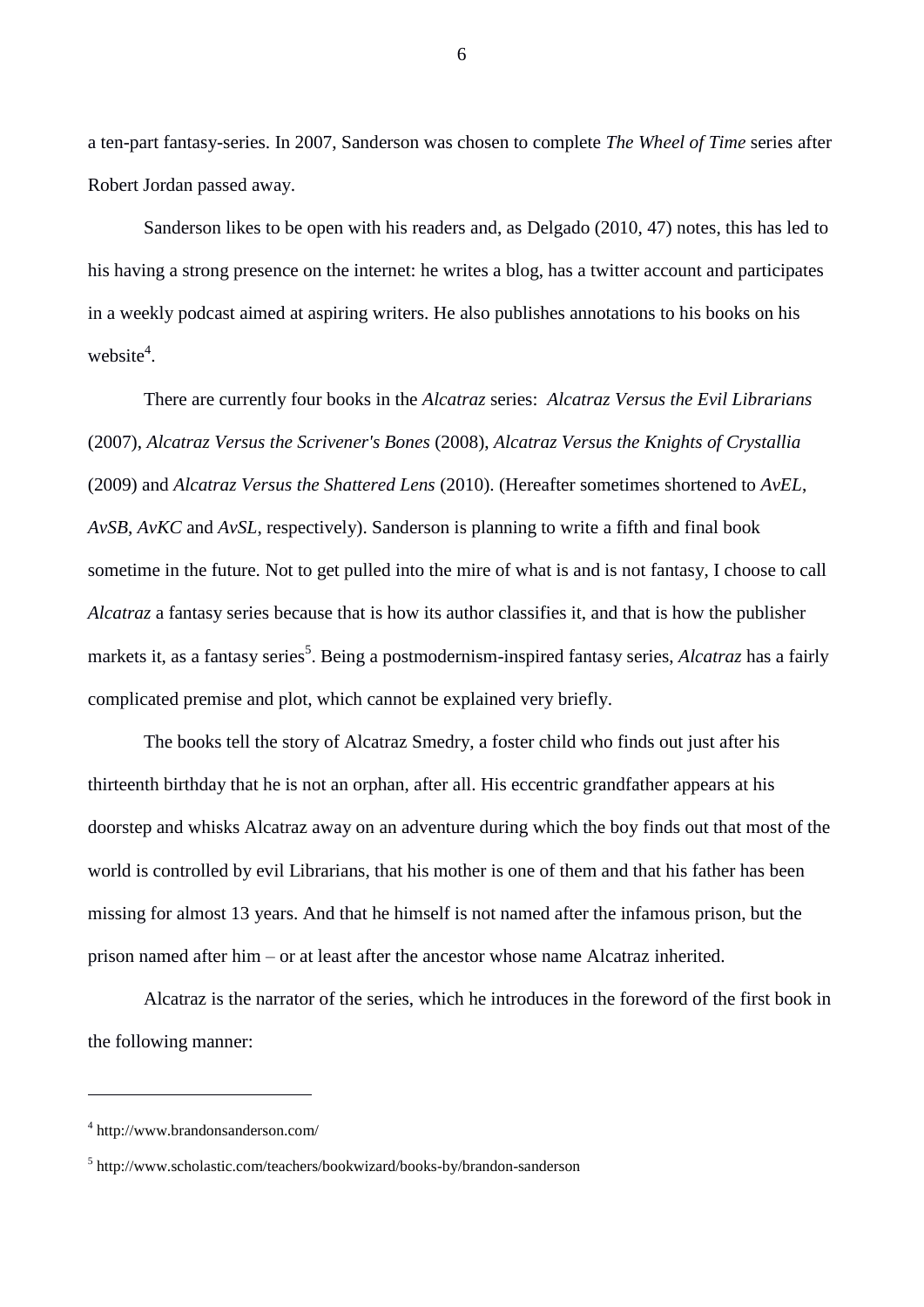In the Hushlands – those Librarian-controlled nations such as the United States, Canada and England – this book will be published as a work of fiction. Do not be fooled! This is no work of fiction, nor is my name really Brandon Sanderson. Both are guises to hide the book from Librarian agents. . .

For you Hushlanders, I know the events of my life may seem wondrous and mysterious. I will do my best to explain them, but please remember that my purpose is not to entertain you. My purpose is to open your eyes to the truth. (*AvEL*, np)

This can be read as a parody of the opening to Mark Twain's *The Adventures of Huckleberry Finn*, originally published in 1885. Its NOTICE from the Author similarly denies that the book contains motive, moral or plot, and the first paragraph of the first chapter (1994, 11) declares that Twain mostly told the truth in *The Adventures of Tom Sawyer* but that most people lie at least sometimes. Similarly, truth and lies turn out to be recurring themes in the *Alcatraz* books.

One of the things the Librarians have kept secret from people in the "Hushlands", that is, the world as we know it, is that sand is powerful. It can be used to power flying glass dragons and other silimatic technology, forged into magical lenses that Oculators such as Alcatraz are able to use to create laser beams, to see and identify footprints where people have passed recently, and to do a host of other things. Apart from being an Oculator and being able to wield their lenses, the fact that Alcatraz is born into the Smedry family means that he also has a magical Talent. He has spent his life thinking that the fact that things always seem to be breaking around him is a curse, but his grandfather, whose Talent is being late, assures him that his ability to break things is actually a powerful gift.

In the first book, Alcatraz's father has sent him a treasure, the Sands of Rashid, for his birthday but the Librarians steal them before Grandpa Smedry arrives and tells him what they are. They then have to set out on a mission to retrieve the Sands of Rashid from the downtown library. They get help from Bastille, a feisty 13-year-old girl who is a Knight of Crystallia and has been assigned as Grandpa Smedry's bodyguard. Alcatraz also finds out that his social worker of many years is an evil Librarian, and later that she is actually his own mother. Towards the end the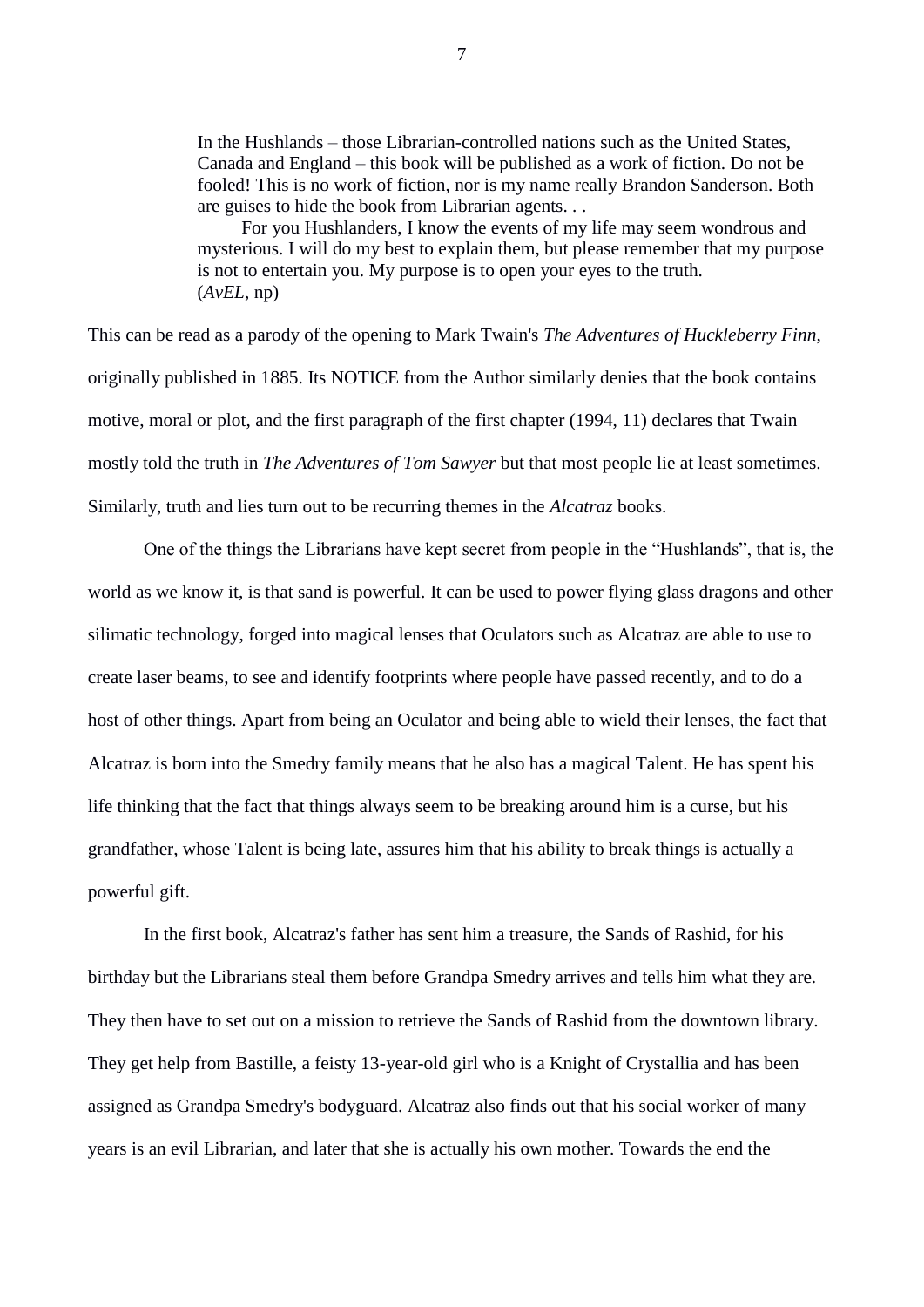Librarians forge the sands into Translator's lenses, which Alcatraz then manages to steal back.

That mission completed, in the second book Alcatraz is trying to escape from the Hushlands to Nalhalla, one of the Free Kingdoms located on the three continents that are kept secret by the Librarians. Having been picked up by a glass dragon flown by a young cousin of his, Alcatraz gets a message from his grandfather. He has been delayed after hearing that his son, Alcatraz's father, might be at the Library of Alexandria. Alcatraz is the most high-ranking person on the airship and he orders that they go after his grandfather. The library of Alexandria has been camouflaged to look like a small hut in the jungle, but when one enters it one discovers the largest library in the world. It is run by undead curators who have sold their souls in exchange for the right to read one of its books, and who then try to lure or trap all who enter into doing the same. While dodging their traps and the attacks of a powerful librarian of the cult of the Scrivener's Bones, Alcatraz and his friends also manage to find a way to release the boy's father Attica, despite the fact that he has become an undead curator. Before Alcatraz gets there, however, his mother has had time to come and claim Attica's own Translator's lenses as his widow.

In the third book, Alcatraz and his companions finally get to Nalhalla, where Alcatraz finds out that being a Smedry is like being royalty – his family even has its own castle in the city. They arrive into the capitol in the middle of negotiations for a truce between the Free Kingdomers and the Librarians. It soon turns out that Alcatraz's mother Shasta and the other Librarians have been using the negotiations as a cover to get into the Royal Archives (not a library) in Nalhalla to steal a book written in the forgotten tongue that can only be read with the translator's lenses, one of which was stolen by Shasta in the previous book. Alcatraz is captured by the Librarians and his mother but he manages to escape in time to stop the negotiations before the Free Kingdomers agree to turn over the kingdom of Mokia to the Librarians. Unfortunately Shasta gets the book she was after and escapes with it.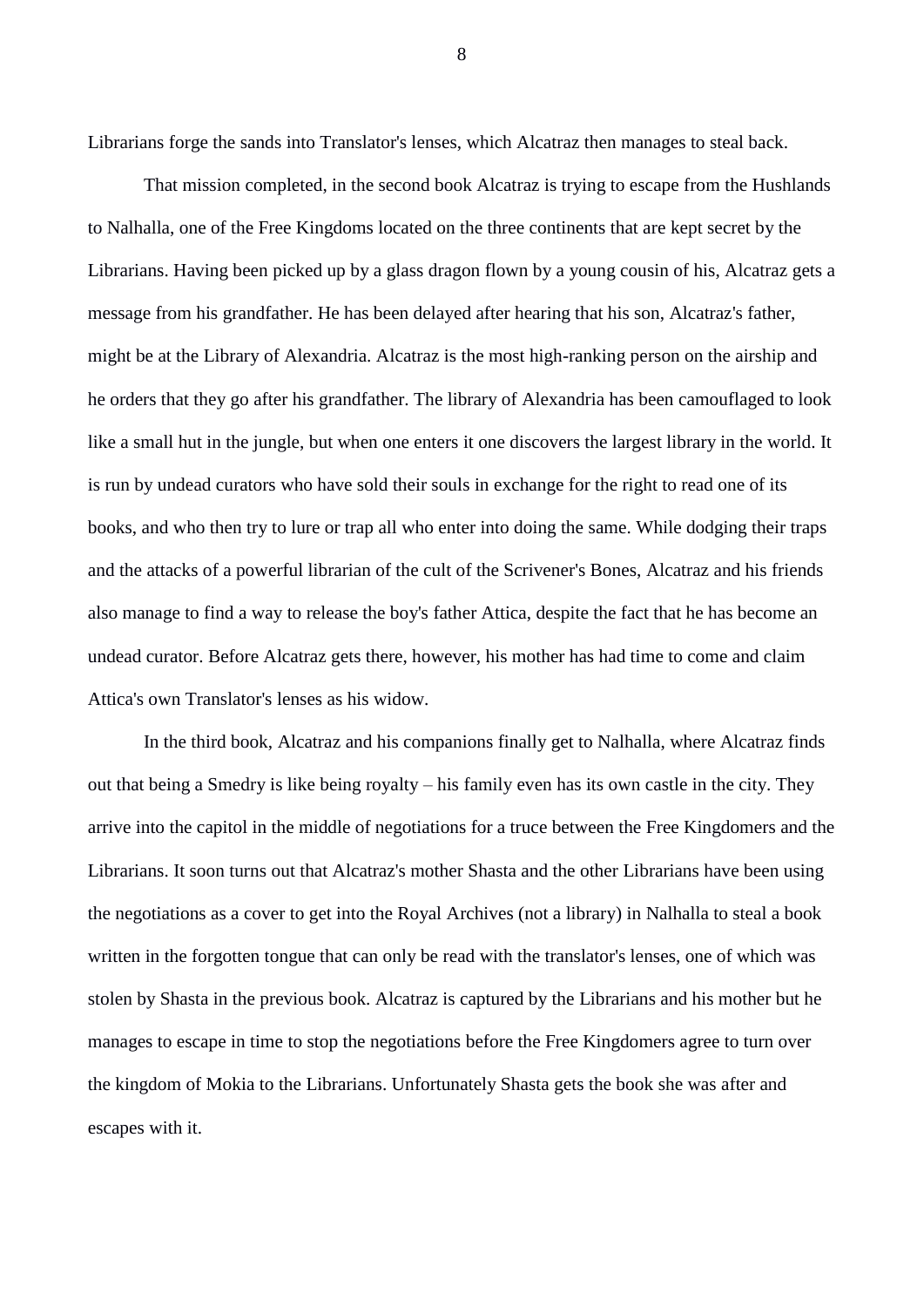In the fourth book, Alcatraz tries to help the war effort in Mokia by forcing the Knights of Crystallia to come and rescue him from there, thinking that once they get there, they cannot help but take part in fighting for their allies. He succeeds in making his way into the war-torn Mokia but discovers that it was all a stupid idea. Tuki Tuki, the capital city, is about to fall, Bastille falls into a coma in the midst of battle, and even the knights can only postpone the inevitable. In utter frustration, Alcatraz manages to use his powerful Breaking Talent to destroy all the weapons of the Librarian army in the whole of Mokia at one go – but inadvertently breaks the Smedry Talents in the process.

As time goes on Alcatraz makes it clear that he wants the reader to think of him as an extremely unreliable narrator. Postmodern stylistic tricks such as over-the-top allusions and metafictitious jokes on literary conventions seem to become more and more common as the series progresses. For instance, where the second book in the series contains a short list with its three items numbered 1), II) and C) (*AvSB*, 206), the fourth has no apparent logic, or at least logical progress, in all of its chapter numberings (see 3.2.1 and 3.2.2 below). In order to keep this study as compact as possible, I have attempted to mainly focus on just two of the books, and to get the most amount of contrast in their levels of postmodern features, I have chosen the first and the fourth book.

# 1.2 Method

In his introductory book to literary criticism Peter Barry sums up what postmodernist critics do. He says (2009, 87-88) that they, among other things, study "postmodernist themes, tendencies and attitudes" and "their implications", the "disappearance of the real" and "shifting postmodern identities", metafiction, and texts that mix high and low culture. These definitions all fit fairly well to what I am doing.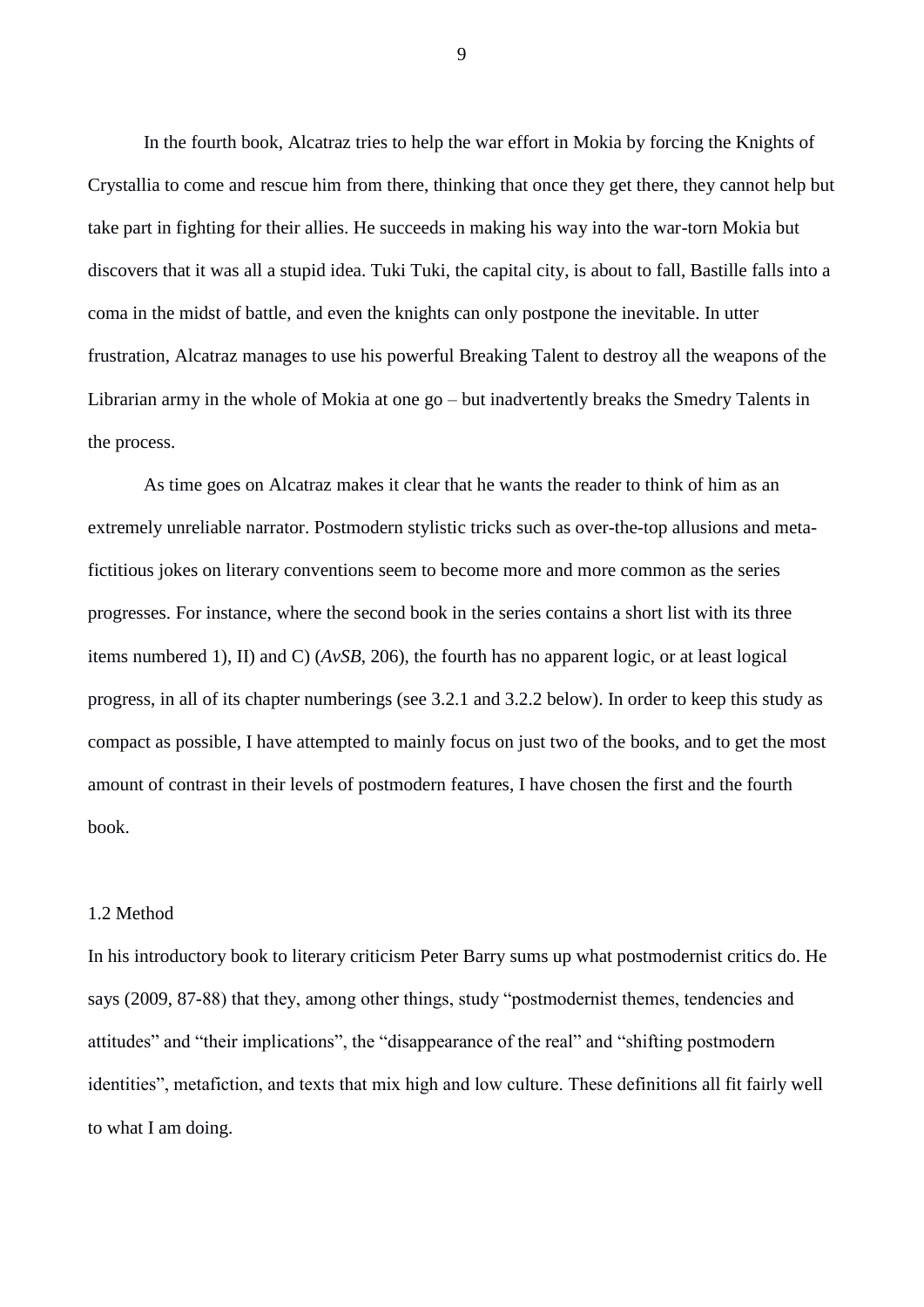On the other hand, my work is aligned with Children's Literature Criticism firstly in that I am studying a work that is primarily marketed for children. Secondly, I am interested in what the series teaches, and educational concerns have traditionally been one of the most popular topics of Children's Literature Studies – for better or for worse (Hearne 1988, 114). One could therefore say that when it comes to methodology, my study is a mix of postmodernist criticism and criticism of children's literature.

Next I will address how I have actually conducted my study. For the postmodernism-part of my theoretical framework, I use texts from some of the most influential theorists of the previous century, and texts that evaluate where postmodernism stands today. Most critics would agree that poststructuralism strongly influenced the birth of postmodernism (see for instance Bertens 2008, 110; Bloland 2005, 122). Some go so far as to use the terms poststructuralist and postmodernist almost interchangeably (Sarup 1993). My approach is that since postmodernism has largely emerged from poststructuralism, theorists who are traditionally labelled poststructuralists such as Jacques Derrida and Michel Foucault are equally valid in terms of my study as for instance Jean-François Lyotard and Frederic Jameson. Nevertheless, I limit myself to the more philosophical implications of their works and do not go deep into poststructuralist techniques such as pure deconstruction.

In the section on postmodernism, I attempt to give a general overview of postmodern theory, followed by a slightly more detailed discussion of the way truth is regarded in postmodernist thinking. Lastly, I say a few words on the cultural significance of postmodernism in the twenty-first century.

The children's literature section similarly tries to give a brief introduction to the history of literary criticism in connection with children's books, followed by some discussion on books that teach. As the last part of the theoretical background chapter I give an overview of relevant aspects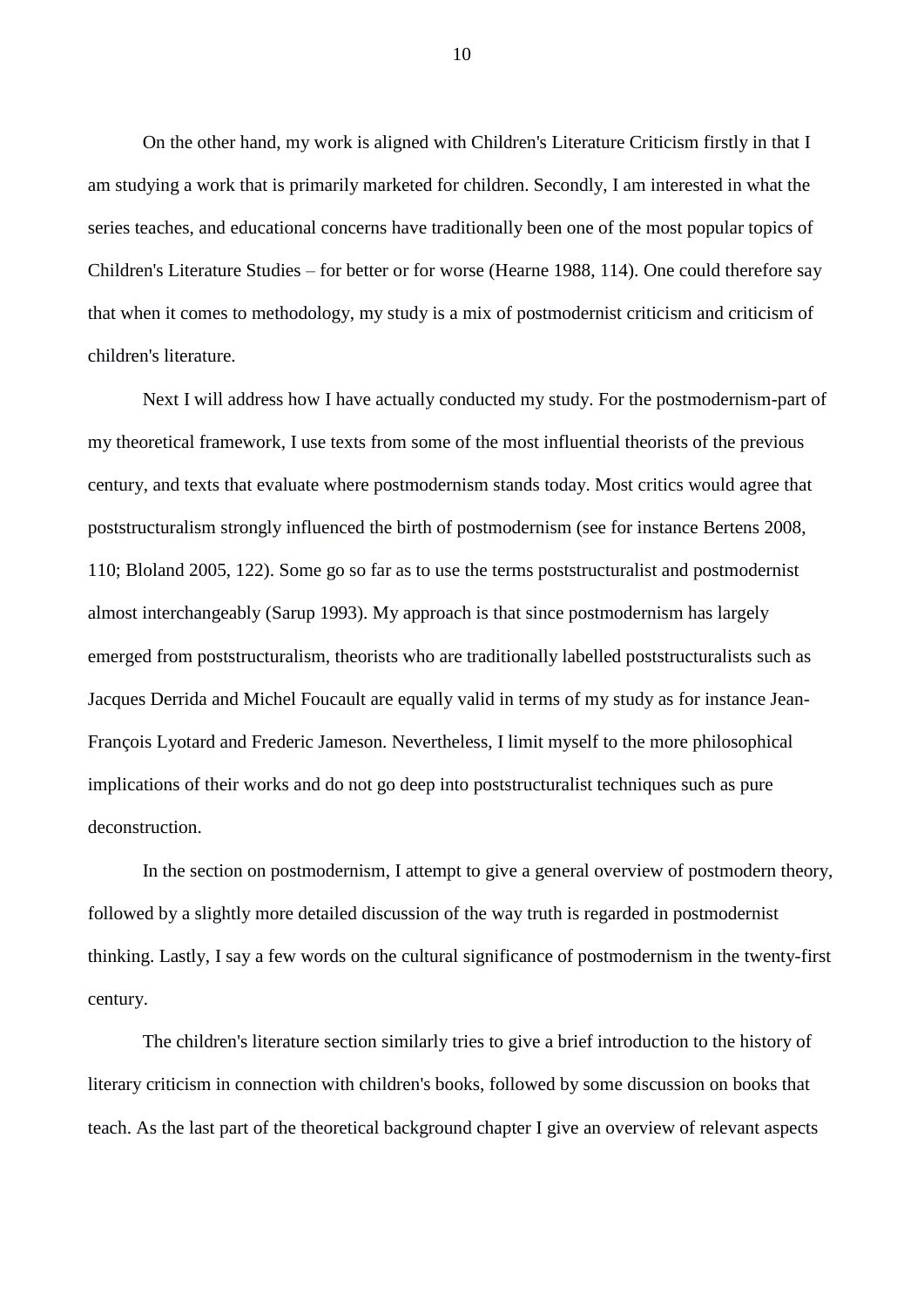of previous studies on postmodernism in children's literature.

The analysis chapter is divided into three main sections. Building on the theoretical background, I attempt to perform a close reading of the postmodern thematic in the series. I attempt to prove that in spite of its complexity, postmodern theory can have functioned "as a formative influence and imaginative resource, a repertoire of embryonic stories and radical ideas" (Greaney 2006, 2) even in the case of this children's series. First, I examine the underlying ideology and the philosophy of incredulity evidenced by the Talents, the treatment of knowledge and of religion. Second, I consider the typically postmodern stylistic devices Sanderson uses, by which I mean different types of metafiction and intertextuality. The final analysis section covers the characters and their family relationships. I try to answer the following study questions: In what ways is the concept of truth questioned in the series? And why would we offer such books to children?

I do not intend to prove that every aspect of the books is postmodern, but that they have many postmodern characteristics and make use of many postmodern conventions. My aim is to discuss several aspects of them that relate to postmodernism, and especially to a postmodern concept of truth. I use the word *truth* to describe a fairly wide range of phenomena ranging from absolute fact and religious Truth to something that holds some truth-value to someone in a given context. The terms *knowledge* and *information* are typically thought of as having some truth value when not otherwise indicated, and the term *real* often refers to something that is true or that truly exists, so I refer to these concepts as well from time to time. My hypothesis is that the series uses postmodern conventions that efface the truth in ways that may encourage the reader to actively question things that are taken as established truths, for instance to question prejudices such as conventional views on people who are supposedly "abnormal" or in some way "disabled".

As I mentioned above, I largely focus on the first and fourth books in the interest of narrowing down my study. But since the books form a continuing narrative, it would be difficult to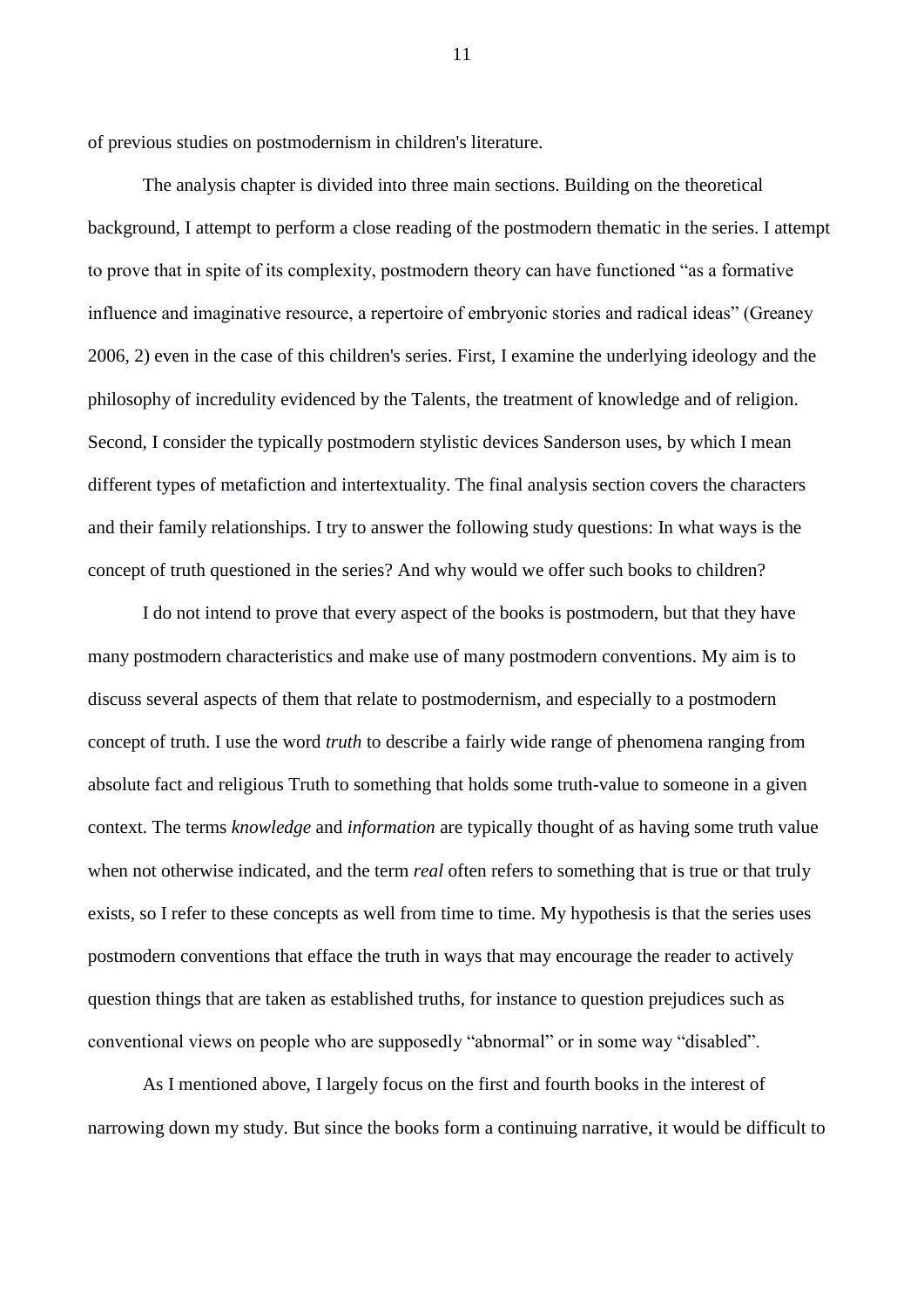completely ignore the middle two books especially in the analysis of ideology and the characters. It is easier to accomplish when it comes to the stylistic devices, but there is a degree of continuation in Sanderson's treatment of them, too, and they contain features that exemplify the postmodern take on truth too clearly to be ignored.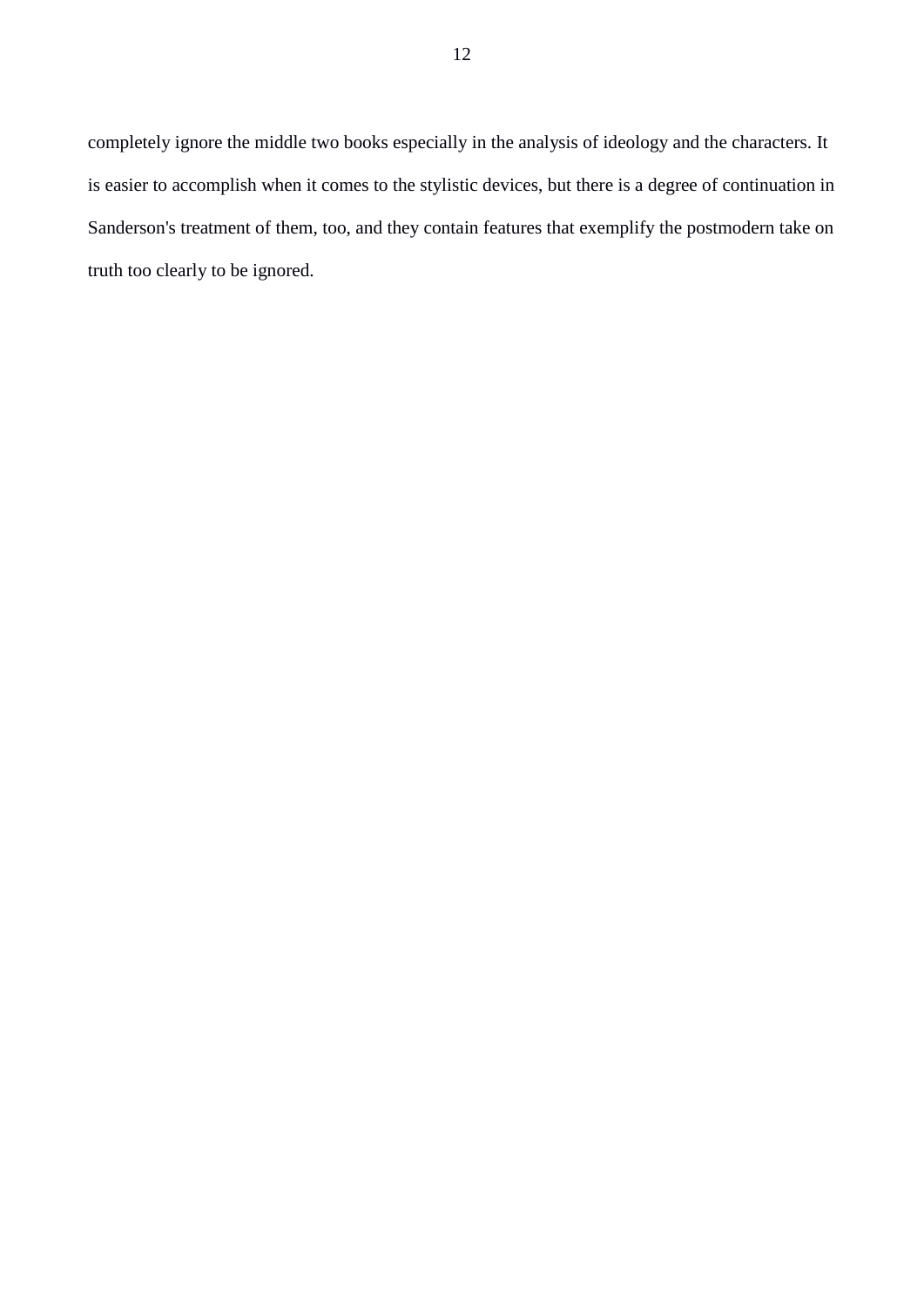#### 2. Theoretical background

#### 2.1 Postmodernism

Postmodernism is not only ambiguous in terms of its definition but also concerning the question of timing. There are several differing opinions as to when it started and whether or not it is over. Wain (1999, 360) argues that this is because postmodernism resists being anchored to a specific historical moment as it views history as just another narrative. In other words, the postmodern distrust of absolutes may contribute to the fuzzy edges of the phenomenon itself. And, according to David Robertson, "postructuralist challenges to positivist thinking have brought about" changes in "literary studies, cultural studies and History" (1994, 1). So not only does the poststucturalistpostmodern relativism show in the writings of postmodern theorists, it has influenced academics in other domains as well, including historians.

Still, what can be traced with some accuracy is the use of the term. According to Barry (2009, 82), the word postmodernism was first used in the 1930's, but received its current meaning and prominence only after the publication of Jean-Jacques Lyotard's *The Postmodern Condition: A Report on Knowledge* in 1979. This does not mean that postmodernism itself was born in 1979. Bertens (2008, 108) traces its appearance in literature to the 1960's and 1970's. *Literary Theory: An Anthology* (Rivkin and Ryan 1998, vii) lists two texts by Friedrich Nietzsche from the late 19th century in its section on post-structuralism, deconstruction and post-modernism. Readings and Schaber have edited a book titled *Postmodernism Across the Ages* (1993). They (Readings and Schaber 1993, xiii) challenge the notion of a "rigidly periodized temporality" and say that they have gathered articles discussing postmodernism and placed them in an order that "parodies a chronological arrangement" so that part three, for instance, is called The Postmodern Eighteenth century. Lyotard (1997, 96), on the other hand, traces the beginnings of modernity to the apostle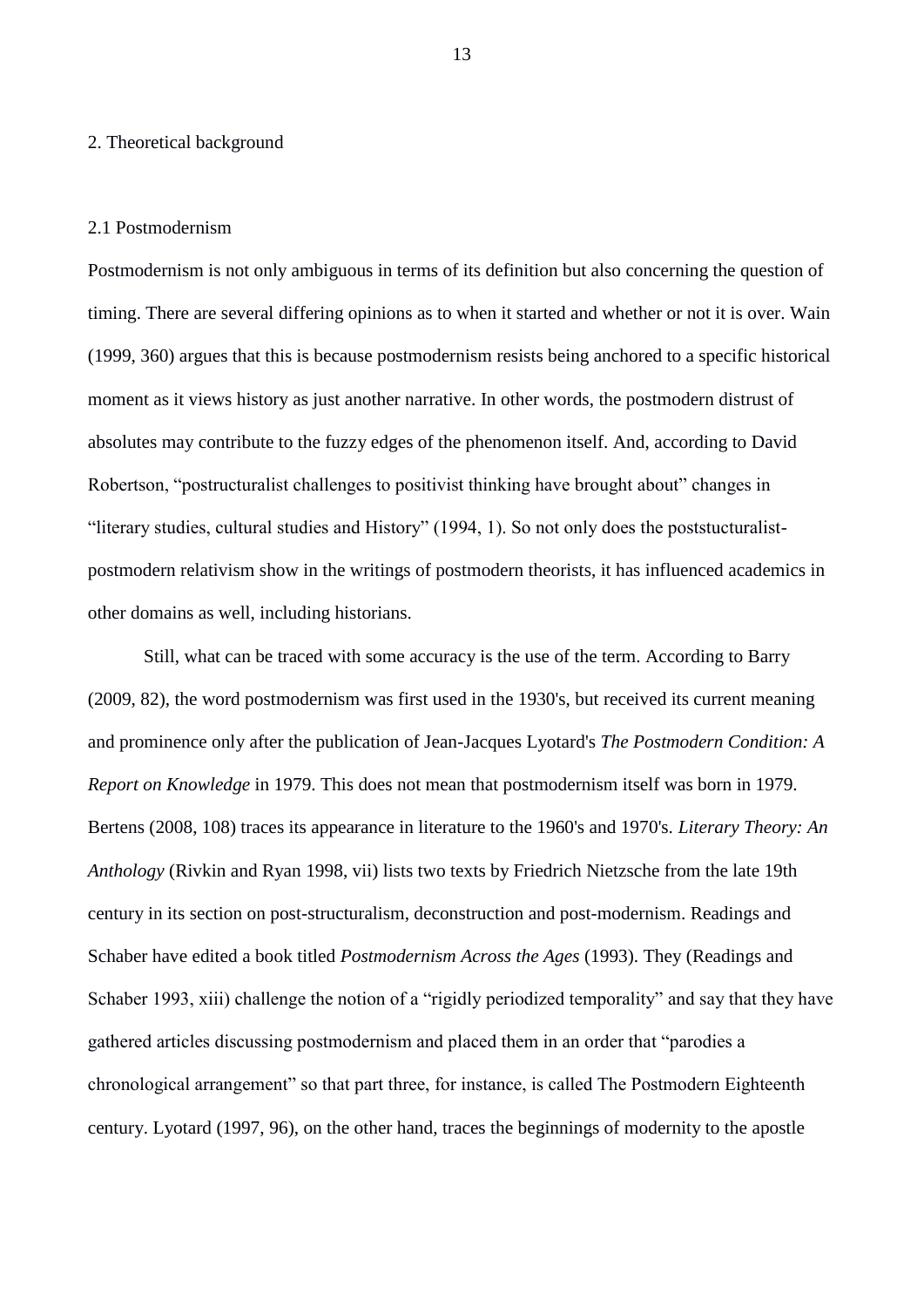Paul.

Some of this seems extreme even though, as I mentioned in the introduction, there are never absolutely clear-cut lines between literary periods. The past ones linger and features of the future ones surface here and there. It is for instance still relevant to know about romanticism even though it is said to have peaked (in English literature) over two hundred years ago (see Perry 1999, 6). As Ihab Hassan (1982, 264) formulated it in his well-known POSTFACE 1982: "We are all, I suspect, a little Victorian, Modern and Postmodern, at once." Still, in 2003 Hassan states that, despite the fact that we can find postmodern features in Rabelais, Sterne or Jane Austen, he would not under any circumstances consider them to be postmodern. It might not be impossible to interpret his statement as an indication that, as a theorist, Hassan had taken a step toward a more rigid, traditional view on history. This, in turn, could be an indication that he is right in talking about postmodernism in the past tense in the article in question (Hassan 2003, 3).

In any case, the timing of postmodernism is ambiguous. In line with the pluralistic nature of postmodernism, there is not even a consensus on whether or not postmodernism should be used as a historical concept or not. As shown above, some scholars, such as Readings and Schaber, do not seem to think that it should, whereas some seem to think the opposite. When it is thought of as a periodizing concept it is often linked to the rise of a consumer society after the Second World War. (See for instance Wain 1999, 360; Jameson 1999, np.) Even Baudrillard (1999 [1983], 393) discusses the values of capitalism and socialism in connection with the phenomenon of simulacra and simulation.

Many writers have approached the concept of postmodernism in part by attempting to list the ways it differs from modernism, its immediate predecessor – assuming one chooses to maintain a fairly conventional, historical view on temporality. Even while noting (Hassan 1982, 269) that these dichotomies are equivocal, Hassan (1982, 267-268) goes so far as to draw a table where he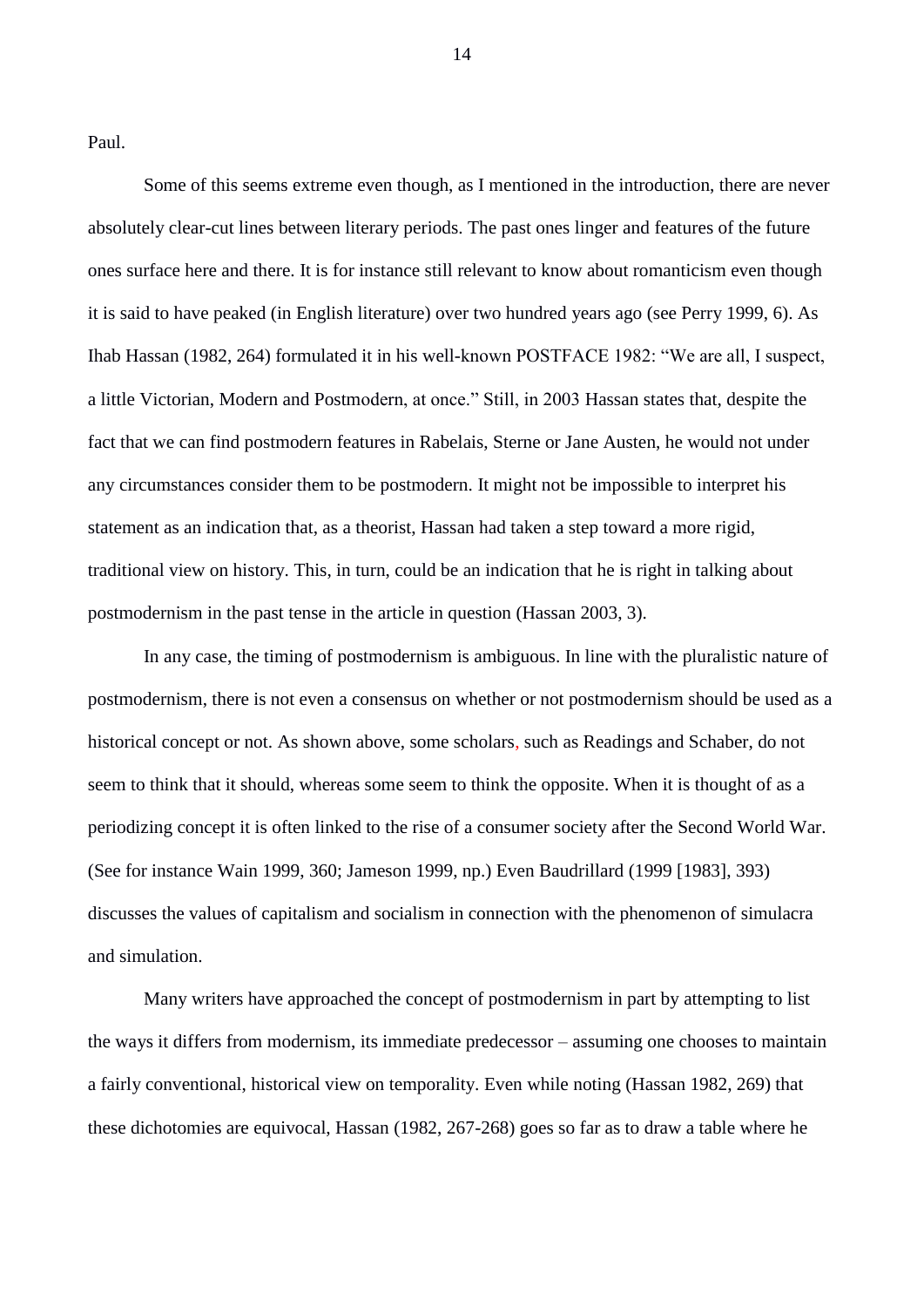contrasts, among other things, postmodernism's play, dispersal, schizophrenia and indeterminacy with modernism's purpose, centering, paranoia and determinacy. Hassan (1982, 267) also notes that postmodernism differs from the modernist avant-garde movement in that it does not require one to disdain everything that the majority of society enjoys. Similarly, Jameson (1991, np) argues that much of postmodernism was actually born as a reaction against high modernism and one of the key features that separates it from modernism is the way postmodernism effaces the boundaries between high culture and popular culture. Jameson (1991, np) says that while modernists may have quoted elements from popular culture, postmodernists go further and *incorporate* them.

Apart from listing how postmodernism differs from modernism, several authors have gathered lists of literary devices and other features that are typical of postmodernism in an attempt to explain the use of the term. In the more recent article "Beyond Postmodernism: Toward an aesthetic of trust" Hassan (2003, 4) attempts a retrospective view on postmodernism and lists words that apply to it: "fragments, hybridity, relativism, play, parody, pastiche, an ironic, sophistical stance, an ethos bordering on kitsch." I discuss how most of these may be related to an underlying postmodern philosophy below (see 2.1.1).

# 2.1.1 Truth-concept: plurality, relativity and contradictions

As I noted in the introduction, postmodernism encompasses a vast field of thought. I will therefore not even attempt to examine all the ways postmodern thinking may be reflected in the *Alcatraz*series. Rather, I will focus on different aspects of the concepts of truth evidenced in several postmodern theorists' writings. I do not mean to imply that postmodernism could be reduced to its take on truth (cf. Hassan 2001, 9) but I do believe that this is a good starting point for an analysis of postmodern features, since the notion of truth has been quite important in postmodern writing.

One of the distinctions one often hears to help distinguish between modernism and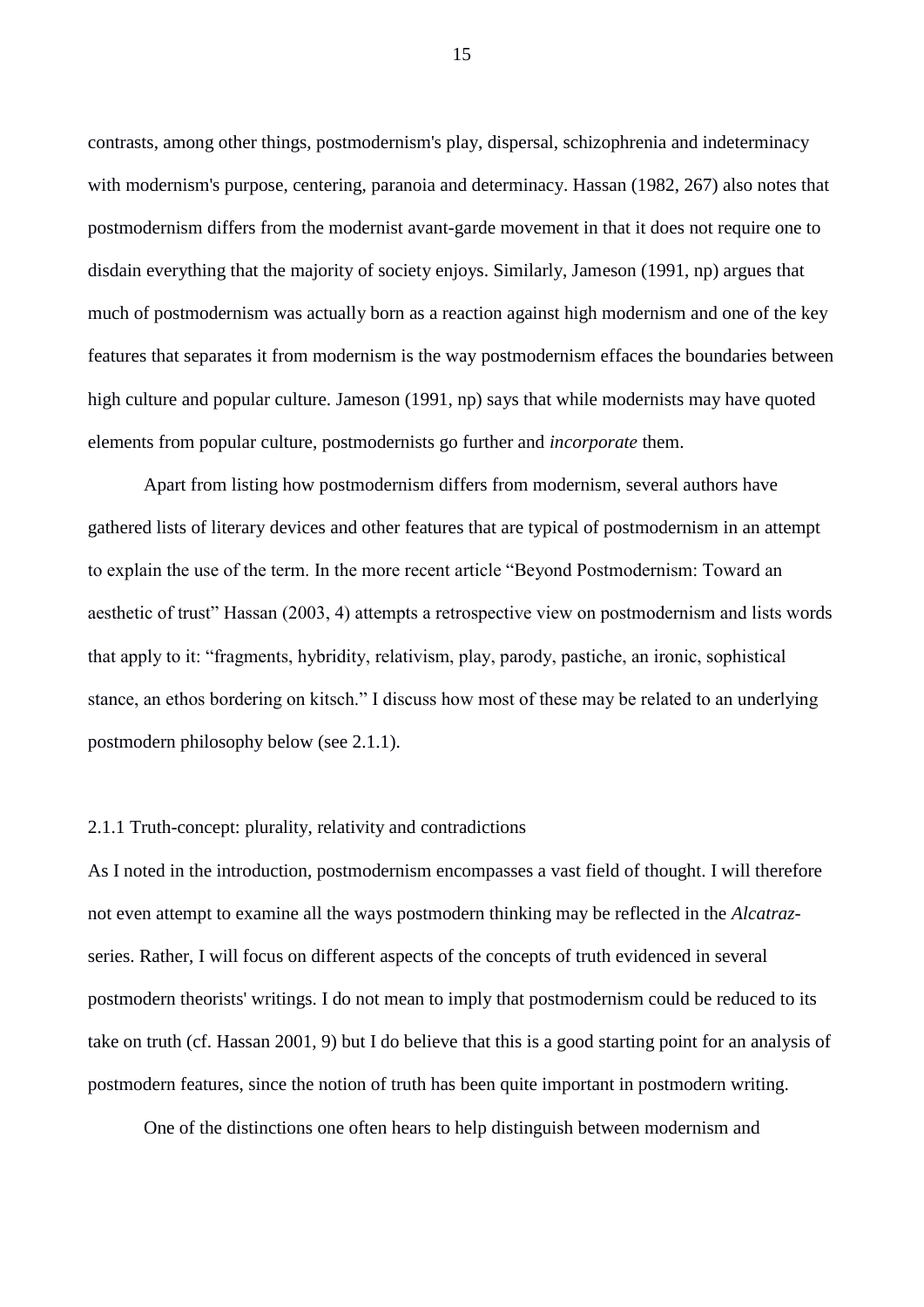postmodernism is that according to modernism, art is a way to find meaning in the baffling world we live in, whereas according to postmodernism, all meaning is an illusion, there is no concrete meaning to be found – not in art nor in the so-called real world (Lodge 1981, 12). In other words, according to modernist views we can find the truth even if it is very difficult to do so at times, but according to postmodern views there is no one truth to be found about anything, everything is formed of often contradictory possibilities and fragments. This implies that its take on truth is quite central to postmodernism – it is offered as a generalization that actually could be made about something as undefinable as postmodernism. Given that postmodernism itself is so fragmented there is good reason to be sceptical about whether or not this actually applies to all, or even most, postmodern writers, but the fact that this remark is so often made would suggest that there is at least some truth to it (pun intended).

McHale (1987, xii) seems to be talking about something similar when he argues that modernism is mainly concerned with epistemological questions and postmodernism with ontological questions. McHale (1987, 11) admits that this is not an absolute, but rather a question of which is more central or more in the foreground in which. Hutcheon (1988, 50) argues we cannot say even that, but that postmodernism simply asks both epistemological and ontological questions. This both-and view is supported for instance by the fact that one of the seminal texts of postmodernism is Lyotard's *The Postmodern Condition: A Report on Knowledge* (1984 [1979]). As the title indicates, Lyotard's (1984) text is about knowledge and how the way people regard knowledge has changed largely due to new technologies, and how this constitutes the postmodern condition. This would suggest that epistemological questions are still extremely relevant in postmodernism.

In any case, one of Lyotard's major arguments is that trusting the grand narratives such as Christianity or Marxism is not in accordance with the postmodern condition. Instead of these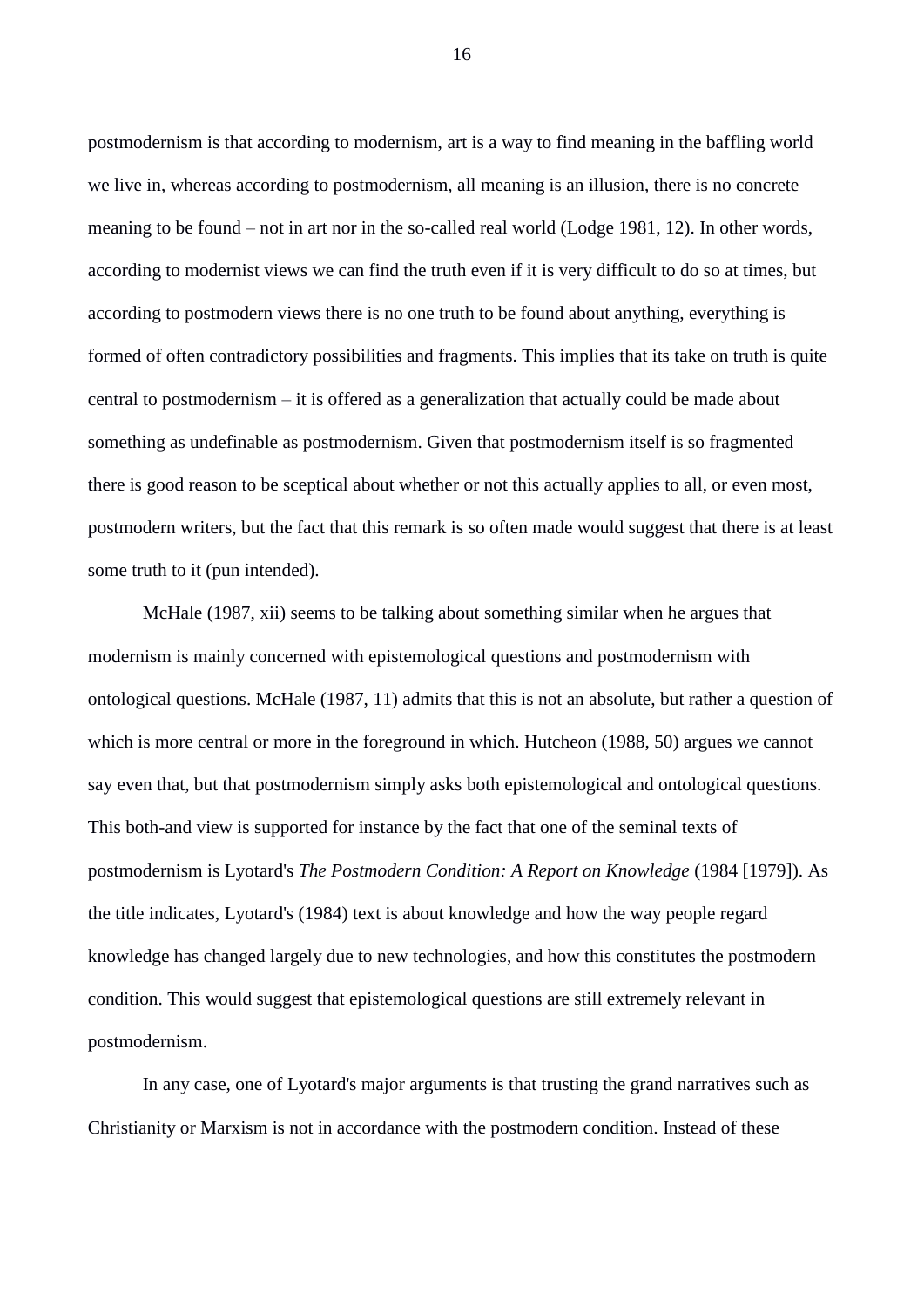totalizing attempts at explaining everything within the confines of one uniform theory, postmodernism embraces pluralism. This applies to history as well: in place of a uniform story of History [*l'Histoire*] recounting every major event to have ever happened, we get a multitude of little stories [*petites histoires*] at a more personal level (Lyotard 1989, 155). Interestingly, Lyotard (1989, 152) links this development to a discussion on the relationship between names and myths among a people called Cashinahua. He tells that among the Cashinahua especially, myths act as an identificatory force because they are anchored in the tradition of the people's names (Lyotard 1989, 152). The telling of a myth requires a formula, which effectively frames the story by the name of the hero and by the name of the person telling the myth (Lyotard 1989, 152). The names mentioned as the story is told will also tie in with the Cashinahua identity because they have a finite number of names, all of which identify their bearer as Cashinahua and as part of a specific Cashinahua kinship group (Lyotard 1989, 153). According to Lyotard (1989, 155), the great, universal history would do away with particularisms such as names, whereas the little stories create and bestow them. This can all be said to fall under a pluralistic concept of knowledge and truth, which is typical of postmodernism – even annoyingly typical according to Ihab Hassan (2001, 169).

Another of the great French thinkers whose writings have had great influence on postmodernism, Michel Foucault, was especially interested in the relationship between knowledge and power. Even this concern is naturally not unique to postmodernism, but does seem to be central to it. Foucault argues "that power and knowledge directly imply one another; that there is no power relation without the correlative constitution of a field of knowledge, nor any knowledge that does not presuppose and constitute at the same time power relations" (Foucault 1998 [1975], 465). According to him, however, there need not be a concrete instance such as a government in possession of that power (Foucault 1998, 465). For instance, psychology and clinical medicine objectify human beings and make us self-regulate ourselves (Foucault 1998, 483). Thus, scientific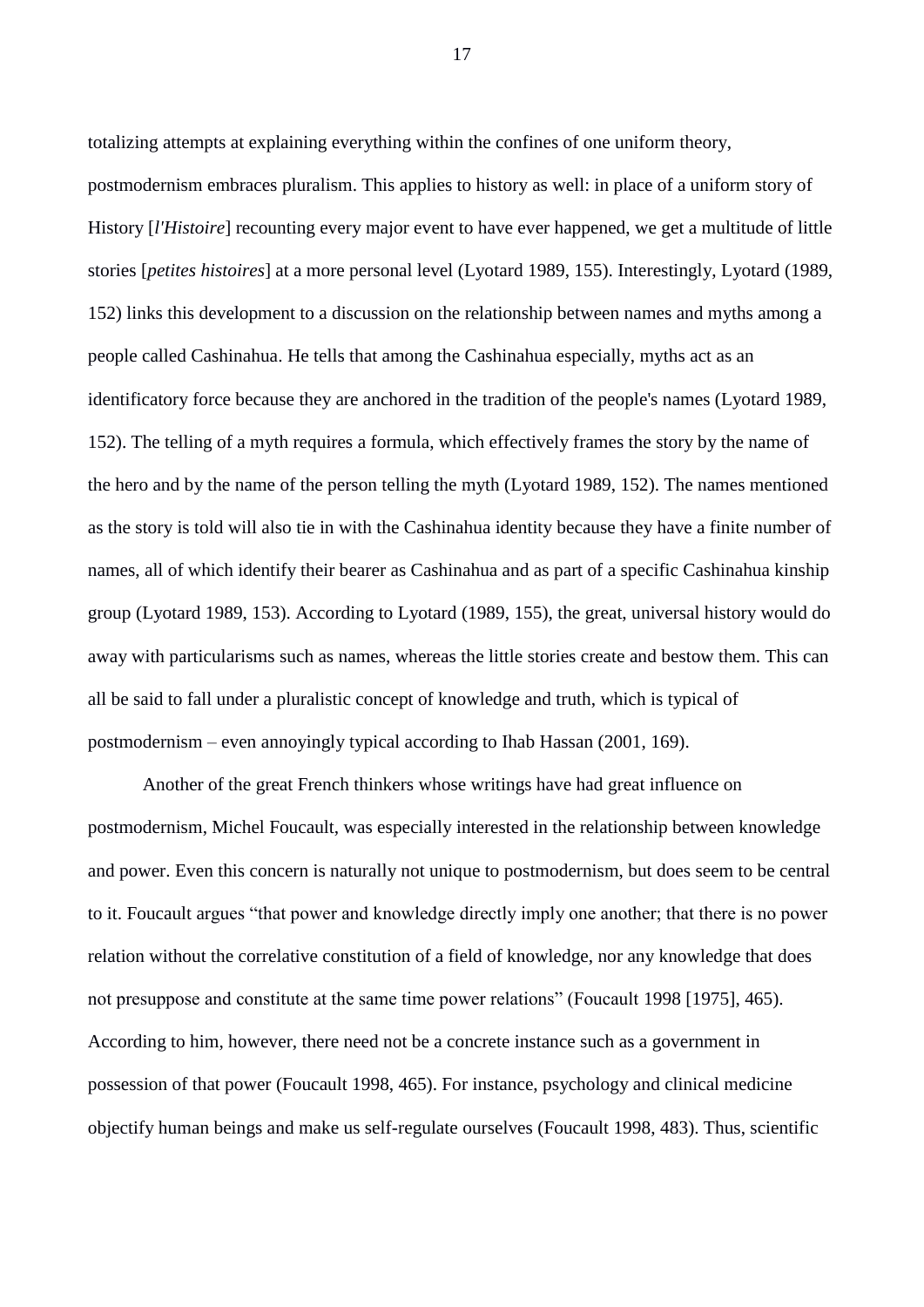theories can exert power without the need for any concrete policing enforcing them (Foucault 1998, 481).

As an aside, some interesting parallels can be drawn between Foucault's ideas and those presented by Louis Althusser (see Montag 1995), even if Althusser is typically labelled a Marxist. Althusser focuses on the power of ideology, not of knowledge in more general terms, but the two are hardly opposites. Almost contrarily to what Foucault says about knowledge, Althusser argues that "ideology always exists in an apparatus", what he calls Ideological State Apparatuses (Alhusser 1998 [1968], 296). But his thoughts on the way ideology "interpellates", or hails, individuals, transforming them (Althusser 1998, 301), could be seen to be analogous with the way Foucault argues we apply the power of knowledge on ourselves without someone else enforcing it on us. In any case, Foucault is not alone in arguing that sciences do not tell objective truths but are constructions – and ones with great power over human beings even as they are created by us.

This view on knowledge has been highly contested; it is one of the things that those who criticize postmodernism often take offence at, finding it naively relativistic. An example of this was the commotion that followed the so called Sokal Hoax. The physicist Alan Sokal wrote a parody of a postmodern article in which he pretended to argue that science does not deal with anything objective. *Social Text* published it, not realizing that it was intended as a joke, and this seems to have caused a vast amount of embarrassment to actual postmodern theorists. (See for instance Hodge 1999, 255; Franklin 2000, 359.) Terry Eagleton (2004, 108) argues that the fact that things that at one time are taken to be scientific truths are often later proved to be wrong does not mean that there are no objectively true things. In other words, "it cannot just be raining from my viewpoint" (Eagleton 2004, 109). And even when the rain stops, it will still be true that when it rained, it rained. But even Eagleton (2004, 103) admits that not all postmodernists take the relativism to such extremes as to argue that there is no truth whatsoever.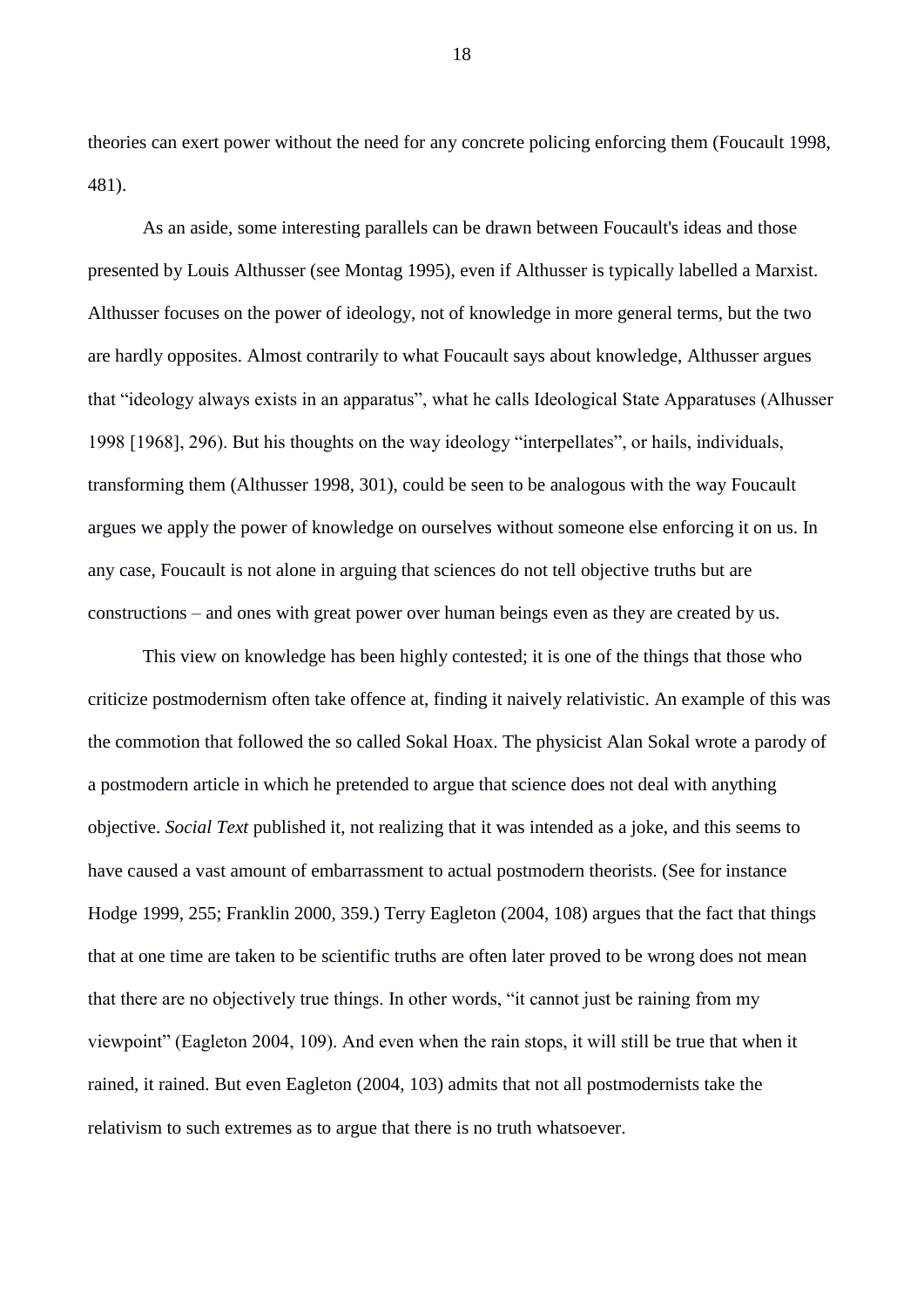A case in point, Hutcheon's theory as presented in her 1988 book *A Poetics of Postmodernism: History, Theory, Fiction* takes a slightly more moderate view on truth and knowledge than some other postmodernists have. Her focus is on historigraphic metafiction, so she discusses truth and knowledge mostly in the context of history. According to Hutcheon (1988, 222), the very structure of postmodernism is inherently paradoxical: postmodern theory and practice challenge prevailing norms, but in so doing also inscribe them. She also repeatedly emphasizes that the contradictions at work in postmodernism do not mean that it would challenge the existence of a past real, on the contrary, it is overtly acknowledged – what is inscribed in postmodern thinking is the relative *inaccessibility* of any objective reality, not its existence (Hutcheon 1988, 146). In simpler terms, "[t]he past really did exist, but we 'know' that past today only through its texts" (Hutcheon 1988, 128), and the texts are constructs. According to Hutcheon (1988, 41-42), postmodernism recognizes the fact that making order of things is a basic human urge, but points out that the order we see has been imposed on the world by us and is thus a human construct, not a given. So truths are constructs, they are truths because they happen to be acknowledged as such at a given time, whether that acknowledgement happens to be universal or not. Postmodernism does not set out to explode these constructs, but rather to problematize them (Hutcheon 1988, xii). According to Hutcheon (1988, 8), this questioning attitude is positive in that even if it does not seek readymade answers it can produce knowledge that enables change.

Hutcheon (1988) also makes no attempt to disguise her disagreement with Terry Eagleton, among others who have criticised postmodernism, throughout her book. Hutcheon acknowledges that her own approach can be seen as typically postmodern in that she can for instance accept two contradictory models (1988, 51-52), believing in both/and instead of either/or (1988, 49). And one of the things she reproaches Eagleton for is precisely "his absolutist binary thinking" that "negates much of the complexity" of postmodern art (Hutcheon 1988, 18).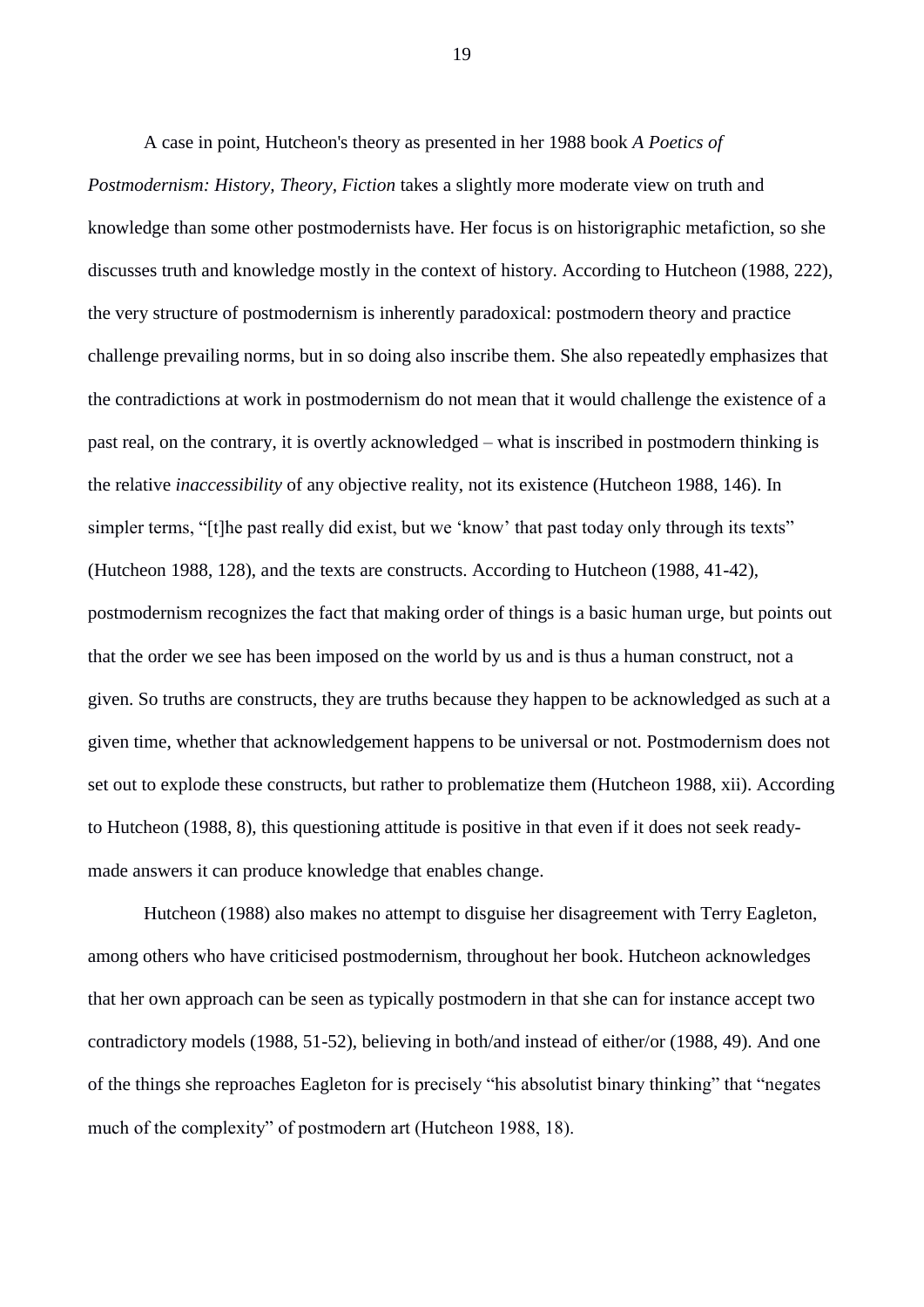In any case, the point of this thesis is not to debate which theorists are right, but simply to examine how postmodern ideas are reflected in the *Alcatraz*-series. Whether or not those postmodern ideas are relevant or useful to readers today is a more important question in terms of my study (and I discuss it below in 2.1.2), but this question is more or less independent of the question of who is right and who is wrong. Even ideas that are complete humbug can bear enormous cultural significance.

On a less philosophical level, the poststructuralist practice of deconstruction can also be said to tie in with a postmodern truth-concept and with Hutcheon's theory of postmodernism as a cultural mode that builds on contradictions. McGillis (1996, 170) discusses deconstruction in the context of children's literature and says that its aim is to discover many partial readings as opposed to one absolute reading. To an extent, I do this to *Alcatraz* in this thesis. I point out several apparent contradictions: ways in which the series both endorses and challenges not only traditional literary conventions but also the postmodern incertitude itself – which can be said to be a very postmodern thing to do indeed. Analogously to deconstruction, then, postmodern philosophy tends to claim that there are no absolute truths but a plethora of partial ones, which are often more or less contradictory.

Finally, Patricia Waugh (1984, 2) argues that metafiction's purpose or effect is drawing the readers' attention to the fact that they are reading something that has been constructed. Being thus drawn out of the story can then make the reader take notice of the "constructedness" of the real world, as well, and make them start questioning things they have taken for granted (Waugh 1984, 2). The tendency to incertitude and to questioning is typical of postmodernism, and Waugh (1984, 21) accordingly states that metafiction is a hallmark of postmodern literature – while it can be found to a lesser degree in all literature.

The postmodern truth concept, whose presence in the *Alcatraz*-series I am studying, can be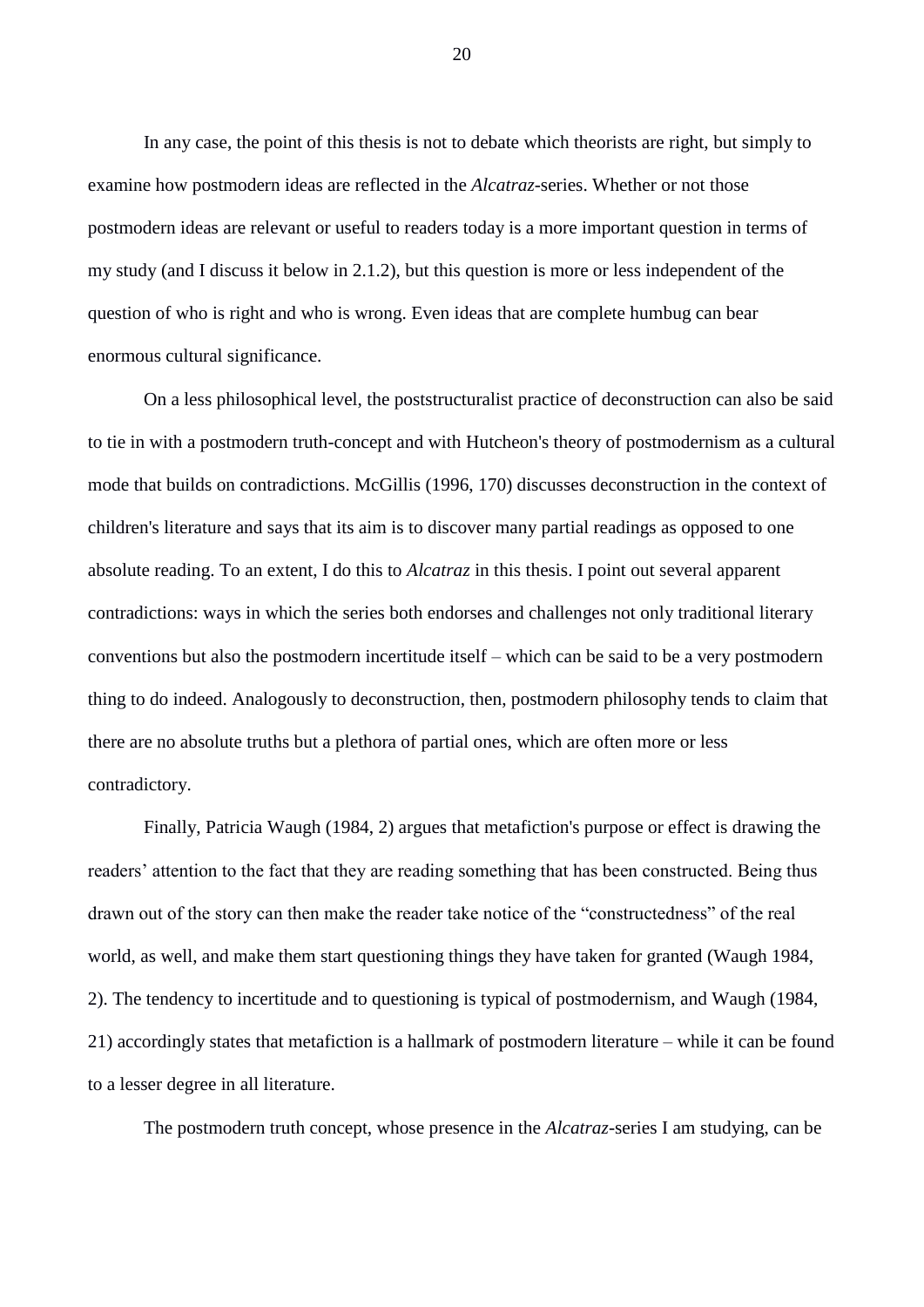summed up with the following words: plurality, contradiction and relativism. Postmodernism teaches that truth is not an absolute, and that it should be questioned.

#### 2.1.2 Cultural significance

Frederic Jameson, whose theoretical roots come from Marxism, argues that postmodernism as an ideology is a symptom of the current culture as a whole – of capitalism and the consumer society it has promoted (1994, xii). Bloland implies that postmodernism stems largely from poststructuralism (2005, 122). As discussed above (see 1. and 2.1), many theorists seem to portray it in contrast to modernism or even as a reaction against it (see Hassan 1982, 267-268, Jameson 1991, np).

But regardless of what its influences are, it seems clear that postmodernism itself has had an enormous influence on contemporary culture. The fact that postmodernism does not care about lines between "high" and "low" culture (Jameson 1991, np; cf. Hassan 1982, 267) has enabled it to be embraced in very diverse cultural instances. On one hand, popular animated series such as *The Simpsons* regularly make use of postmodern techniques such as over-the-top parodic allusions. On the other hand, there are highly literary works of postmodern fiction such as Umberto Eco's *The Name of the Rose* (1980), which examines questions of truth in the setting of a secretive library in a medieval abbey.

Even the more experimental novels have often been able to gain a wide audience, perhaps because many of them are quite playful and easy to read. A prime example of this is Kurt Vonnegut's *Slaughterhouse-Five* (1969), which manages to be accessible and amusing to many readers despite its being a postmodern account of someone's experience of the infamous bombing of Dresden in World War II. One fairly recent example of this is Jonathan Safran Foer's *Everything is illuminated* (2003). It also explores questions of truth and history for instance through a highly unreliable narrator. The book was even adapted into a film – although most of the positive response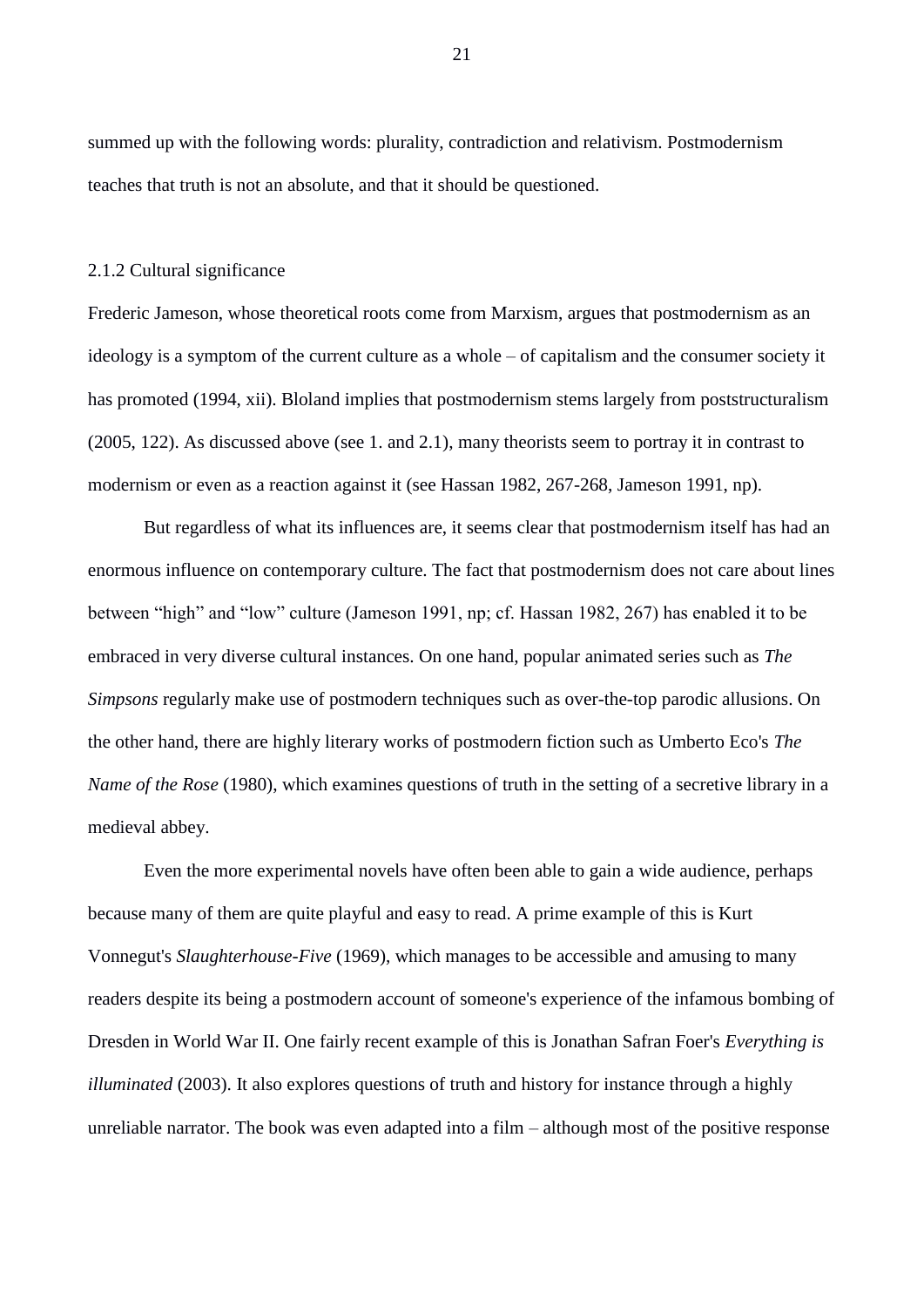the film got was from critics and not from the box office sales. Hutcheon (1988, 20-21) suggests that these kinds of books can be popular both in the best-seller lists and in academic studies because they "parodically use and abuse the conventions of both popular and élite literature" and in so doing in fact challenge both the money-driven cultural industry and the (overly) fragmented and specialized elite culture from within them.

As I mention in the introduction, Ihab Hassan (2003, 4) states that we have come to "see the world through postmodern-tinted glasses". It has transformed culture in both its dimensions: culture as art and culture as social conventions and ways of thinking. It seems clear, then, that postmodernism has had an enormous influence on the world. But does it continue to be relevant?

Several theorists have suggested that postmodernism is over and that we have entered a new age, *post-postmodernism* or whatever it will be named (see for instance Hassan 2003, 3). This alone is not, however, sufficient proof to unequivocally state that postmodernism would be dead since literary critics have been talking about postmodernism in the past tense even before its golden days in the 1980s (cf. McHale 2007, np).

And even if postmodernism is becoming a thing of the past, whatever era we are entering will inevitably be a reaction to what has come before it, to postmodernism. It is likely to borrow some traits directly from postmodernism and to form some others as a counter reaction to it. For instance, Hassan (2003, 3) speculates that we are moving away from the postmodern attitude of suspicion and questioning to an opposite attitude of trust. If this be the case, it can certainly be seen as a counter reaction to postmodernism. Therefore, understanding postmodernism will help to understand the period or cultural mode that follows it. And, once again, there is no reason why it should become completely irrelevant even after a great number of cultural modes have come and gone after it, or why would romanticism and classicism still be taught at schools?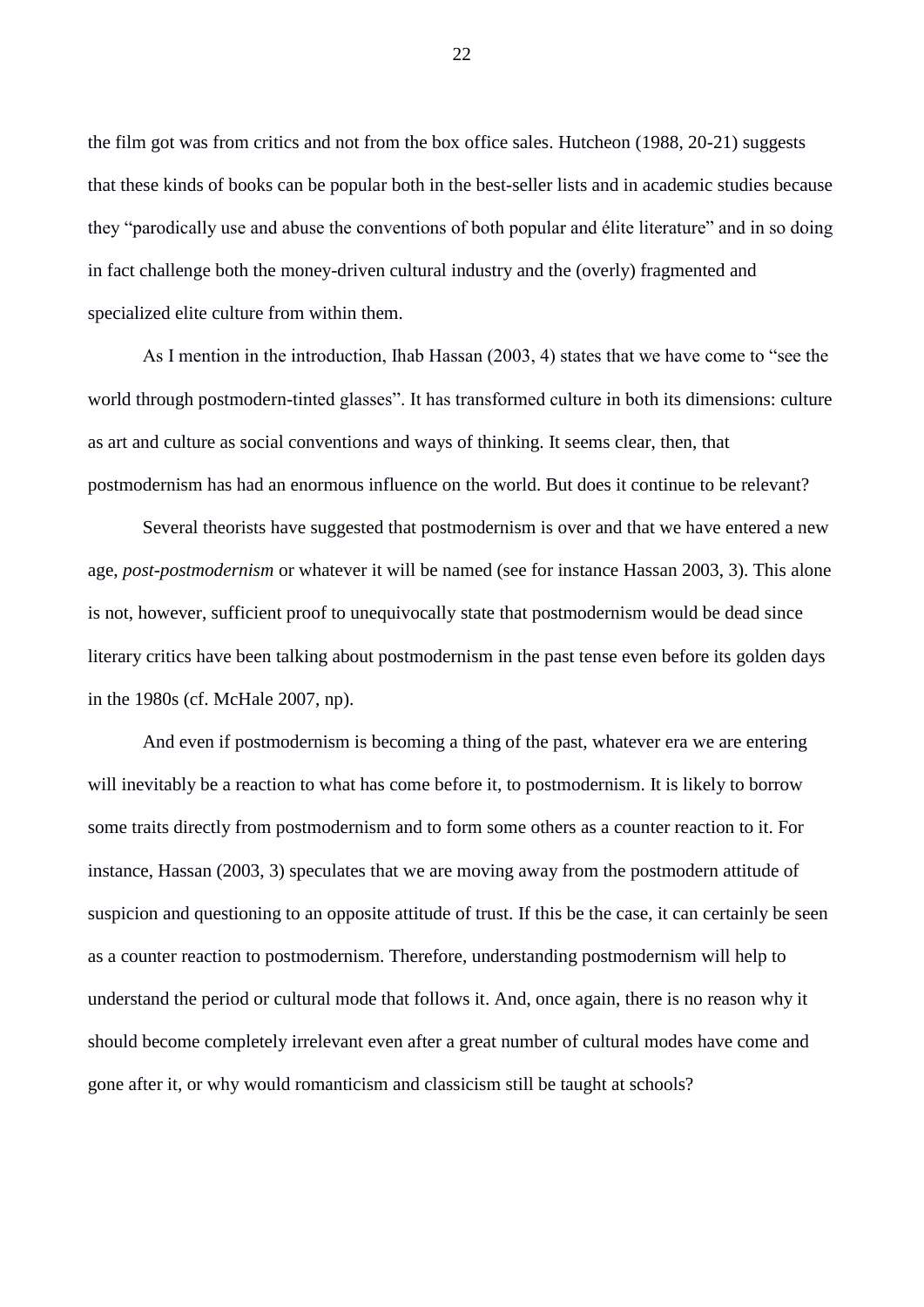## 2.2 Children's literature and literary criticism

Children's literature amounts to a very wide field of research. According to Kimberley Reynolds (2005, 2) it encompasses everything from early myths to contemporary works, from picturebooks for new-borns to novels for teens.

Apart from being an enormous field of research, it is also one with hazy lines, as Peter Hunt notes (1990, 1). According to Hunt (1990. 1) it is not really defined in terms of any textual characteristics but by its primary audience, "the child reader", which is in turn very difficult to define and make statements on. Hence, there exist several studies that address questions such as "What is children's literature?" and "How is the child constructed in children's literature?" (Reynolds 2005, 1). Furthermore, as Immel notes (2009, 19), children and their books have not been constructed the same way across history and across different cultures.

I need not delve too deep into these questions here, however, since the main focus of this thesis is not explaining how the *Alcatraz* series is an example of children's literature, but its being an example of children's literature which has been highly influenced by postmodernism. Still, a brief discussion on the history of children's literature research is relevant since the fact that the books are primarily aimed at children seems crucial to their make-up. It also has some interesting effects, as I hope to prove below.

One of the ways in which the *Alcatraz*-series being aimed at children may be relevant has to do with their somewhat boundary-breaking nature. Reynolds points out that while some may consider children's literature a lighter field of research than "adult" literature, it often experiments with things such as new formats in ways that adult literature sometimes never dares attempt (Reynolds 2005, 2). This may be partly because children's literature is not bound by the same rules as many genres of adult literature. As a case in point, Brandon Sanderson<sup>6</sup> has stated that he was

<u>.</u>

<sup>6</sup> http://www.brandonsanderson.com/annotation/446/Alcatraz-Chapter-Two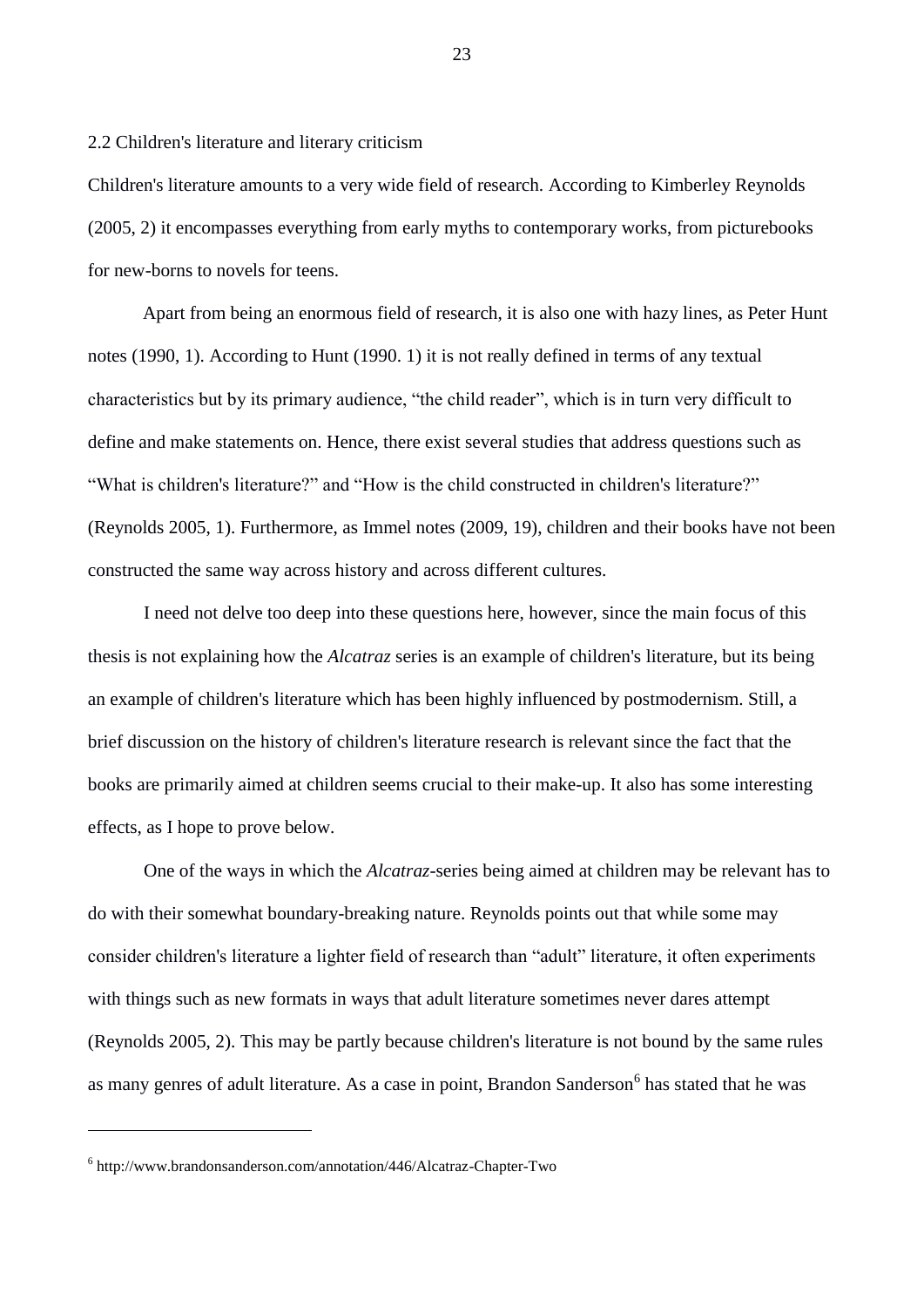freer to experiment with quirky, self-conscious humour in a children's series than with his usual epic fantasy.

# 2.2.1 Historical overview

As Grenby and Immel (xiii) point out in *The Cambridge Companion to Children's Literature* (2009), a separate field of children's literature has existed for at least over 300 years, since the seventeenth century. The earliest children's fiction was meant to educate children on questions of morals and religion. According to John Stephens (2009, 91) old myths and folktales were already then often retold to children precisely in the purpose of indoctrinating them into the social and ethical values of the society. While writers often strove to educate in a pleasant way, entertainment value was apparently not the dominant one until the latter half of the 20th century (Golden 1990, 197). In any case, today there is a staggering variety and number of books published for children from picturebooks to novels, from school stories to adventure stories, from realism to postmodern retellings of the traditional fairytales. There are over six thousand new children's books published every year in the UK alone (Reynolds 2005, 1).

Golden (1990, 13) argues that while many find the idea disturbing, there are some differences between adult and childhood literature. She mentions the rarity of features such as complex time shifts, dense symbolism and themes of passion, and the profusion of child (and animal) protagonists as typical characteristics of children's literature (Golden 1990, 13). These apply more or less to the *Alcatraz* series: there is little experimentation with time shifts, any symbolism is usually explicitly explained, there are only hints at romantic feelings between the youngsters and nothing concrete in the way of passion, and finally the two most central characters are children. And even though some of the ideas presented in the books are fairly complex, the actual prose is mostly quite simple, containing much of the direct speech and uncomplicated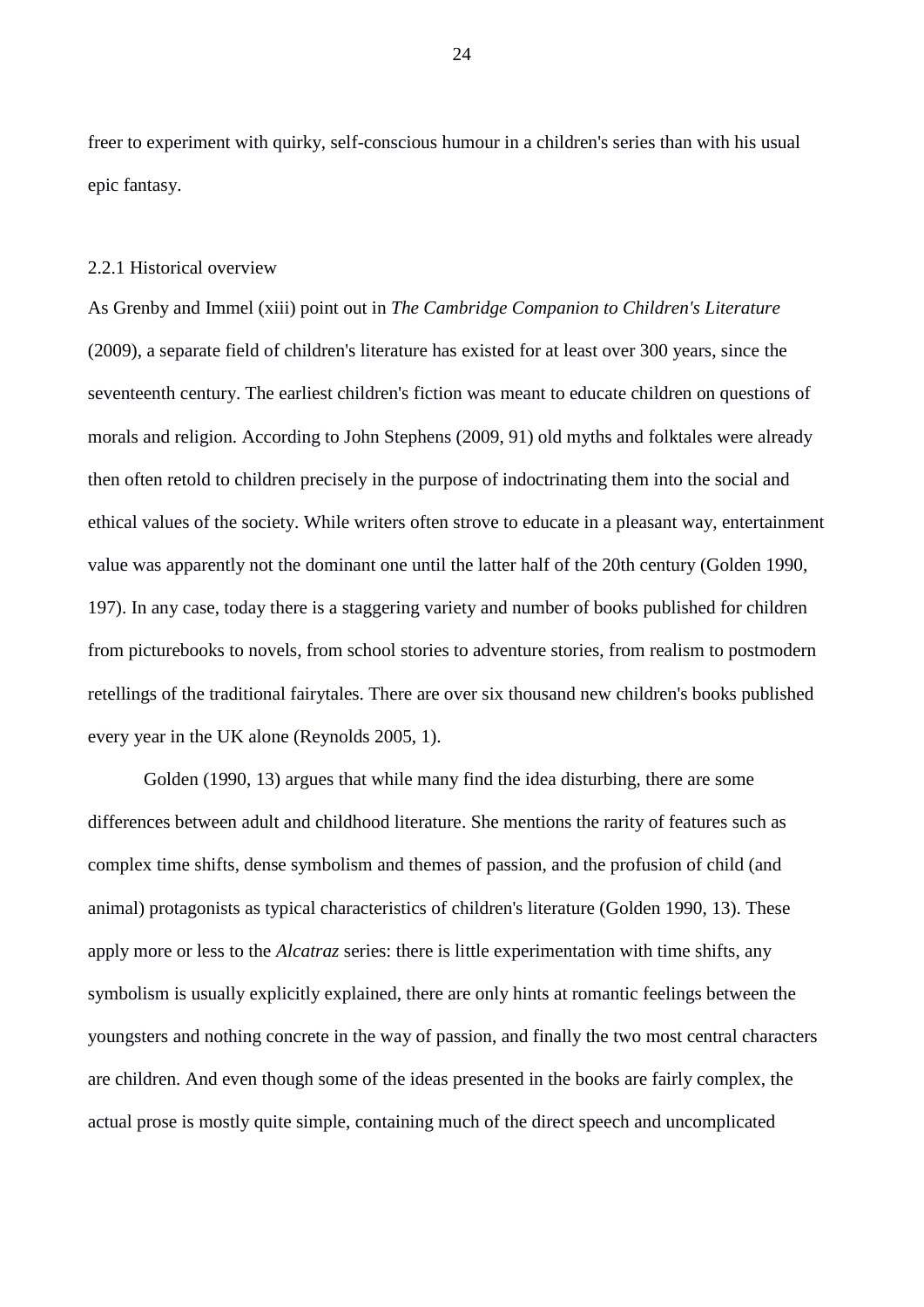vocabulary that children prefer according to Nicholas Tucker (1981, 13).

As Hunt (1990, 2) notes, the history of children's literature criticism in a modern form can be dated back to the nineteenth century. For most of its existence, it has essentially been about choosing good books that we would want our children to read (Lesnik-Oberstein 2004, 4; Egoff 2003, 4). Like literary criticism in general, it began as subjective commenting by people who felt they were qualified to pass judgement on what is good literature. It did not develop into a reputable scientific analysis that encompasses literary theory at the same time as adult literary criticism. Rather, the subjective "method" persisted until the latter half of the 20th century (see Hearne 1991, 117).

Naturally, the most relevant trend in children's literature in the context of this thesis is the postmodern one. Postmodern characteristics have been present in some children's books for several decades. For some reason, a large proportion of critics who discuss this seem to favour picture books as examples, and it may be possible that there actually are more picturebooks than other types of children's books that embrace postmodernism or take it further. Another reason for their relative popularity in Children's literature criticism might be that they are an ideal vessel for postmodernism in that they inherently combine two mediums, words and pictures, which can be seen as typically postmodern in itself, and which gives opportunity to try and further break the line between words and pictures (cf. Pantaleo 2010, 13).

For example, Michèle Anstey (2002, 445) argues that postmodern picturebooks are especially interesting in that they compel the reader to be active and "to engage with the text in new ways". Sylvia Pantaleo (2010) discusses examples of postmodern picturebooks from a largely narratological standpoint.

The *Alcatraz* series is not, however, the only non-picturebook with postmodern features on the children's book market. One could argue that for instance Mary Norton's classic from as far back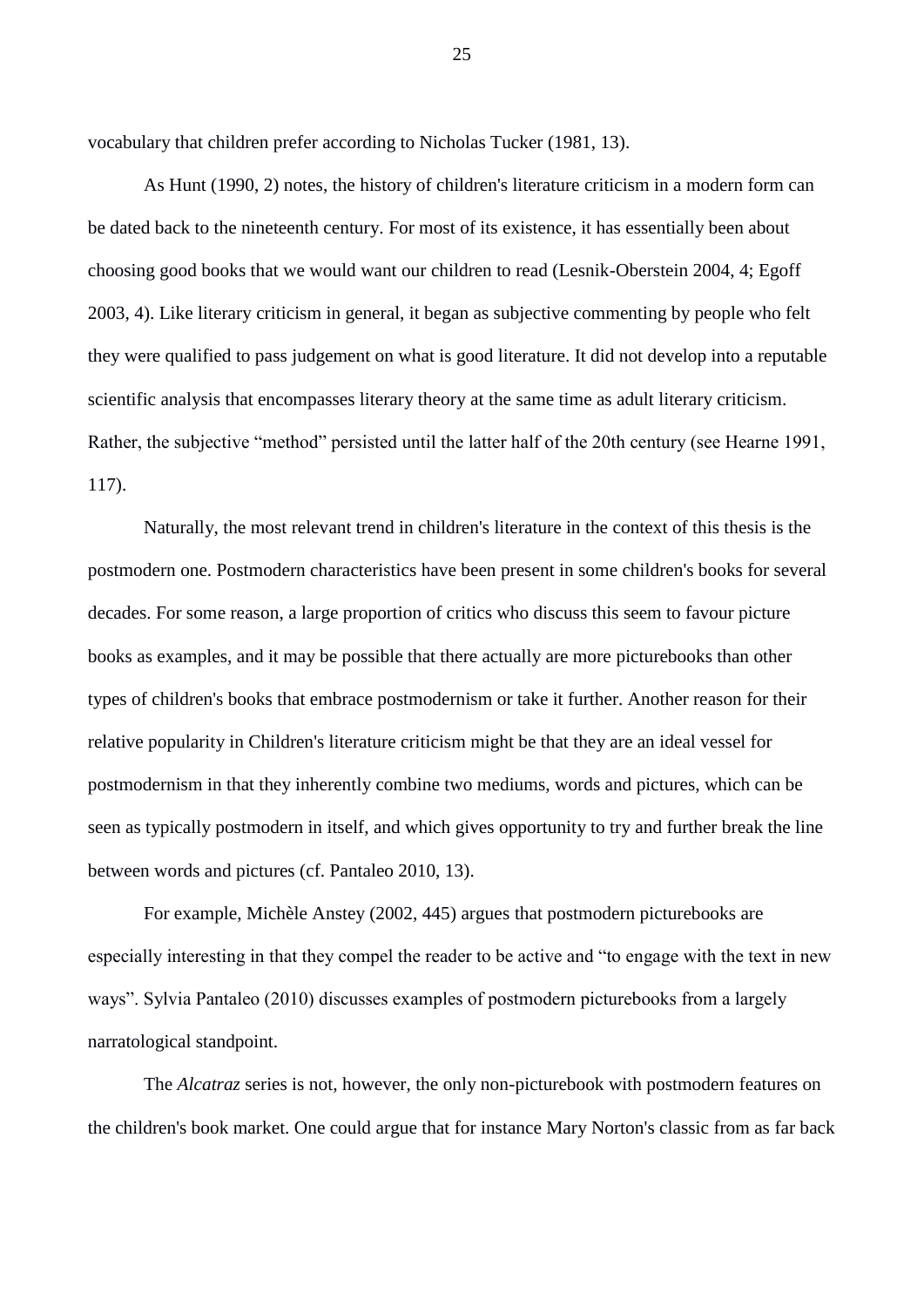1952, *The Borrowers*, has some distinctly postmodern quirks. The very first paragraph (1975 [1952], 7) raises doubt about who the story is being told to: "It was Mrs May who first told me about him. No, not me. How could it have been me . . . ? Kate, she should have been called." According to Godek, this is an example of how "Norton deconstructs the illusion of reality created in mimetic storytelling" (2005, 98). And the last lines of the book suggest that Mrs May's brother has made the whole story up, going so far as to plant counterfeit evidence (1975 [1952], 159). According to Kawabata (2006, 126) the ending can make the reader doubt whether or not even the boy exists. The fact that the story thus toys with the identity of its original teller, Mrs May's brother, and with the identity of Mrs May's audience, Kate or the narrator, draws the reader's attention to the constructedness of the story and can be seen as an example of metafiction in postmodern style, even if *The Borrowers* pre-dates most assessments of when the cultural mode truly took flight by roughly a decade. According to Godek postmodernism was then "on the rise" (2005, 90).

And there are also critics who have expressly studied postmodernism in non-picturebook children's books. The book *Modern Children's Literature* (Reynolds, 2005), for instance, contains two chapters that name postmodernism in their topics: "Fantasy – Postwar, Postmodern, Postcolonial: Houses in Postwar Fantasy" by Sarah Godek and "Postmodernism, New Historicism and Migration: New Historical Novels" by Pat Pinsent.

Fantasy, the genre chosen by Brandon Sanderson, has long been associated especially with children's literature (Hunt 2001, 269). Many still consider adult fantasy as somehow inferior to more realist fiction, since it is construed as being less "high-brow" material. But Godek (2005, 97) argues that the fantasy genre may be especially well-suited for postmodernism. According to her, fantasy "is open to a multiplicity of meanings" and interpretations due to the fact that it does not attempt to mimic the real world of our experience directly (Godek 2005, 99). Fantasy could also be said to be an exercise in believing in the unbelievable, which is very much in line with the notion of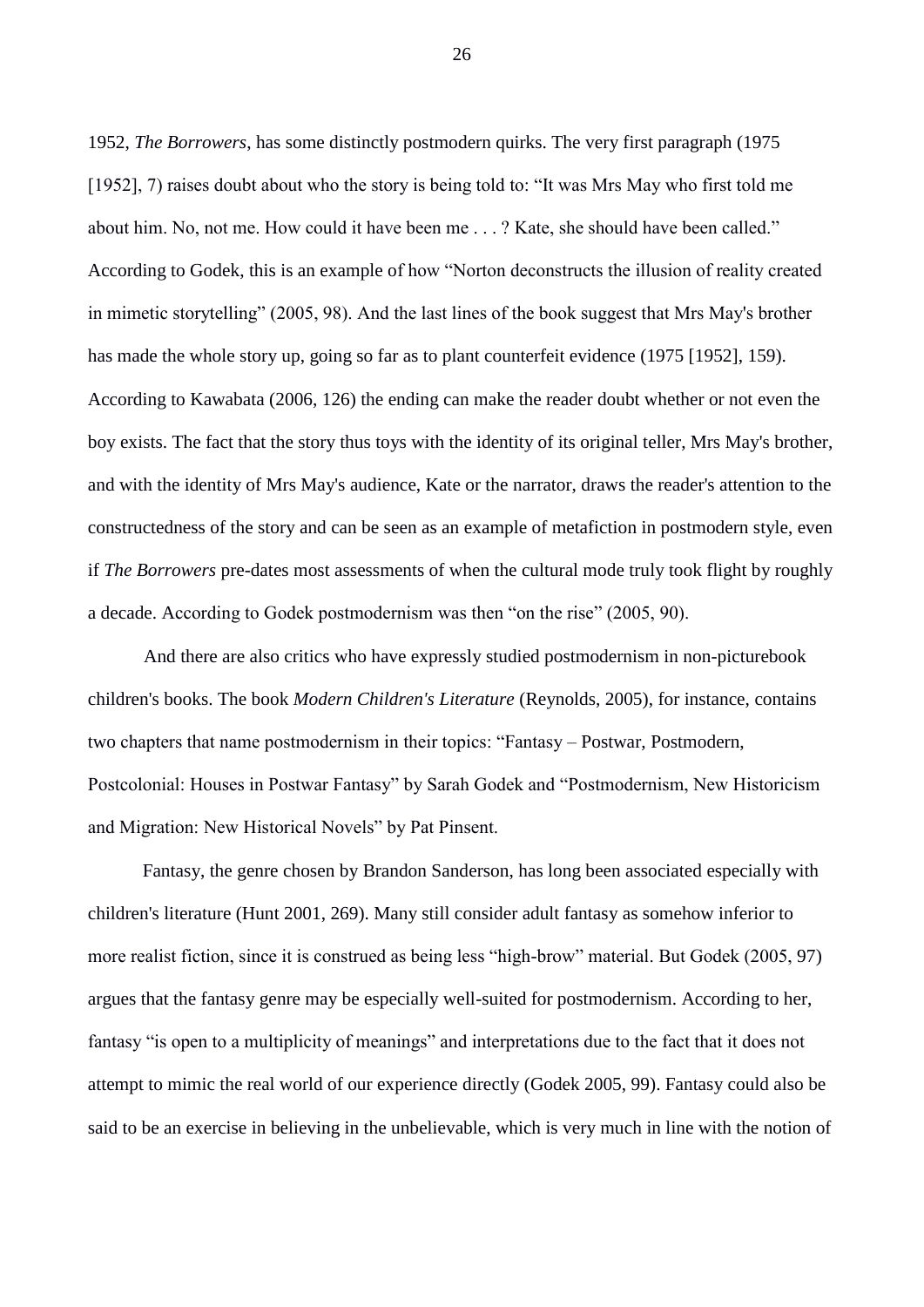embracing contradictory truths.

But if postmodernism is dead or dying, what does this mean in terms of postmodern children's books? It does not have to mean that postmodern children's books would stop being read or even published. Reynolds brings up the possibility that children's literature can act as "a safehouse and incubator for literary modes that are temporarily out of fashion" (2005, 4). It is not impossible for postmodern writing to be conserved and kept alive in children's literature even after it has become *passé* in adult literature.

#### 2.2.2 Educational values today

People are still concerned with the educational value of books. They express concern if they feel that a particular children's book does not teach anything of value or exposes the readers to something they deem unsuitable. On one hand, there is continued debate about whether or not children should be allowed to read *Huckleberry Finn*, for instance, because characters in the book portray nineteenth century attitudes to African Americans, and some find this potentially harmful. Another example is the response Rowling's *Harry Potter* books sometimes elicit. As McGillis (2003, xiii) mentions, some are concerned with the element of witchcraft in them, among other things.

On the other hand, many older stories with distinct pedagogical aspirations, such as Edith Nesbit's *Five Children and It* (1902), which encourages children to behave "properly", keep being read. As do more recent ones, such as Gaarder's *Sophie's World* (1995), which, as mentioned above, attempts to teach its readers the basics of the history of philosophy. As McGillis (1996, 9) writes, we still have a tendency to view "good" literature as a vessel of truths much in the same way as critics in the nineteenth century did, as something that "strengthens the imagination, toughens the moral fiber", civilizes us and thus even "makes us better human beings" (1996, 9).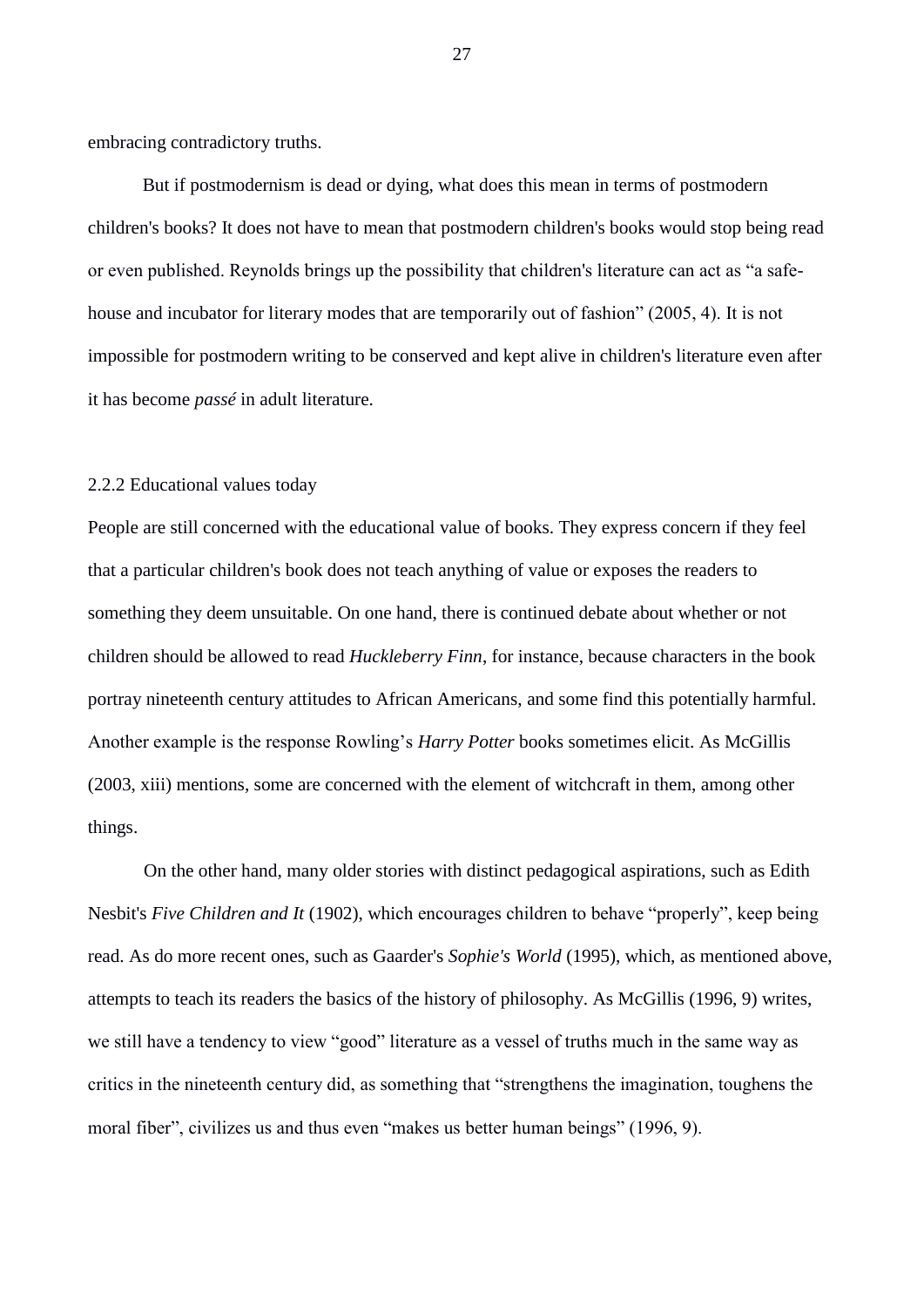Still, several theorists have reproached previous Children's literature criticism for having had the aim of finding good books for "the child" to read (Lesnik-Oberstein 2004, 19). This is at least partly justified. Lesnik-Oberstein (2004, 19) points out in a book she edited, *Children's Literature: New Approaches*, that this old approach would require the critic to know the child and the book – which is impossible in any absolute sense. But I would argue that if one adopts a more relativistic view than many of the previous generations of critics, trying to find good books for children may still be a valid approach in Children's literature criticism.

At its heart, most literary criticism can be said to be about finding good books. What critics do is discuss books that they can find something to say about. This usually requires that the works in question are rich enough in interesting ideas that somehow "deserve" to be analysed. As postmodernism has brought the boundaries between so-called high and low culture crumbling down, people in the academia have slowly recognized that this richness can be found (even) in popular romance-novels, graphic novels and children's fiction – and not only in Shakespeare and Proust. This does not mean that the notion of literary value would have completely disappeared, but that it is being seen in new places. Theorists keep looking for interesting ideas in books. And in my albeit limited experience, many adults choose books to read in order to expose themselves to new ideas as well as to entertain themselves. Even Umberto Eco (1984, 59) has noted that he wanted to write *The Name of the Rose* so that its readers could both enjoy themselves and learn something. Inherent in most literary criticism and in most people's reading lists can be found the very same twin values that are often explicitly articulated in traditional Children's literature criticism: finding books that are entertaining and that teach (the children) something (cf. Golden 1990, 195).

The only major difference, then, would seem to be that whereas adults may themselves choose the books they read, children are said to be almost passive, the parents and teachers being the ones who choose what they are to read (Immel 2009, 21). This is largely true, for practical and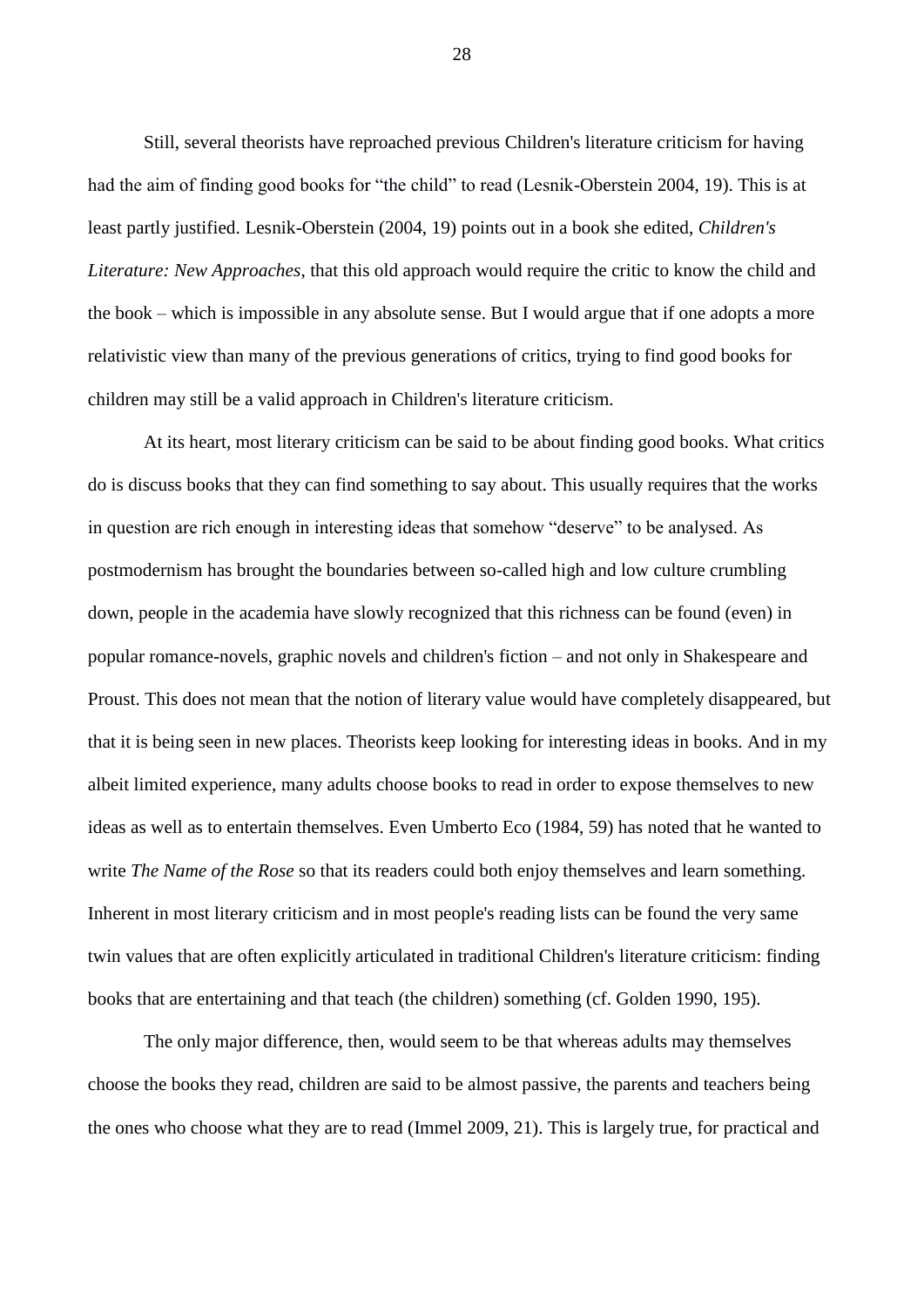conventional purposes, though the *Alcatraz* books, for instance, are marketed to children that may be old enough to ask their parents to buy certain books or even to borrow them themselves from a library. Still, the often passive role of children in choosing what they read can make it morally questionable to dictate which books are good children's books.

Indeed, critics have gone so far as to question whether all education is somehow morally dubious as it might be said to subject the learners and violate their right to autonomy (Thomson 2004, 160). Melanie Eckford-Prossor, among other critics, has compared the general relationship between children and adults to the more clearly stigmatized one between colonizer and colonized (2000, 241). Interestingly, Eckford-Prossor (2000, 239) seems to be drawing on Foucault's ideas (see 2.1.1) when she argues that adults use the language of psychoanalysis to build an image of children that justifies adult dominance, much as the languages of dependency and economics were used in mastering the colonized. This is especially apparent in some older books on children's literature. Bolin and Zweigbergk's book from 1961 claims for example that 10-year-old children would be in a primitive state, which would explain their liking adventures that take place in the Stone Age or in the jungle (67). In today's standards, this may seem condescending to say the least.

But these questions seem too vast and philosophical for the scope of this study. I therefore try to sidestep them as best I can in that my aim is not to pass judgement on the *Alcatraz*-series and to decide whether or not they should be read by children. Rather, I discuss how several of its aspects relating to postmodernism might make it educational and thus at least plausibly useful to (child) readers.

I believe this to be a sound line of questioning since I do not claim to know anything definitive about the often contested child-reader, but analyse *possibilities* (cf. Lesnik-Oberstein 2004, 20 and Thomson 2004, 160). Additionally, as Lesnik-Oberstein acknowledges (2004, 19), educational values are an extremely traditional focal point in children's literature criticism – so I can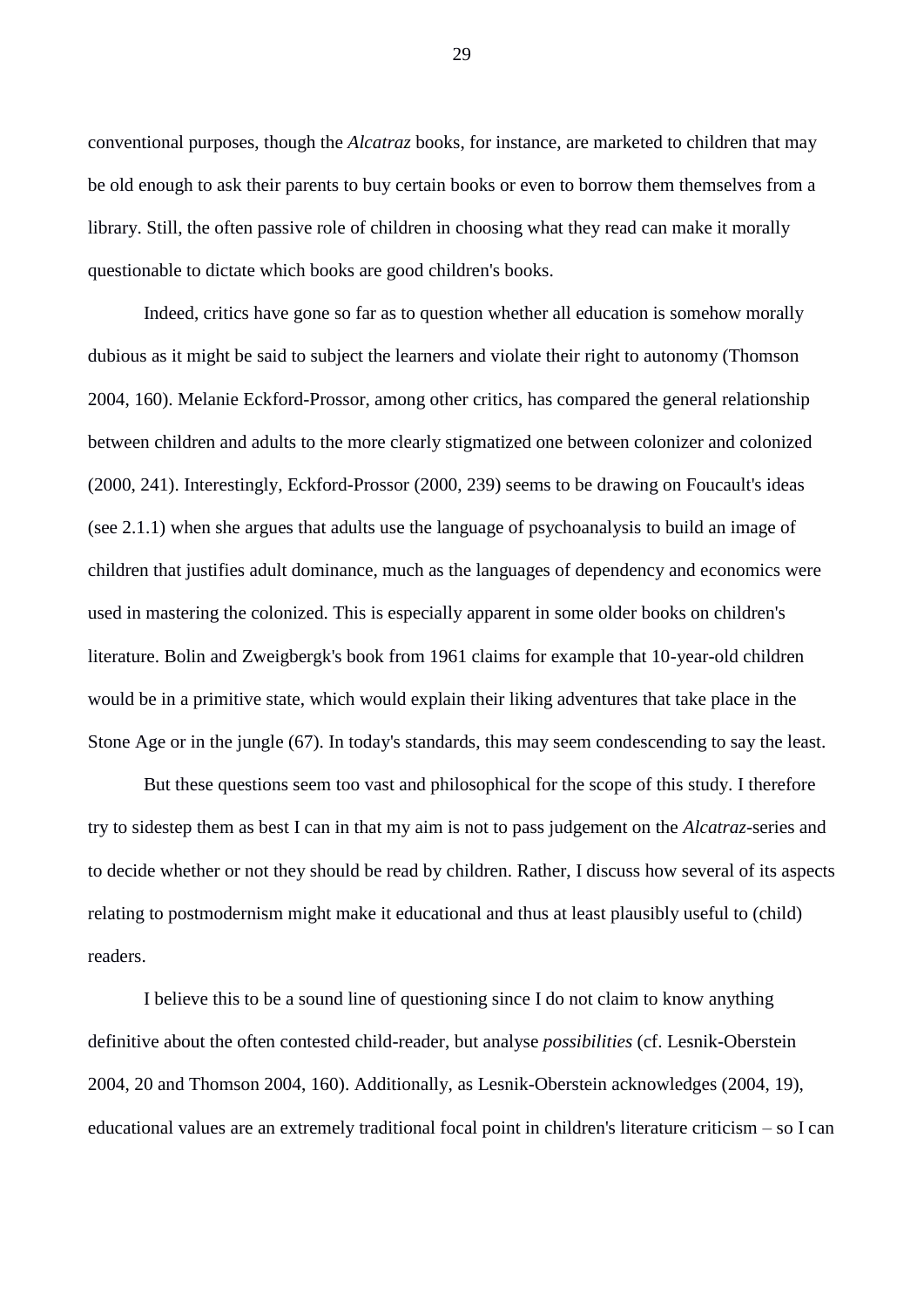be said to be following in the footsteps of noted critics. She (Lesnik-Oberstein 2004, 18) also discusses two experienced critics, McGillis and Rudd, who have, according to her analysis, tried and failed to find a new approach different from the search for the good book. It follows that it might be futile for me to even attempt to do so, as it might prove highly difficult. Thus, I believe that my relativist but tradition-inspired approach is not only valid but more suitable for the limited scope of this thesis.

Furthermore, there exists other recent criticism that addresses the educational value of children's literature; it is by no means a thing of the past. See for instance Holly Anderson's book *Teaching through Texts: Promoting Literacy Through Popular and Literary Texts in the Primary Classroom* (1999) or *Children's Literature in Education* (1993- ) an academic journal dedicated to the virtual marriage of children's literature and education. Castleman's article on the *Alcatraz* series (2010, 20) makes mention of the way the series teaches the readers to ask critical questions. The fact that readers can learn from fictitious books is mentioned even in some texts of *Children's Literature: New Approaches* (see for instance Miller 2004, 82).

Several academics have expressed concern about young people today being poorly prepared for higher education or, even, to the world we live in. According to McGillis (1996, 32), the approach to literature that has largely reigned in schools for over fifty years, which owes much to New Criticism, has taught the students rules about how to break down a text into components such as plot, character, setting; or metrics, metaphors and alliterations. What it has failed to do, however, is teach them to be active readers who would take the initiative and question the established reading (McGillis 1996, 40). McGillis (1996, 40) links this to the way many children's books themselves have opted for the traditional, shying away from the complexities of postmodernism, partly because "[w]e continue to consider children incapable of difficult linguistic and literary types" (40).

But when some of the child readers grow up and decide to study literature at university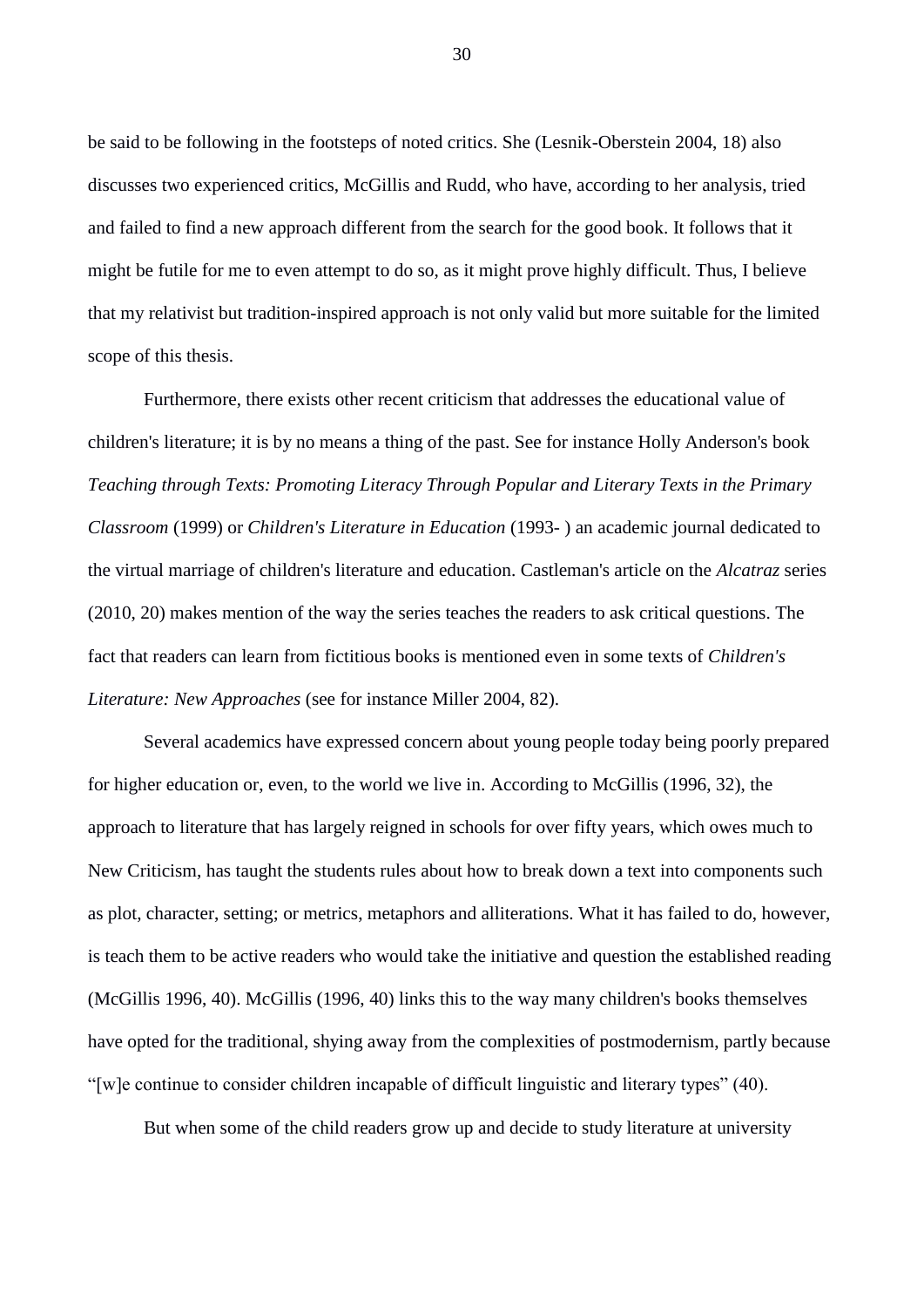level, they may find that the method of approaching literature they have been taught over the last ten years or so helps them all too little in their studies. As McGillis (1996, 46-47) notes, they have mostly learned to do a type of close reading which, while a good starting point, does not in a major way relate to the many literary theories that have come to dominate the academia after the hay-day of New Criticism.

Similarly, Lisa Schade Eckert (2008, 110) discusses the discrepancies between teaching literacy (in the sense 'skillset used to read and analyse literature') at secondary schools and at universities and how this has led to students being poorly prepared for studying at college level. Schade Eckert argues that it would help if literary theories were explicitly introduced to students at an earlier stage (2008, 112) and refers to several studies conducted since the 1970s which suggest that when students are aware that they are applying literary theory and theoretical terminology it is easier for them to start questioning things such as cultural influences at work in texts – starting from an elementary school level (2008, 113). Thus, it seems that it would be beneficial for literature students to be exposed to literary theory and to be helped to be more cognizant of the processes of constructing text already as children. But literary students are unlikely to form a very high percentage of the population. Might more theory-led reading be of use to other people, as well?

Due to the 20th century approach to teaching literature, McGillis (1996, 109) complains that "[b]y the time the students reach my classroom at the university, the majority of them have learned that the best way to deal with the world is through accommodation". This statement may concern his classroom at university, but he is not talking solely about students' approach to literature, but to the world in general. He is complaining about a general tendency to be accommodating instead of questioning the system. But a deeper understanding of literary conventions can help even on this larger scale. McGillis (1996, 24) argues that by understanding critical theory to some degree, children can become more active, self-aware readers and as such they can understand codes and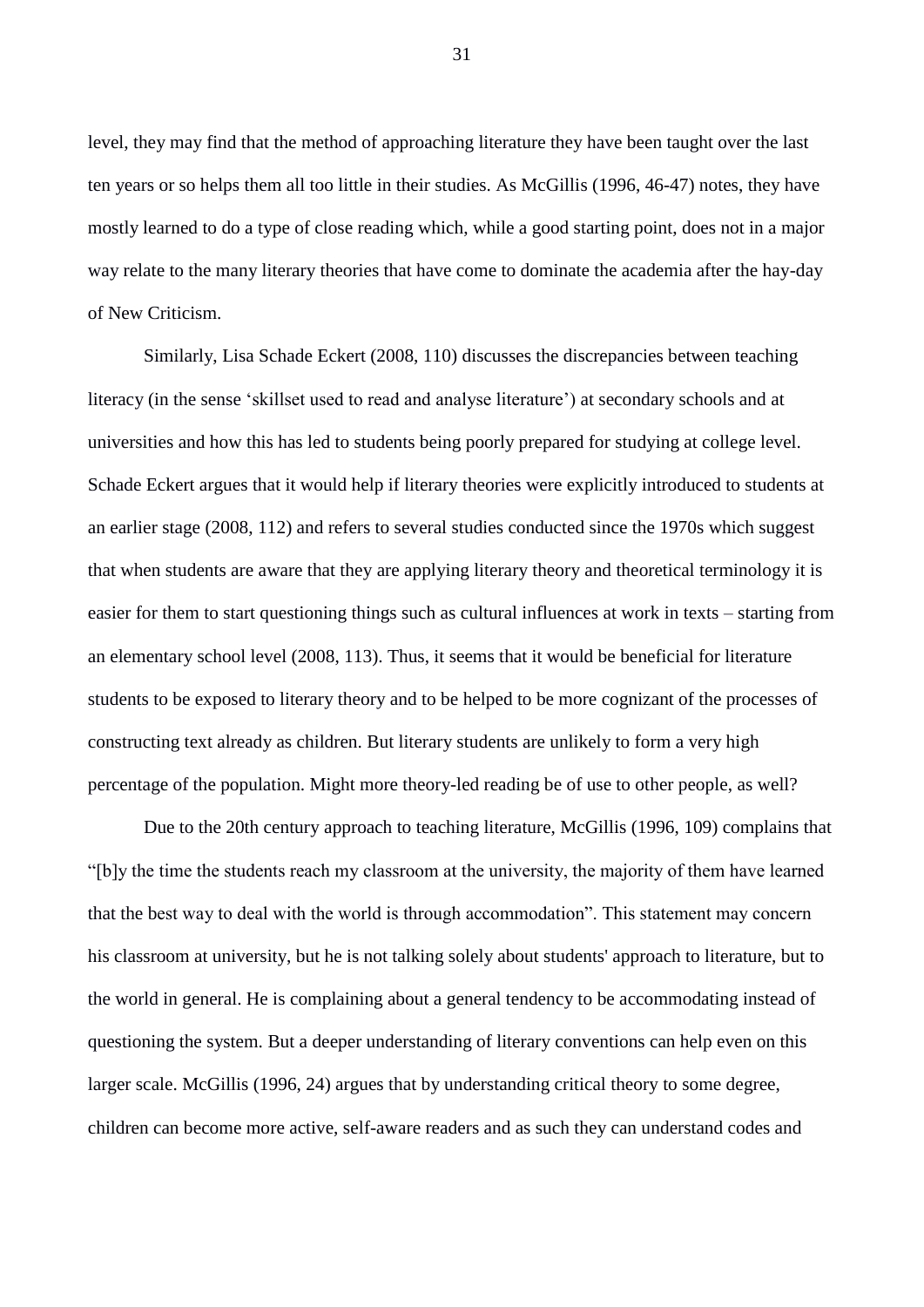conventions not only in literature but also in their daily lives. He goes on to say that that will give them an understanding of how the market system "impinges upon them" (McGillis 1996, 24). Thus, literary theory can benefit even those who do not go on to pursue a higher education.

There is no reason why postmodern literary criticism should be less useful than other approaches, indeed quite the opposite. As discussed above (see 2.1.2), postmodernism continues to be a relevant trend for several reasons. Therefore, as Bloland (2008, 124) argues, "perspectives, concepts, and vocabularies of postmodernism" may be indispensable in understanding the fastchanging society we are living in. Anstey (2002) even argues that postmodern picturebooks can be useful in teaching people new kinds of literacies that will "empower them to take more informed and critical control of their workplace, public and private lives" (446). Nor is there reason to think that child readers would not be able to pick up on multiple or contradictory truths in a postmodern vein. Even Tucker noted that children can be able to "hold two contradictory, abstract ideas together in one concept" around the age of eleven (1981, 9). After studying book reviews written by children aged between eight and eleven years, A. Robin Hoffman (2010, 248) concluded that children are more capable of assuming a critical approach to form, genre and composition than children's literature critics have given them credit for. And as Anstey (2002, 455) points out, young readers can indeed make sophisticated interpretations and multiple readings. Taking all this into account, it is not surprising that several children's books introduce postmodern conventions to their readers.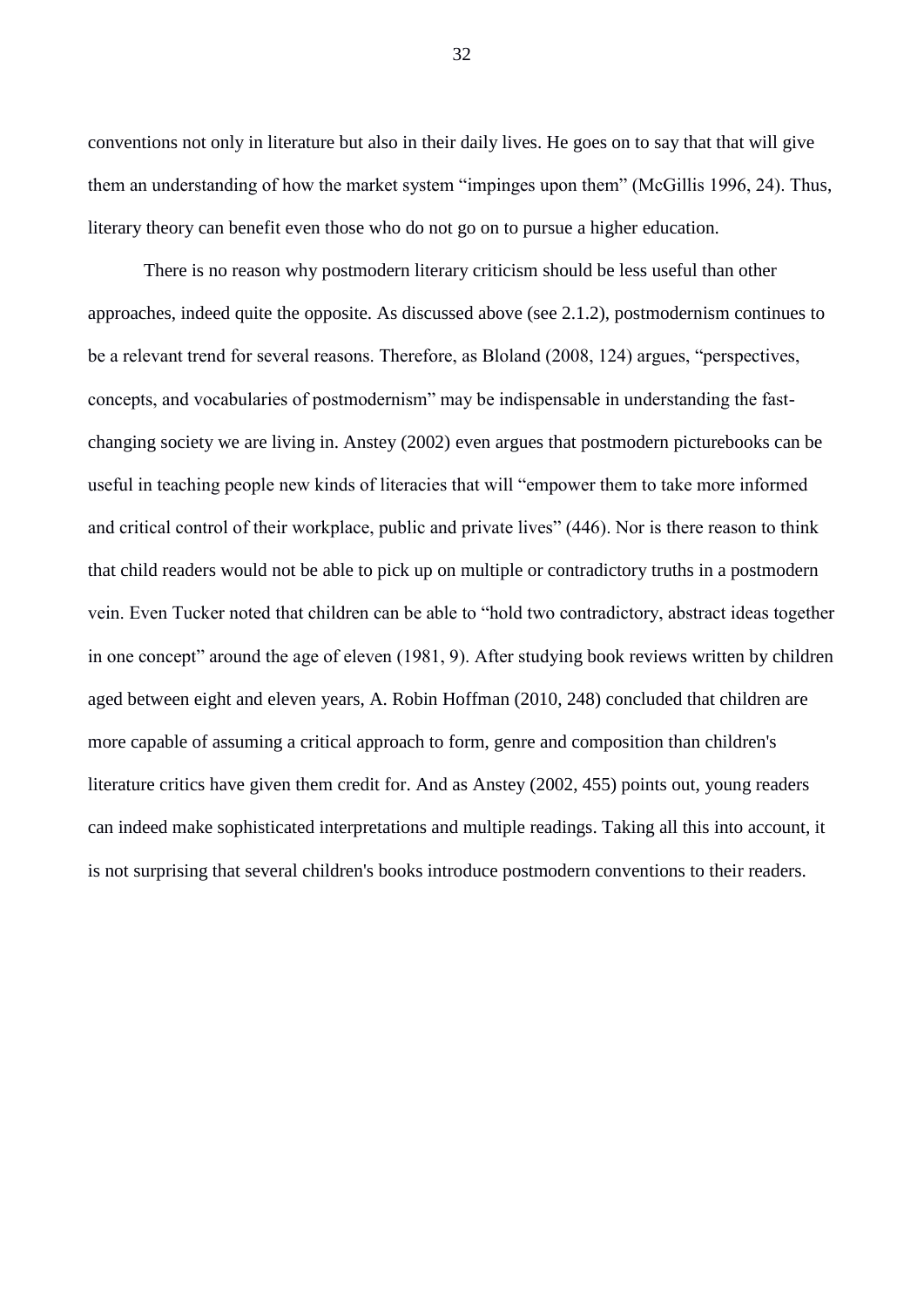#### 3. Analysing truth

#### 3.1 Underlying ideology

By ideology, I do not necessarily mean some fully formed school of thinking that would be apparent in the series or that would be the "message" that the texts tried to convey. I am referring to something vaguer: to a tendency to regard knowledge and truths in a postmodern, questioning manner. Still, as Hutcheon (1988, 224) states "[t]o claim that questioning is a value in itself is ideological", and it can certainly be argued that the series does value a questioning attitude.

I have hypothesized that this postmodern tendency is apparent in several aspects of the series, and here I discuss how it comes forth in several of the underlying constructions, or larger building blocks, of the Alcatraz universe as presented in the series: the interconnectedness of knowledge, power and history; the Talents; and the *apparent* lack of Religious themes.

# 3.1.1 Knowledge, power and history

Information matters. The close relationship between knowledge and power, which, as Sarup (1993, 66) points out, is so central to Foucault's studies, is difficult to miss in the *Alcatraz*-series. Grandpa Smedry continuously tries to teach Alcatraz that information is much more powerful than things such as firearms or Firebringer's lenses, while the evil Librarians tend to trust brute force in dealing with the Smedries.

Alcatraz repeatedly defeats his enemies through cunning, which is in line with his grandfather's teachings, but also a staple of traditional child empowerment in children's literature. In the second book Alcatraz deduces what mechanisms his father has used in order to leave him a message (*AvSB*, 312), which allows him to free Attica from eternal curatorship. In the third book Alcatraz realizes at the right moment that if he declares Folsom and Himalaya husband and wife, Himalaya will get Folsom's Talent and will be able to fight off the evil Librarians (*AvKC*, 270). And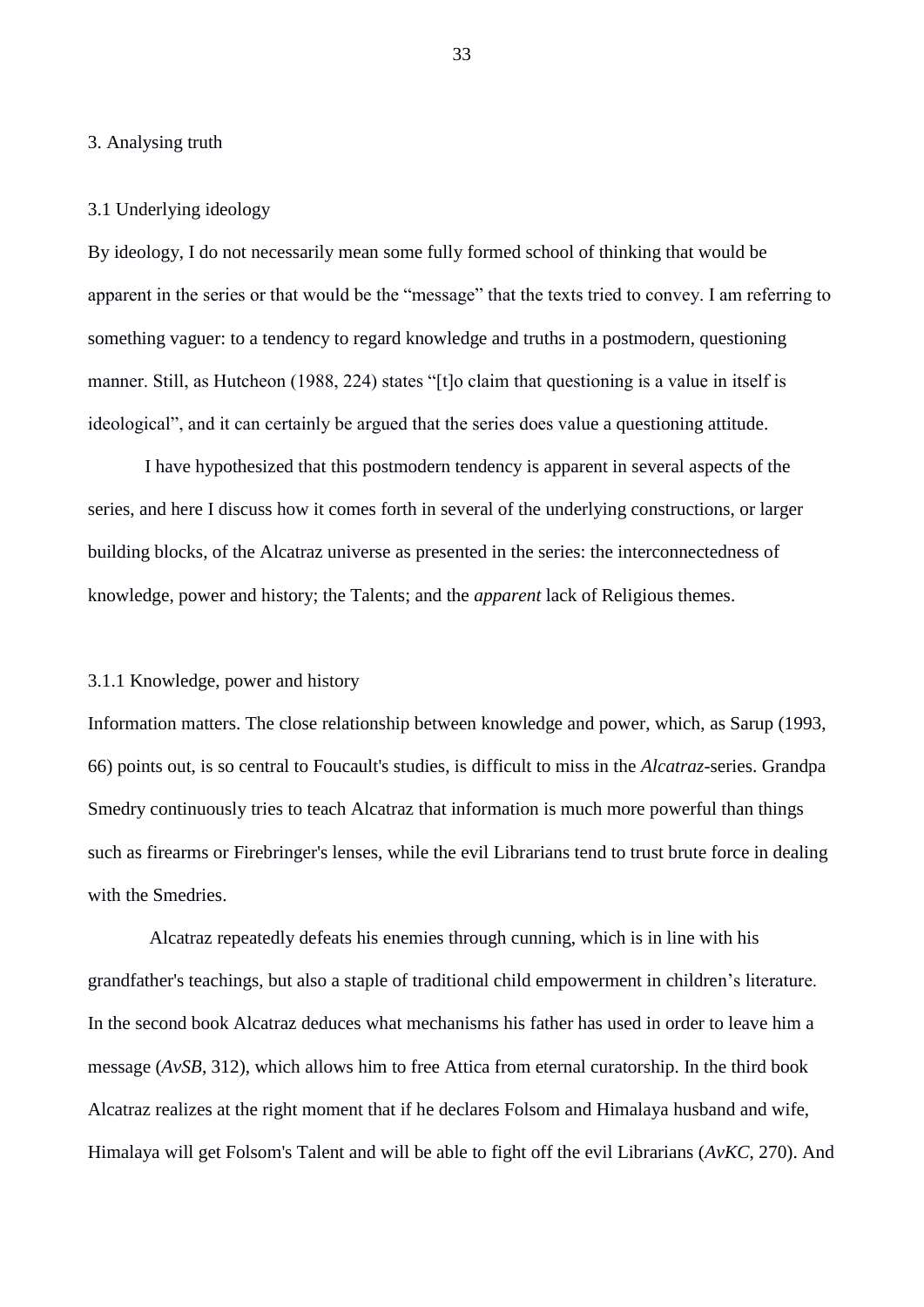it is having worked out that the way the Talents work depends on the perceptions of the Smedries in possession of them, not the actual physical conditions, that enables him to end the war of Mokia in the fourth book. He can trick his own Talent so as to be able to momentarily bestow it to all the knights via Bastille's Fleshstone (*AvSL*, 276). Even the Lenses "react to information and intelligence" (*AvEL*, 228), and are thus in a way subject to the power of knowledge.

One of the themes that are carried throughout the entire series is the importance of the Forgotten Language that hides untold secrets, and the resulting importance of the Translator's Lenses. Alcatraz's parent's lives revolve around the discovery of those secrets. Attica has spent almost thirteen years hunting down the Sands of Rashid. Once he manages to forge them into Translator's Lenses he risks his life to get access to important books in the Forgotten Tongue in the Library of Alexandria. After returning to human form, he spends most of his time reviewing the data he has collected. The result is that he discovers a way to do something that will change the lives of all human beings in the universe of the books, if Alcatraz and his mother Shasta fail to stop him. Attica's life's work revolves around information, and the information he has gained could literally give him the power to give every Hushlander and every Free Kingdomer special powers. This gives an ironic twist to the adage "knowledge is power", and thus clearly relates to a foucauldian or more generally postmodern concern with the relationship of knowledge and power.

The fact that the Smedries recognize the value of information is also shown by the fact that most of Alcatraz's relatives are revealed to be scientists of one form or another. Sing Sing is an anthropologist specializing in ancient weaponry (*AvEL*, 91) and Quentin is a language specialist, albeit only at graduate student level (*AvEL*, 92), to name but a few examples. This focus on the sciences is a direct response to their belief that information is the strongest weapon, and thus more or less connects with Foucault's (1998, 483) notion of the role sciences play in controlling us. It is also interesting that despite already having physical power through Smedry Talents and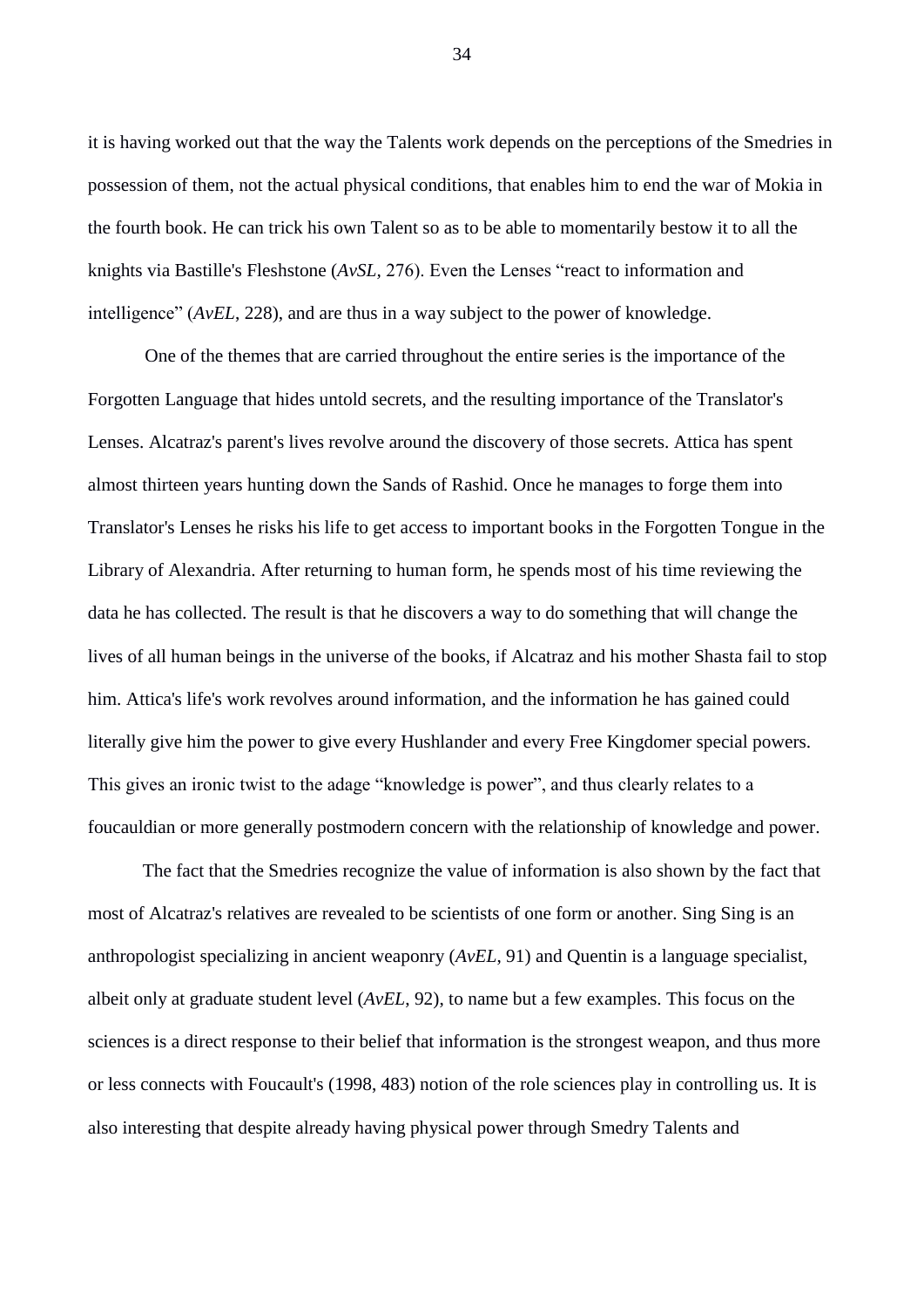conventional power by virtue of being nobility, they still find it necessary to dedicate their lives to information.

It is also noteworthy that the traditional keeping places of information, libraries and archives, play a central role in the series. The first book is about infiltrating the downtown library, the second about freeing Alcatraz's father from the Library of Alexandria, and the third about protecting the Royal Archives (not a library). The fact that the Nalhallans call their not-a-library the Archives might be a nod to Derrida, whose "Archive Fever" can also be said to treat the history or the archaeology of the way knowledge has been constructed and ordered and the power relations that relate to those processes (see Derrida 1995, 10). Even Lyotard touches on the subject. In discussing how museums, libraries and archives have the power to turn entities into monuments, Lyotard (1997,165) notes that the *archivists* and *curators* are the ones who "must decide what deserves retention and what deserves exhibition". In other words, the archivists and curators wield the power of information by controlling what gets seen. In the *Alcatraz*-series the Librarians certainly match that description.

To make a very un-poststructuralist move and actually consult the author, Sanderson<sup>7</sup> has mentioned that he himself thinks that the theme of *Alcatraz versus the Evil Librarians* is the power of information.

So the importance of information is clearly a central theme in the *Alcatraz*-series much like it is one in postmodern theory. But the way information is used by different actors in the series also has many points in common with different postmodern theories.

The fact that there exists an evil, government-like faction which is deliberately manipulating information in order to exert power over the general populace is at first glance not quite in accord with Foucault's theory, since he points out that the process of power is not "localized in the relations"

<u>.</u>

<sup>7</sup> http://www.brandonsanderson.com/annotation/450/Alcatraz-Chapter-Six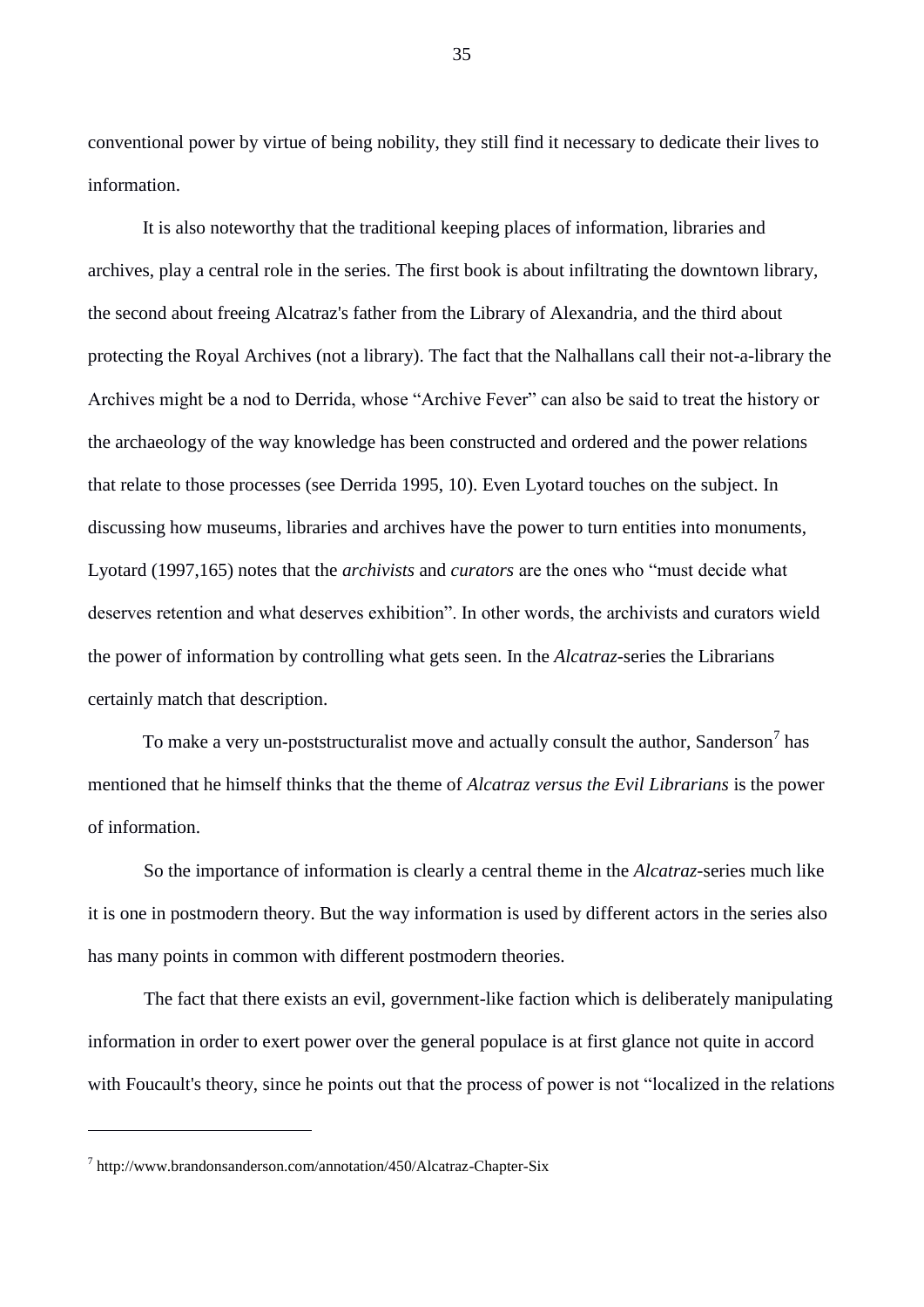between the state and its citizens" (Foucault 1996, 465). As Sarup (1993) phrases it, "relations of power do not emanate from a sovereign or a state" (73). On the contrary, power "has the character of a network; its threads extend everywhere" (Sarup 1993, 74). But it is noteworthy that the Librarians do not rely on a police force or an army in order to control their subjects, only when they fight against Free Kingdomers. Rather, they control the Hushlands through careful management of information, letting the Hushlanders self-regulate accordingly. As Grandpa Smedry (*AvEL*, 99) explains: "The Librarians control the information in this city – in this whole country. They control what gets read, what gets seen, and what gets learned. Because of that, they have power." They preach the values of law-abidingness and order to make people like they are and teach false physics so that they would find the idea of silimatic technology ludicrous.

The Librarians believe in making flying vehicles which all look like similar "long tubey contraptions" instead of building them in the shape of different animals (*AvSB*, 29), since they like order and conformity in all things from ideas to material objects. This is why what gets read, seen and read remains fairly uniform in the Hushlands. This parallels Hassan's (2001, 177) argument that political power can act as a delimiting factor to postmodern pluralism.

The significance of names also ties in with the power of information. According to Lyotard (1989, 152), names can function as identificatory myths. They are something around which people and communities can build their identities. This would make them a powerful tool for selfregulation and for propaganda. In the *Alcatraz*-series the names do function as such. Both highranking Free Kingdomers and Librarians reuse the names of their ancestors, apparently to remain in touch with their people's histories. The Librarians then use this information for propaganda purposes by naming mountains after themselves and prisons after their enemies (*AvEL*, 158). This is why Librarian names tend to be such as Blackburn, Kilimanjaro and Himalaya, while Free Kingdomer names include Alcatraz, Bastille, Leavenworth, Sing Sing, Kazan, Australia and Brig.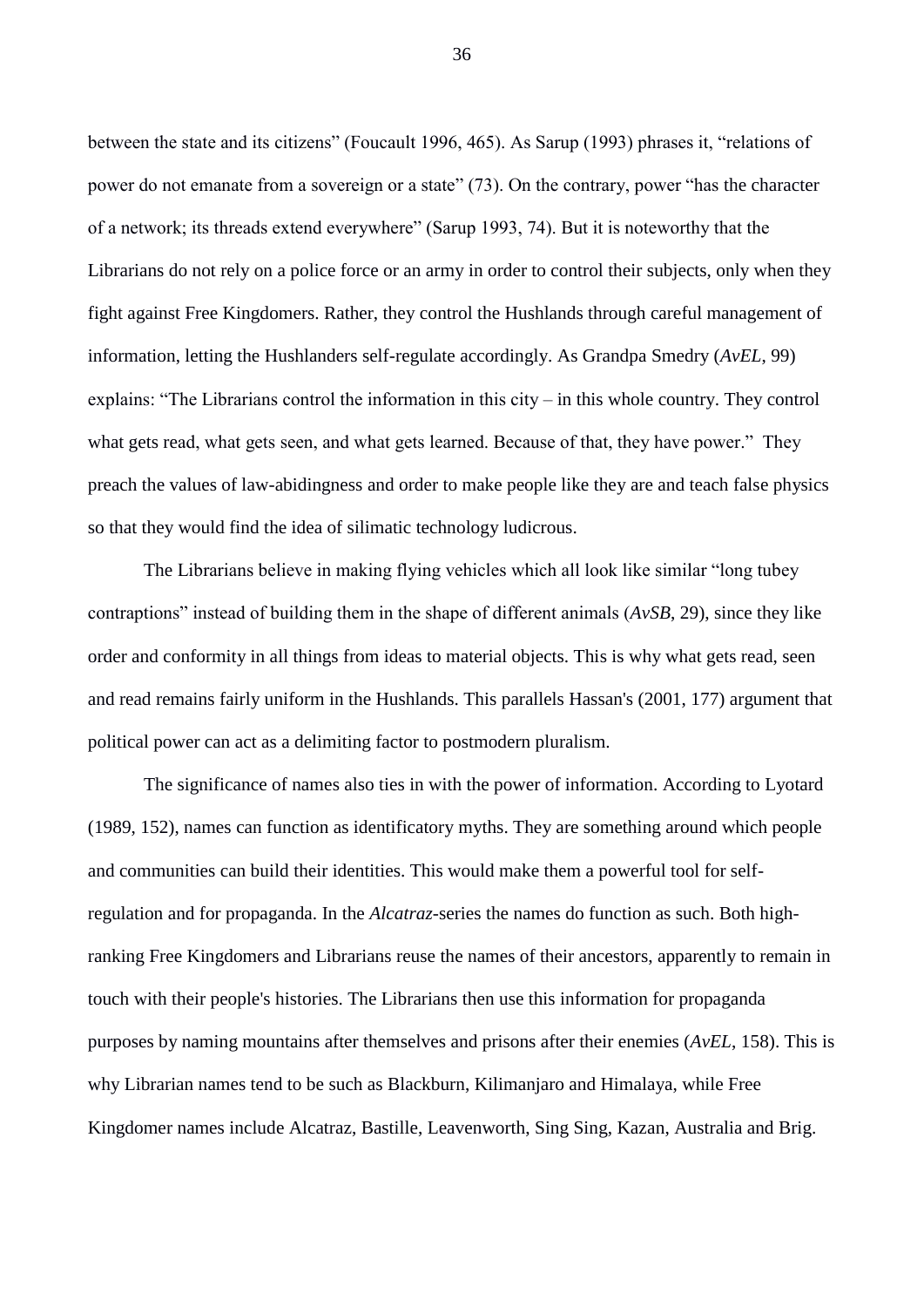Another example of the way the Librarians distort knowledge is through teaching false history, making their version of history the accepted truth in a few generations after conquering an area from the Free Kingdoms (*AvEL*, 100, 292). In keeping with Lyotard (1989, 155), this suggests that the series is somewhat against universal history, since it is specifically being used by the evil Librarians as a uniforming tool. History can be said to be a subdomain of information that has particularly interested postmodernists, even if some think postmodernism is ahistorical (see Wain 1999, 360; cf. Hutcheon 1988, 87). To name a few examples aside from Lyotard, Sarup (1993, 58) argues that the idea that connects all Foucault's writing is "a vision of history derived from Nietzsche", and Hutcheon (1988, ix) argues that historiographic metafiction is *the* postmodern form of literature.

History is notoriously written by the winners, as Pinsent (2005a, 174) points out, but what the Librarians have done in their lands takes this to parodical extremes, emphasising the fact that history books do not necessarily tell the truth. Alcatraz learns that much of history as he knows it is pure fiction, especially concerning the last five hundred years (*AvSB*, 106). The Free Kingdomers tell Alcatraz that swords are actually more advanced than firearms (*AvEL*, 120) and stairs more advanced than elevators (*AvEL*, 128). The in-world explanations for these views are that "stairs take more effort to climb, are harder to construct, and are far more healthy to use" and thus "took longer to develop" (*AvEL*, 129), and that the moving parts of firearms make them extremely vulnerable for Smedry Talents (*AvEL*, 61). But whatever the reasons are, these views could still be said to challenge the notion of history as progress, as postmodernism has done. We may think that humankind is advancing and making scientific progress, but in comes a thirteen year old knight who claims that we are being repressed and therefore going backwards. This might be read as an example of Hutcheon's postmodernism which "critically confronts the past with the present, and vice versa" (1988, 39). On a more general level, this ties in with a distrust of absolute truths.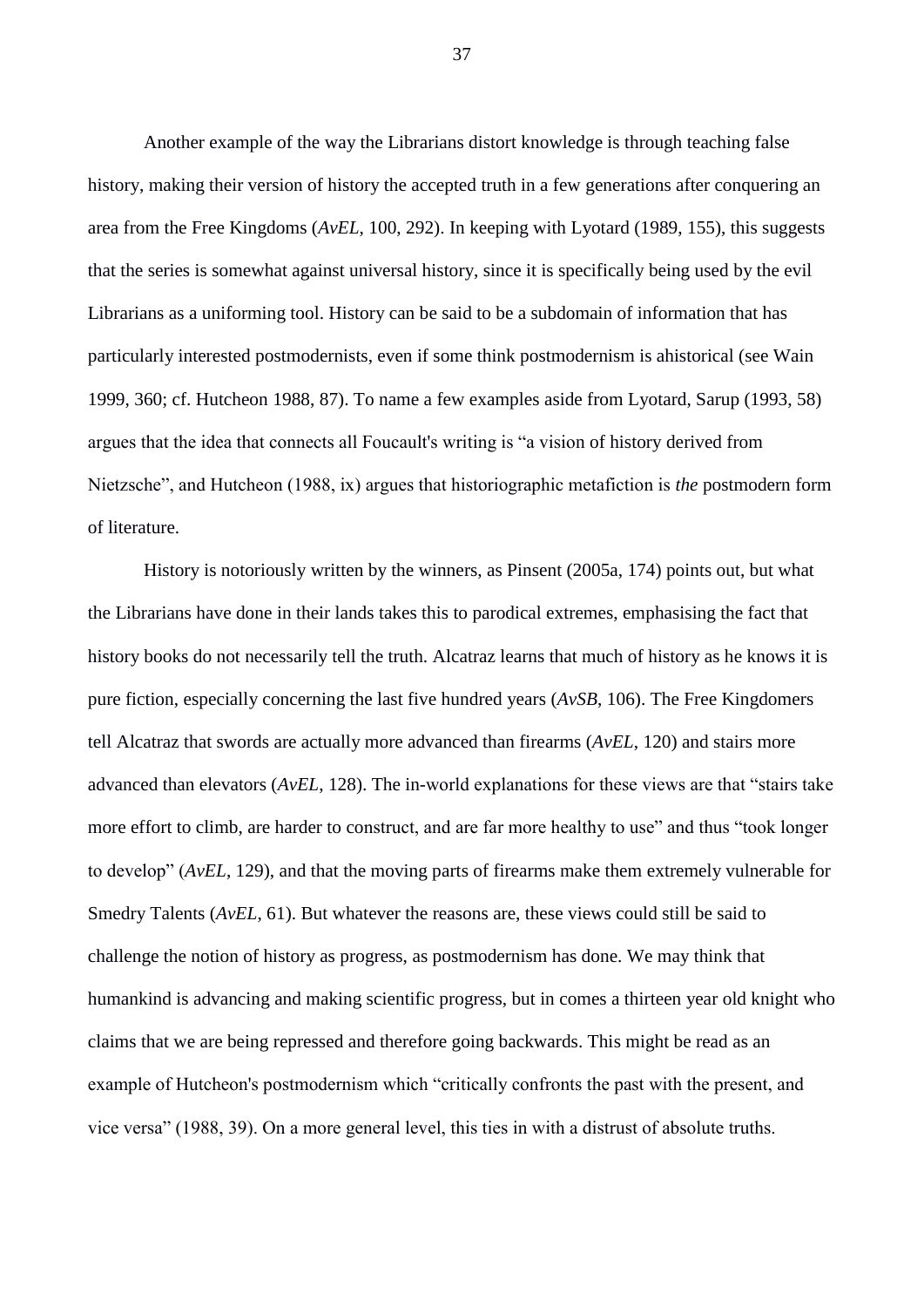It can also be said to exemplify Hutcheon's notion of truth being formed by contradiction, since Alcatraz keeps having to change his mind about what to believe in. First he believes that as an American he has always had access to the most advanced technology possible, and then he comes to accept that the Free Kingdomers are right and that Hushlander technology is primitive in comparison with theirs (*AvEL*, 112). But later he realizes that this is only partly true. Firearms may not work well against Smedry Talents, but a handgun will still kill most humans and wooden doors quite effectively, as he notes after Sing has blasted their way through a door using two handguns, leaving it "shattered and splintered" (*AvEL*, 254). In essence, then, Hushlander technology both is and is not as primitive as Free Kingdomers think it is. There may have been regression due to the Librarian oppression but there has also been progression in spite of it, or partly even due to it, considering Alcatraz's realization in the third book that the order and organization that the Librarians advocate do have their uses especially when it comes to passing information on to others in an efficient manner (*AvKC*, 186-187).

Thus, the partial or contradictory nature of truth goes hand in hand with the manipulation of information. Castleman (2011, 30), too, points out that already in the foreword to *Alcatraz versus the Evil Librarians* Alcatraz implies that "the control of information influences the [very] way reality is perceived". This also works on a more metafictitious level. A clear example of this is the map of the world which Alcatraz discovers at the downtown library, and which shows all the extra continents. Within the reality of the novels, this is absolutely the hidden truth about the world. The reader, however, will most likely know not to believe that there actually would be "censured" continents here and there in the middle of the great oceans in the real world. Alcatraz practically invites this kind of incredulity towards the novels by talking about satellite images and airplane pilots (*AvEL*, 119). But with Bastille's reply (*AvEL*, 119) about the satellites being controlled by the Librarians who are also misleading the navigating apparatuses of the pilots, the reader may well be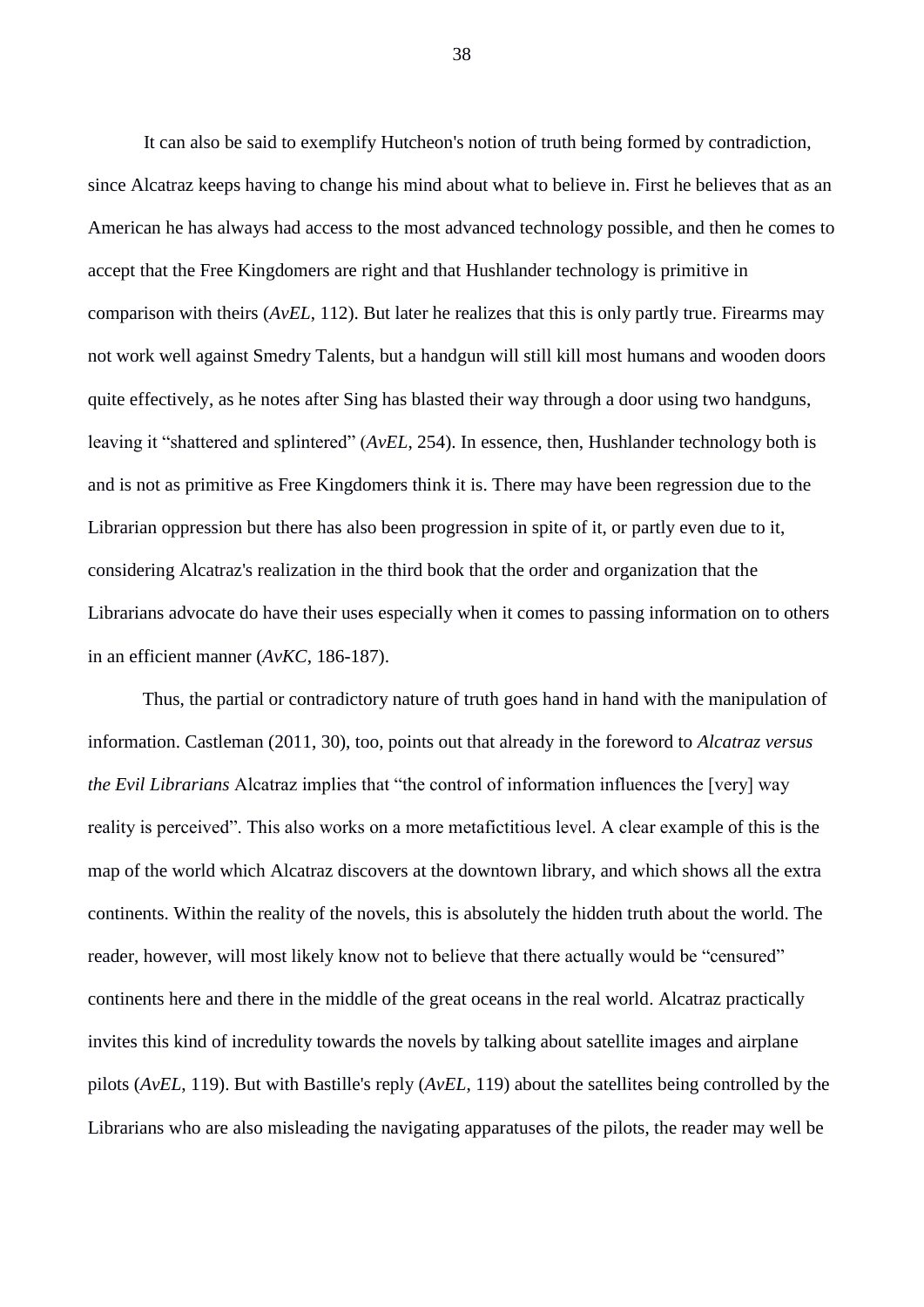left with a playful *what if* ringing at the back of his or her mind.

Truth is not elusive in the series only as a consequence of the Librarians' meddling with it. For instance, the theme of the second book is that Alcatraz the narrator is a liar, which is interesting given that lying is one of the constant themes of postmodern fiction as defined by Hutcheon (1988, 153), even if the series is not really a typical example of historiographic metafiction.

The Truthfinder's Lens is also made out to be very important. Alcatraz finds the Lens in impressive circumstances: in a mysterious Pharaoh-style tomb, on the sarcophagus of his extremely distant ancestor, Alcatraz the First, along with a sinister warning that gives him deeper insight into his Talent (*AvSB*, 222-223). Later, Grandpa Smedry shows great enthusiasm at the fact that the Lens allows you to see if someone is lying or telling the truth (*AvKC*, 59). And the Lens does prove useful. Most notably, it allows Alcatraz to find out that his mother is not all evil and that she does care about him, which probably helps him decide to set out on the course to stop his father by the end of the fourth book.

It is also brought out that information often almost seems to twist itself over time and distance, forming legends out of history without any outside help. Alcatraz discusses the misleading legends and novels which are supposed to tell about his heroics but which sound exaggerated even in comparison with the series itself:

> I hope you Free Kingdomers aren't *too* put out to discover that dragons didn't come and bow to me at my birth. I wasn't tutored by the spirits of my dead Smedry ancestors, nor did I kill my first Librarian by slitting his throat with his own library card.

This is the real me, the troubled boy who grew into an even more troubled man. (*AvEL*, 102.)

Passages like this may remind the readers of how legends are born out of gross exaggerations in the so called real world as well. Again, this fits into the theme of challenging the authority of grand narratives. It can also make the reader take notice at the use of the word *real*. In the end, there is of course actually no such thing as the real Alcatraz, since he is a fictive character (cf. 3.2.1 below).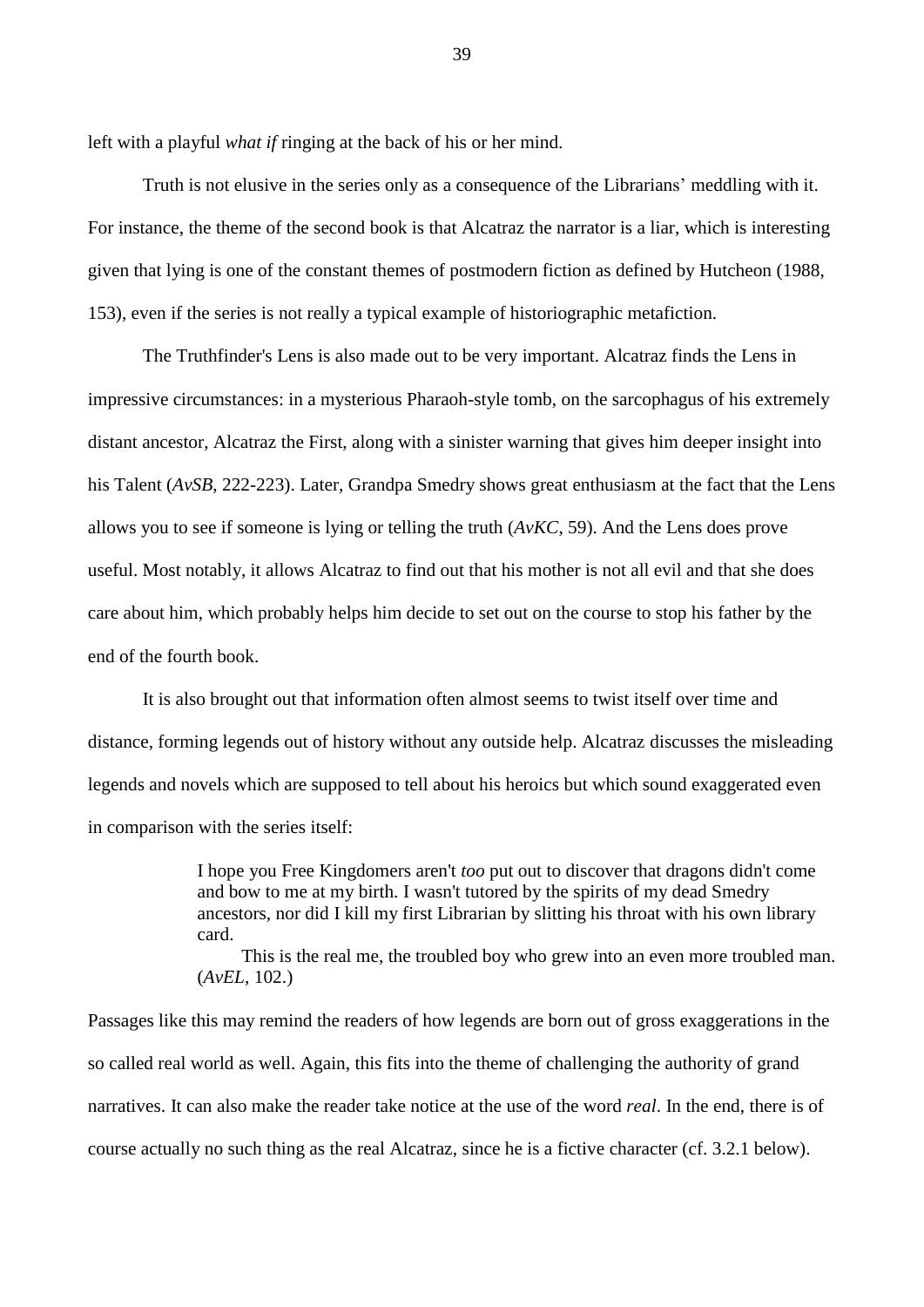The real could also be said to be questioned in relation to Baudrillard's theory of simulacra and simulation, especially to his Disneyland illustration (see Baudrillard 1999, 385-386). It could be said that within the diegesis of the series the Librarians have purposefully constructed Disneyland and presented it as imaginary "in order to make us believe the rest is real, when in fact all of Los Angeles and the America surrounding it are no longer real, but of the order of the hyperreal and of simulation" (Baudrillard 1999, 386). In the series, America has not simply become simulation; the Librarians have wilfully constructed it along with the other Hushlands to make it play out Biblioden's ideals. Conversely, it could be argued that Nalhalla has been modelled after Disneyland, after the ultimate simulation, since it is a city where people live in castles – crystalline or otherwise impressive – travel by dragon-taxi and can visit a corny simulation of an American diner. In either case, the varying degrees of "realness" of the different places in the series offer a chance to start questioning what is real and what is not.

Considering the prominence of school stories in children's literature over time (Reimer 2009, 209; Hunt 2001, 299) it seems curious that no scenes in the series seem to take place at school, especially since they are the quintessential place of learning – where knowledge is most typically transmitted and acquired. Alcatraz refers to his implied reader's teachers on several occasions, and to false things he has been taught at school. But he does not mention anything about the social aspects of his own school days before Grandpa Smedry turned up on his door, nor are there any scenes where he would attend school after he finally reaches the Free Kingdoms in the third book. It seems that the only somewhat systematic instruction he receives is delivered by Bastille, who teaches him about the Teddy-bear grenades in the early pages of the fourth book – and that teaching takes place in a weapons testing facility, not in a schoolroom.

One possible explanation could be that the Librarians do not leave much room in the plot for another authoritative system that is meant to dispense knowledge, even if said authoritative system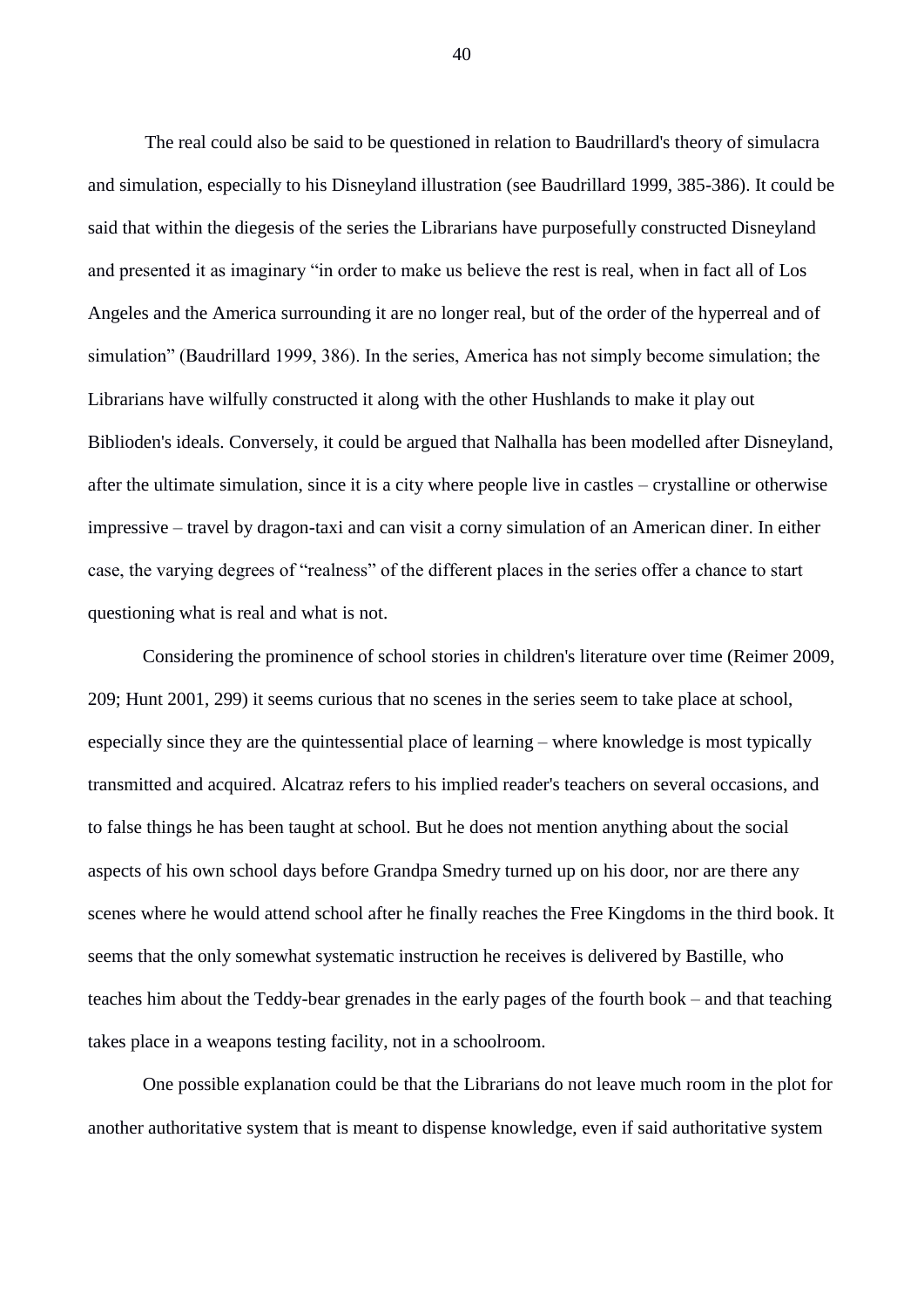is said to be subordinate to the Librarians (*AvEL*, 67). This can be said to fit in well not only with Foucault's ideas about the relationship of knowledge and power, but with Althusser's theory: schools can be seen as part of the Ideological State Apparatuses, as Althusser (1998, 298) mentions.

In any case, it is clear that the relationship between knowledge and power is explored in several ways in the series, for instance through the concept of history, and that that knowledge is shown to be formed of partial or contradictory truths.

#### 3.1.2 Talents

To the uninitiated, the Smedry Talents sound like defects. They include breaking things, being late, tripping and falling, spouting nonsense, being bad at maths and dancing poorly. In the Free Kingdoms these Talents are, however, appreciated and they prove very useful in various situations in the course of Alcatraz's adventures. Grandpa Smedry arrives late for the bullet intended for him (*AvEL*, 59). Sing Sing creates a distraction by falling elaborately and thus wreaking havoc at the library (*AvEL*, 103). Aydee can multiply the amount of teddy-bear grenades in Alcatraz's possession by miscalculating how many of them they have (*AvSL*, 168).

The usefulness of the Talents can produce an upside-down look; it makes the readers think that they really are powerful Talents instead of defects, and possibly helps them not to think that something is bad just because there happens to be a general consensus claiming so. Then, towards the end of the series there is a double-reversal: Alcatraz becomes increasingly convinced that there is something sinister about the Talents after all. The major unresolved problem at the end of the fourth book is even the fact that Attica has found a way to give everyone Talents and Alcatraz realizes that this would lead to disaster since the Talents can be very unpredictable (*AvSL*, 286). As Alcatraz says, the Talents can be "both blessings and curses" (*AvKC*, 7) – not either or. This can be tied in either with the notion of postmodernism undermining itself that Bertens (2008, 112)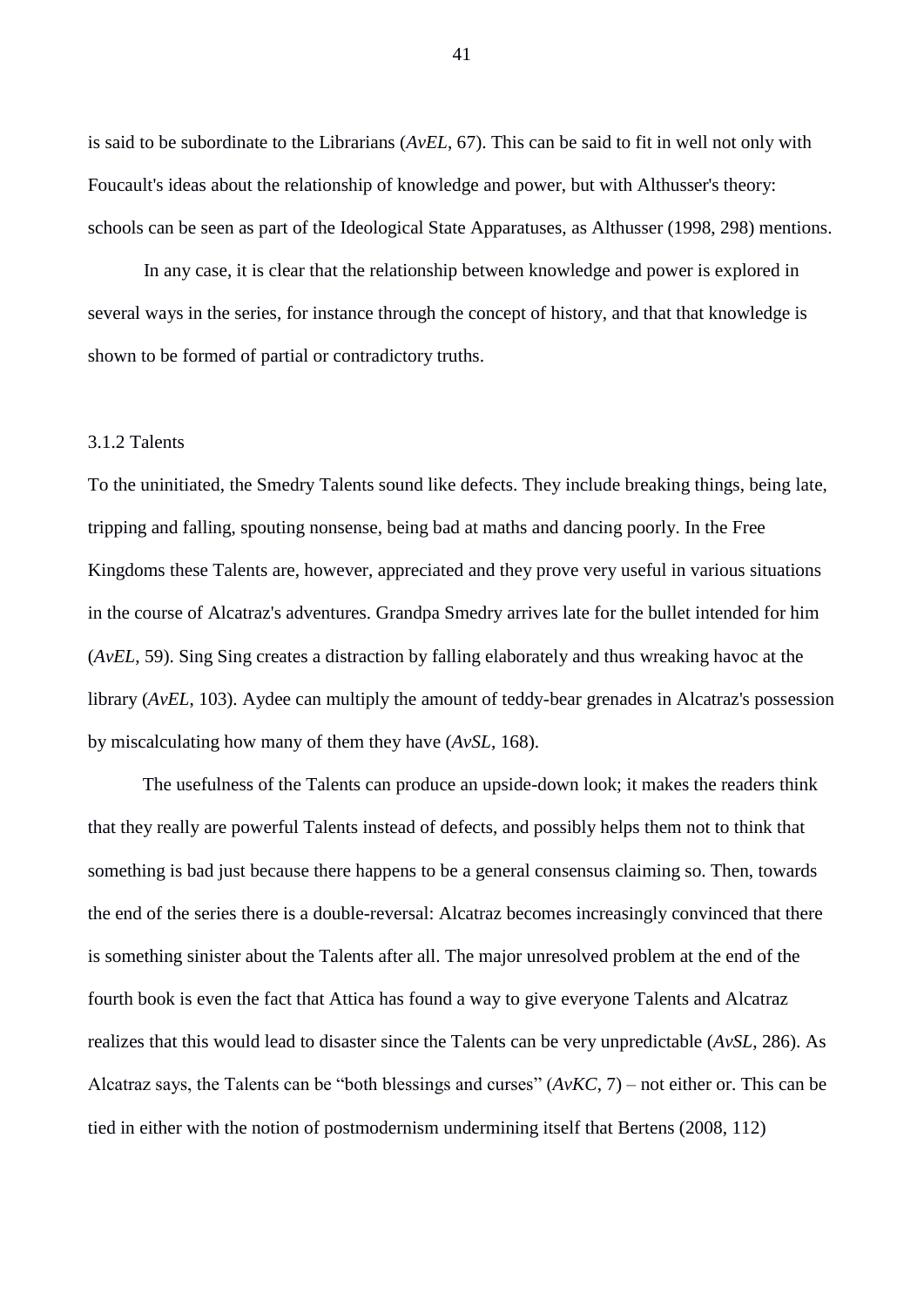mentions, or with Hutheon's (1988, 231) theory that the contradictions of postmodernism serve to make us question things and not take anything for granted.

Postmodernism can be said to be about breaking things, such as the boundaries between high and low culture that Jameson discusses (1991, np), and about fragmentation, which celebrates a liberation from the control of the master narratives, as Barry (2009, 81) notes. The notion of fragmentation can also be said to be closely connected to the notion of breaking; if something is fragmented, it has typically been broken. It is therefore interesting that the Breaking Talent is the most powerful Talent. It is literally at the centre of the diagram that depicts the "science" of the Talents, the Incarnate Wheel, which Alcatraz discovers in his forefather's tomb (*AvSB*, 210-212, see my illustration of the Wheel below), since the other Talents can be seen as limited versions of it. The Talent of being late is a way of changing time and the Talent of looking spectacularly ugly when you wake up is a way of changing matter, as Kazan explains to Alcatraz (*AvSB*, 162). Later, Alcatraz realizes that it is actually a question of *breaking* things such as time and matter (*AvSL*, 48).



*Illustration: The Incarnate Wheel*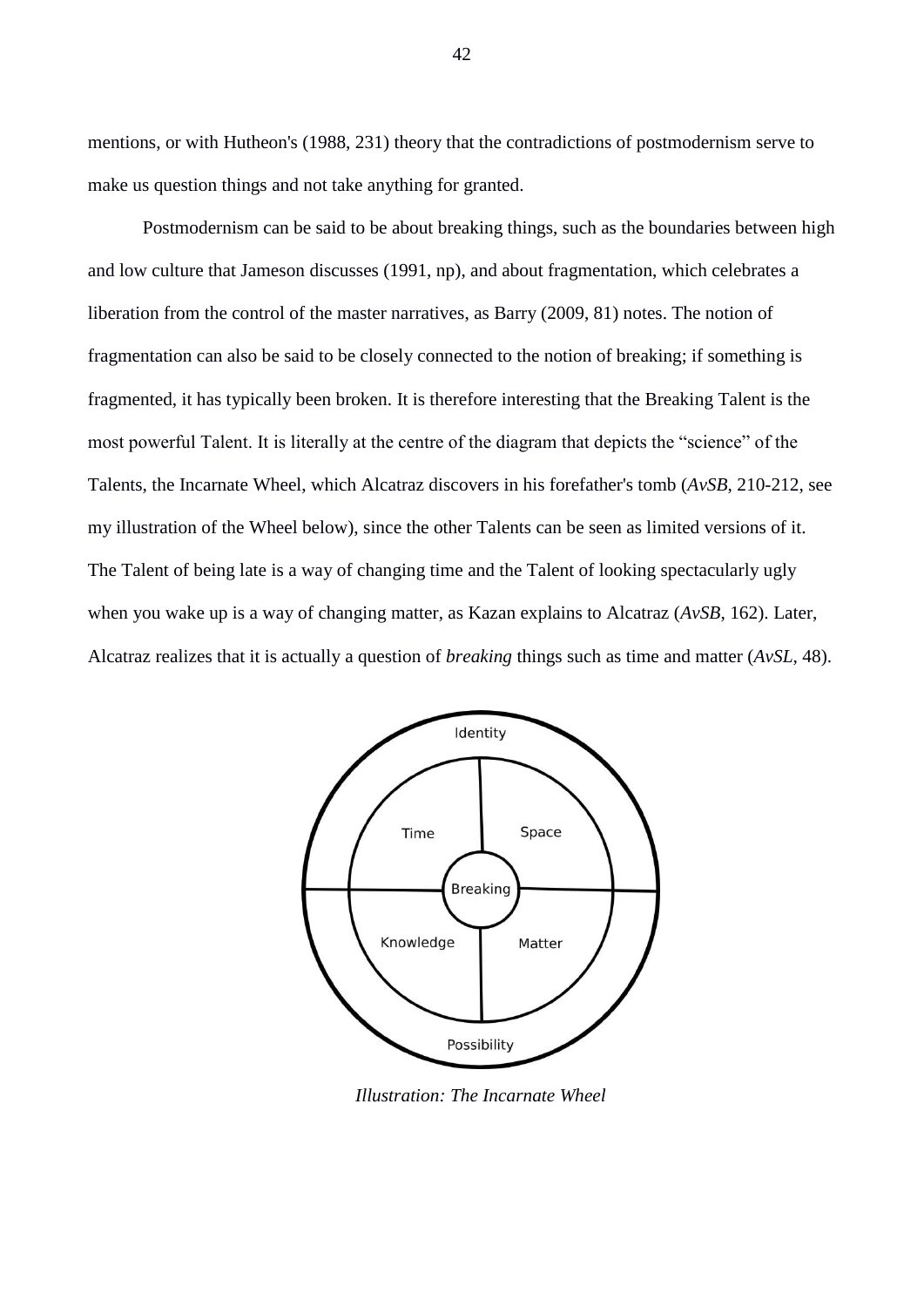The Incarnate Wheel thus implies that nothing is permanent; everything can be broken, and it could be argued that postmodern theorists have tried to do just that, especially according to those who have been opposed to postmodern thinking. Postmodernists have broken the notion of identity by destabilizing the individual subject (see Bertens 2008, 107). They have broken the notion of time by dehistoricising everything (see Wain 1999, 360). They have broken knowledge by claiming we should be ever sceptical, questioning all information (see Bloland 2005. 124). Following Foucault (1998) and Baudrillard (1999), they have broken matter by claiming that true power lies with information, not with material weaponry, and by embracing simulacra instead of real things. Following Lyotard (1984), they have broken space by being the product of an IT-driven world where we can access everything and everyone from the comfort of our own homes. Following Harold Bloom's anxiety of influence (1975), and Umberto Eco's irony (1984, 67), they may even have broken possibility by realizing that everything has already been done and we can no longer do anything pure and innocent but are prisoners of our own ironical, knowing stance on everything .

# 3.1.3 Religion

Traditional religions can be read among the grand narratives, which postmodernism rejects (cf. Lyotard 1997, 97). Accordingly, they get treated in a fairly flippant and humorous way in the series when they are not completely ignored.

Alcatraz recounts once mistaking a church for a mental institution before he learned to read. He had asked a foster mother of his what some buildings were for and she had answered they were where the crazy people went. Only later, after having learned to read, had he realized that the foster mother had not meant an asylum, but a church. (*AvKC*, 75-76.) Not only does this poke fun at religions, it could also be read as an allusion to Foucault's interest in madness and asylums. In his book *Madness and Civilization* (1967) Foucault even discusses the role of religion in asylums at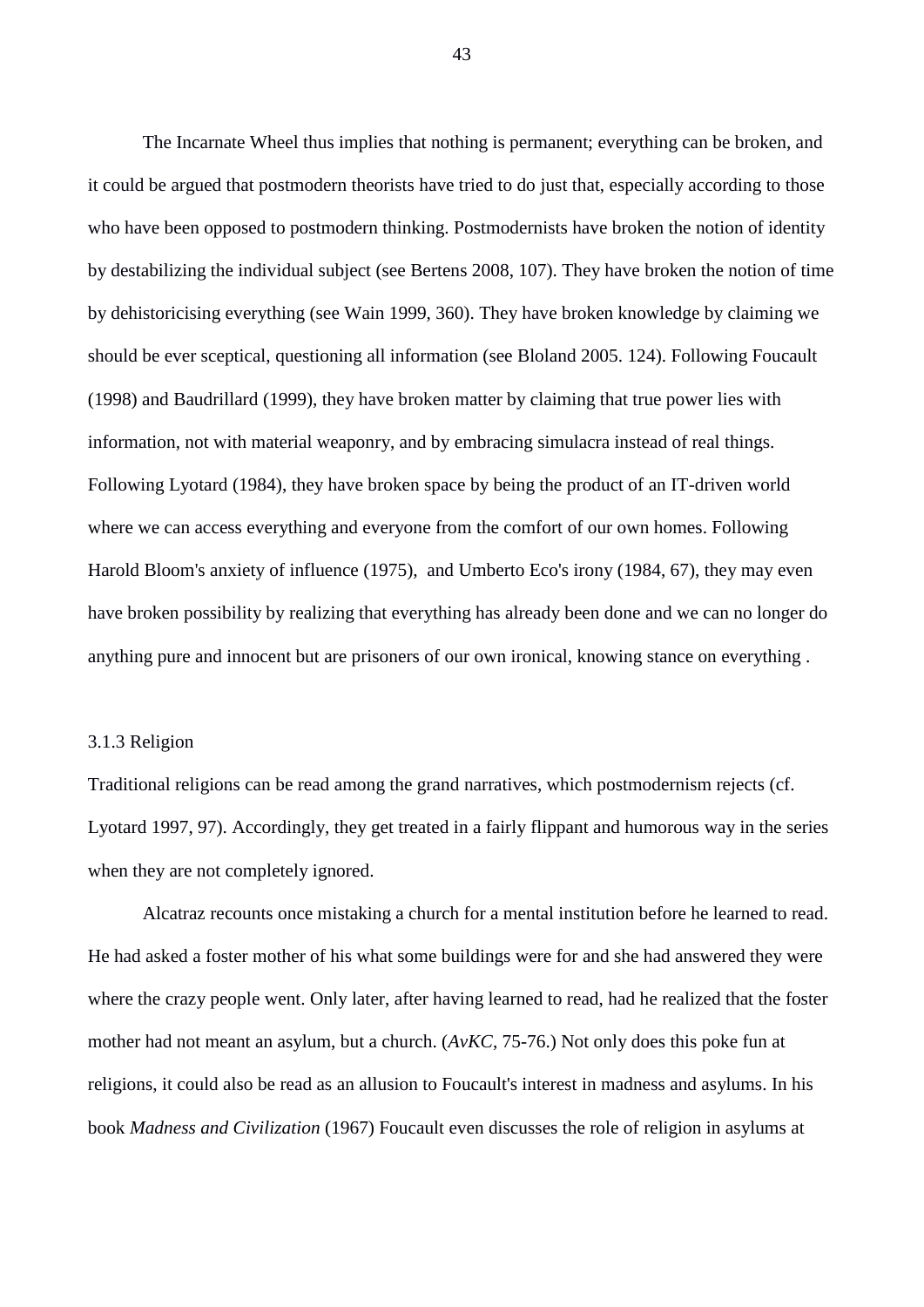some length, stating for instance that an asylum "must resume the moral enterprise of religion, exclusive of its fantastic text, exclusively on the level of virtue, labor, and social life" (1967, 257). In a manner of speaking, Foucault is saying that asylums truly are churches, but churches without dogma. Later, Alcatraz explains that the church anecdote was an example of a situation where we need to turn to Socrates (*AvKC*, 91). According to him, what Socrates taught was that we need to "ask questions about everything. To take nothing for granted. Ask. Wonder. Think." (*AvKC*, 93.) Alcatraz says that this is a way to resist the Librarians (*AvKC*, 93). This clearly encourages the reader to question everything, never to get caught up in other people's preconceived notions, which accords with Hutcheon's ideas about postmodernism as something that sees questioning as a value in itself (1988, 224) and with Bloland's remarks on postmodern doubt (2005, 124).

This sequence could be seen to point out that the Librarians are representatives of the grand narratives, including religions, and that the best way to resist the standardizing force of those narratives is to ask bold questions. Alternatively, it could simply urge the readers not to assume that everyone shares the same viewpoint, or that we can ever fully understand other human beings or, by extension, anything they utter, which is essentially just another narrative. And narratives can only refer to, never truly convey the real. The original church anecdote did, after all, revolve around a misunderstanding between individuals. The master-narratives reading could be linked with Lyotard (1984, 7) and the narrative-(mis)interpretation reading with Hutcheon (1988, 128) among others.

The other two instances where religion is explicitly discussed are in the fourth book. First, Alcatraz acknowledges the fact that the books have not dealt much with religion and explains:

> This is intentional, mostly from a self-preservation standpoint. I've discovered that talking about religion has a lot in common with wearing a catcher's mask: Both give people liberty to throw things at you. (And in the case of religion, sometimes the "things" are lightning bolts). (*AvSL*, 107.)

He goes on to say that since he has "chronic smart aleckiness" (*AvSL*, 107) he would only end up saying something offensive like comparing religion to explosive vomiting, which would be bad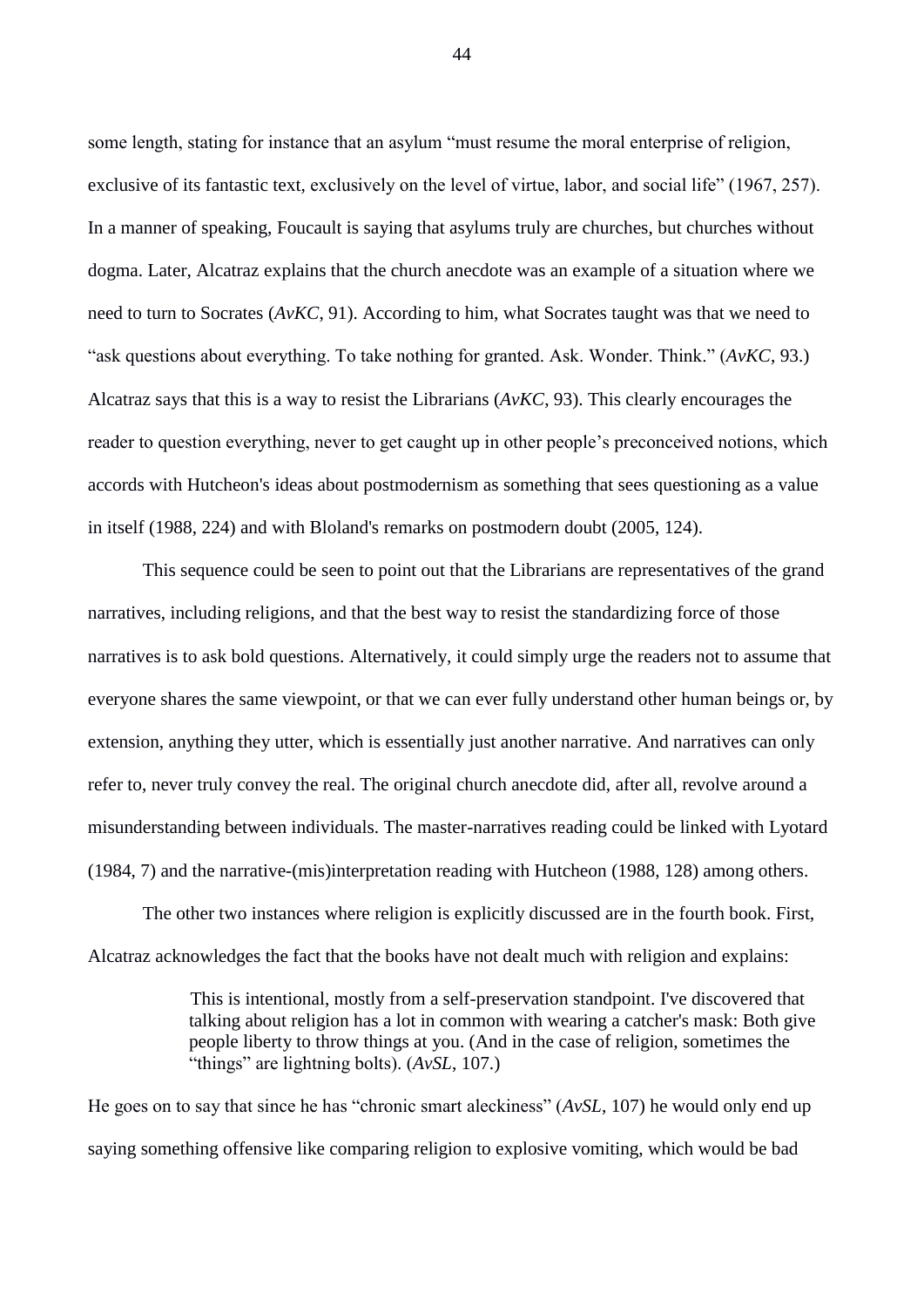since people take their religions very seriously" (*AvSL*, 108). As Hassan (1982, 267) mentions, postmodernism can laugh at itself, it does not have to take itself as seriously as modernism did. Alcatraz is essentially contrasting the postmodern sense of humour with the modern seriousness. Postmodern writers can have a humorous take not only on theoretical truth, but also on religious truth.

And Alcatraz continues in the humorous vein in the last religion interlude he takes. In it he supposedly takes it upon himself to explain Hushlander religion to the Free Kingdomers (*AvSL*, 124). He claims that different religions are about which foods you boycott and when, naming for instance that Hindus give up beef, Mormons alcohol and coffee and Muslims all food if only during the daylight hours of Ramadan (*AvSL*, 125). Food being the major differentiating factor between religions is a humorous thought, but apart from that, it is possibly the least controversial and least doctrinal difference imaginable, which is appropriate for a children's book. Unlike in the 19 century, mass market children's books today are not really expected to give religious education except when it comes to tolerance (cf. Pinsent 2005b, 202). This may also be part of the reason why religion is such a peripheral element in the *Alcatraz*-series.

The apparent lack of religious commenting in the series seems especially significant in comparison with Sanderson's production in general. Religion is one of the major themes in his other novels. One of the main characters of *Warbreaker* is a god who does not believe in himself. The *Mistborn* series includes the dethronement and death of an evil god, the Lord Ruler, the purposeful development of a messiah myth, and the birth of a new god or godlike being. *The Emperor's Soul* tells the story of a young woman who is asked to Forge a new soul for the Emperor after he has been injured and essentially become brain dead. Those who require this of her find Forging souls to be heretical and repulsive, but still necessary under the circumstances.

But even if *Alcatraz* has significantly less of a religious thematic than most of Sanderson's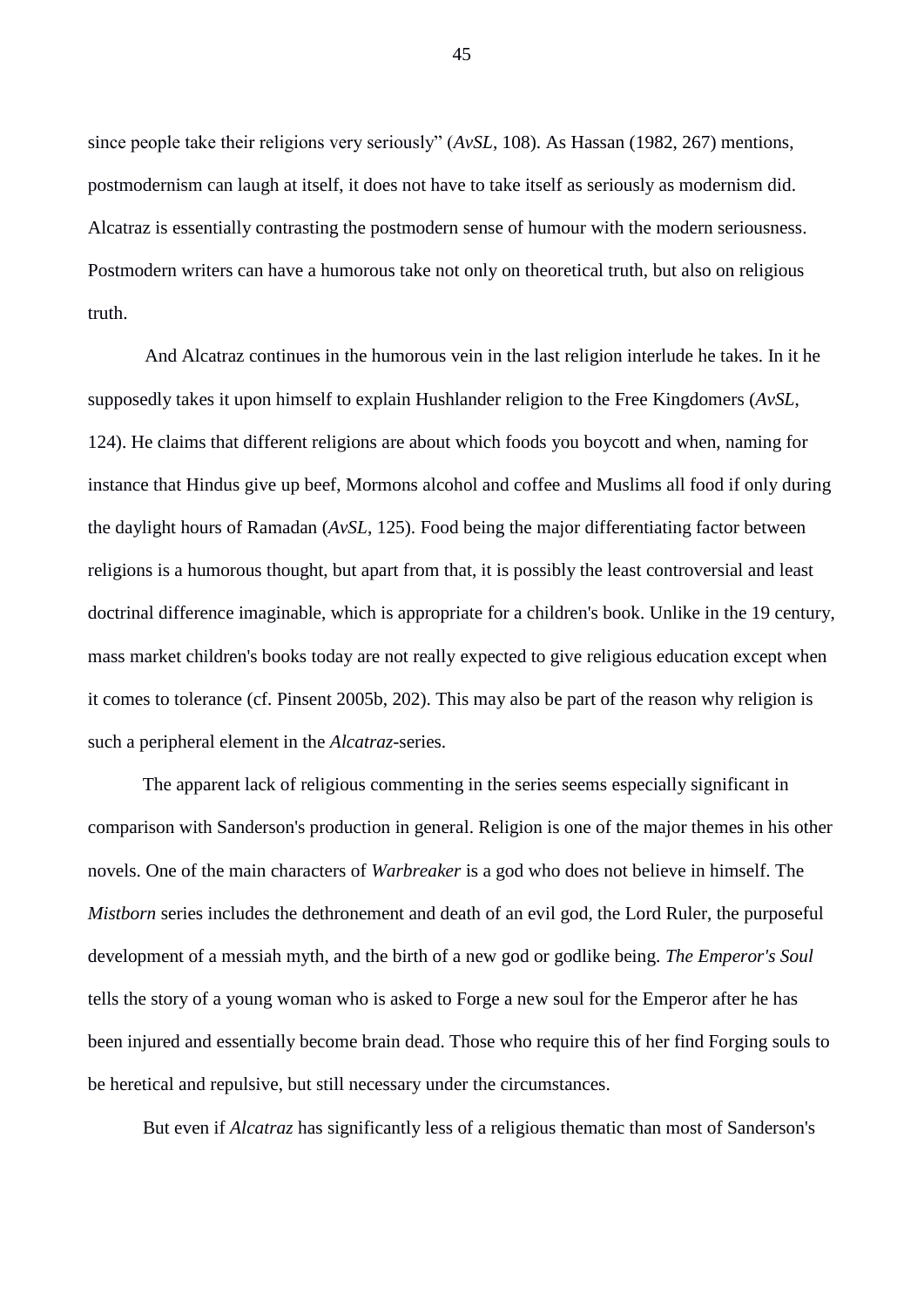works, there are several more subtle nods at religion. Most of them seem like a twist on Christianity. Alcatraz could be read as a reluctant messiah-character (cf. Hillel 2003, 57). He is the heir to the pure Smedry line, but lives out his childhood unaware of his heritage. He is the bearer of a legendary Talent. This makes him seem to be predestined to perform acts of greatness. Hence, the Free Kingdomers tell legends of him even before he has set foot outside the Hushlands. Alcatraz's autobiography is ostensibly meant to disillusion his Free Kingdomer readers, who have apparently entertained some interesting notions of his childhood:

> I hope you Free Kingdomer's aren't too put out to discover that dragons didn't come and bow to me at my birth. I wasn't tutored by the spirits of my dead Smedry ancestors, nor did I kill my first Librarian by slitting his throat with his own library card. (*AvEL*, 102.)

Alcatraz implies that his reputation only grew from that after he single-handedly saved the Kingdom of Mokia (*AvSL*, Author's Afterword, np). But Alcatraz is unwilling to see himself as a hero, and ostensibly tries to convince his readers not to think of him as one even while recounting his impressive adventures.

It is interesting that Alcatraz repeatedly refers to the stories Free Kingdomers tell about him as legends. As we discover in *Alcatraz versus the Knights of Crystallia*, people have written novels about him as well, but the word *legend* has some religious connotations, as it is often associated with myths. Several ancient religions have not left behind much else but legends and myths, which are recycled in comic books and films. Unsurprisingly, Alcatraz discusses legends with the flippancy characteristic to the books: "In a way, a legend is like . . . a virus or a bacteria. . . infecting more and more of the population . . . The only cure for a legend is pure, antiseptic truth. That's partially why I'm writing these books." (*AvSL*, 140.) So, first Alcatraz tells that legends cannot be trusted since they have a life of their own. Then he claims that his autobiography is true, and meant to disclaim the ridiculous legends that are told about him. In fact, though, the books are not true. They are fictitious, and often almost rival the legends Alcatraz is referring to in ridiculousness.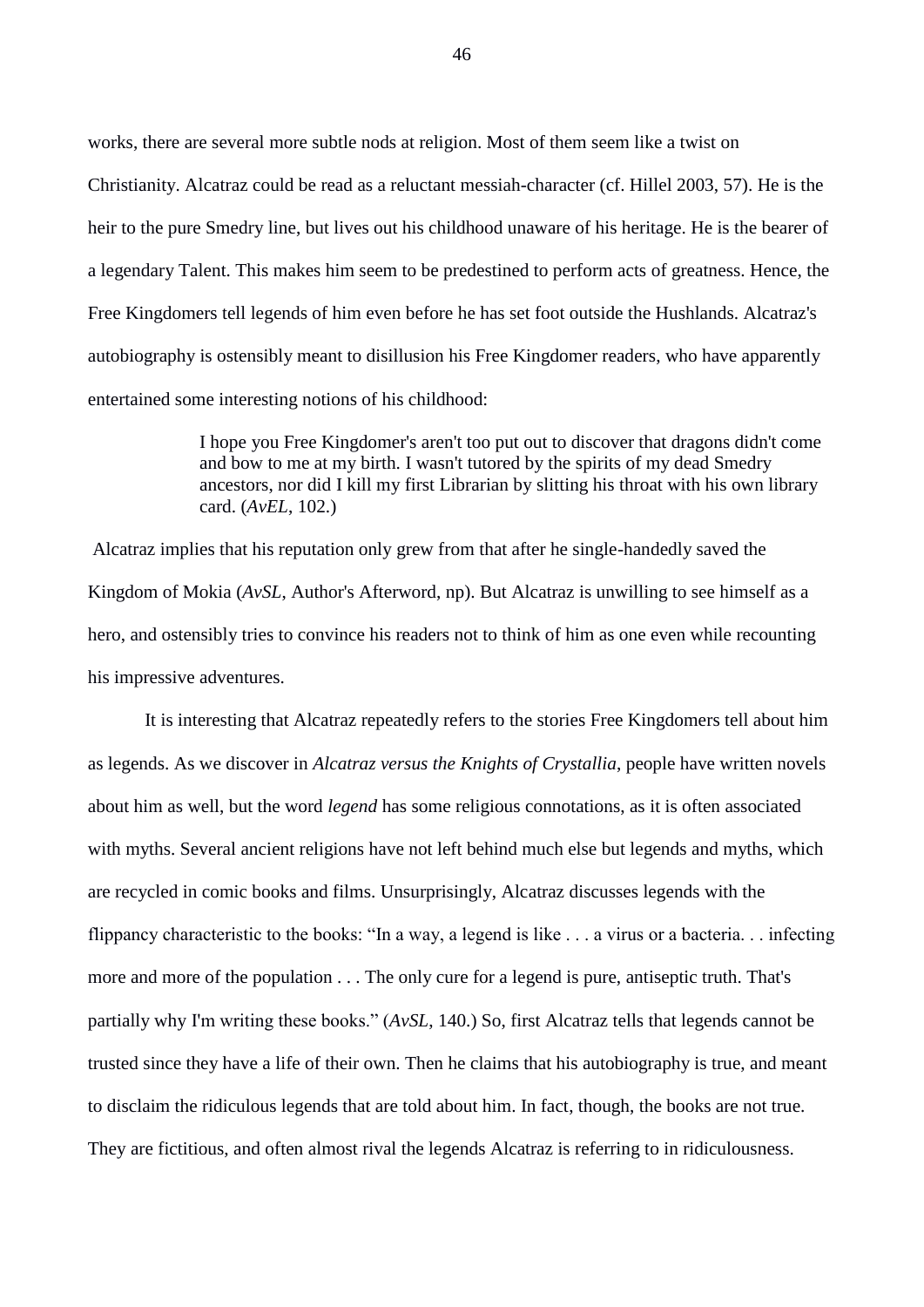They tell the story of a thirteen-year-old boy fighting against a cult of evil Librarians. They include some dragons (*AvSL*, 47), one of them a dragon-taxi (*AvKC*, 35), not to mention things such as quasi-zombies made out of romance novels (*AvEL*, 232), or teddy-bear grenades (*AvSL*, 5).

As an aside, Alcatraz's description of legends spreading from human to human like a virus or bacteria seems analogous to the way memes in general are said to transmit culture. If read this way, it could be argued that Alcatraz's words also mock the arbitrariness of cultural mores, since people have adopted them simply because the corresponding memes have happened to infect them. And if culture is this arbitrary, the limits and boundaries it prescribes can be questioned.

In any case, even actual mythology contains many instances that may seem quite odd to those who do not believe in them. According to Greek mythology, winter lasts six months because Persephone happened to eat six pomegranate seeds after Hades has taken her to his domain (Philip 1995, 83). According to Finnish mythology, the earth was formed from the lower half of a scaup's egg and the heaven from its upper half, the egg having been broken because the warmth from the scaup's hatching disturbed the water-mother upon whose kneecap it had built its nest (the *Kalevala*, 7). The main reason the incredible situations that Alcatraz mentions may seem more jarring than those in ancient myths and legends is that they are supposed to take place in the present era, some of them even in the United States, an actual country. Still, there is enough of a jarring element to make it seem like the series is parodying legends, not just echoing them. Together with Alcatraz's legends-are-viruses monologue this can make the reader think about questioning other legends and myths as well, perhaps including the clearly religious ones. Again, this could be linked to the challenging of master narratives and to the general questioning attitude to all truths.

The Librarians act in many ways like a medieval religious order: They base their beliefs on a mystical book written by a man called Biblioden (*AvEL*, 145) and Alcatraz calls them cultists (*AvEL*, 50), they have split up into different sects who have different opinions of how the words of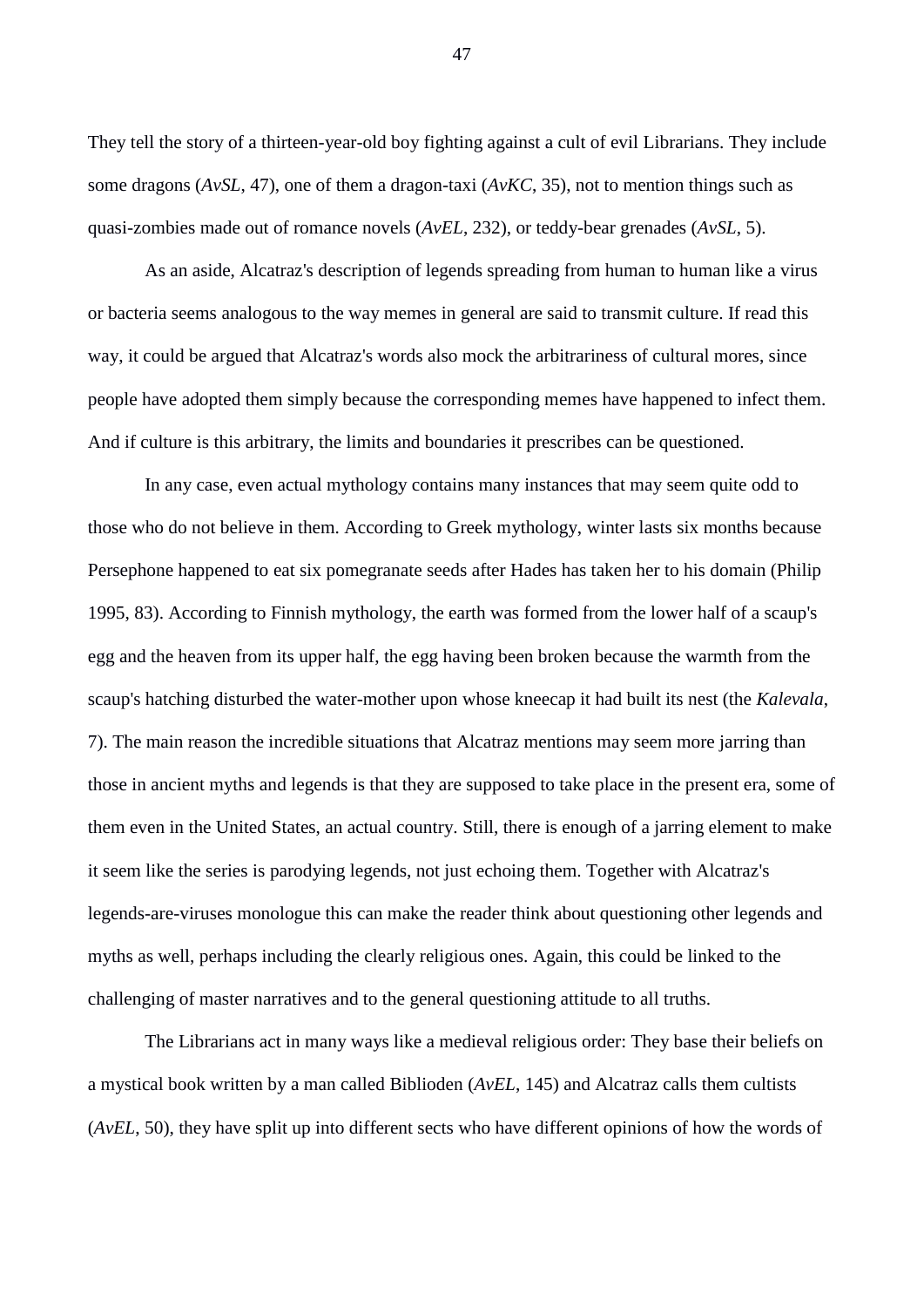Biblioden should be applied (*AvSB*, 117). Some of them even perform sacrifices on altars made of outdated Encyclopedias, as we learn in the opening lines of the first book *(AvEL*, 1*)*. The name Biblioden may have been derived from the Greek word that meant 'book', but most readers are at least as likely to make the connection to the Bible, whose name derives from the same Greek word. The history of Christianity also has distinct parallels with that of the Librarians. Even if Christian religions supposedly derive their doctrines from the same book, they interpret it in different ways, and have often gone to war against other Christians whose interpretation of the Bible differs from their own. Similarly, Kazan comments that if the Librarians ever win their war against the Free Kingdomers, they are likely to fall into fighting each other (*AvSL*, 127).

The mysterious people of the past are called the Incarna (*AvSB*, 213), which is most likely derived from *incarnation*. The word *incarnation* has definite religious connotations especially in connection with the incarnation of Jesus, his being born as a human being (cf. Zimmermann 2004, 513). The Incarna are also quite mystical as a people. They withhold information from the later generations by magically breaking their language (*AvSB*, 213), and when Attica discovers the knowledge they had tried to keep secret, the dangers that Alcatraz fears are involved are somewhat reminiscent of the myth of Prometheus – which is interesting for several reasons (see also 3.2.3) – for instance since Prometheus is mentioned in the title of a book by Ihab Hassan, *The Right Promethan Fire* (1980), which could be said to be an exercise in literary criticism in postmodern style.

Prometheus taught men to use fire, which lead to Pandora releasing all the afflictions of humans into the world, and to Prometheus himself being tortured by Zeus (Philip 1995, 59-60). In trying to give Talents to everyone, Attica may think he is giving them something as useful as the knowledge of fire, but the ensuing chaos could be more like the onslaught of disease and vice released by Pandora (*AvSL*, 286). This reading might seem almost anti-postmodernist, since it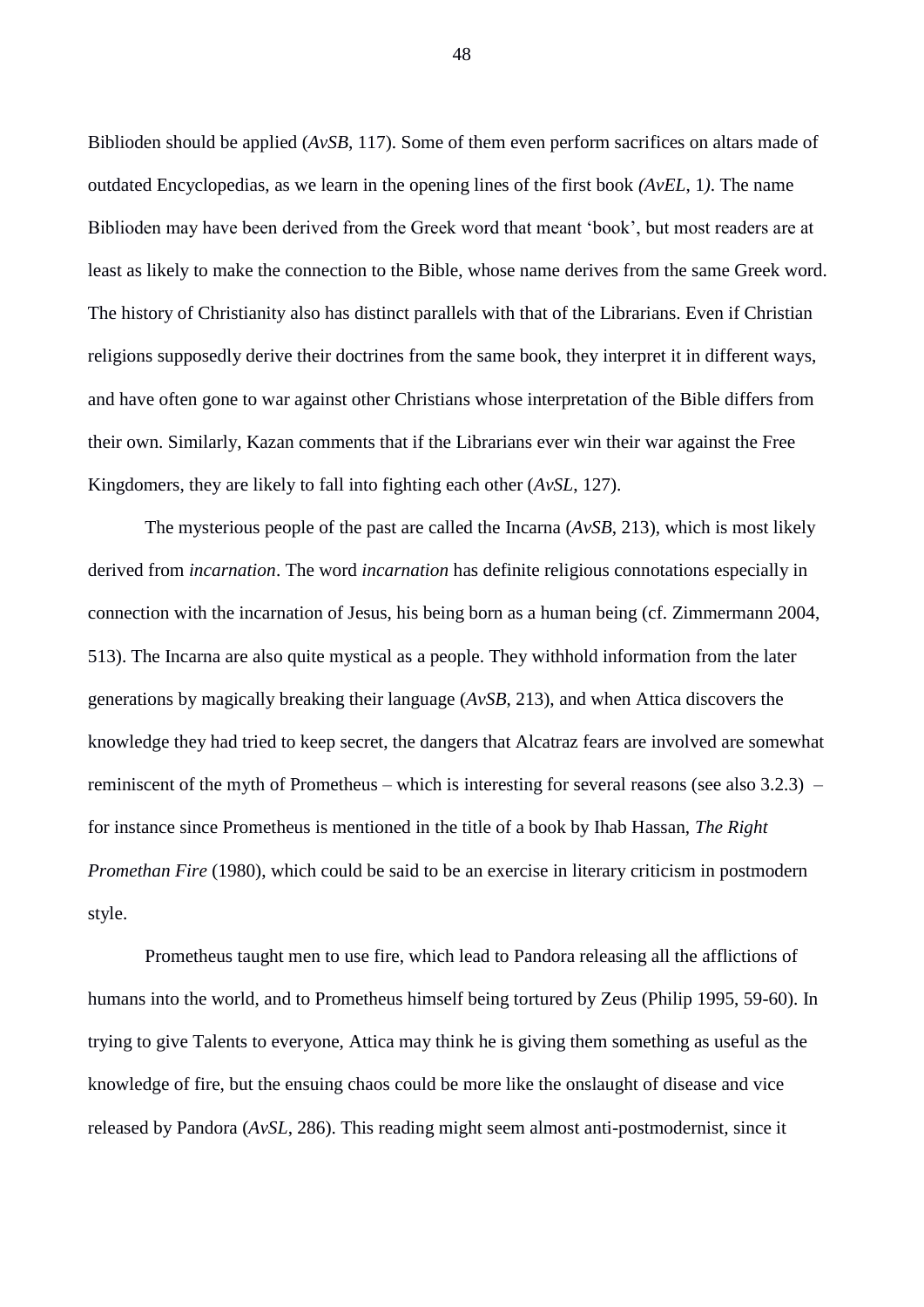would mean that the series promotes keeping too dangerous knowledge in the dark. But even questioning postmodern values can be postmodern in itself. As Bertens (2008, 112) notes, postmodernism has a tendency to strive to undermine even itself, and as Hutcheon (1988, 42) argues, postmodernism is about not reaching definitive answers. Teaching that it is always right to question authority and that one should never keep quiet when any kind of authority figure – be it religious, patriarchal or governmental – asks us to do so would be just that, a definitive, simplistic answer. The *Alcatraz*-series contradictorily teaches us to question even the incessant questioning.

It is interesting that religion and the idea of truth in general is dealt with in such a postmodern manner in the series, since Sanderson himself is a practising member of the Church of the Latter Day Saints. Even this might be subjected to a postmodern reading. Hutcheon (1988, 224) points out that one of the paradoxes of postmodernism is that we cannot question anything without inscribing it at the same time. To give a concrete example, if we ask "Why should we believe in authority figures?" we need to incorporate words from the sentence "We should believe in authority figures." Similarly, one could argue that any author can only engage in postmodern questioning if he or she also posits the things he or she is questioning. And religions are not necessarily absolutely averse to a questioning attitude. Even while arguing that we need to move on from postmodernism to a kind of neo-humanism in a periodical called *Christianity and Literature*, Jens Zimmermann admits that postmodernism has provided "legitimate criticism of *ungrounded* trust in human reason" (2004, 505). This implies that questioning is acceptable at least if used to make sure that we have sufficient grounds to trust information produced by humans.

Another approach would be to delve into Hutcheon's statement that "[t]he contradictions of postmodernism are not really meant to be resolved but rather are to be held in an ironic tension" (1988, 47). Therefore, it would be highly postmodern of an author to both believe that an absolute (religious) truth exists and that all truths are relative and should be questioned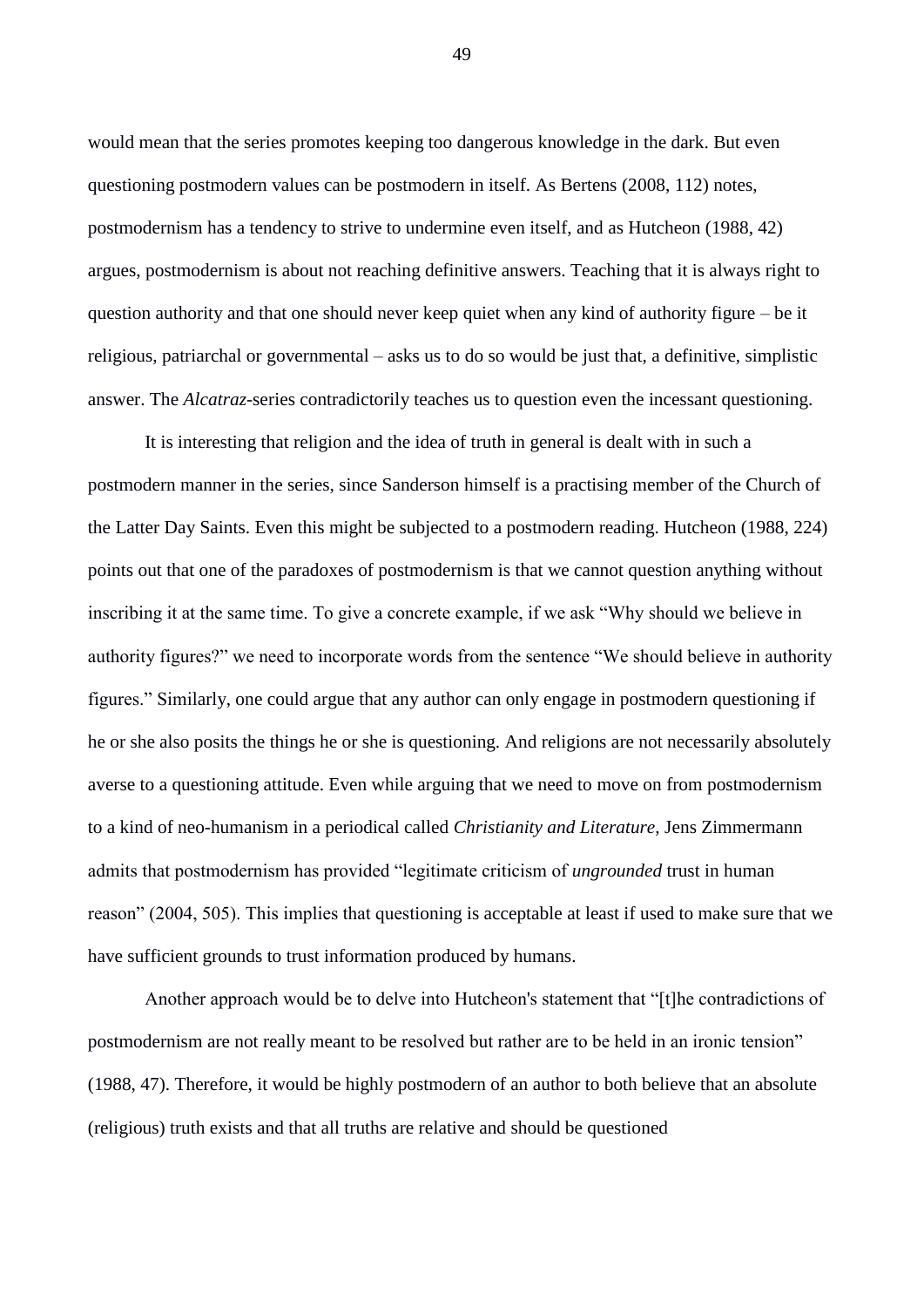#### 3.2 Literary devices

As I mention above (see 2.1) several literary techniques are commonly considered to be typically postmodern. Here I discuss a few such techniques that can all be linked to the notion of metafiction, and their implications in the *Alcatraz* series.

# 3.2.1 Metafiction proper

Patricia Waugh (1984, 2) defines metafiction as "a term given to fictional writing which consciously and systematically draws attention to its status as an artefact in order to pose questions about the relationship between fiction and reality". In other words, metafiction is fiction that draws attention to its own fictiveness and in so doing even questions the reality of reality. As mentioned above (see 2.1.1), Waugh argues that metafiction appears in all novels, but that it has become more and more prominent in literature after the sixties (1984, 5), and that it is a particularly postmodern mode of writing (1984, 21). Similarly, Hutcheon (1988, 5) argues that the true form of postmodern fiction is historiographic metafiction, wherein the *meta* element comes from an intensive selfreflexiveness.

Waugh (1984, 21-22) includes most of the typical postmodern literary devices mentioned above, and several others as well, under the blanket term metafiction. She lists such techniques as an over-obtrusive, visibly inventing narrator, ostentatious typographic experiment, obtrusive proper names, critical discussions of the story within the story, continuous undermining of specific fictional conventions and explicit parody of previous texts (Waugh 1984, 21-22). While I agree that they can all function as metafiction as defined by Waugh, I might make a distinction between this general kind of metafiction and metafiction proper, by which I mean text that is more or less explicitly discussing its own textuality by for instance referring to its own writing process (cf. Hutcheon 1988, 40). I will first discuss instances of metafiction proper and then move on first to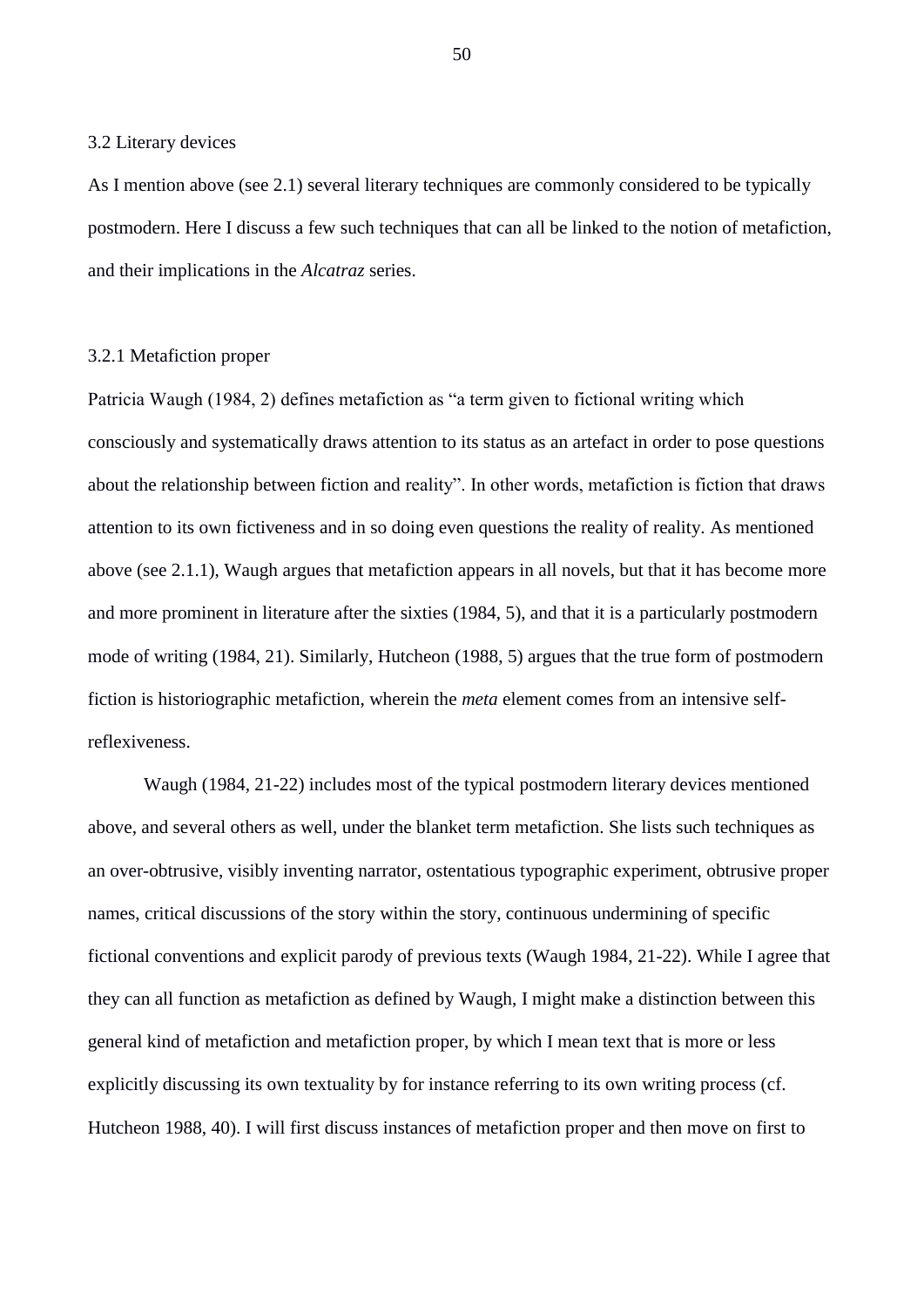wordplay, which highlights a text's textuality on a smaller level, and then to types of intertextuality under the following subheadings.

Alcatraz is clearly an over-obtrusive narrator and discusses his writing process in several ways. He continually talks about himself writing and the reader reading the text at hand. Accordingly, Castleman (2011, 20) states that metafictive techniques are used throughout the books and that they "guide readers to ask critical questions of the books, the fantasy genre, reality and Alcatraz's characterization of himself". Castleman's brief article from 2011 illustrates how this happens in the series by drawing attention to the following things: mixed messages about the author and his reliability (20-21); explicitly addressing multiple readers both in the Hushlands and in the Free Kingdoms (23); Alcatraz's discussions of Classical arguments about the nature of reality (27); and the way Alcatraz claims to be writing a memoir and redefines fantasy as books that do *not* include glass dragons and ghostly curators (30).

Using an over-obtrusive narrator is possibly the most straight-forward way of making the readers aware that they are reading fiction. The narrator can for instance directly discuss things such as foreshadowing (*AvEL*, 143), the physical writing process (*AvEL*, 252) or literary laws such as the teddy bear on the mantle (*AvSL*, 260). In the *Alcatraz*-series, the narrator sometimes even visibly intrudes into the dialogue, as in the following conversation between Alcatraz and Bastille:

> "I'm not staring at you," I said. I'm having an internal monologue to catch the readers up on what has happened since the last chapter. It's called a denouement." She rolled her eyes. "Then we can't actually be having this conversation; it's something you just inserted into the text while writing the book years later. It's a literary device – the conversation didn't exist." "Oh, right," I said. "You're such a freak." (*AvKC*, Royal Epilogue, np.)

This passage forcefully draws attention to the fact that it is part of a fictitious book, whose narrator does not claim to always tell the absolute truth of what has happened to him. Combined with the mixed messages about who the author is – Sanderson or Alcatraz – this can make the reader aware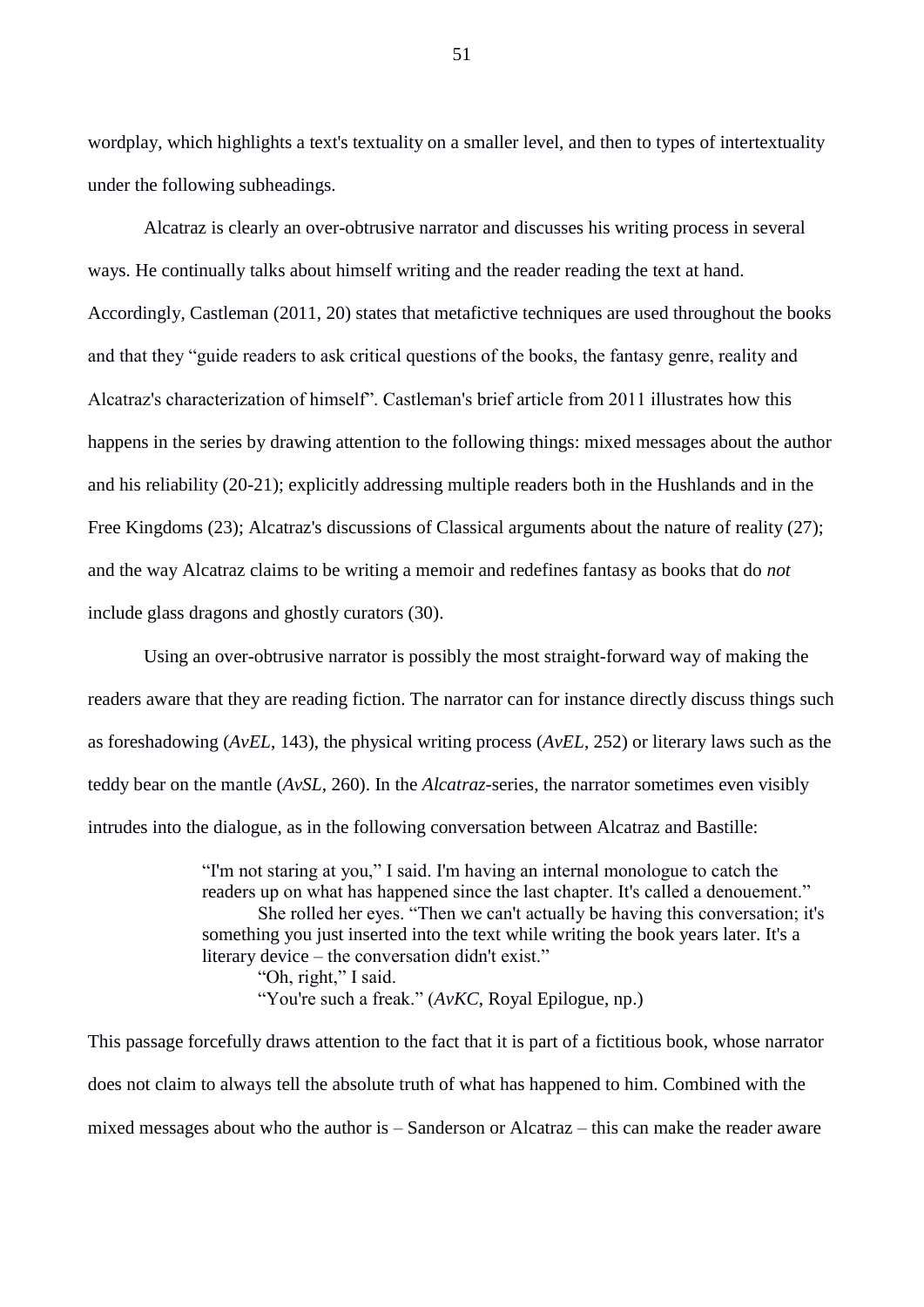of a chain of voices: Sanderson says that Alcatraz says that Alcatraz says what Alcatraz did not actually say. It can be confusing to try to decipher where the lines between truth and falsehood and between reality and fiction are to be drawn here. And that may teach us to see similar multi-layered constructions in our everyday life, as well – often masquerading as straightforward information. A newspaper article, for instance, may include a reporter saying that a scientist has said that their research group's research has shown that people like some entity or phenomenon. The layers of reported speech hide a number of voices with their own agendas and can thus have distorted the original information, which may not have represented any kind of absolute truth in the first place. Being aware of these pitfalls can constitute a step toward being the active, nimble readers that McGillis is in search of (1996, 24).

A passage like the one quoted above can also blur the lines between fiction and reality (cf. Waugh 1984, 2). It draws the readers' attention to the fact that it is a fictive text, but in confessing its own fictiveness it confesses something that is actually true. The conversation between Alcatraz and Bastille never did take place, not in the universe of the books, but not the real world either. So a fictive text can say something that is true, and this can create confusion regarding, again, where the line between reality and fiction should be drawn.

Other things that are there to make the reader take notice of the "constructedness" of the texts include the seemingly out of control chapter numbers of the fourth book. They begin from 2 and continue as 6,  $\pi$  (pi), 4<sup>1</sup>/<sub>2</sub> and 42. Alcatraz refers to things he supposedly said in the missing chapters and implies that he forgot to put them in the book because he is so stupid (*AvSL*, 5). In true postmodern fashion, the chapter headings include jokes for those who stop and look a little closer. For instance: The ninth chapter is entitled "Chapter No!" and the German word for 'no', *nein* is pronounced the same way as *nine* in English. The eleventh chapter is numbered 24601, which is the prison number of Jean Valjean, the main character of Victor Hugo's *Les Misérables* (1998 [1862]),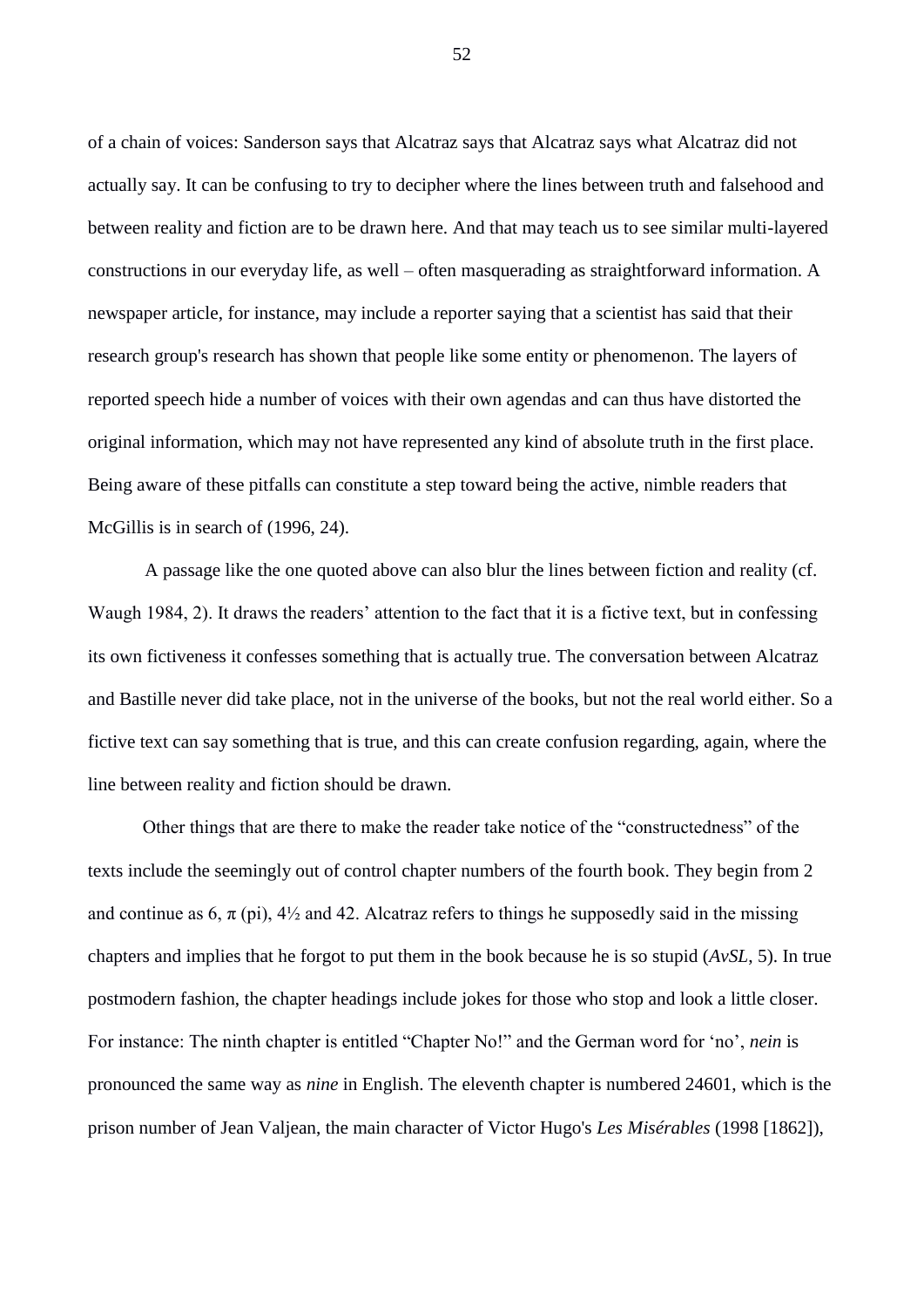which is Sanderson's favourite novel. The thirteenth heading is "Chapter 6.02214179 x  $10^{\text{th23}}$ ", featuring a number also known as Avogadro's constant, which was mentioned in the previous chapter when Alcatraz was trying to make Aydee confused about the number of exploding teddy bears in their possession so as to get more of them.

Aside from the metafictive angle of attracting attention to the fact that *Alcatraz versus the Shattered Lens* is a book, and that the division of events into chapters is a literary convention and as such something that can be mocked, this technique ties in with postmodern philosophy. Instead of portraying the world as something that can be organized into neat numbered chapters with linear numbering, they emphasize the chaotic nature of the world as seen by Alcatraz. He contrasts that with the way the Evil Librarians see the world, saying that they are afraid of change and the unknown (*AvSL*, Author's Afterword, np). They thrive on organization and on putting everything in its neat little pigeon hole, and therefore the chaotic-looking numbering is in fact a trap for them:

> And so, I present to you the perfect Librarian trap. They'll come along, pick up this book, and start to read it, thinking they're so smart for discovering my autobiography. The chapter titles will be completely messed up. That, of course, will make their brains explode. So if you have to wipe some grey stuff off the book, you know who read it before you. (*AvSL*, 199.)

Sanderson does not appear to be trying to be subtle about the metafiction even in the first book. For instance, he opens the second chapter by having Alcatraz explain that now that he is an author, he enjoys torturing readers by beginning the book with an exciting altar scene only to move on to a more boring discussion of his childhood and making them wait almost the entire length of the whole book before getting to read how the exiting scene continues (*AvEL*, 14). This begins a habit of directly addressing the reader at the beginning of each chapter and discussing the book or some larger more or less philosophical question for some paragraphs.

By the fourth book the metafictiveness, like several other postmodern devices, has escalated into impressive proportions. Besides the chapter titles, one of its most extreme examples of how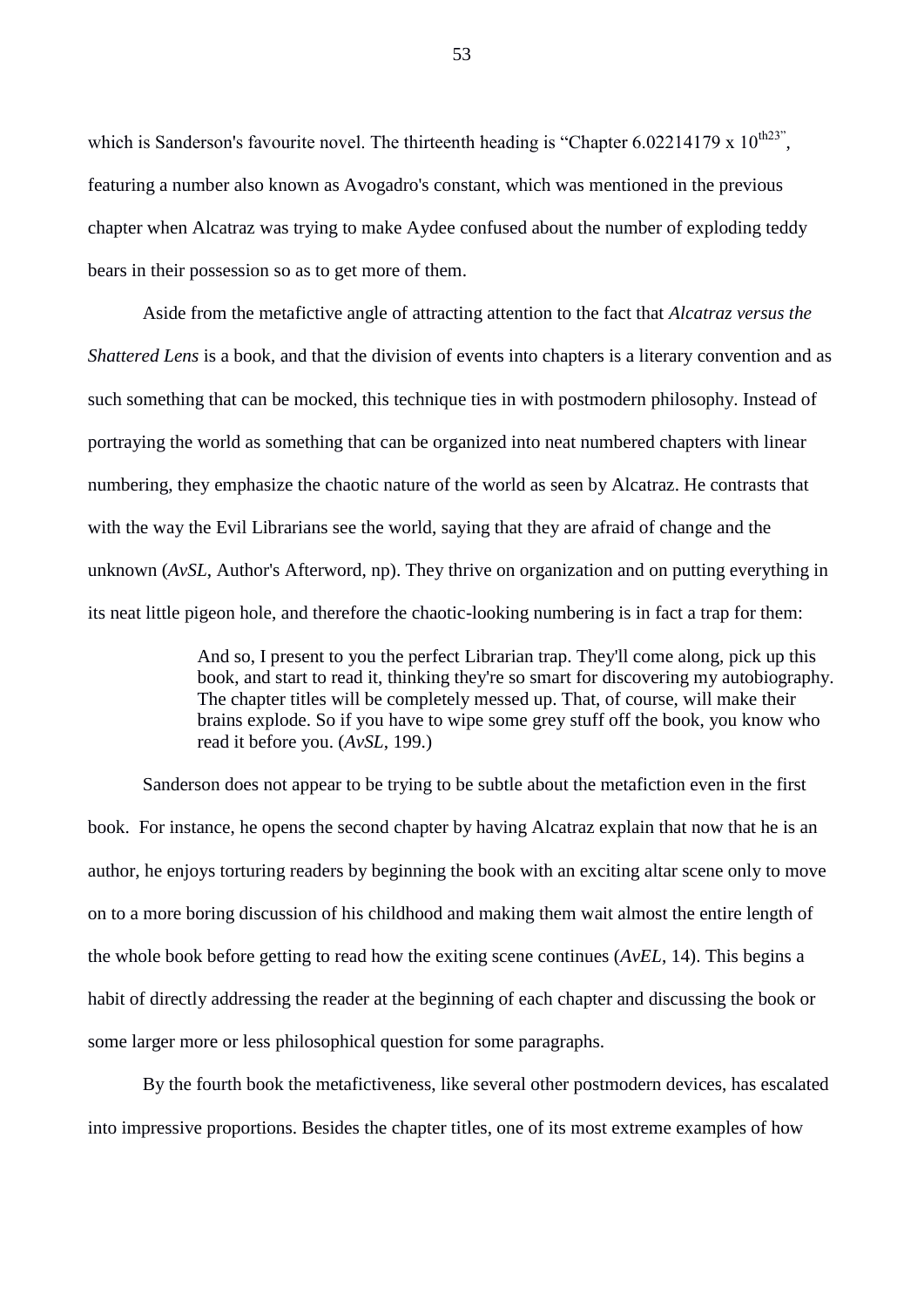Alcatraz bludgeons the readers with the fact that they are holding a book includes telling them to act out all the events of the book and immediately afterwards claiming to pick his nose, punch himself in the forehead, prance down a hallway while flapping his arms like a chicken and smack his brother (of which he has none) "if he happened to be near" (*AvSL*, 37-38). The text is thus trying to intrude into the real world, again blurring the lines between fiction and reality.

One interesting topic that Alcatraz discusses in his narrator's monologues is the concept of narrative time versus real time. Making a casual allusion to the time Edmond spent in prison in *The Count of Monte Cristo* (Dumas 1990 [1844], 184), he points out how he has at one point spent three chapters in the Librarian's dungeon, while he covered his whole childhood in just a few sentences, and explains what happened in the timeless gap between chapters (*AvEL*, 192-193). In the next book, Alcatraz says that chapter breaks "defy time and space" much like Smedry Talents (*AvSB*, 259).

> Think about it. By putting in a chapter break, I make the book longer. It takes extra spaces, extra pages. Yet, because of those chapter breaks, the book becomes *shorter* as well. You read it more quickly. Even an unexciting hook, like Australia's showing up, encourages you to quickly turn the page and keep going.

Space becomes distorted when you read a book. Time has less relevance. (*AvSB*, 259).

Metafiction is clearly being used here not only to draw attention to the constructedness of the books, but also to the way these constructions can in a sense break physical laws. This implies that they *are* breakable in accordance with the more radical postmodern views about the inexistence of objective, scientific truths.

This metafictitious discussion of time is also an interesting way to experiment with narrative time without actually experimenting with narrative time. As Golden (1990, 13) mentions, children's books rarely contain things such as complex time shifts. Postmodern fiction, on the other hand, does often experiment with time shifts, often combined with other elements designed to problematize the linearity of events (see for instance Robert Coover's "The Babysitter" in his *Pricksongs & Descants*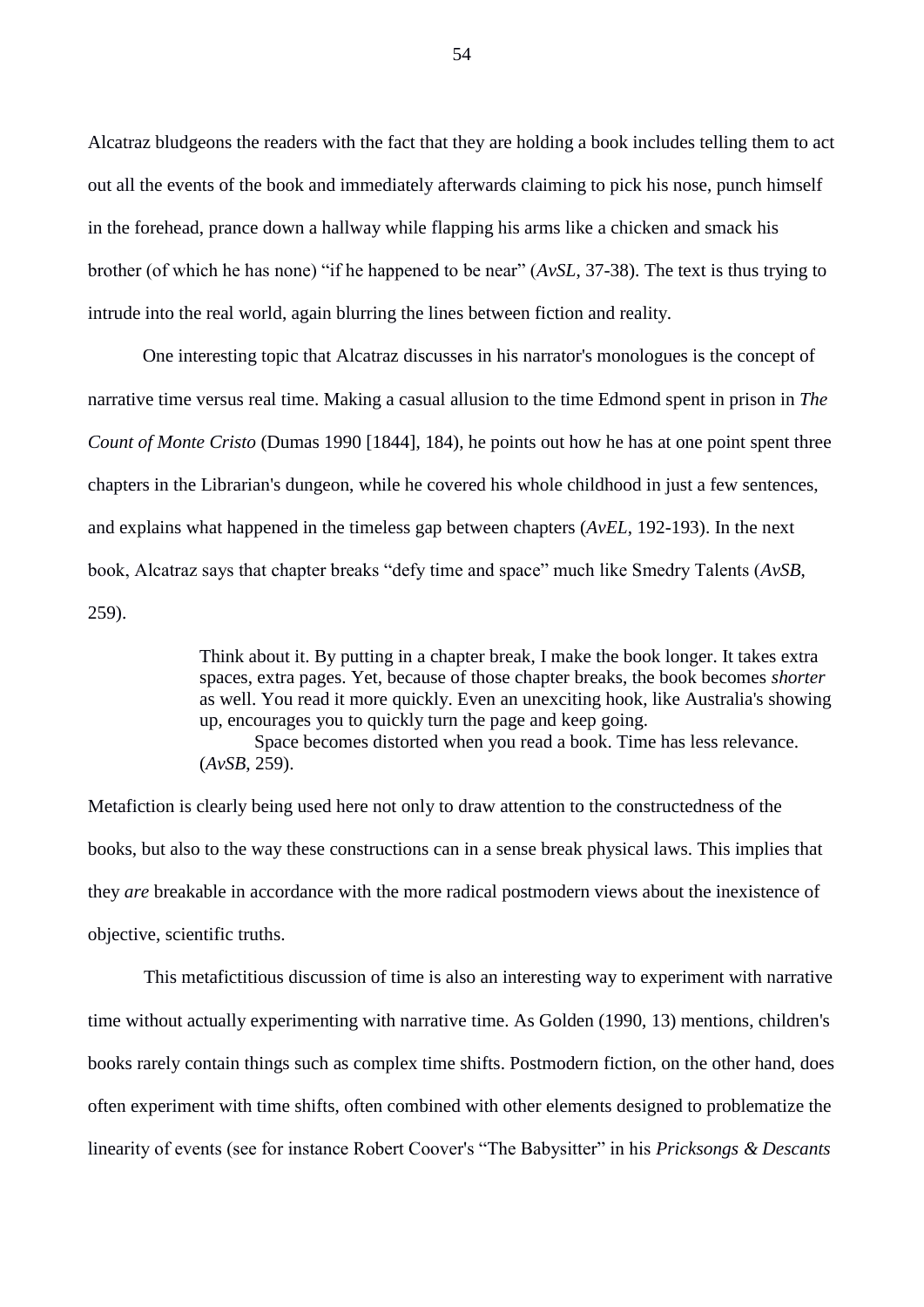or Kurt Vonnegut's *Slaughterhouse-Five*). By theorising on the power of narrative time, the *Alcatraz-*series can make the reader think about the way time can be fragmented without being as jarring and confusing as actual time shifts can be. This can make it more accessible to a child audience, or at least easier to sell to a children's book publisher.

#### 3.2.2 Wordplay

Wordplay can be said to fall under metafiction, since it emphases the constructedness of one of the smaller building blocks of text – words. Like the other literary techniques discussed here, it was by no means invented by postmodernists, but several postmodernists have experimented with it. More importantly in terms of this thesis, it can be read as another manifestation of a postmodern irreverent attitude to truth. If the words we use to say something are essentially playthings, how can they be used to convey anything that would be true in a finite, absolute sense?

In a way, as McGillis (1996, 171) notes, wordplay thus deconstructs text, which "highlights the literary text's similarity to life; they are similar in that the text is no more unified or coherent than life is" (1996, 170). McGillis seems to here approach the issue of constructedness from a different angle than Waugh. Waugh (1984, 2) argues that drawing attention to the fictiveness and constructedness of a text will open our eyes to the constructedness of the real world, whereas McGillis seems to argue that we are well aware of the lack of coherence in the real world and it is deconstruction that can open our eyes to the fact that text, while a construction, is not a stable one. McHale (1987, 148), on the other hand, notes that techniques that draw the readers' attention away from the story that is being told to the words used to tell it cause an "ontological flicker". Wordplay can certainly be said to draw the attention to the individual words in a text. Suddenly, the words can appear more concrete and real than the world of the narrative (McHale 1987, 148). In any case, drawing attention to the constructed, arbitrary nature of words and their meanings can encourage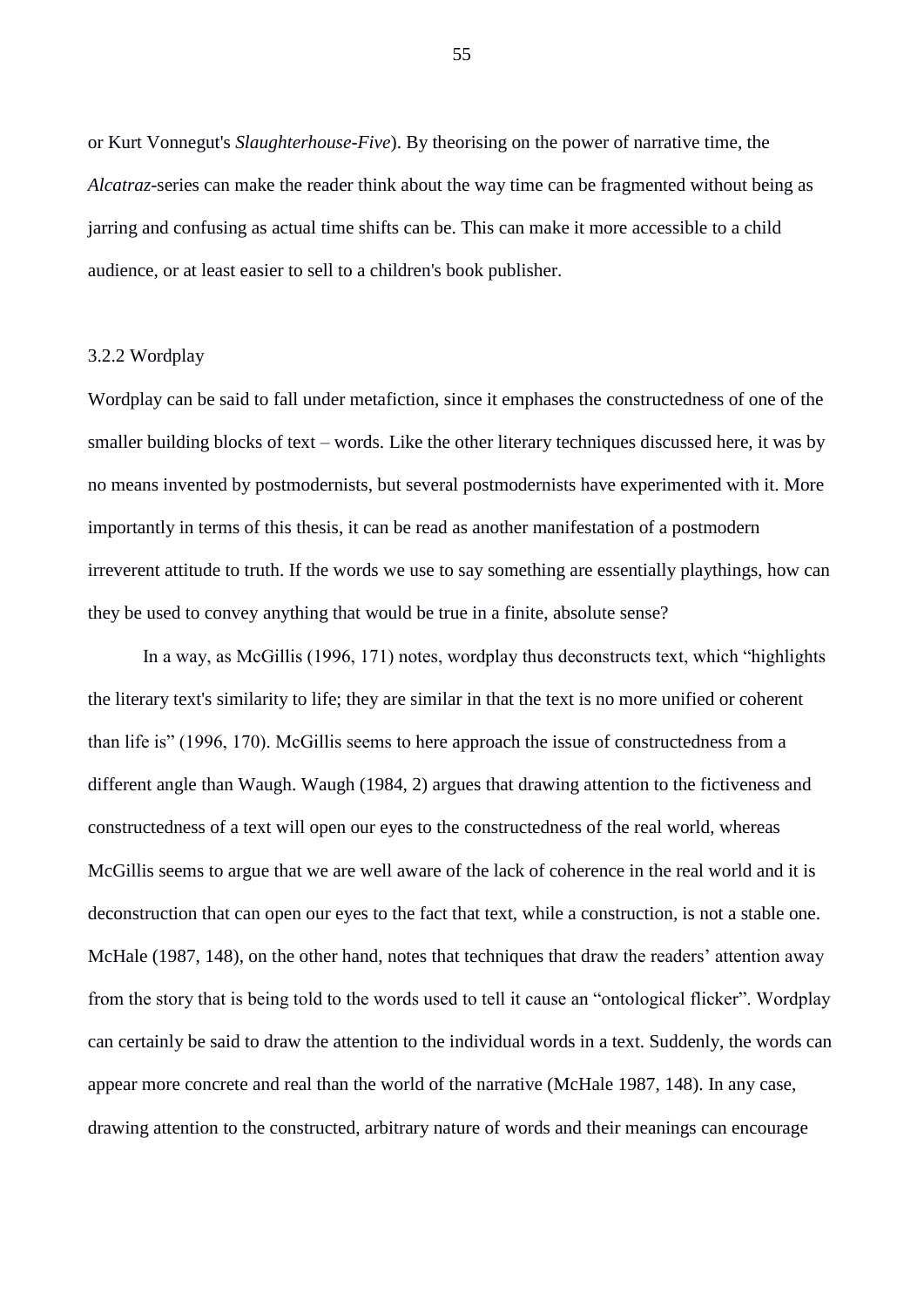the reader to be inquisitive – be it about the text or about the real world.

According to Tucker, wordplay also specifically caters to children, since they can be "exceptionally sensitive to the sound and overtones of words" (1981, 13). Wordplay can therefore be said to be a marker of children's literature, and there are several examples of its use from before what is normally thought of as the postmodern era, such as the wordplay in Lewis Carroll's Alicebooks (see below). But some of its effects are still especially well-suited for postmodernism.

One example of irreverence to words in the series is a play on the word *break*. When Alcatraz muses on what would happen if the evil Librarians managed to get his Talent, only one of the examples he uses is one that his Talent could actually be used at. The others are Alcatraz toying with different meanings of the word. He is worried that the Librarians would then break dance, recess, and wind. (*AvSL*, 20.) In another example (*AvSL*, 23), Alcatraz takes apart more the morphology than the meaning of the word *assassination*: "As a side note, I hate assassination. It looks way too much like a dirty word. Either that or the name of a country populated entirely by two donkeys." In an extended pun, Kazan uses types of birds as swear words all throughout the fourth book, exclaiming for instance "Woodpeckers!" and "Sparrows!" – only to have Bastille ask him towards the end: "Kaz, where did you pick up all that fowl language?" (*AvSL*, 205.)

Another type of wordplay Alcatraz engages in is that of making up words himself and defining them at will. In *Alcatraz versus the Shattered Lens*, Alcatraz is trying to convince his readers that he is stupid, or as he phrases it "so stoopid I don't know how to spell the word stupid" (*AvSL*, Author's Foreword, np). He then develops words relating to different degrees of stupidity. *Stoopidalicious* means "about as stoopid as a porcupine-catching contest during a swimsuit competition" (*AvSL*, 43). *Stoopiderific* means "the level of stupidity required to go slip-'n'-sliding at the Grand Canyon" (*AvSL*, 89). *Stoopidanated* means "about as stoopid as Alcatraz Smedry, the day he snuck into Tuki Tuki just in time to be there when it got overwhelmed by Librarians" (*AvSL*,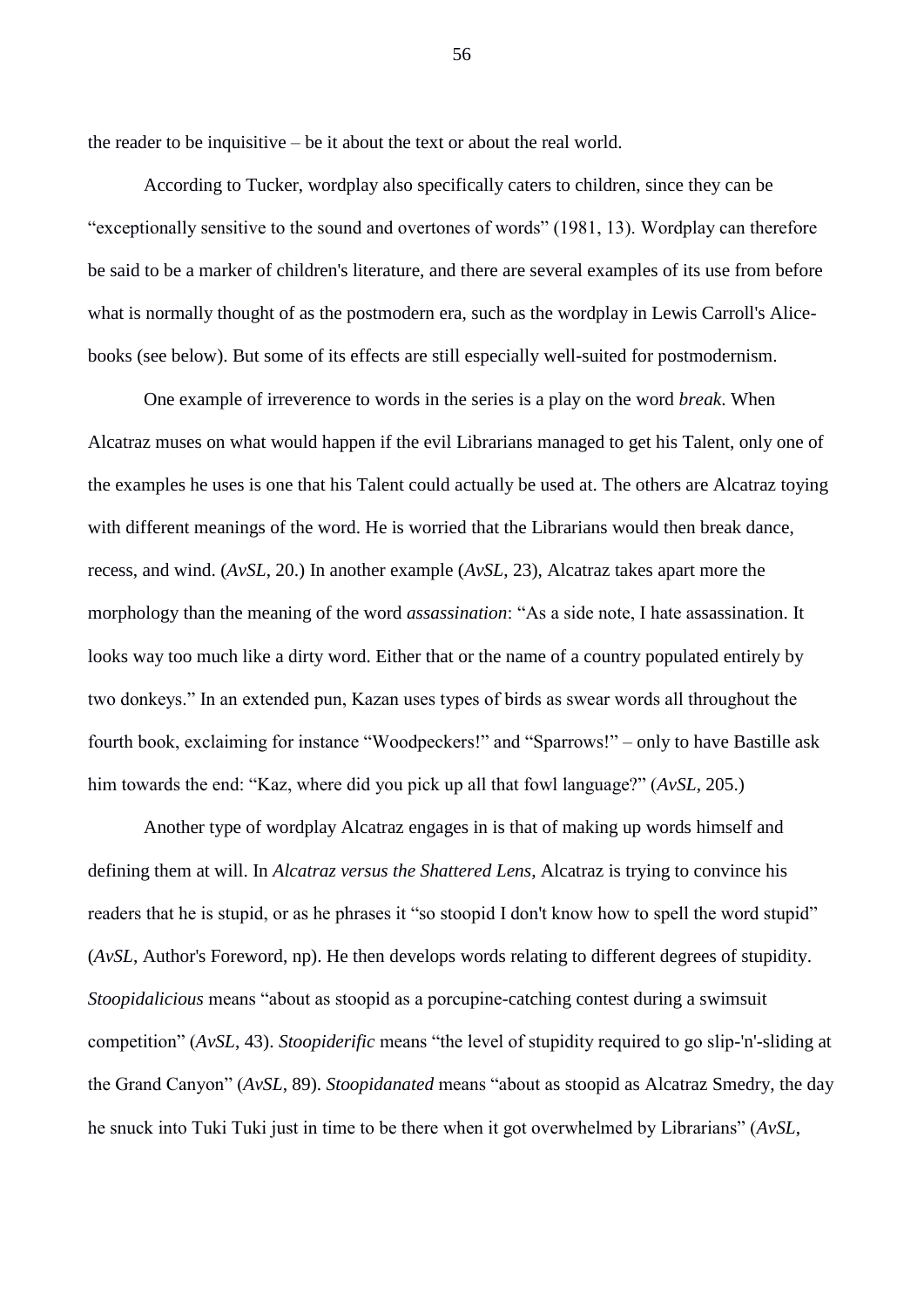128). This type of wordplay can demonstrate that words are not something official defined by learned academics in the confines of daunting universities. Everyone has the power to use them as they wish.

The same kind of wordplay can be found in several children's classics, such as the *supercalifragilisticexpealidocious* of the film *Mary Poppins* (1964), or the wordplay found in Lewis Carrol's *Alice's Adventures in Wonderland* and *Through the Looking Glass*. In the "Jabberwocky" Carroll uses made-up words such as *slithy* and *mimsy*, which Alice says fill her head with ideas only she doesn't exactly know what they are (*Through the Looking Glass* 151). The break-dance type of wordplay can be found in Alice's discussion with the March Hare and the Hatter where Alice mentions she has had to beat time when she learns music and the Hatter replies that Time will not stand beating (*Alice's Adventures in Wonderland* 73). According to Tucker (1981, 99), this is wordplay at the literal level and accessible even to small children.

Alcatraz is not the only one to toy with words in the *Alcatraz* universe; even the Librarians seem to have the capacity for it, as turns out when Alcatraz deconstructs the word *librarian*:

> Evil Librarians control the world. They keep everyone in ignorance, teaching them falsehoods in place of history, geography, and politics. It's kind of a joke to them. Why else do you think the Librarians named themselves what they did? Librarians. LIE-brarians. Sounds obvious now, doesn't it. If you wish to smack yourself in the forehead and curse loudly, you may proceed to do so. (*AvSB*, 4.)

The word is literally taken apart and a quirky new meaning is applied to it. Later, it is put back together in a new way. After realizing that the problem with the evil Librarians is not really the Librarian part, but the evil part, the good Librarian Himalaya decides to found an organisation called Lybrarians, "for those who want to take the 'Lie' out of 'Liebrarian'" (*AvKC*, Royal Epilogue, np).

Another example of the occasional powerlessness of words is the fact that they are ephemeral and changeable over time, and not just by design. One of the themes of the fourth book is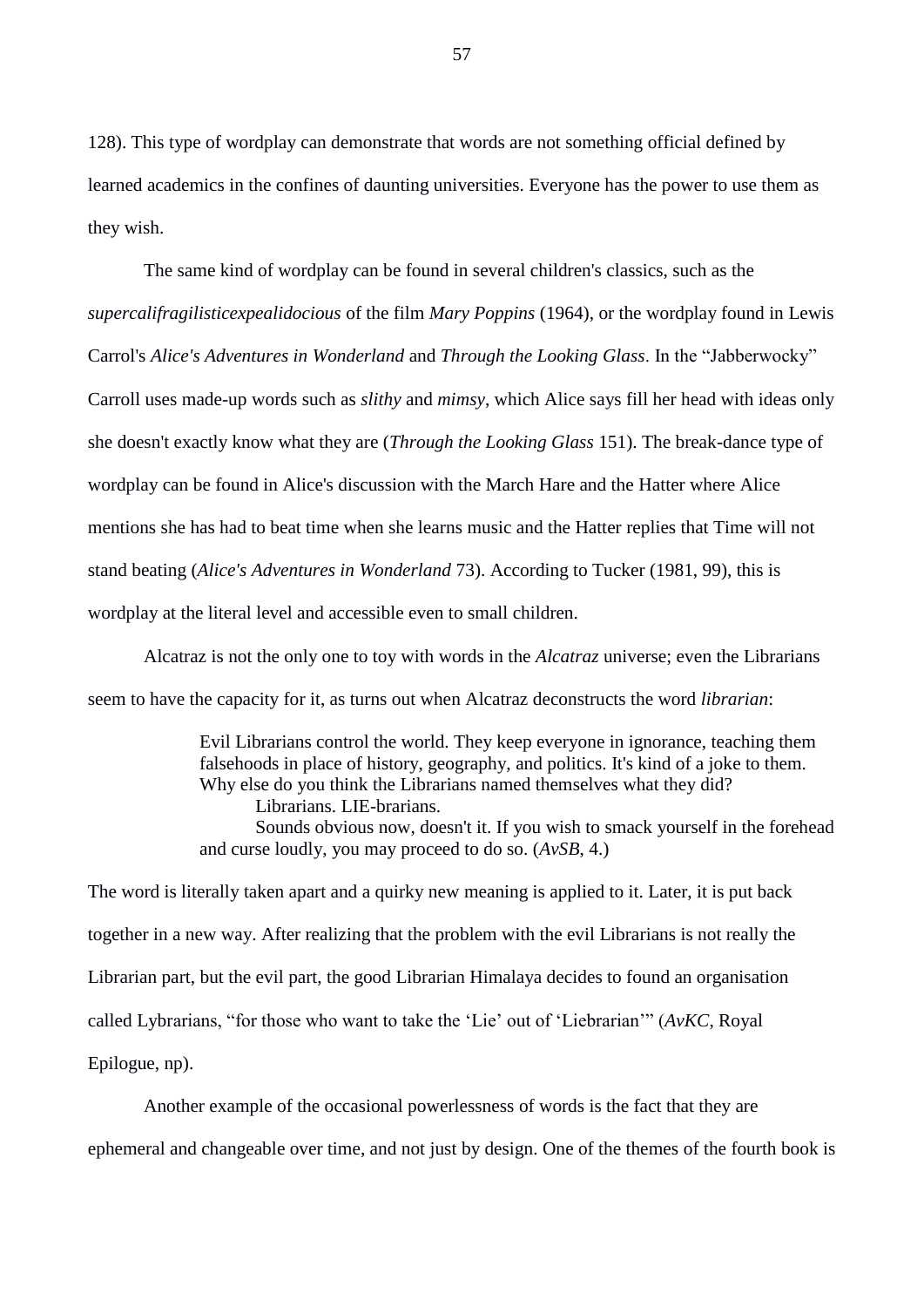that things can change (cf. *AvSL*, Author's Afterword, np), and Alcatraz uses the changeability of language as one example of this, noting how the meaning of the word *nice* has changed over a period of hundreds of years from 'idiot' to 'agreeable'(*AvSL*, 224). If words are changeable as times and circumstances change, then why would not the truths they convey be equally changeable?

A different example of the occasional powerlessness of words is the case of the Royal Archives (not a library). The Nalhallans are very keen to keep reminding themselves that the Royal Archives are not a library but, as Alcatraz notes, it does not really matter what they call it, a repository for texts still "sounds an *awful* lot like a library" (*AvKC*, 169). Nor is it very informative to just say what something is not: "I could put out a blodgadet and hang a sign on it that said 'Most definitely not a hippopotamus' and it wouldn't help. I'd also be lying, since 'blodgadet' is actually Mokian for hippopotamus." (*AvKC*, 169.) In similar manner, the Nalhallans can hang up a sign saying "ROYAL ARCHIVES (NOT A LIBRARY!)" (*AvKC*, 115) but it will not make the building any less library-like. Words do not necessarily have much power over the real world in the real world, either. This means that things that are written or said, even if the writing and saying are done by many people, *can* be questioned.

# 3.2.3 Intertextuality, allusion and parody

Sanderson alludes to a plethora of texts and popular culture phenomena. When Grandpa Smedry curses, he usually uses the last name of a fantasy author to do so. In the first book we encounter "Blistering Brooks!" (probably Terry Brooks), Galloping Gemmels! (David Gemmel), Hyperventilating Hobbs! (Robin Hobb) and Jabbering Jordans! (Robert Jordan), among others. This may be part of the on-going joke in the series where Sanderson on the one hand, as Castleman (2011, 30) mentions, tries to redefine fantasy novels as the ones with boys whose mothers, dogs or both mothers and dogs die (*AvEL*, 50), while on the other hand poking fun at the fantasy genre.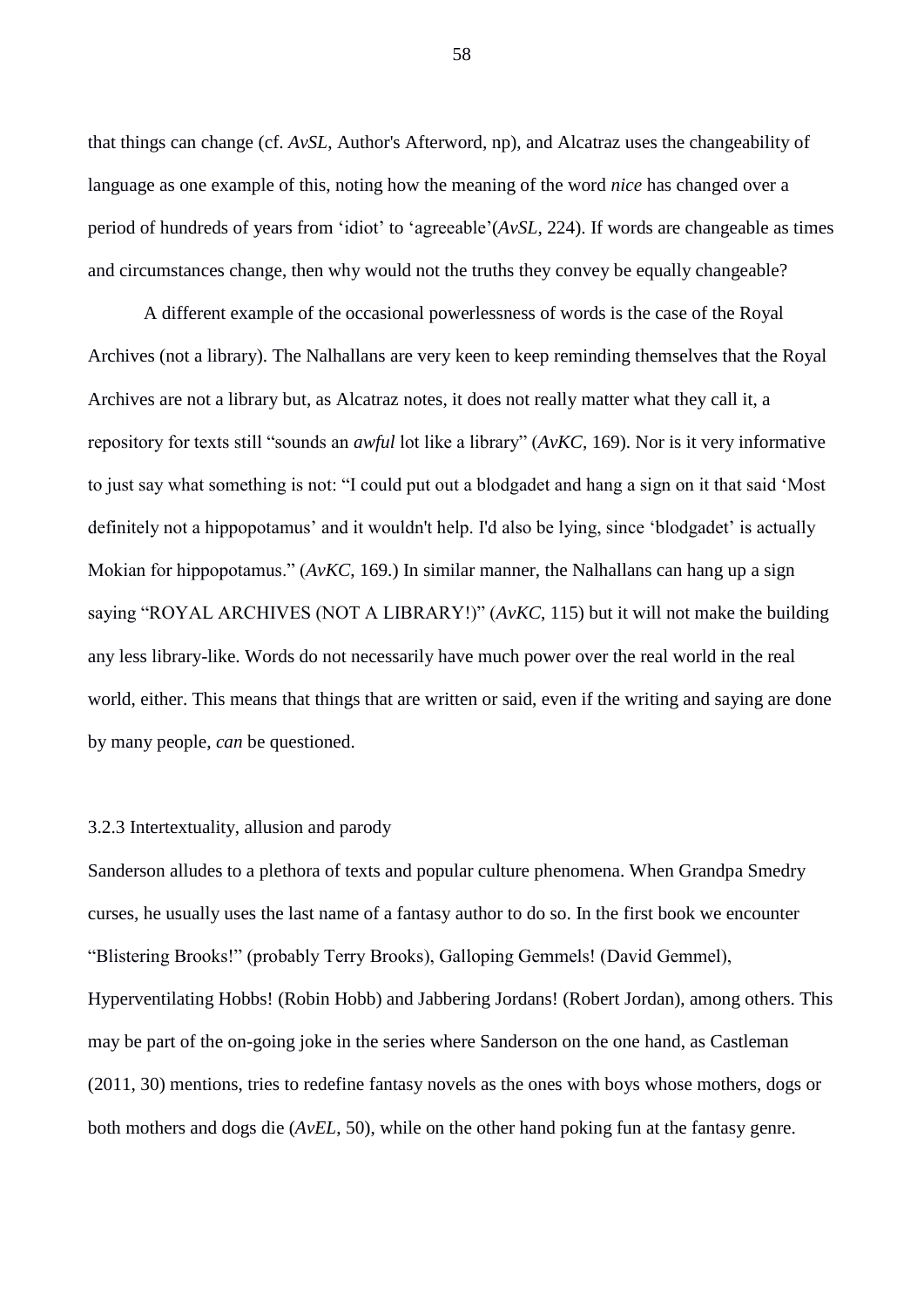Alcatraz for instance says that the only sensible use for Sanderson's fantasy novels is hitting yourself on the head with them in order to induce amnesia (*AvSB*, 88).

The chapter titles of the fourth book also reveal allusions. *Les Misérables* was already mentioned above. Another example is the eighteenth chapter whose number is 4815162342, which are the mysterious numbers that keep coming up in the television series *Lost*. In that chapter Alcatraz confronts his mother after having locked her up in a cage in an abandoned zoo, which is reminiscent of the way some characters in the third season of *Lost* get locked up in animal cages by the Others.

Another interesting allusion made in the fourth book is to Shakespeare. Alcatraz begins chapter 144 by making an allusion to *Hamlet*, followed by a short discussion on literary allusion, and then recounts the beginning paragraph without the allusion (*AvSL*, 72-73). Later he comes up with a plan to sneak into Tuki Tuki, which is under siege, and to do it while quoting *Hamlet* (*AvSL*, 80). Being Free Kingdomers, Bastille and his other companions claim never to have heard of Shakespeare (*AvSL*, 80). Nevertheless, all the utterances in the following chapter (as they are trying to get past the enemy soldiers) are quotations from *Hamlet*, and they are made to work surprisingly well in the context. See for instance the extract below where Alcatraz is using an Oculatory Lens that enables him to transfer things like feelings and thoughts to other people, a Bestower's Lens, on an attacking Librarian: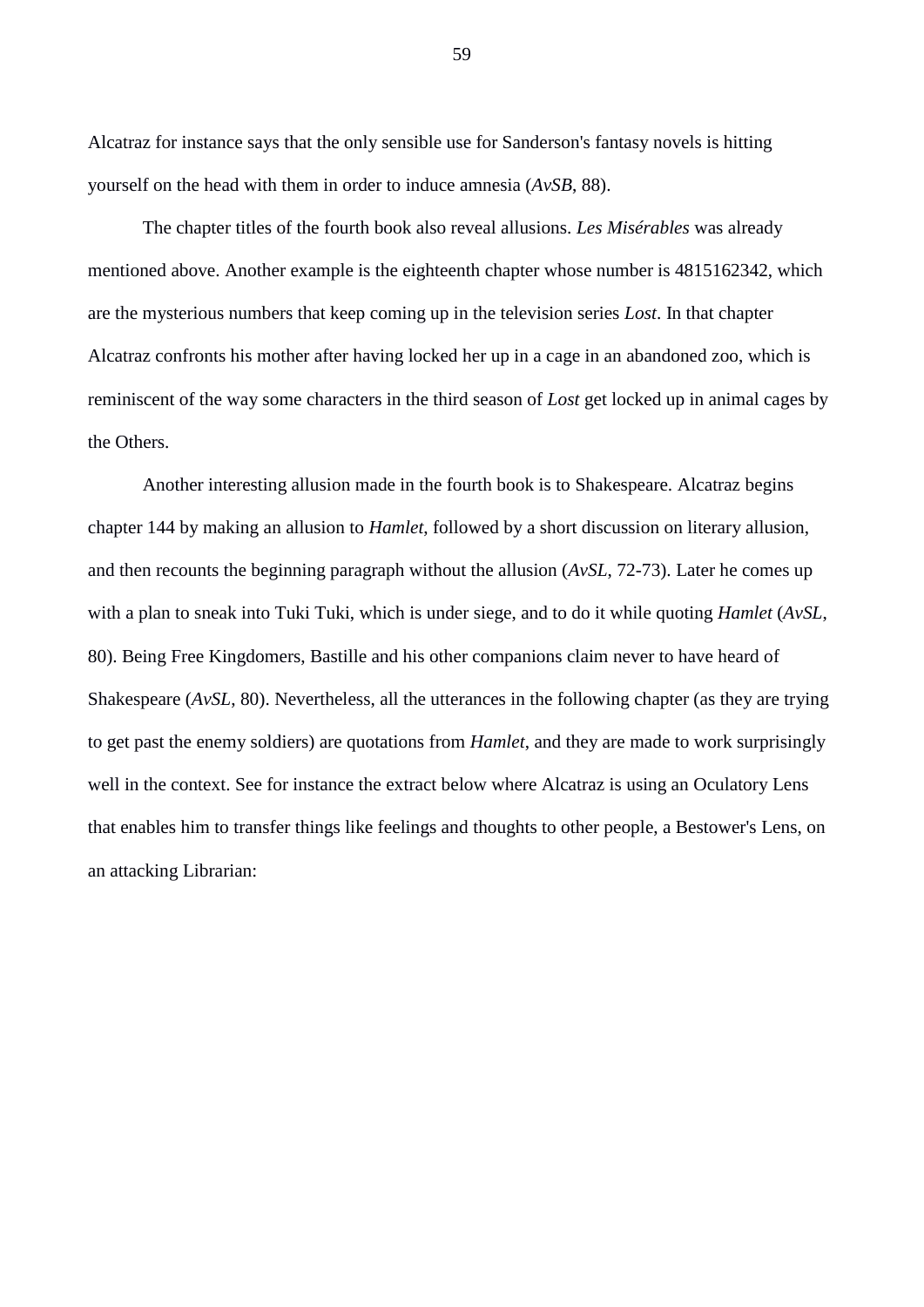"Thou wretched, rash, intruding fool, farewell!" a Librarian cried, dashing toward me.

I spun, focusing on him, and did the first thing I could think of. I pretended that I was crazy. *I'm insane, I'm insane, I'm insane!* I thought.

The man hesitated, lowering his sword. He cocked his head, then wandered away. "Do you see yonder cloud that's almost in shape of a camel?" he asked, glancing at the sky.

Bastille was in the center of a furious battle. She tried not to hurt people too much, but there was no helping it here. She'd had to stab several of the Librarians, and they lay on the ground holding leg wounds or arm wounds. One man, shockingly, had been stabbed in the mouth. He clutched something in his hand, and as I ran past him, he mumbled, "But break, my heart, for I must hold my tongue. . ."

"O, woe is me," I said, squeezing my eyes shut, "to have seen what I have seen, see what I see!" (*AvSL*, 90-91)

While all the allusions are made tongue in cheek, some are even more clearly meant to

parody the original. An example that even Castleman (2005, 25) mentions is *Harry Potter*. After the

library excursion of the first book is complete, Grandpa Smedry drops Alcatraz off at his foster

parents' house to make peace with them. To Alcatraz's surprise, he returns some hours later saying:

What did you expect? That I'd leave you here all summer, in the exact place where your enemies know where to look? With people that aren't even your family? In a place you don't really like, and that is depressingly normal compared with the world you've grown to love? Doesn't that sound a little stupid and contrived to you? (*AvEL*, 306.)

This obviously parodies the way Harry is made to spend his summers with the Dursleys against his will.

Aside from parodying specific works, the series seems to parody some literary conventions.

For instance, the over-obtrusiveness of the narrator and the chapter openings seem to parody the

kind of narrator's interlude found in older books such as the following in Hughes's *Tom Brown's* 

*Schooldays*:

The curtain now rises upon the last act of our little drama – for hard-hearted publishers warn me that a single volume must of necessity have an end. . . . The book has been a most grateful task to me, and I only hope that you, my dear young readers who read it, (friends assuredly you must be, if you get as far as this,) will be half as sorry to come to the last stage as I am. (279.)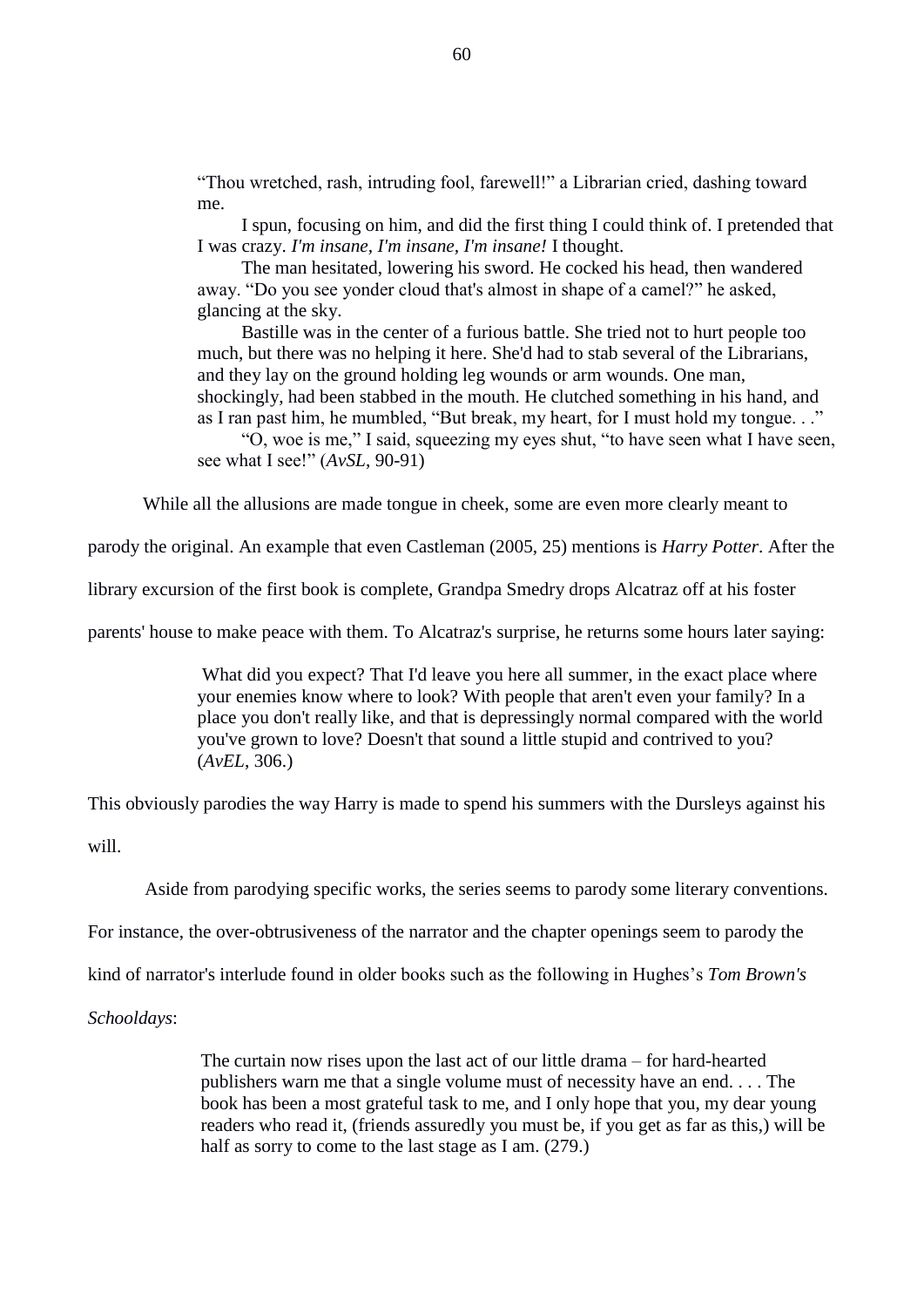Traditionally, these interludes only occur here and there, but Alcatraz takes it upon himself to include one at the beginning of every chapter and to thus continually stop the flow of the story, and even circumspectly points this out (*AvEL*, 149).

Similarly, sections such as Author's Foreword, Author's Afterword, Epilogue, and About the Author throughout the series all seem to parody the literary convention of including such additional remarks outside the narrative proper. They seem to make fun of the author's need to explain the text by ostentatiously explicit explanations of what the reader is about to read or has just read. For instance, Alcatraz concludes the first epilogue (*AvEL*, np) by stating: "For now I hope this narrative was enough to show you that even supposed heroes have flaws. Let this be your warning – I'm not the person that you think I am. You'll see." The concept of authorship is even more clearly toyed with in the About the Author -sections. They tell the readers for instance that "'Brandon Sanderson' is the pen name of Alcatraz Smedry" (*AvEL*, np), that Alcatraz knows a Brandon Sanderson, who is "a fantasy writer and is therefore prone to useless bouts of delusion in literary form" (*AvEL*, np), "the second-leading cause of cancer in domesticated fruit bats" (*AvKC*, np), and "one of those annoying people who always answers questions with other questions" (*AVKC*, np). According to Castleman, these sections present "Sanderson as untrustworthy, opening the possibility for the reader to examine the story, Sanderson and Alcatraz critically" (2011, 21). In other words, they provide an opening to start questioning different aspects of text and authorship.

But these sections also seem to ostentatiously conform to Barthes' (1977, 161) idea that the "Author" of a "Text" can only return to the text as a guest, no longer the father, and that his inscription into the novel will be ludic. The mentions of Sanderson in the body of the texts and in the About the Author sections always seem to depict Sanderson as very far from being in control of the texts, and are nothing if not playful. To paraphrase Barthes (1977, 148), the birth of the active, questioning reader has come at the cost of the death of the Author's authority. This play on the very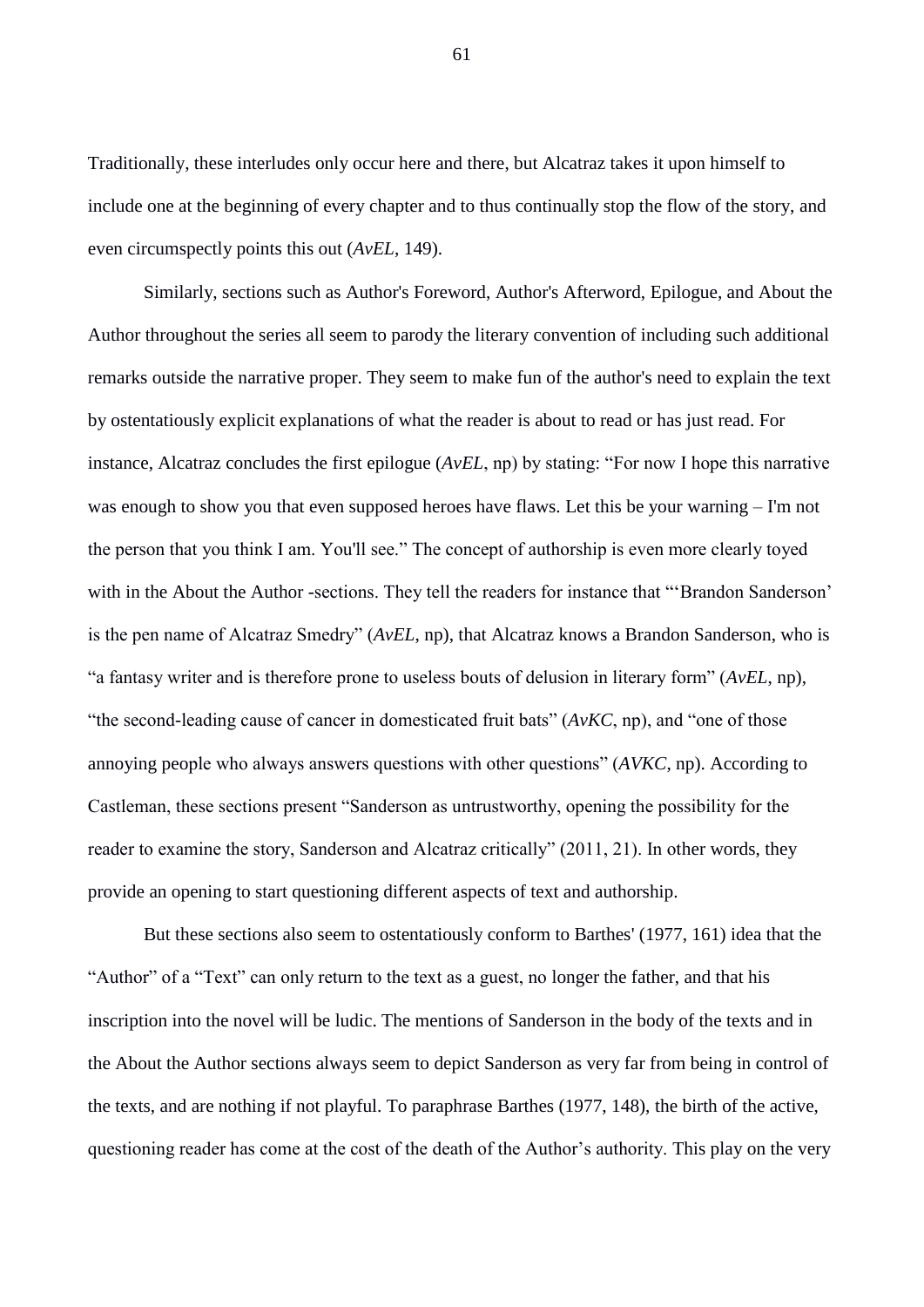concept of authorship might also be poking fun at Foucault's famous article "What is an Author?" (1979), in which Foucault sets out to examine and redefine authorship.

As I mention in the introduction, the Author's Foreword of the first book in the series could be said to parody the opening of *Huckleberry Finn*. As Carl F. Wieck (1994, 113) explains, Twain's writing actually "joyfully mock[s]" the tradition of authors claiming their fictions to be true, based on personal experience or on some documents they have found. Thus, Alcatraz's words "this is no work of fiction" and "my purpose is to open your eyes to the truth" (*AvEL*, np) could even be said to be the parody of an earlier parody. Alternatively, it could simply be a parody of the original literary convention of claiming to tell "nothing but the truth" in one's novel (see Wieck 1994, 103). But the picture is even more complicated in the second book in the *Alcatraz* series. In its Author's Foreword Alcatraz first informs the readers that he is a liar and that the readers should not believe anything they read about him, but then adds (*AvSB*, np): "Except – of course – what you read in this book, for it will contain the truth." This is somewhat contradictory and confusing, which the narrator later acknowledges, admitting that this is faulty logic (*AvSB* 58). He then goes on to "clarify" the issue as follows:

> The things I'm telling you here are factual. In this case, I can only prove that I'm a liar by telling the truth, though I will also include some lies – which I will point out – to act as object lessons proving the truth that I'm a liar. Got that? (*AvSB* 59.)

This fairly extreme toying with the truthfulness or lack thereof of the narrator could be said to be a new way of parodying the truth-claims convention, or *Huckleberry Finn* specifically.

Allusion and intertextuality may be especially closely associated with postmodernism, but they are also in some ways universal (Waugh 1984, 5). If things such as conforming to general expectations on form and genre are considered to be intertextuality, texts without it would be utterly indecipherable (Waugh 1984, 12-13). Intertextuality becomes more clearly a literary device that is especially typical to postmodernism when it starts to draw attention to itself. Even in fairly subtle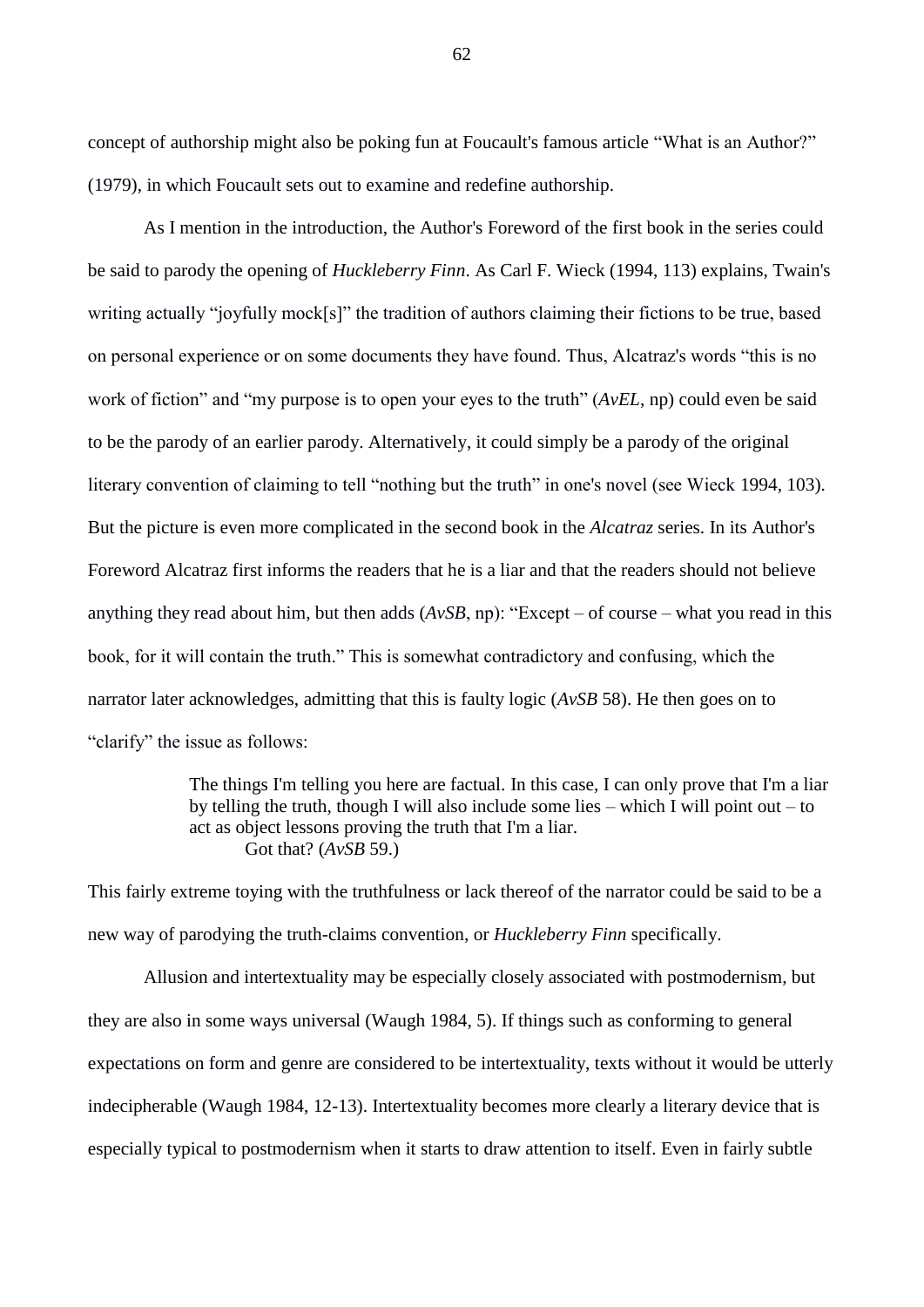cases it can work to "assert the text's value while leaving undisturbed the texts originality and spontaneity", as Daniela Caselli (2004, 184) states when discussing the intertextuality in *Harry Potter*. But the intertextuality in *Alcatraz* is on several occasions so exaggerated that it does not seem to be about asserting the text's value. Rather, it is making fun of the very concept of intertextuality. This is especially clear in the Shakespeare example for several reasons: Firstly,the allusions are especially ostentatious even for this series. Secondly, the narrator explicitly makes fun of writers who run out of ideas and have to use other people's old ones. And thirdly, because the writer being alluded to is Shakespeare, the "bard", plausibly the most quoted fiction writer of all time. What better way to parody the whole institution of intertextuality?

This explicit kind of intertextuality – be it in the form of allusion or parody – can function much in the same way as other types of metafiction mentioned by Waugh (1984, 21-22). It can draw attention to the fact that the text is an artefact, that someone has constructed it, thus blending the line between fiction and reality (Waugh 1984, 2).

There is also a level of intertextuality that does not necessarily fall under clear allusion or parody, but is more a matter of common thematic elements. Notably, the *Alcatraz*-series has much in common with Umberto Eco's *The Name of the Rose* even beyond the fact that they both have many postmodern features.

Both have a more or less malignant library-related entity that wishes to keep information from others. In *The Name of the Rose*, Jorge da Borgos goes to great extremes to keep the second volume of Aristotle's *Poetics* hidden, because it deals with humour. Jorge thinks that humour should be kept in its place and that elevating it to an art would cancel man's proper fear of God. He thinks it would be even worse than what Prometheus did: "But Law is imposed by fear, whose true name is fear of God. This book could strike the Luciferine spark that would set a new fire to the whole world, and laughter would be defined as the new art, unknown even to Prometheus, for cancelling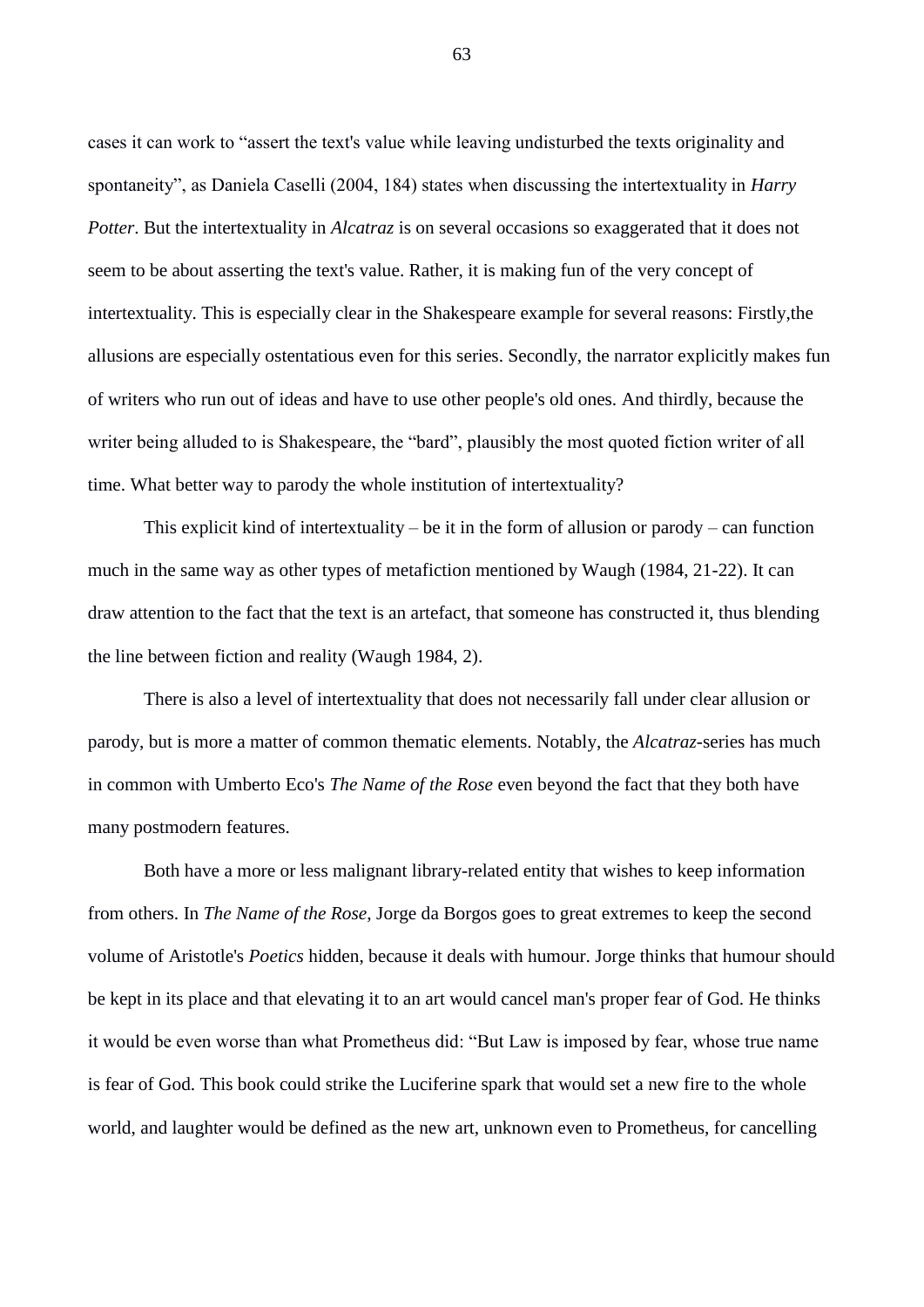fear." (*The Name of the Rose* 475.) Similarly, the evil Librarians work to make the world a sombre place where all airplanes are cylinder-shaped instead of looking like butterflies or dragons (*AvSB*, 29). Again, fire is used as an example:

> [Biblioden] taught that the world is too strange a place – that it needs to be ordered, organized and controlled. One of Biblioden's teachings is the Fire Metaphor. He pointed out that if you let fire burn free, it destroys everything around it. If you contain it, however, it can be very useful. Well, the Librarians think that other things – Oculatory powers, technology, Smedry Talents – need to be contained too. Controlled. (*AvEL*, 145.)

The element of keeping order is present in the reasoning of both Jorge and Biblioden. Jorge says that humour will lead to lawlessness, and the followers of Bibilioden similarly fear chaos if silimatic technology were to be available to all. Order and homogeneity are natural enemies of postmodern plurality, so it seems natural that the protagonists of the two books are against their champions.

But since postmodernism is, as Hutcheon (1988, 49) notes, not about either or but both and, it is also logical that neither William of Baskerville nor Alcatraz are unequivocally against law and order, either. William tries to reason out who is killing monks at the abbey, murdering being an act against both law and morals, all through *The Name of the Rose*. And by the end of *Alcatraz versus the Shattered Lens*, Alcatraz has come to realize that there is such a thing as too much chaos, and decides to join forces with his mother the Librarian in order to prevent his father from giving everyone Smedry Talents (*AvSL*, 286; cf. 3.1.2 above). Hutcheon (1988, 210) notes that there are similarities between Jorge's distrust of laughter and those who criticize postmodernism for being too ironic and frivolous, forgetting that irony can be used as a serious political weapon.

It is also interesting that both Eco and Sanderson have incorporated the image of the librarylabyrinth. In *The Name of the Rose*, the library at the abbey is shaped like a labyrinth and rumours are spread that evil spirits roam there at night in order to keep intruders away (33). Much of the intrigue at the abbey revolves around the post of the librarian (464). And the heart of the library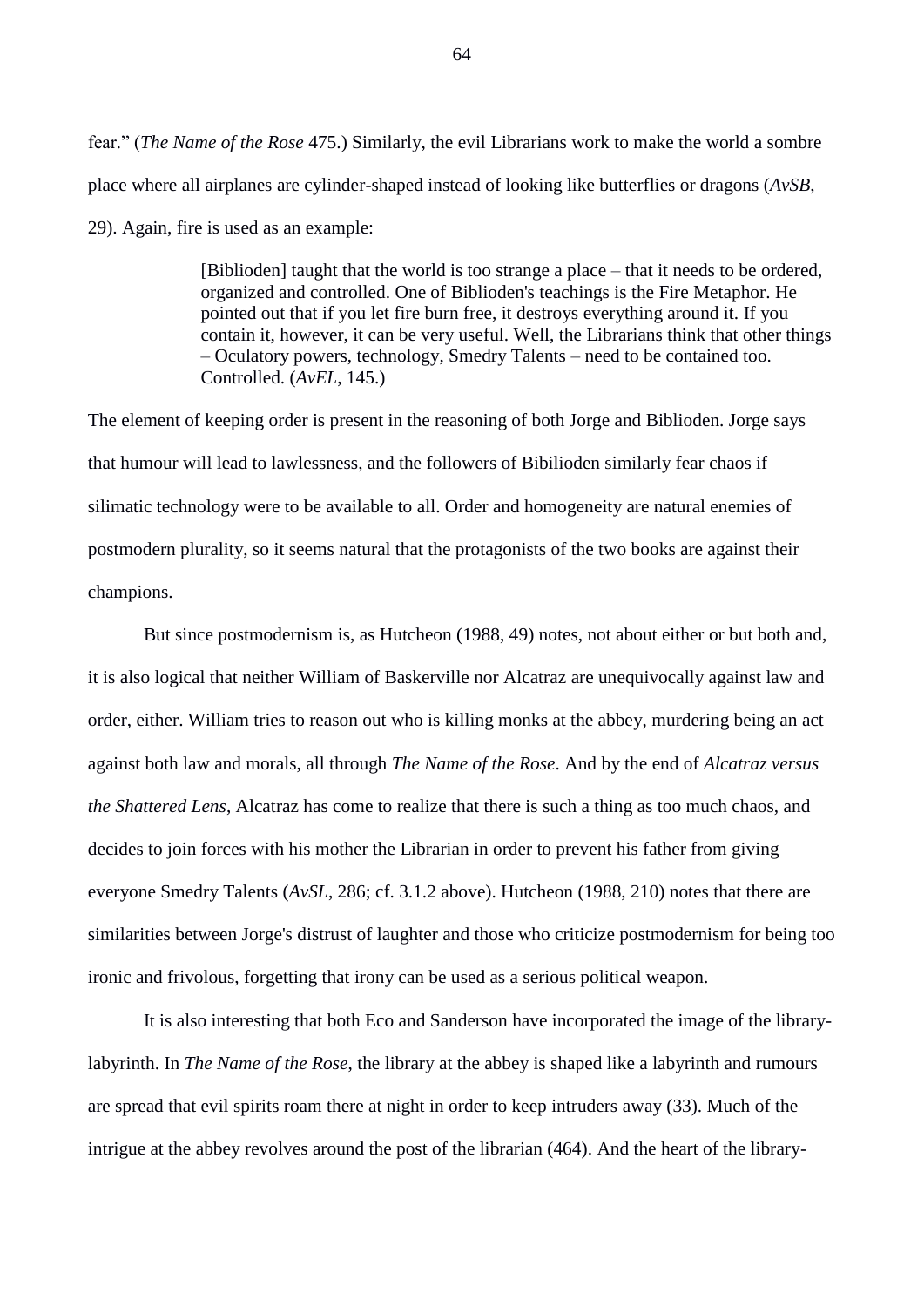labyrinth is where the coveted Aristotle manuscript has been kept hidden for years (465).

In *Alcatraz versus the Scrivener's Bones*, the Library of Alexandria is made out to be a giant labyrinth, which has made some so frustrated they have given up their soul in order to get access to a map telling them how they could have gotten out (*AvSB*, 149). There is even at least one especially maze-like portion to the larger labyrinth that is the Library of Alexandria (*AvSB*, 228). Alcatraz's father has chosen to risk his life by becoming a librarian, or Curator, there in order to gain access to the information on Smedry Talents that is being kept there (*AvKC*, Royal Epilogue, np). So in both works, the potentially dangerous information is being held in a library-labyrinth, whose secrets are supposed to be known only by its keepers. As Adso wonders, "Is a library, then, an instrument not for distributing the truth but for delaying its appearance?" (*The Name of the Rose* 286). The libraries in the Hushlands are ironically just that – they are meant to feed the people copious amounts of false information in order to hide the truth, which is kept in the back, behind closed doors.

According to Eco (1984, 57), the labyrinth itself is also a model of conjecturality. He explains that while the labyrinth in his library is a maze, which has an exit, William realizes that the world in which he lives is more of a rhizome, a potentially infinite labyrinth that has no exit and "can be structured but is never structured definitively" (Eco 1984, 57-58). Similarly, Alcatraz finds a way to navigate the labyrinth that is the Library of Alexandria but realizes that the world can be much more confusing than any material labyrinth. Long-lost fathers are not necessarily good at being fathers, evil Librarian mothers are not necessarily that evil, and sometimes there is no choosing a side between chaos and order.

The image of the labyrinth is also central to the work of Jorge Luis Borges, another writer aside from Eco to have inspired much postmodern theorizing. Foucault (1974, xv) even states that the inspiration for his book *The Order of Things* was a passage in Borges. In a famous collection of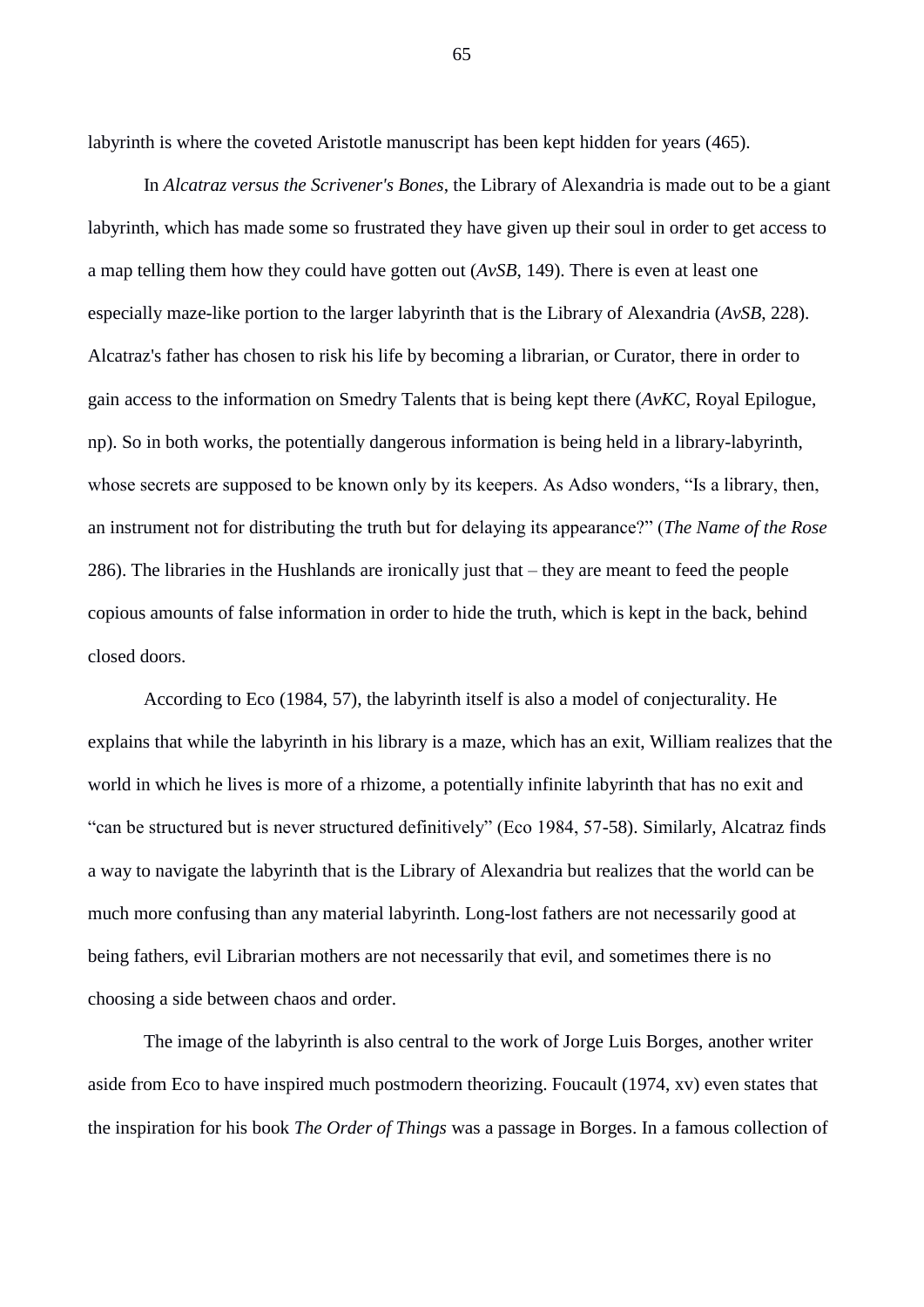short stories by Borges, which is called *Labyrinths* (1964), the image of the labyrinth repeats several times, but it is most often an allegory for a book, not for a library. Similarly, according to Mark Parker (1988, 57), the trope of the labyrinth controls the very structure of *The Name of the Rose*. The concept of book the labyrinth is less present in the *Alcatraz*-series. It could be possible to read the passage quoted above (see 3.2.1) which states that the confusing chapter headings of the fourth book are meant to be a trap for the order-loving Librarians as suggesting that that book itself is meant to be something of a maze, but the comparison is somewhat tenuous.

Finally, the theme of truth being complicated is very much present in both the *Alcatraz*series and in *The Name of the Rose*. In doing his detective work, William does not commit to one truth but maintains several possible ones (*The Name of the Rose* 306). Like Alcatraz, William encourages a questioning attitude, saying for instance: "Books are not made to be believed, but to be subjected to inquiry." (*The Name of the Rose* 316.) It is also interesting that both books present themselves as autobiographies of sort, the stories of what extraordinary things happened to and around the narrator's when they were teenagers, even if the term *teenager* would hardly have been used in fourteenth-century Italy, where the events in *The Name of the Rose* take place. In the eighteenth century novelists may have claimed their works to be autobiographies (Wieck 1994, 14) in order to defend them against people's mistrust for fiction as untruth (Wieck 1994, 103), but in the postmodern era of incertitude what is distrusted is anyone who claims to be truthful. Accordingly, autobiography-writers as a rule are notorious for bending the truth here and there, so even presenting a novel in autobiography form could now be seen as an invitation to start questioning whether or not the narrator is telling the truth.

It is interesting that there would be so much in common between the books. I would suggest that this has some relevance even if it is not a question of deliberate allusion but of some central themes of postmodernism surfacing in both books. The reader need not even pay attention to the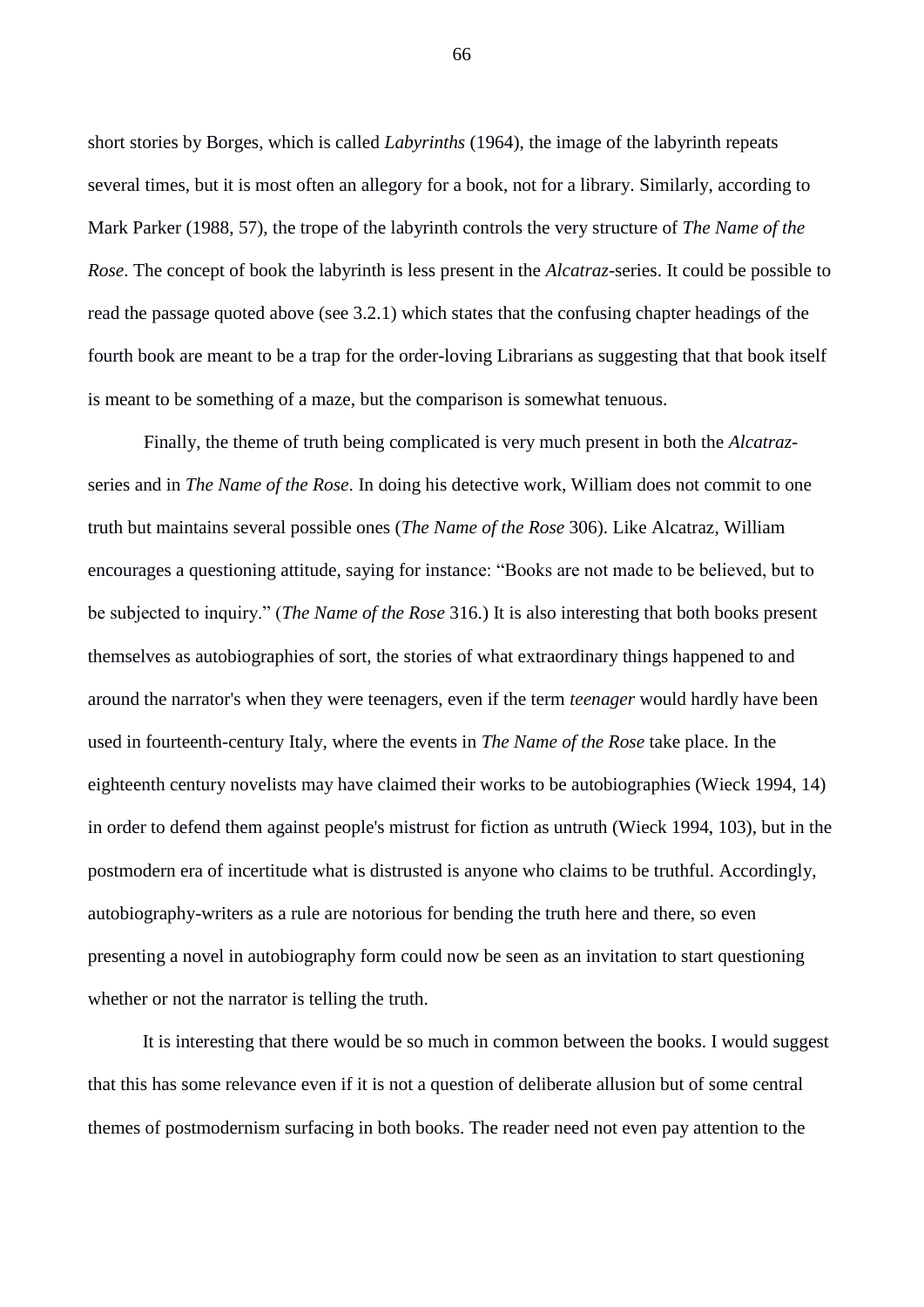similarities, and I feel it is not too bold of me to say that few children will have read *The Name of the Rose*. Rather, I would suggest that *Alcatraz* functions as a stepping stone into heavier things. It introduces postmodern thinking in a way that may be accessible to a child reader, whereas Eco's masterpiece delves into postmodern philosophy in a way that is accessible to adult readers – especially if books like *Alcatraz* have been training them to deal with postmodern concepts since childhood.

#### 3.2 Personal issues

In this subheading I discuss the characters and their complex relationships with each other. Some norms relating to personal issues are broken in the series, and I argue that the effect is that readers are encouraged to question some established truths.

# 3.3.1 Characters

Several of the characters are quite unconventional and could be seen to be meant to make the readers question their assumptions regarding some groups of people. I will focus my analysis on what I consider to be two of the most interesting examples of this: Bastille, and Alcatraz's uncle Kazan.

Bastille challenges the image of the traditional girl heroine who is supposed to be polite and composed like Sara in Frances Hodgson Burnett's *A Little Princess*. There is nothing particularly new about feisty, independent-minded girl characters who have been used to undercut the values of piety and domesticity, as Coats (2001, 405) notes. Even Mary in Burnett's other classic, *The Secret Garden*, could be said to portray one, as could Jo March, the iconic tomboy in Louisa May Alcott's *Little Women*. Bastille only takes this to the extreme. Bastille Vianitelle the Ninth does not aspire to be a princess; she is born one and rejects her "birth right" to become a knight instead: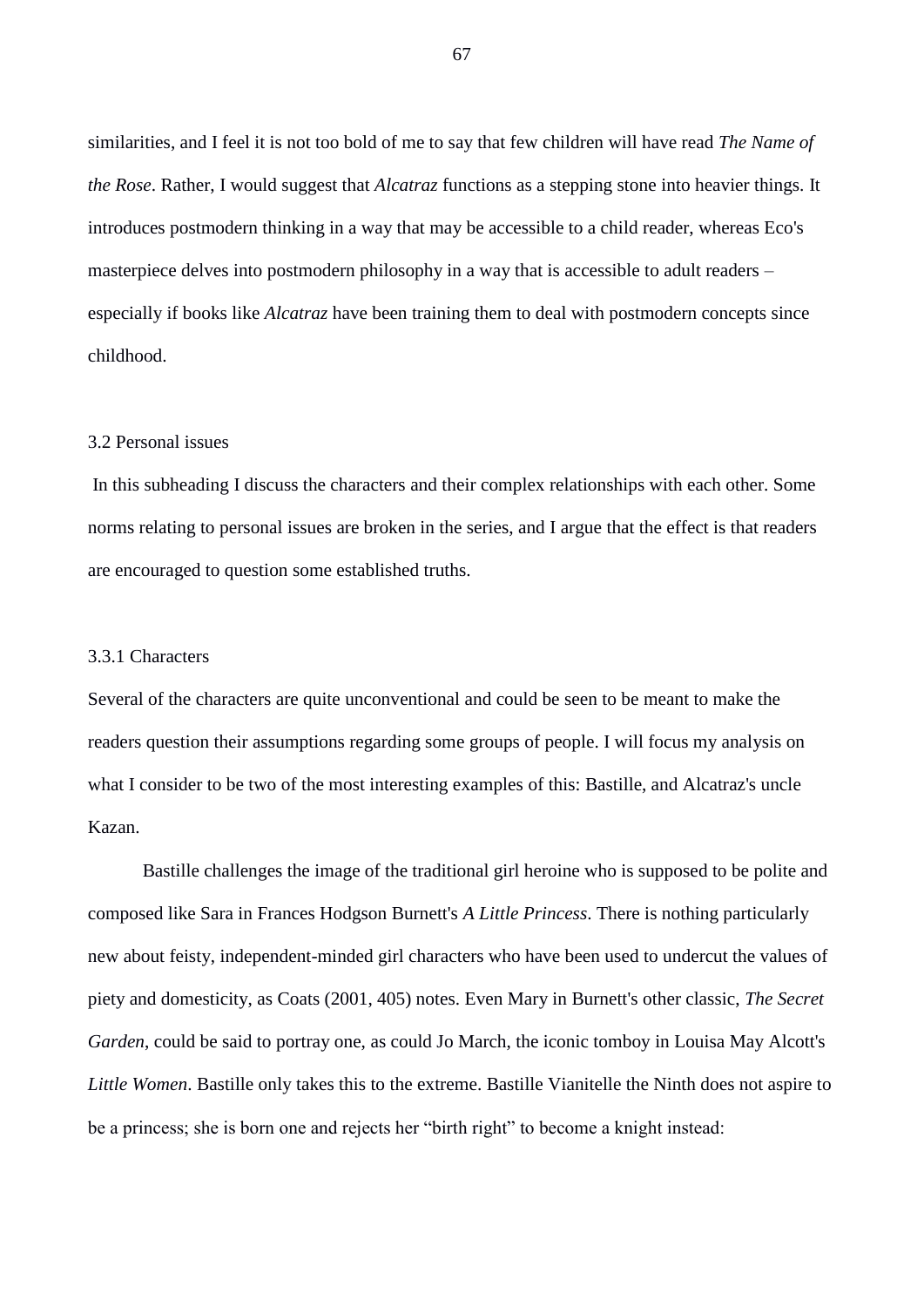"Aren't princesses supposed to be nice and sweet and stuff like that? Wear pink dresses and tiaras?"

"Pink dresses," Bastille said, her eyes narrowing. "Someone gave me a pink dress once. I burned it."

Ah, I thought. That's right; I forgot. Bastille got around fame's touch by being a freaking psychopath. (*AvKC*, Royal Epilogue, np.)

Bastille rejects both the institution and the expectations that go with it. But then again, she is seeking her mother's approval in doing so (see for instance *AvSB*, 253-254).

What is more original is the way that people in the Free Kingdoms respond to Bastille. She is a skilled fighter, and because of that people do not raise too many questions when she is named a full Knight of Crystallia. There is apparently no uproar even when she is given the job of protecting Grandpa Smedry, who is not only one of the most high ranking people in the Free Kingdoms and as such aware of many important secrets but also a very challenging charge due to his recklessness (*AvEL*, 196). Similarly, Alcatraz and his cousins Australia and Aydee are given power and responsibility despite their young age. It being given to them due to their competence is fairly novel, it being given to them because of their lineage is not. The other characters also seem to calmly accept Bastille's violent temper and her tendency to utter things such as: "I'd stab you with something if I didn't know you'd arrive too late to get hurt" (*AvEL,* 68).

According to Judy Simons (2009, 145), naughtiness in traditional girl's stories was "a phase they must outgrow". Contrarily to this, Bastille's cantankerousness is not represented as something that should pass in time. Alcatraz is apparently writing his autobiography several years after the events have taken place and both he and Bastille are more or less adults, but after commenting on Bastille's "particular way of seeing the world" (*AvSL*, 105) he still explains: "That means that she's bonkers. But I can't *write* that she's bonkers, because if I do, she'll punch me. So, uh, perhaps we should forget this part, eh?" (*AvSL*, 105.)

In her feistyness, Bastille is not unlike Lyra, a main character in Philip Pullman's *Northern* 

<sup>&</sup>quot;Well  $\ldots$ "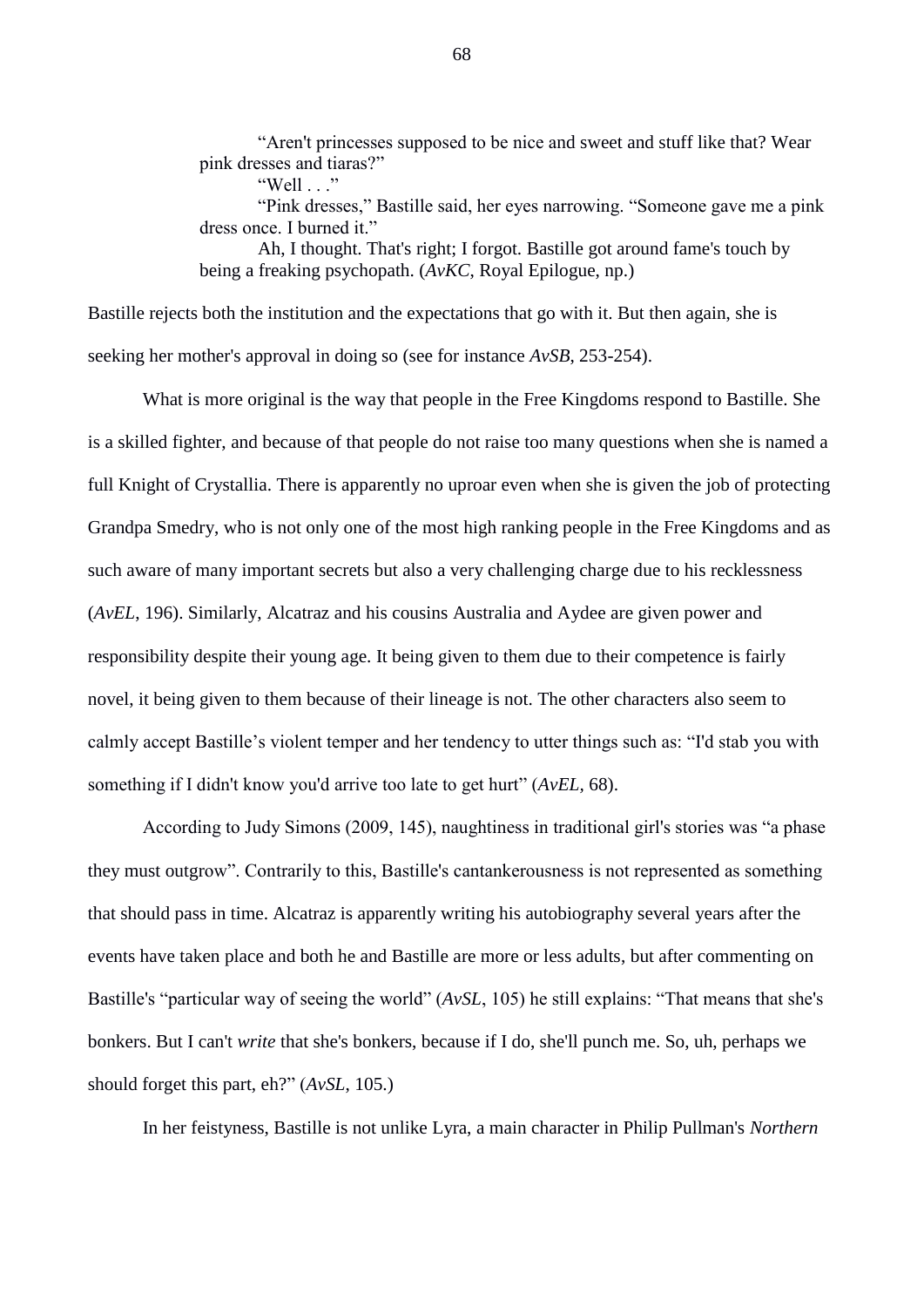*Lights* and its sequels. Both Lyra and Bastille have a tendency to resort to violent action as a means of solving problems. But where Bastille is lauded for her capabilities as a knight, Lyra is lauded for her intuitiveness with what is essentially a scientific instrument, and she starts studying to become a scientist by the end of *The Amber Spyglass*. The society Lyra lives in may be willing to respect intelligence in women, but is still quite constrained by traditional gender norms if compared with the one Bastille lives in.

Bastille might be a fruitful subject for a feminist reading since she is such a strong female character, who is depicted as having some of the strengths traditionally associated with both sexes – both physical prowess and emotional intelligence (see *AvKC*, 202-203). This exemplifies that just because the book is highly influenced by postmodernism and poststructuralism, it need not be intrinsically hostile to feminist theory. As Greaney notes, it would be exaggerated to portray poststructuralism as the absolute opposite of feminism (2006, 100), even if a relativistic attitude to truth may at first glance seem incompatible with feminism's endeavour to provoke real change in the state of things.

Kazan, on the other hand, challenges traditional ideas about people of short stature. He keeps a long list about why it is actually better to be short than to be tall, and tries to sell this idea to Alcatraz by reciting items off his list. For example, reason number 82 (*AvSL*, 58) is: "When you plummet to your doom, you don't fall as far as tall people." When someone challenges the logic behind his statements, he always has an equally quirky argument to defend them with. In the case of the example above he reasons (*AvSL*, 59): "Maybe our *feet* fall as far as yours, but our heads have less distance to fall. So it's less dangerous for us on average." So not only does his list of reasons question the advantages of being of a so called normal height, it can also be said to question the laws of physics.

Kazan's Smedry Talent is getting lost and it is actually while being lost with Kazan that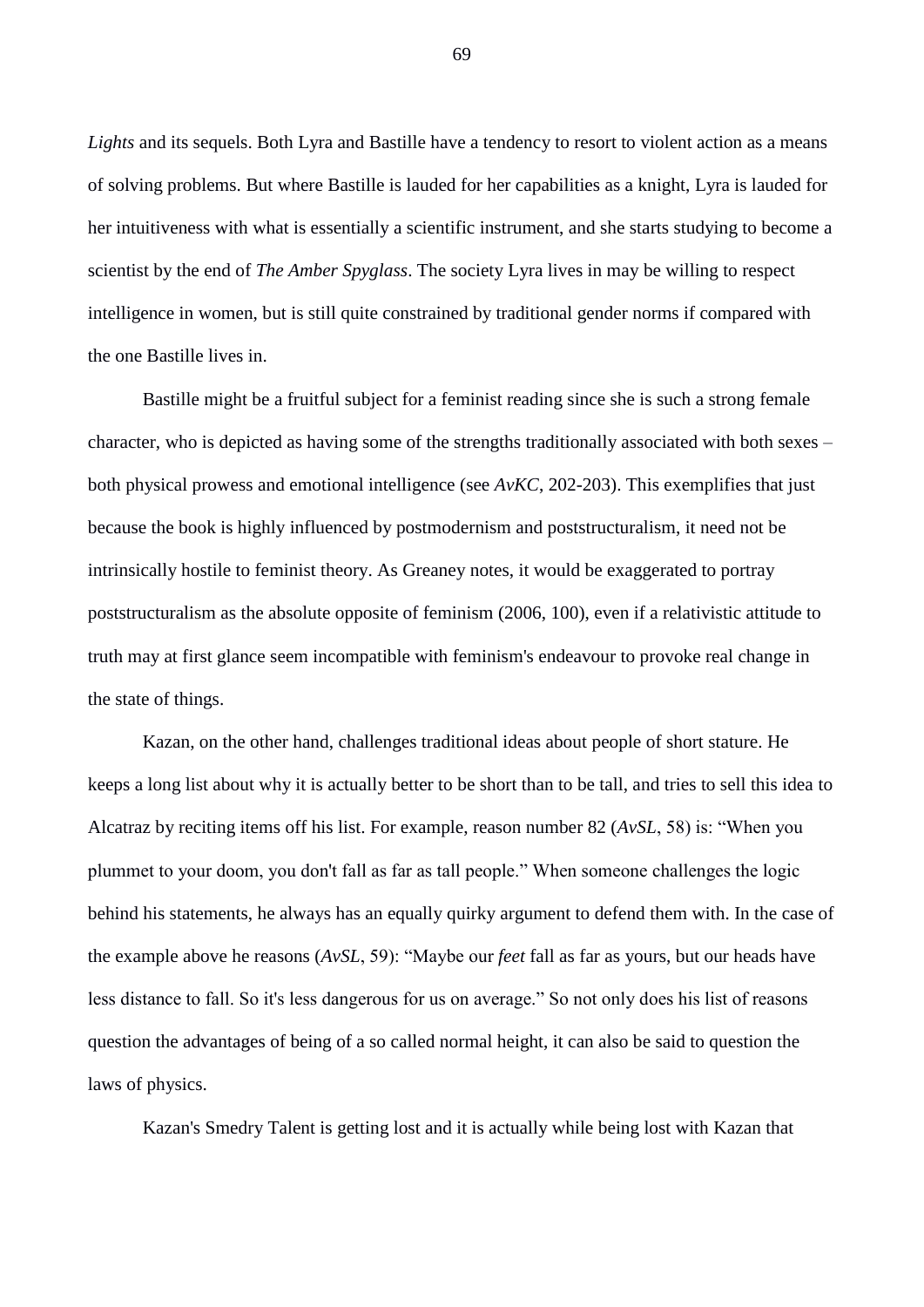Alcatraz comes to realize the kinship between his Breaking Talent and that of Kazan's and – by extension – those of everyone else (*AvSL*, 48). Kazan's Talent is essentially the Talent of breaking space, or the way motion works (*AvSL*, 48). (See 3.1.2.) He is also an academic, like most Smedries (see 3.1.1). Kazan's specialty is arcane theory, Talent-theory.

The treatment of both Bastille and Kazan in the books shows that the Alcatraz series boasts an "ethics of resistance" according to Lynne Valone's (2009, 183) definition:

> An 'ethics of resistance' argues that difference should neither be effaced nor explained away, but celebrated, rejecting and resisting the narrative of conversion that holds that the girlish boy or tomboy must become conventionally gendernormed . . . or that disabled characters can be miracuously cured of their disability.

So in true postmodern fashion, the Alcatraz-series celebrates plurality even on a personal level. Not only are Bastille and Kazan accepted as full members of the Free Kingdomer society despite the fact that they might seem different from what some would call normal, their differences are in some ways lauded in the series. Bastille's skills as a knight are appreciated, especially after she has defeated the traitorous knight Archedis while the other knights "lay on the ground drooling" (*AvKC*, Royal Epilogue, np). And Kazan likewise has valuable tasks to perform as a Smedry and as a scholar and is never belittled by anyone in the series – with the possible exception of Alcatraz, who has been disadvantaged by a Librarian education and therefore has to unlearn the idea of short people as somehow inferior to tall people (*AvSB*, 96-97), unlearn the notion that people could be categorized into neat boxes. And, as mentioned above, Kazan's list suggests that being shorter is actually an advantage rather than a disadvantage, and thus cannot be thought of as a "disability" or even, necessarily, as a "challenge".

In fact, what both characters could suggest is that there is no such thing as abnormality, there may be difference but everyone is different in some way or another, so it need not be an issue. In a world reigned by plurality, there need not be a paradigm for normality.

But a world like that might seem excessively utopistic for twenty-first century sensibilities,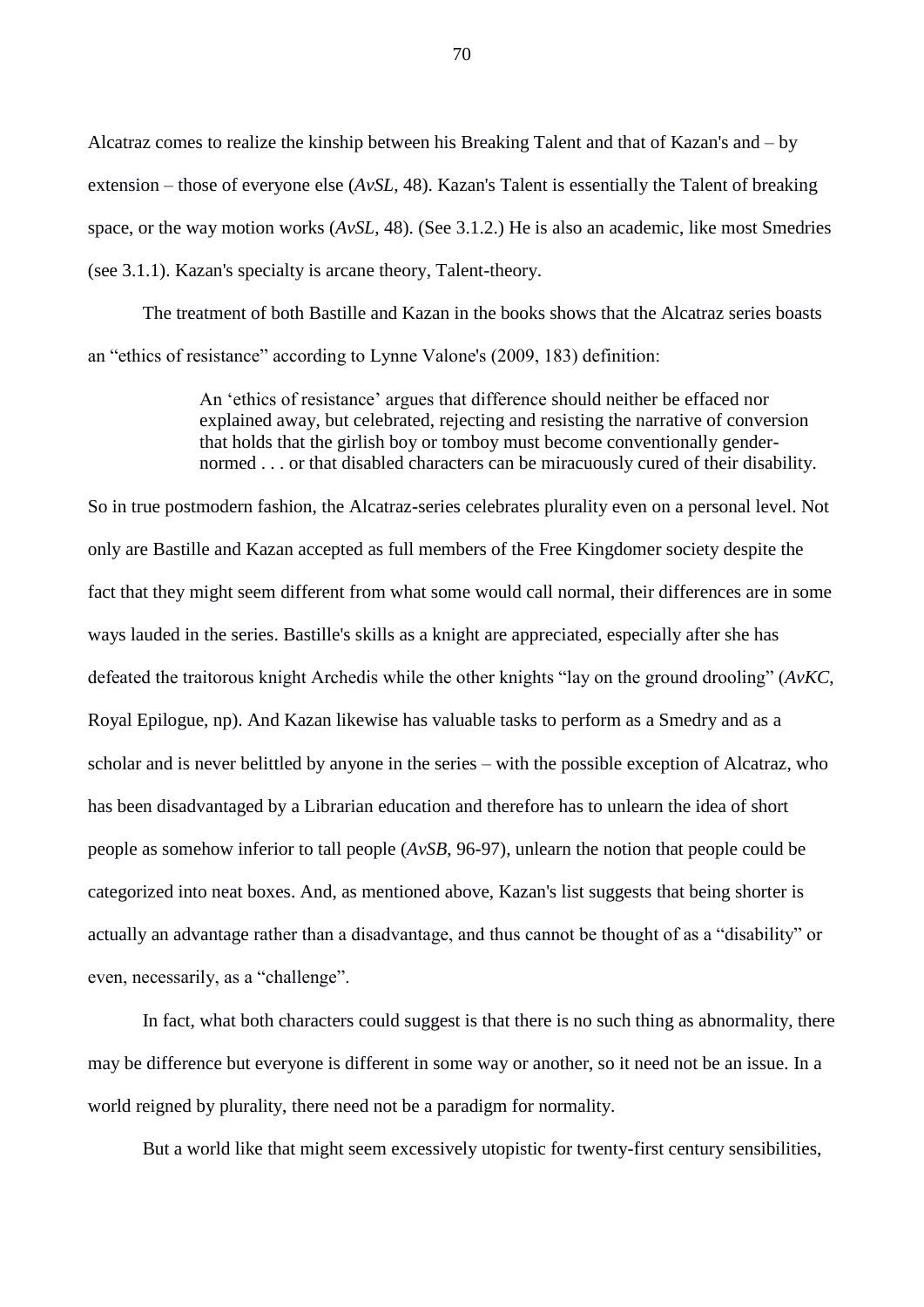so it may be a good thing that the notion of contradiction complicates the notion of pluralism even regarding the people of the Free Kingdoms. They may seem open-minded when it comes to people who might stand out from the crowd, such as Bastille and Kazan. But they are significantly less open-minded when it comes to people who seek uniformity – the Librarians. They are so prejudiced against the Librarians that they seem to be afraid to imitate them in any way – even to organize the books in their Royal Archives (not a library). But paradoxically, even intolerance of intolerance *is* intolerance, it is the kind of black-and-white absolute thinking which postmodernism tends to oppose. And it therefore makes theoretical sense for Alcatraz to learn to appreciate that not only are Bastille and Kazan perfectly valid individuals as they are, so is Himalaya – and she does not need to stop being a Librarian for that to be true (*AvKC*, 217).

### 3.3.2 Family relationships

Neither Alcatraz nor Bastille have very conventional relationships with their respective parents, though Bastille's case is probably more traditional. She tries to gain the approval of her extremely strict mother Draulin while her father, King Dartmoor, is more lenient towards her (*AvKC*, 56). The relationship between Draulin and Dartmoor, on the other hand, is a reversal of the traditional fairytale gender-roles: the wife is literally the knight in shining armour and the husband is royalty (*AvKC*, 56).

Alcatraz's parents have separated and chosen to let their child be brought up by strangers (*AvEL*, 296). Alcartaz is thus a kind of pseudo-orphan with which literary history abounds – even Lyra in Pullman's *His Dark Materials* books is one. But the way his parents treat him after he is reunited with them could be said to be even more unusual than Lyra's complicated relationship with her parents. When Alcatraz rescues his hero-father, he hardly takes notice of his son, which confuses Alcatraz (*AvKC*, 10). When Attica essentially abandons his son a second time in order to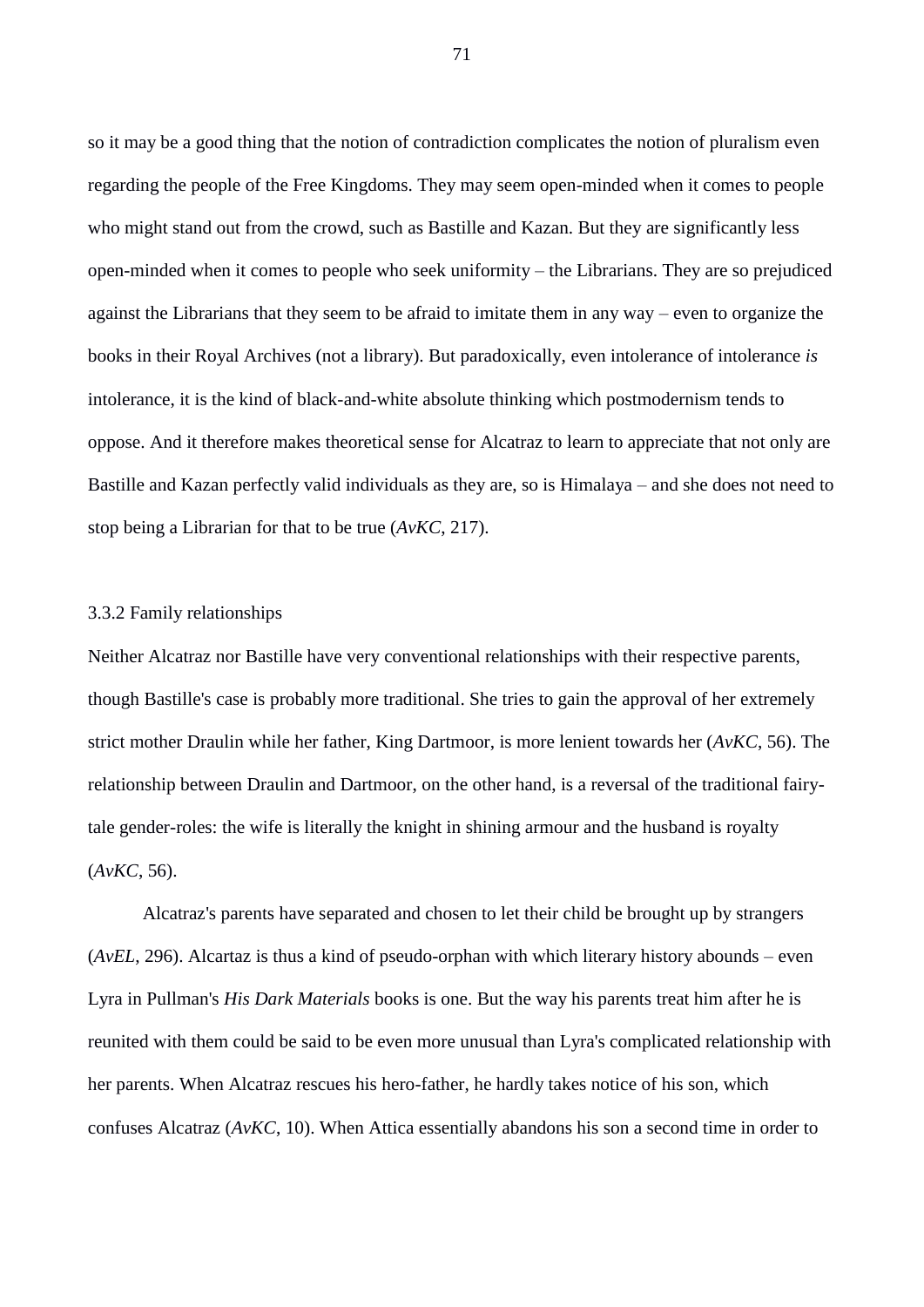continue his quest, Grandpa Smedry tries to explain this to Alcatraz (*AvSL*, 18): "Your father

doesn't know what to make of you, lad. He didn't have a chance to grow into being a parent. I think he's scared of you."

There is ample opportunity for Alcatraz to be confused by his mother as well. Shasta is supposedly an evil Librarian but she has at least kept an eye on Alcatraz all his life in the guise of a social worker – even if she has been less than supportive (*AvEL*, 186). When Alcatraz finds out that his mother did love his father and does care about her son, he finds himself ever more confused. He also seems to experience traditional child-of-divorce feelings of guilt:

> "They were in love once. When we were captured a few months ago, I watched my mother talk about me to the other Librarians. She said she didn't care about me, but the Truthfinder's Lens said that she was lying."

> Huh," Bastille said. "Well, that's good, right? It means she cares." "It's not good," I said. "It's confusing. It would be so much easier if I could just believe that she hates me. Why did they break up? Why did they think a Librarian and a Smedry could marry in the first place? And what made them change their minds? Whose fault was it? They were together until I was born. . . ." "Alcatraz," Bastille said. "It's *not* your fault." (*AvSL*, 76.)

The fantasy-setting may allow real, difficult questions relating to a child's possible feelings of abandonment when his or her parents separate to be dealt with slightly removed from the quotidian, which may make them seem less depressing. In fact, the books are not only educational in terms of postmodern theory, they are also precisely the kind of "meaningful books about dysfunctional families" that Alcatraz mocks (*AvEL*, 285), even if they are also fantastical, humorous adventure stories. They describe people in a much more realistic way than they do the world around those people. This means that they can have some of the advantages of both fantasy and realist writing, even if the two styles are continuously portrayed as natural enemies. In truth, the two genres are capable of borrowing each other's best sides, as Lewis Roberts (2008, 123) points out. It would not be surprising if the fifth book revealed the series to be about a boy who loses a parent, as well, given that some hints to that effect have been presented – though it need not be his mother, and it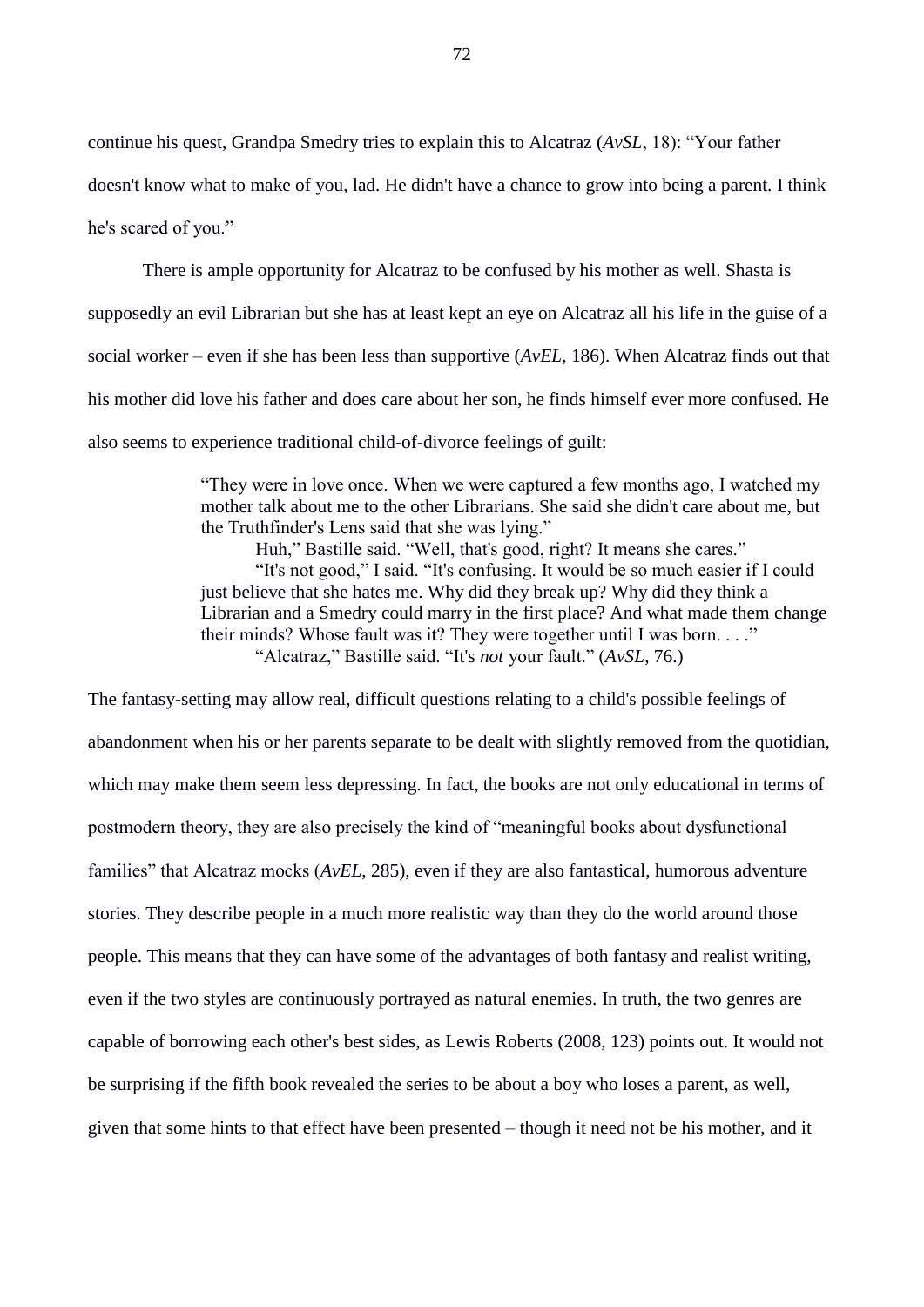seems unlikely that he would acquire a dog in time for it to die during the climax of the story-arch (cf. *AvEL*, 50). The *Alcatraz*-series clearly mocks the boundaries between realist fiction and fantasy, again contributing to a postmodern view on the inexistence of black-and-white truths.

Towards the end of the fourth book, Alcatraz has to change sides. In essence, he stops following the labels attached to his parents – Free-Kingdomer father ceases to trump evil-Librarian mother – and Alcatraz simply does what seems to be the right thing to do. He decides to join his mother in the effort to stop his father from giving everyone Talents (*AvSL*, 286). The complex and ever-changing relationship between Alcatraz and his parents can be read as yet another demonstration that truth is not black and white. What is true can change from one moment to another, and can have contradictory elements such as parents who do love their child being, in Gradpa Smedry's half-joking words (*AvSL*, 18), "horrible" parents nonetheless.

The abandonment issues could also justify a very different reading of the entire series. The series opens with Alcatraz the orphan, and over the first book he realizes that he had not gotten over his longing for a family that would be related to him by blood and that would therefore be obliged to love him and keep him no matter what he did – even if he thought he had (*AvEL*, 25). This could suggest an incredulous reading of the series, especially when combined with the fact that Alcatraz is a self-proclaimed liar. One could argue that the whole series depicts the fantastical imaginations of an orphan boy who craves for family and a sense of power to offset his having been shipped from foster family to foster family all his young life, much like Ariko Kawabata (2006, 127) suggests Mrs. May's brother to have done in *The Borrowers* after being sent to England as a "pseudoorphan". But I do not think there is enough evidence to make this a likely reading. It is more plausible that what the narrator tells is true-ish in the universe of the books. Then again, the fact that any evidence for this kind of a reading exists could be said to undermine the books' internal credibility, which would be in line with the postmodern tendency to put everything into question.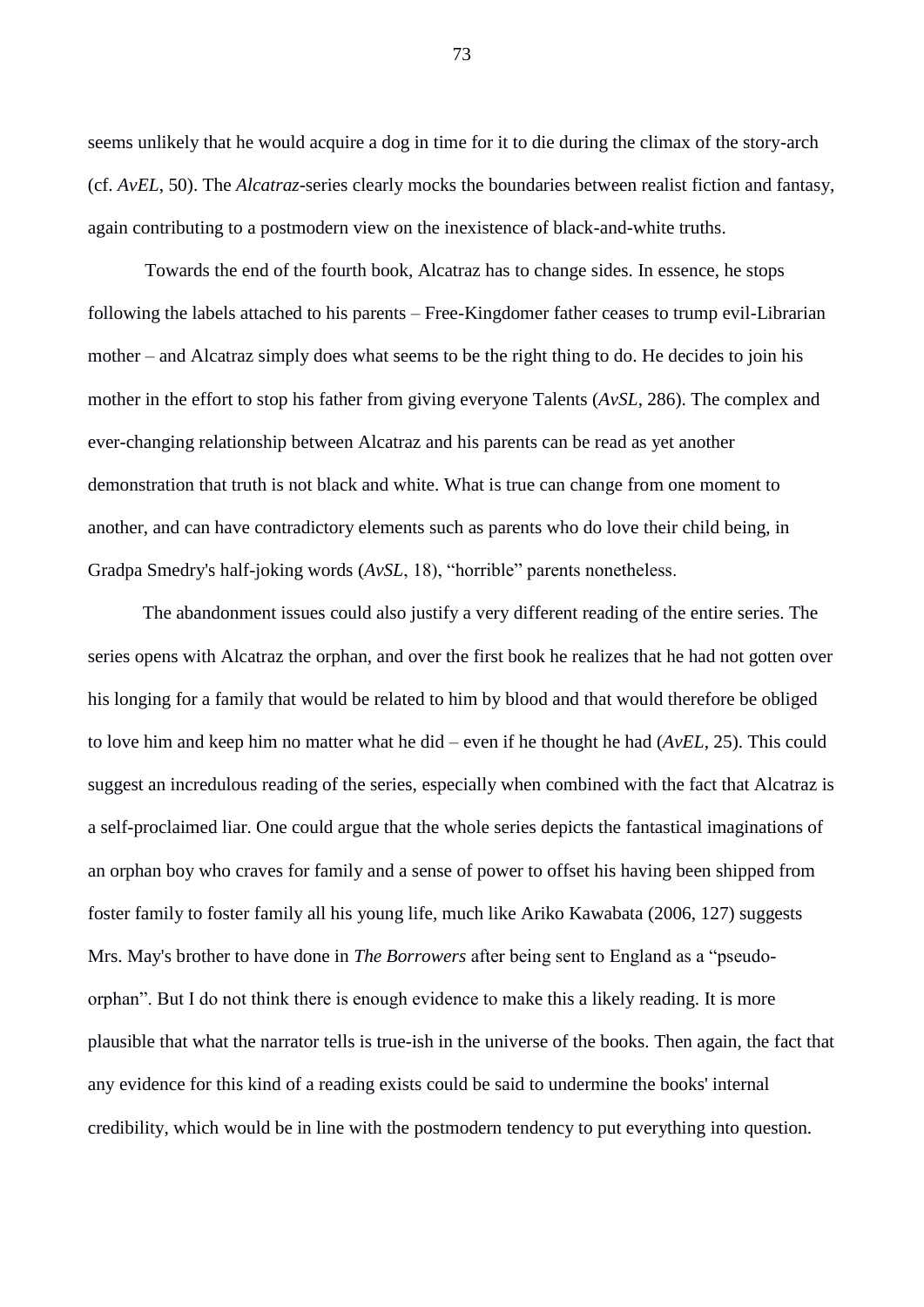On a brighter note, there is a degree of similar role reversal in the budding romance between Alcatraz and Bastille as in the relationship between Draulin and Dartmoor. Bastille is the knight and Alcatraz the pseudo-prince protectee. But otherwise the romance between them is quite conventional. There are awkward moments between two teenagers:

> Bastille shot Australia a glare, but she kept on talking, oblivious. "She must have been really worried about you, Alcatraz. She ran right over to your side. I –" Bastille tried, subtly, to stomp on Australia's foot. "Oh!" Australia said. "We squishing ants?" Remarkably, Bastille blushed. Was she embarrassed for disobeying her mother? Bastille tried so hard to please the woman, but I was pretty certain that pleasing Draulin was pretty much impossible. I mean, it couldn't have been concern for *me* that made her jump out of the vehicle. I was well aware of how infuriating she found me.

But . . . what if she *was* worried about me? What did that mean? Suddenly, I found myself blushing too. (*AvKC*, 26.)

Alcatraz is fairly clueless and Bastille slightly more observant when it comes to feelings (*AvKC*, 202-203). It is even hinted at that they may end up married: Alcatraz says that he and Bastille were not (yet) directly related at the time of the events in the fourth book (*AvSL*, 149) and mentions that they have a house by the time he is writing his autobiography ( *AvSL,* Author's Afterword).

All this accords with some of Reynolds' arguments. According to her, the fact that the traditional family is repeatedly challenged in current children's literature "does not mean that the traditional family will disappear from either society or writing for children" (Reynolds 2009, 207). Interestingly, she adds that "it could be argued that precisely by questioning the traditional family and showing it as under threat, books such as these are working to preserve it by reminding readers why they think it is important" (Reynolds 2009, 207). In other words, it can be argued that even when depicting outright weird family structures the series is promoting at least the more warm and fuzzy aspects of the traditional image of family.

Even though the series thus conforms partly to traditional family conventions, and even if the final book in the series were to leave Alcatraz's family situation in a more "normal" state,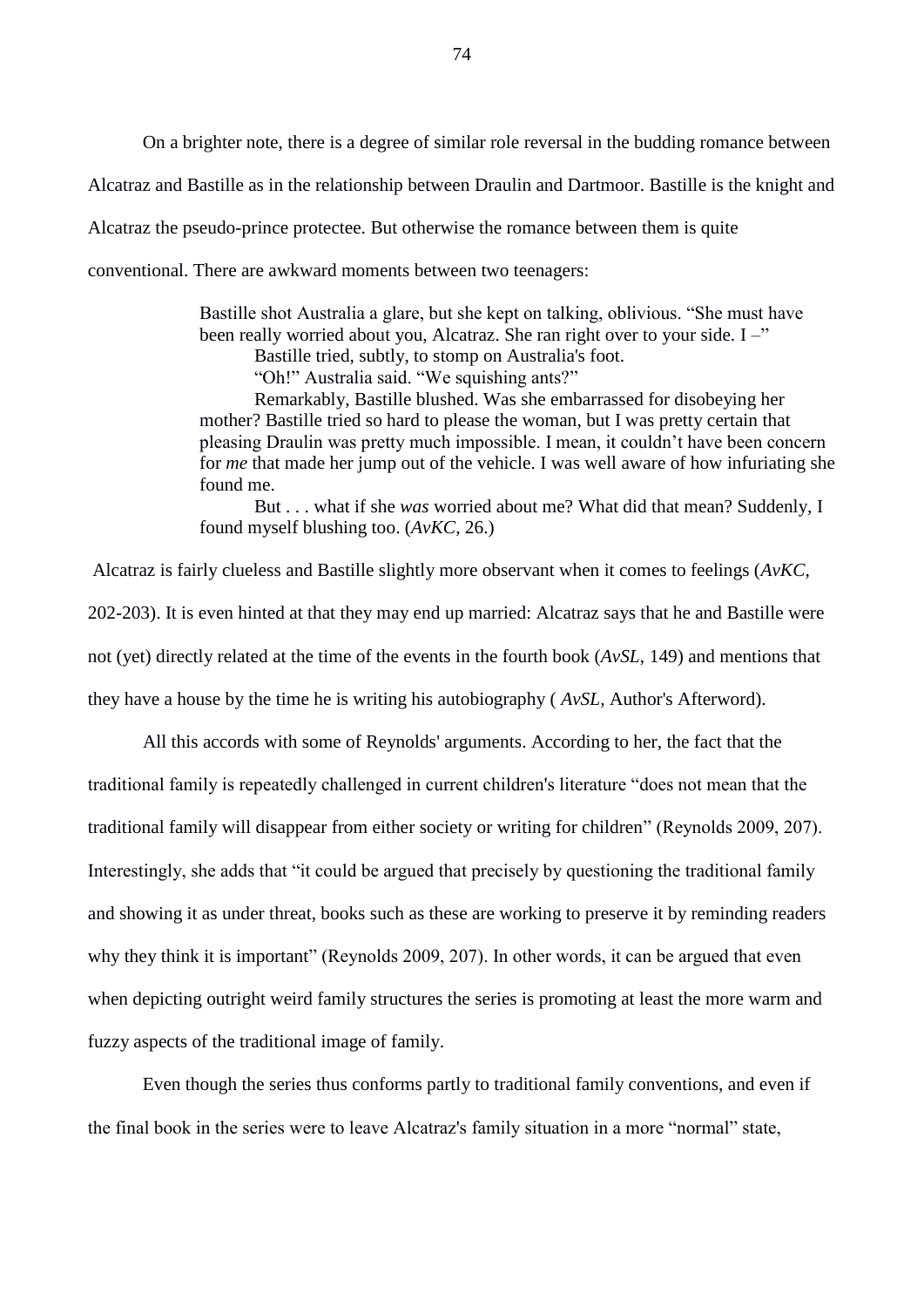indeed, even if the last book turned out to be an outright celebration of traditional values in every way possible, ending with Alcatraz's parents being reunited and living happily ever after in their castle a stone's throw away from Alcatraz and Bastille's picturesque cabin, it would not change the fact that the books have exposed the readers to many less conventional ideas about family, to something more fractured and pluralistic. That, in itself, is enough to potentially help readers question whether they should uphold any narrow assumptions of what a normal family should be like.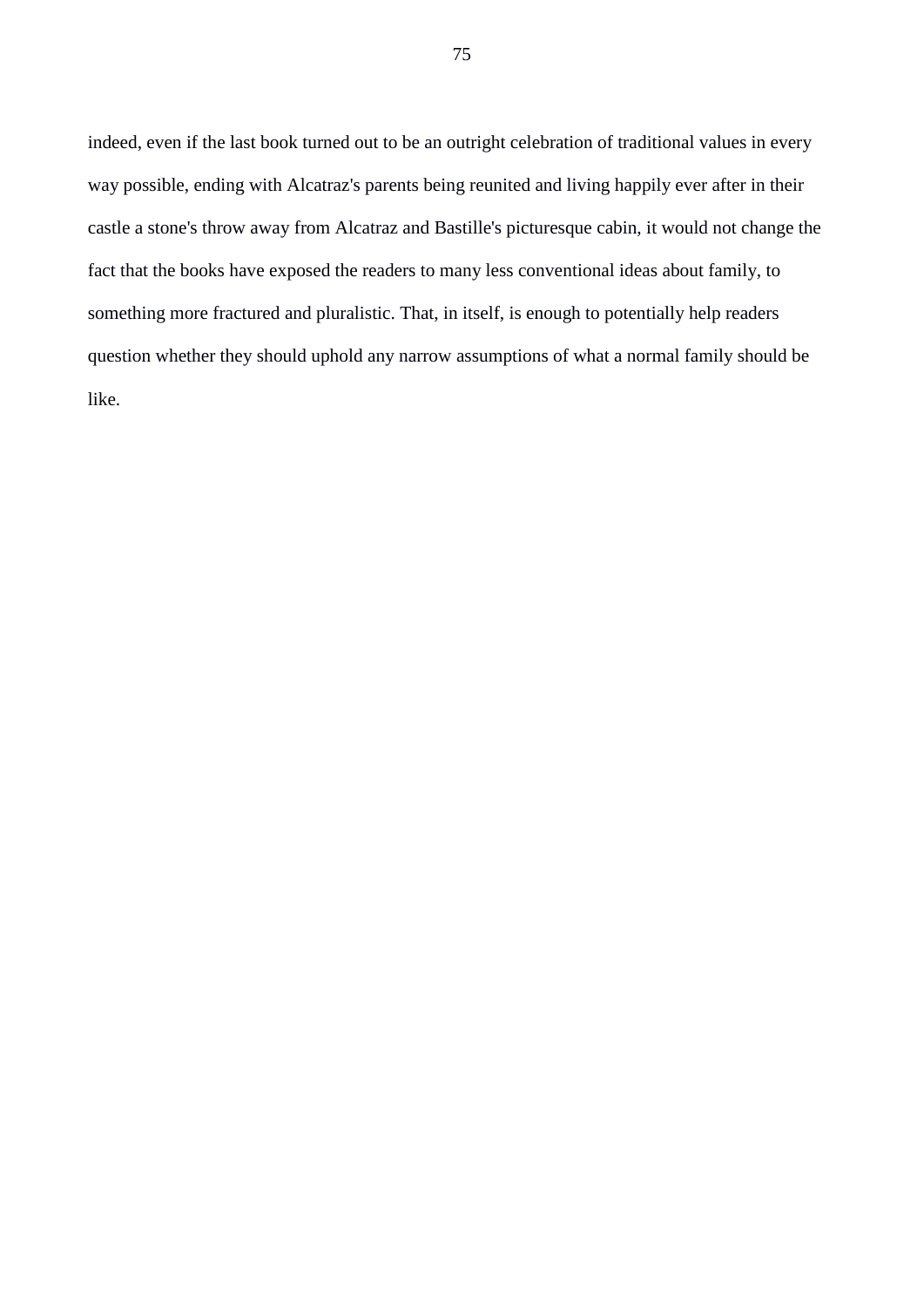#### 4. Conclusions

This book means whatever you make of it. For some, it will be about the dangers of fame. For others, it will be about turning your flaws into talents. For many, it will simply be entertainment, which is really quite all right. Yet for others, it will be about learning to question everything, even that which you believe.

For, you see, the most important truths can always withstand a little examination.

*Alcatraz versus the Knights of Crystallia,* Royal Epilogue

My study questions were: In what ways is the concept of truth questioned in the series? And why would we offer such books to children? The concept of truth is questioned in a myriad of ways in the series. The complicated relationship between knowledge and power demonstrates that we cannot expect the information we are presented with by books, newspapers or teachers – not to mention librarians – to be pure, objective and neutral. The fact that someone is in a position of authority does not mean that everything they say is the absolute, incontestable truth. The Talents not only show that disadvantages can be turned into advantages regardless of what the Librarianminded may think, but also allow the readers to see things such as the laws of physics as sometimes breakable constructions. The series cautiously shows that even religious truths can be poked fun at. The different more or less metafictitious literary devices pose questions about the relationship between fiction and the real world, and the quirky characters and their relationships question the notion of normality. This incessant questioning can encourage the readers to start asking more questions themselves and to tolerate confusion and contradictions – which can be highly valuable skills in today's complicated world.

I would therefore argue that my hypothesis proved to be correct. The series does use postmodern conventions that efface the truth in ways that may encourage the reader to actively question things that are taken as established truths. But it does not forcefully sell even the ideology of questioning since – in true postmodern fashion – even the virtue of questioning is sometimes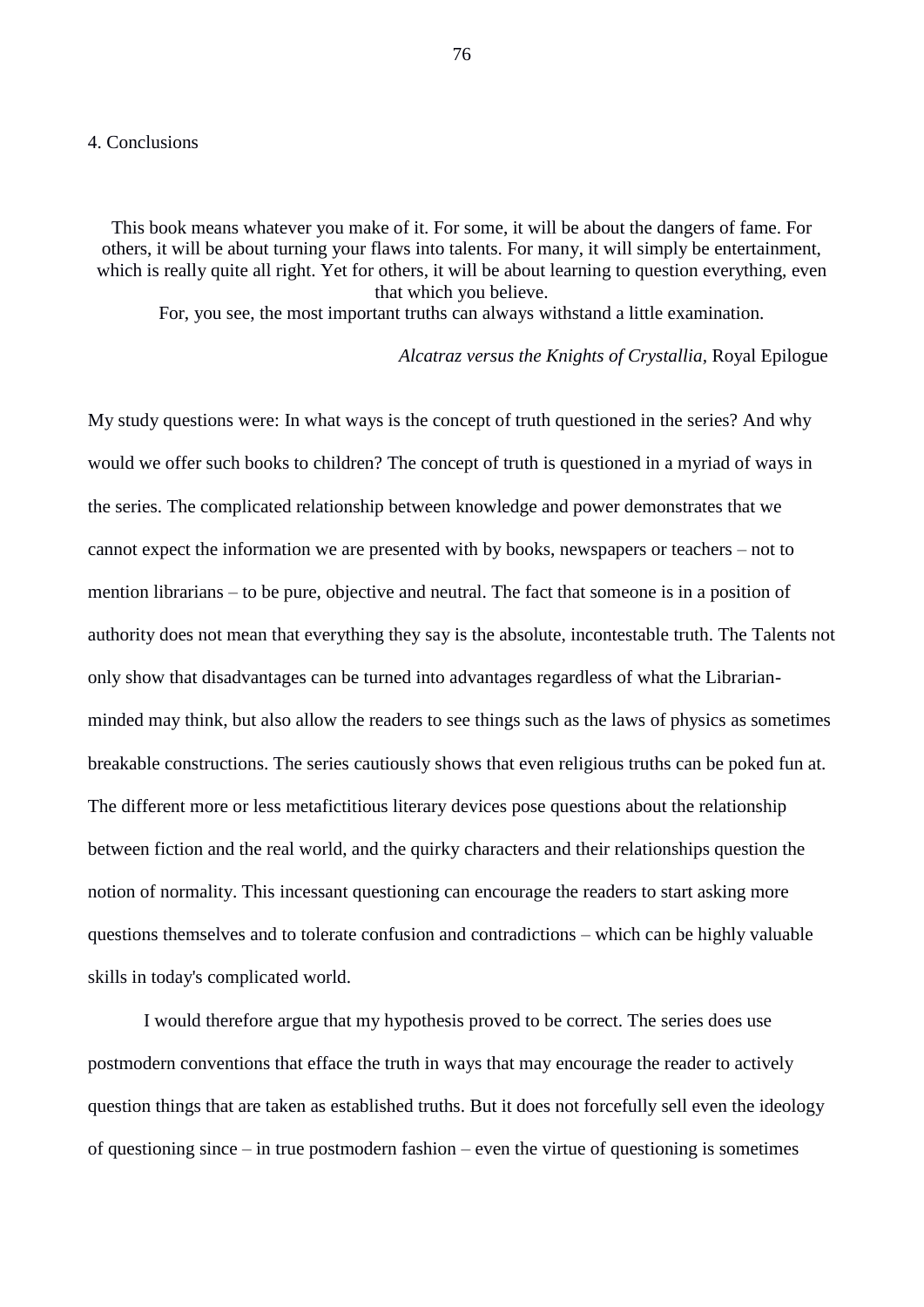questioned. The hypothesis even proved to be quite central to my work; I rarely ventured very far into topics that would not have related to it in any way. But that is not to say that I would have managed to keep my thesis in tight focus, as the hypothesis and the study questions allowed for a fairly wide range of research.

In fact, one of the bigger weaknesses of my approach is probably a certain lack of focus. Since the texts seem to familiarize the readers with a host of diverse postmodern phenomena, I have felt the need no address a wide variety of postmodern theoretical aspects that relate to them. I have therefore not been able to choose a restricted number of theorists and focus on how the texts relate to them, though at least Hutcheon and Foucault proved to be especially useful in my analysis of *Alcatraz*. Partly to blame is also the lack of previous research. There remains so much to be said on the series that I may have been tempted to cover more ground than I would have if I had only found a narrow strip of unploughed land for instance in the field of Shakespeare criticism. On the other hand, this lack of focus can even serve make my conclusions more trustworthy, since it has made for a wide variety of evidence to support them.

Due to my theme, I had less need to explore different ways in which the *Alcatraz*-series conforms to traditions of children's literature, and I have hence been able to be somewhat more focused when it comes to my sources in children's literature criticism. Section 2.2.2 has the most relevance in terms of the study questions of the thesis. In it, I lean mostly on the arguments of Roderick McGillis in *The Nimble Reader: Literary Theory and Children's Literature* (1996), since his notion of an active reader is extremely useful for my study, and compare them to some opposing arguments to be found in *Children's Literature: New Approaches* (2004), edited by Karín Lesnik-**Oberstein** 

Apart from a lack of focus, another possible problem point is the word *truth* itself. I may have used it in confusing ways – referring to different gradients of truth values. But I do not know if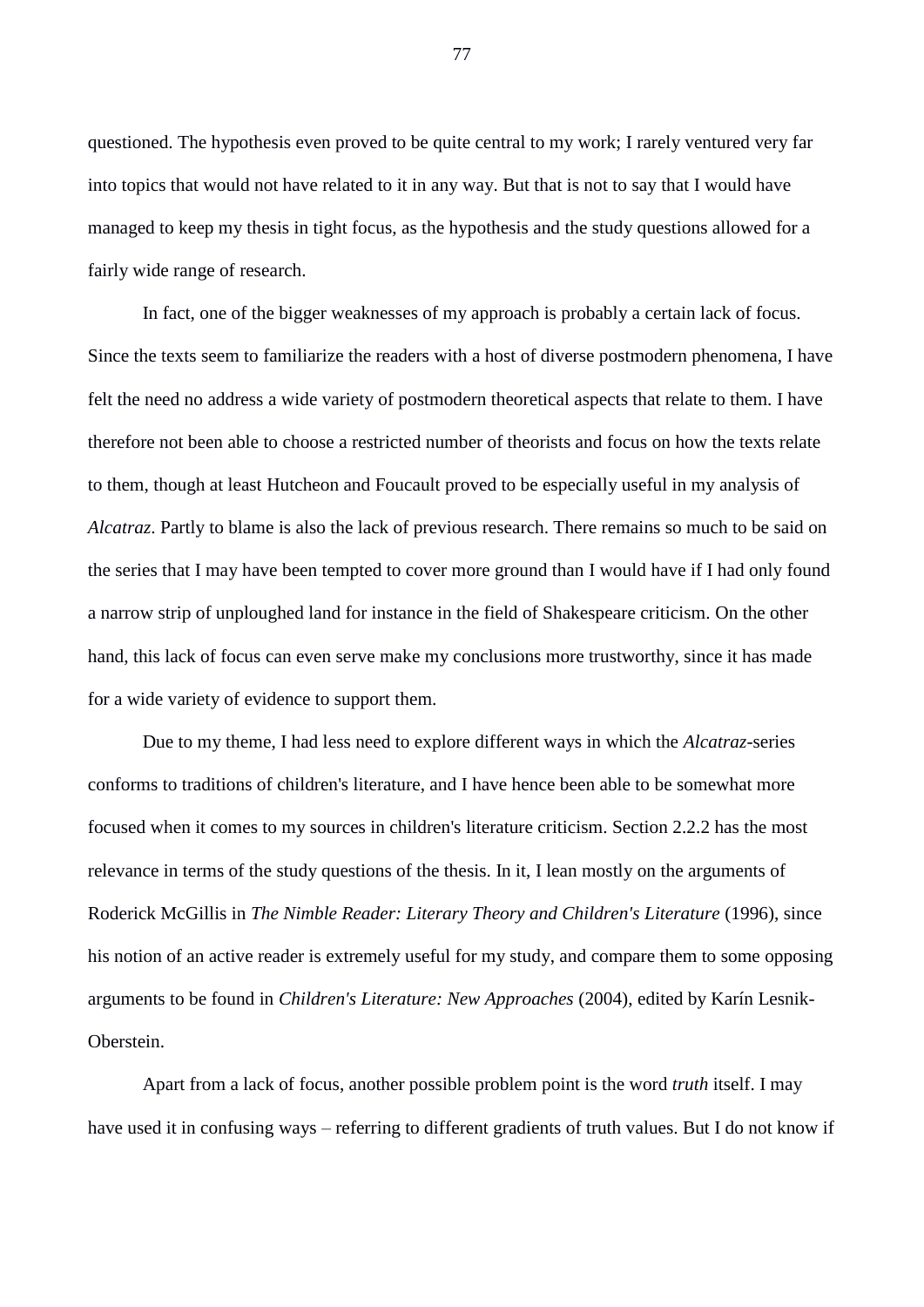it would have been possible to avoid doing so in a thesis whose central point is after all *postmodernism*'s take on truth.

Within the limited scope of this thesis I have not been able to discuss all of the ways the postmodern truth concept and the resulting encouragement to questioning comes forth in the series. And, perhaps due to the lack of previous research, I suspect I was partly trying to write a thesis that would present several possible avenues of research, instead of doing a very close reading of few small details. It would therefore be possible to delve deeper into most of the aspects I have analysed.

There is certainly more to say at least in relation to the quirks of the narration, and to the norm-breaking characters. According to McHale (1987, 134), postmodern writing treats metaphors in a specific way as part of the ontological discussion he argues to be foregrounded in postmodernism. It might be interesting to explore how Alcatraz's quirky metaphors relate to this, and to the question of truth – something I did not have time to study even a little. Furthermore, it would be interesting to study for instance child-readers' responses to the metafiction in the series, or how the books could be used in a new kind of literacy teaching in elementary school or lower secondary school.

The Alcatraz-series is *the Name of the Rose* for pre-teens. Much like Eco's masterpiece, it teaches readers to think about postmodernism. The lesson seems to be that there may well be an absolute truth out there, but that it is good to apply enough postmodern philosophy to question whether or not it is the one that everyone else seems to believe it to be. More often than not, a little questioning will prove truth to be plural or even contradictory rather than absolute. An astonishing number of details in the series accord with different postmodern theorists' writings, which may mean that the books are a testament to just how central postmodern concerns still are in our culture.

Brandon Sanderson's fantasy series about the boy called Alcatraz can thus help readers in at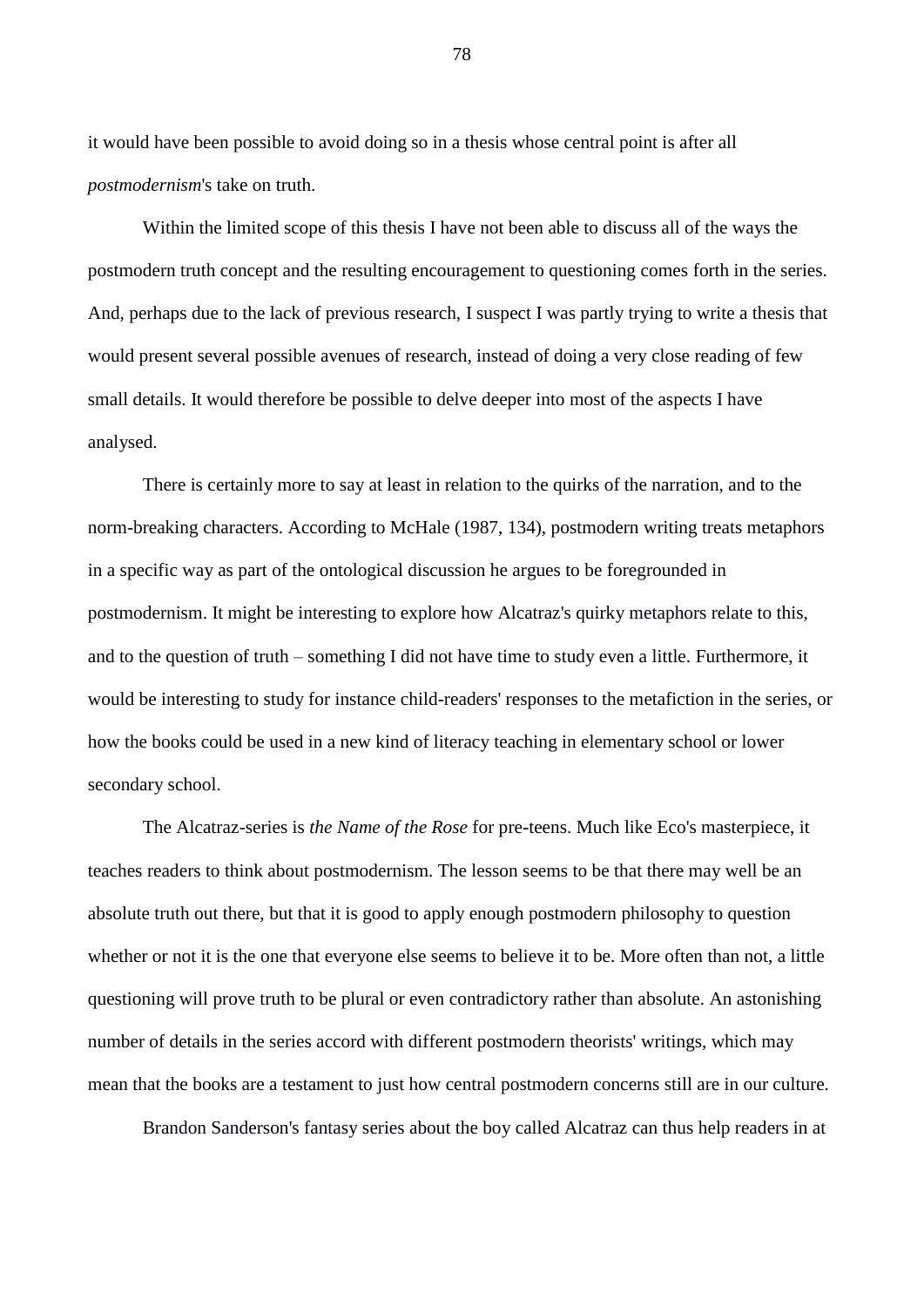least two ways. It can teach them to read postmodern literature, and to read and navigate the postmodern – or *post*-postmodern – world.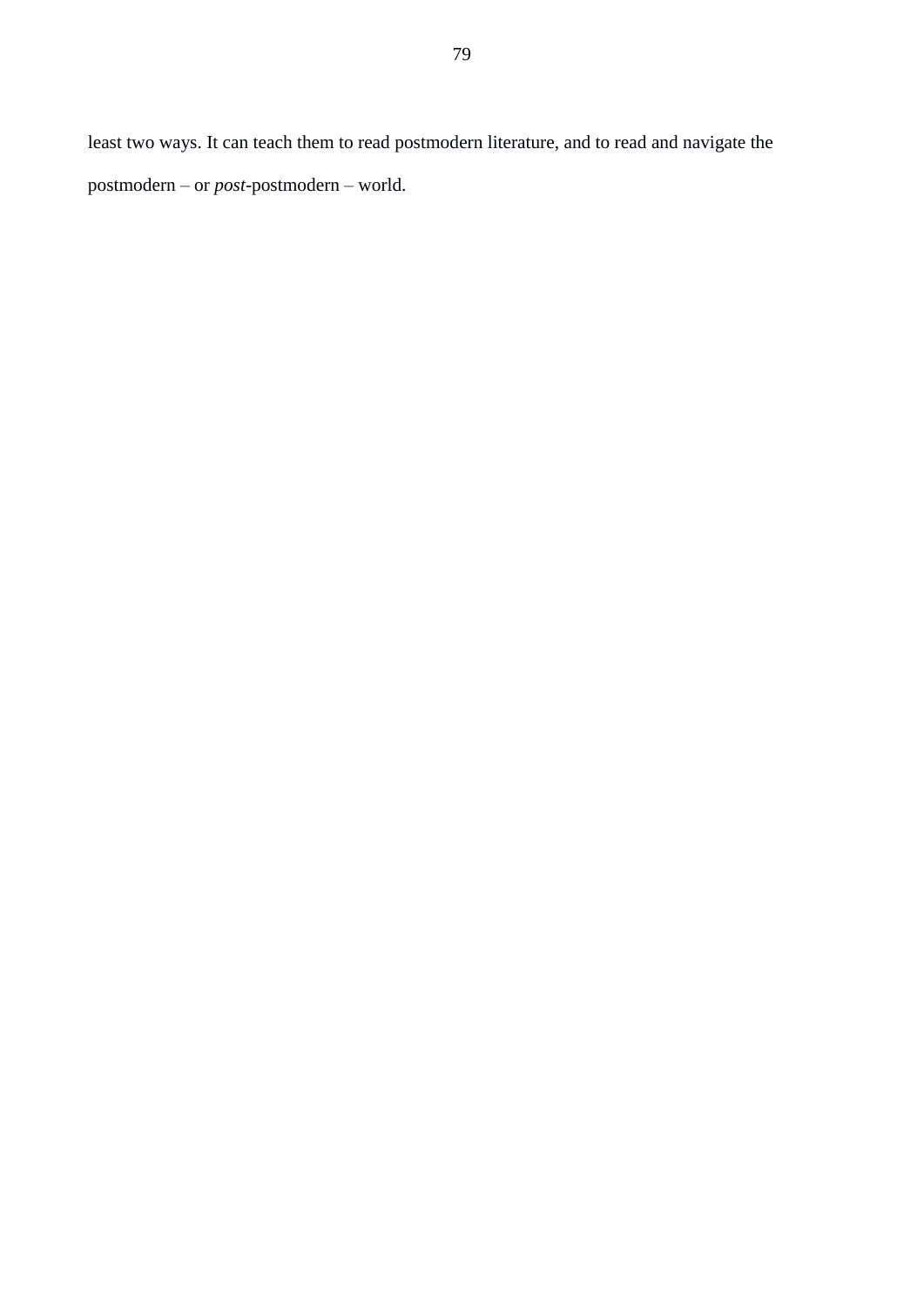# Bibliography **Primary Sources:**

Sanderson, Brandon. 2007a. *Alcatraz Versus the Evil Librarians*. New York: Scholastic Inc.

Sanderson, Brandon. 2010a. *Alcatraz Versus the Shattered Lens*. New York: Scholastic Press.

## **Other Sources:**

- Anderson, Holly. 1999. *Teaching through Texts: Promoting Literacy Through Popular and Literary Texts in the Primary Classroom*. London: Routledge.
- Althusser, Louis. 1998 [1968]. "Ideology and Ideological State Apparatuses." In *Literary Theory: An Anthology,* Revised Edition, eds. Julie Rivkin and Michael Ryan, 294-304. Malden and Oxford: Blackwell Publishers.
- Anstey, Michèle. 2002. "'It's not all Black and White': Postmodern Picture Books and New Literacies." *Journal of Adolescent and Adult Literacy* 45, 6: 444-457.
- Alcott, Louisa May. 1993. *Little Women*. Ware: Wordsworth Classics.
- Barry, Peter. 2009. *Beginning Theory: An introduction to literary and cultural theory*. 3<sup>Rd</sup> ed. Manchester and New York: Manchester University Press.
- Barthes, Roland. 1977. *Image-music-text: Essays selected and translated by Stephen Heath.* London: Fontana.
- Baudrillard, Jean. 1999 [1983]. *Simulacra and Simulations*, excerpt. In *Literary Theories: A Reader & Guide*, ed. Julian Wolfreys, 381-394. Edinburgh: Edinburgh University Press.
- Bender, Jack. 2006. "A Tale of Two Cities" *Lost* season 3 episode 1. Bad Robot Productions and ABC studios.
- Bertens, Hans. 2008. *Literary Theory: The Basics*. 2<sup>nd</sup> ed. London and New York: Routledge.
- Bloland, Harland G. 2005. "Whatever Happened to Postmodernism in Higher Education?: No Requiem in the New Millenium." *The Journal of Higher Education* 76, 2: 121-150.
- Bloom, Harold. 1975. *The Anxiety of Influence: A Theory of Poetry*. London: Oxford University Press.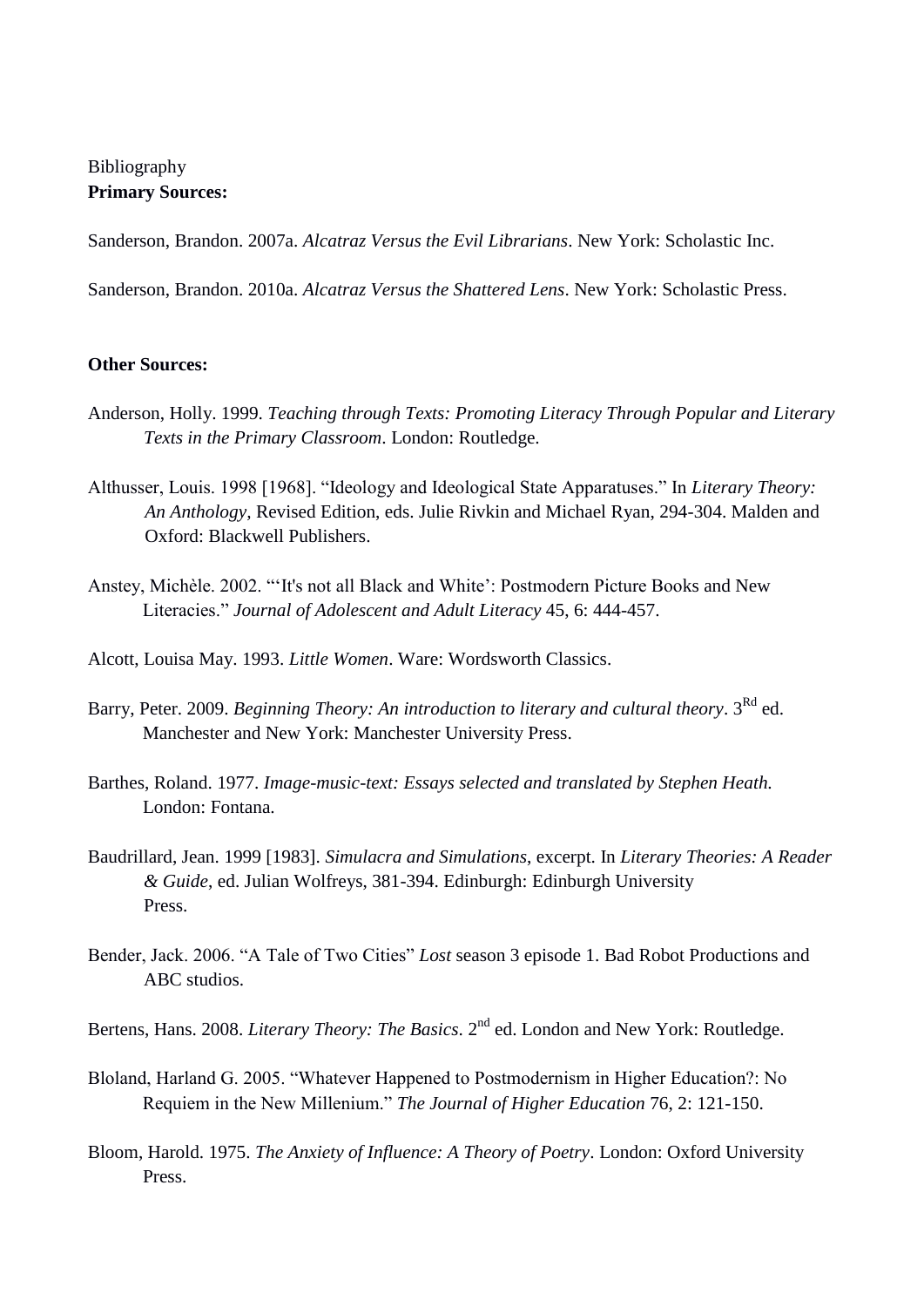Bolin, Greta and Eva v. Zweigbergk. 1961. *Barn och böcker*. Stockholm: Rabén & Sjögren.

- Borges, Jorge Luis. 1964. *Labyrinths: Selected Stories & Other Writings*. New York City: New Directions Publishing Corporation.
- Burnett, Frances Hodgson. 1994. *A Little Princess*. Ware: Wordsworth.
- Burnett, Frances Hodgson. 2004. *The Secret Garden*. New York: Barnes & Noble Books.
- Carrol, Lewis. 1993. *Alice's Adventures in Wonderland & Through the Looking-Glass*. Illustratator John Tenniel. Ware: Wordsworth Classics.
- Caselli, Daniela. 2004. "Reading Intertextuality. The Natural and the Legitimate: Intertextuality in 'Harry Potter'." In *Children's Literature: New Approaches*, ed. Karin Lesnik-Oberstein, 168-188. Basingstoke and New York: Palgrave Macmillan.
- Castleman, Michele D. 2011. "Alcatraz and Iser: Applying Wolfgang Iser's Concepts of Implied Reader and Implied Author and Reality to the Metafictive Alcatraz Smedry Series." *Children's Literature in Education* 42:19-32.
- Coats, Karen. "Fish Stories: Teaching Children's Literature in a Postmodern World." *Pedagogy: Critical Approaches to Teaching Literature, Language, Composition, and Culture* 1, 2: 405-409.
- Coover, Robert. 1969. *Pricksongs & Descants*. New York: Grove Press.
- Delgado, Daniel. "An Interview with Brandon Sanderson: On Creativity, the Internet, and collaborating with a dead Master." *Writers' Journal* 31, 5: 45-47.
- Derrida, Jacques. 1995. "Archive Fever: A Freudian Impression." *Diacritics* 25, 2: 9-63.
- Dumas, Alexandre. 1990. *The Count of Monte Cristo*. Oxford: Oxford Universty Press.

Eagleton, Terry. 2004. *After Theory*. Penguin Books: London.

- Eckford-Prossor, Melanie. 2000. "Colonizing Children: Dramas of Transformation." *Journal of Narrative Theory* 30, 2:237-262.
- Eco, Umberto. 1984. *Reflections on* The Name of the Rose. London: Secker & Warburg.
- Eco, Umberto. 1998 [1980/ 1983]. *The Name of the Rose*. Trans. William Weaver. London: Vintage.
- Egoff, Sheila A. 2003. "A Tale of Three Tenses." In *Children's Literature and the* Fin de Siècle, ed. Roderick McGillis, 57-69. Westport and London: Praeger.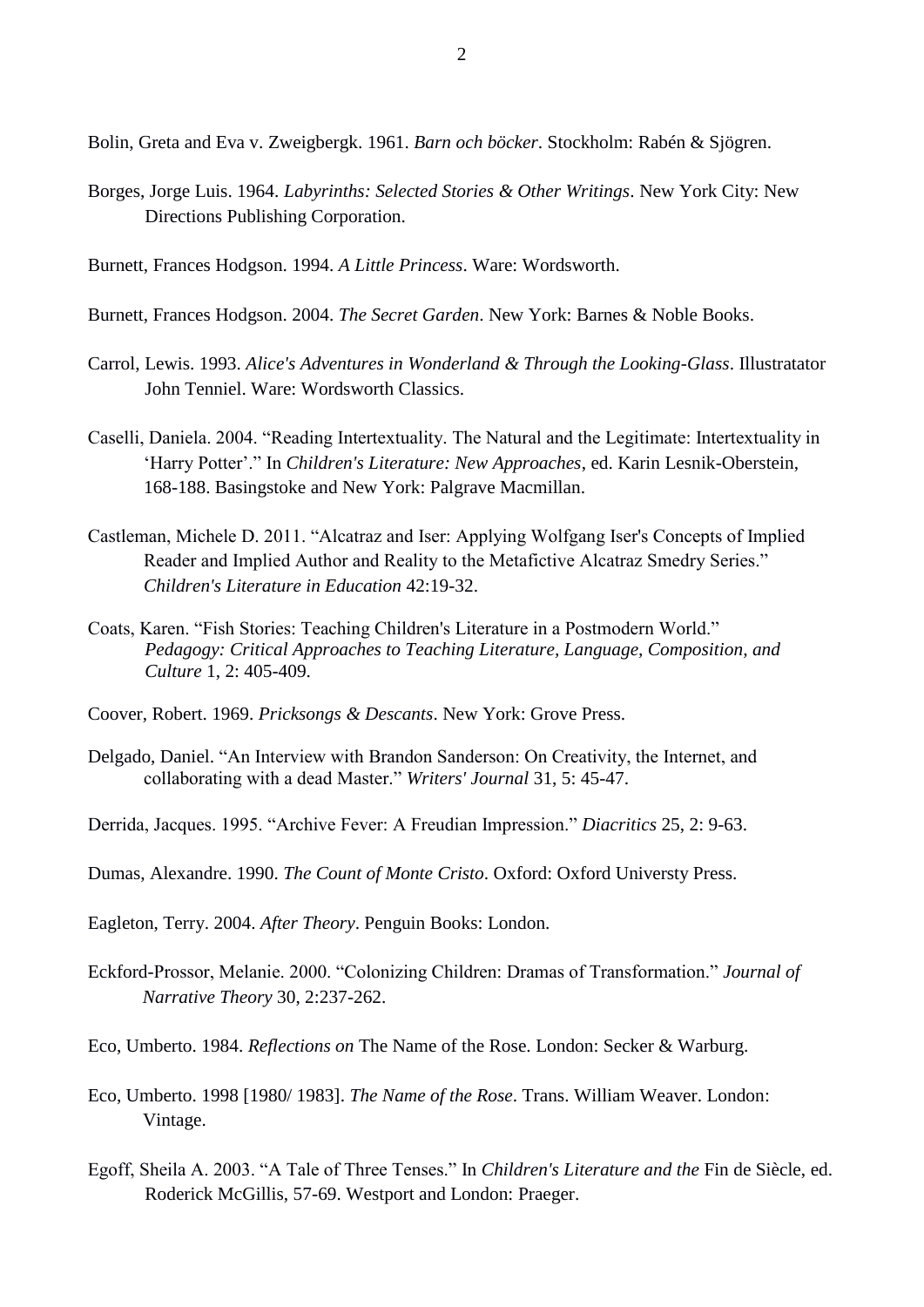Foer, Jonathan Safran. 2003. *Everything is Illuminated*. London: Penguin Books.

- Foucault, Michel. 1998 [1975]. *Discipline and Punish* [excerpt]. In *Literary Theory: An Anthology,* Revised Edition, eds. Julie Rivkin and Michael Ryan, 464-487. Malden and Oxford: Blackwell Publishers.
- Foucault, Michel. 1967 [1961]. *Madness and Civilization: A History of Insanity in the Age of Reason*. Trans. Richard Howard. London: Routledge.
- Foucault, Michel. 1974. *The Order of Things: An Archaeology of the Human Sciences*. London and New York: Tavistock/Routledge.
- Foucault, Michel. 1979. "What Is an Author?" In *Textual Strategies: Perspectives in Poststructuralist Criticism*, ed. Josué V. Harari, 141-160. Ithaca: Cornell University Press.
- Franklin, James. 200. "The Sokal Hoax and Postmodernist Embarrassment." *Continuum: Journal of Media & Cultural Studies* 14, 3:359-362.
- Gaarder, Jostein. 1995. *Sophie's World: A novel about the history of philosophy*. Trans. Paulette Møller. London: Phoenix House.
- Godek, Sarah. 2005. "Fantasy Postwar, Postmodern, Postcolonial: Houses in Postwar Fantasy." In *Modern Children's Literature: An Introduction*, ed. Kimberley Reynolds, 89-107. Basingstoke and New York: Palgrave Macmillan
- Golden, Joanne M. 1990. *The Narrative Symbol in Childhood Literature.: Explorations in the Construction of Text*. Berlin and New York: Mouton de Gruyter.
- Greaney, Michael. 2006. *Contemporary Fiction and the Uses of Theory: The Novel from Structuralism to Postmodernism*. Basingstoke and New York: Palgrave Macmillan.
- Grenby, M. O. and Andrea Immel, eds. 2009. *The Cambridge Companion to Children's Literature*. Cambridge: Cambridge University Press.
- Hassan, Ihab. 1980. *The Right Promethean Fire: Imagination, Science, and Cultural Change*. Champagne, IL: University of Illinois Press.
- Hassan, Ihab. 1982. *The Dismemberment of Orpheus: Toward a Postmodern Literature*. Madison: The University of Wisconsin Press.
- Hassan, Ihab. 2001. *The Postmodern Turn: Essays in Postmodern Theory and Culture*. Christchurch, NZ: Cybereditions Corporation.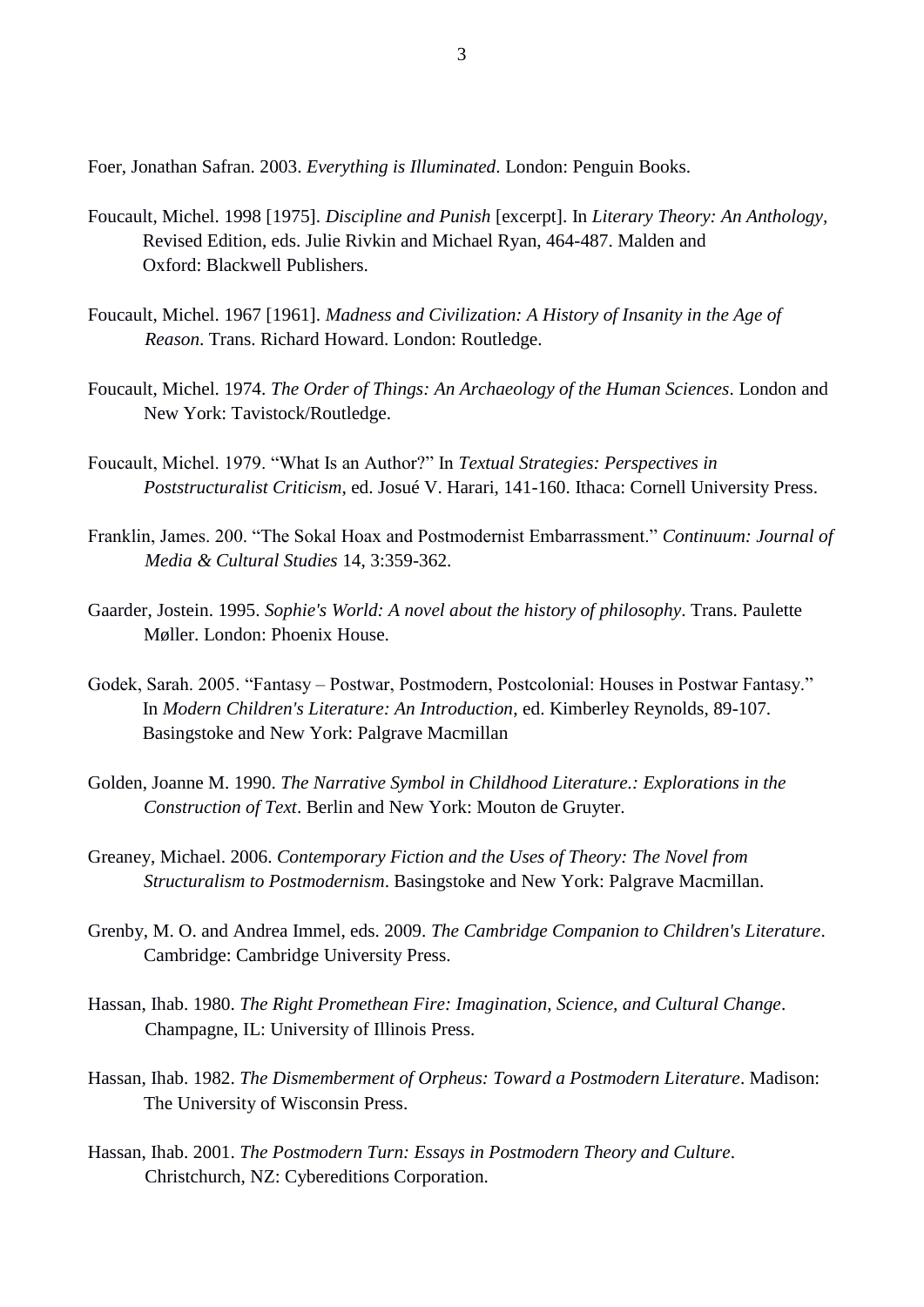- Hassan, Ihab. 2003. "Beyond Postmodernism: Toward an aesthetic of trust." *Angelaki: Journal of the theoretical humanities* 8, 1: 3-11.
- Hearne, Betsy. 1991. "Research in Children's Literature in the U.S. And Canada: Problems and Possibilities." In *Children's Literature Research: International Resources and Exchange First International Conference April 5-7, 1988*, ed. International Youth Library, 109-122. München, London, New York and Paris: K. G. Saur.
- Hillel, Margot. 2003. "'A Little Child Shall Lead Them': The Child as Redeemer." In *Children's Literature and the* Fin de Siècle, ed. Roderick McGillis, 57-69. Westport and London: Praeger
- Hodge, Bob. 1999. "The Sokal 'Hoax': some implications for science and postmodernism." *Continuum: Journal of Media & Cultural Studies* 13, 2:255-269.
- Hoffman, A. Robin. 2010. "The BFG and the Spaghetti Book Club: A Case Study of Children as Critics." *Children's Literature in Education* 41: 234-250.
- Hughes, Thomas. 1997 (1857). *Tom Brown's Schooldays*. London: Penguin Books.
- Hugo, Victor. 1998 [1862]. *Les Misérables*. Paris: Librairie.
- Hunt, Peter, ed. 1990. *Children's Literature: The development of criticism*. London and New York: Routledge.
- Hunt, Peter. 2001. *Children's Literature*. Oxford: Blackwell.
- Hutcheon, Linda. 1988. *A Poetics of Postmodernism: History, Theory, Fiction*. London and New York: Routledge.
- Immel, Andrea. 2009. "Children's books and constructions of childhood." In *The Cambridge Companion to Children's Literature*, eds. M. O. Grenby and Andrea Immel, 19-34. Cambridge: Cambridge University Press.
- Inge, M. Thomas, ed. 1988. *Naming the Rose: Essays on Eco's 'The Name of the Rose'*. Jackson and London: University Press of Missisippi.
- Jameson, Fredric. 1994. *The Seeds of Time*. New York: Columbia University Press.

*Kalevala*, the. 1989. Trans. Keith Bosley. Oxford: Oxford University Press.

Kawabata, Ariko. 2006. "Sense of Loss, Belonging and Storytelling: An Anglo-Indian Narrator in *The Borrowers*." *Children's Literature in Education* 37, 2: 125-131.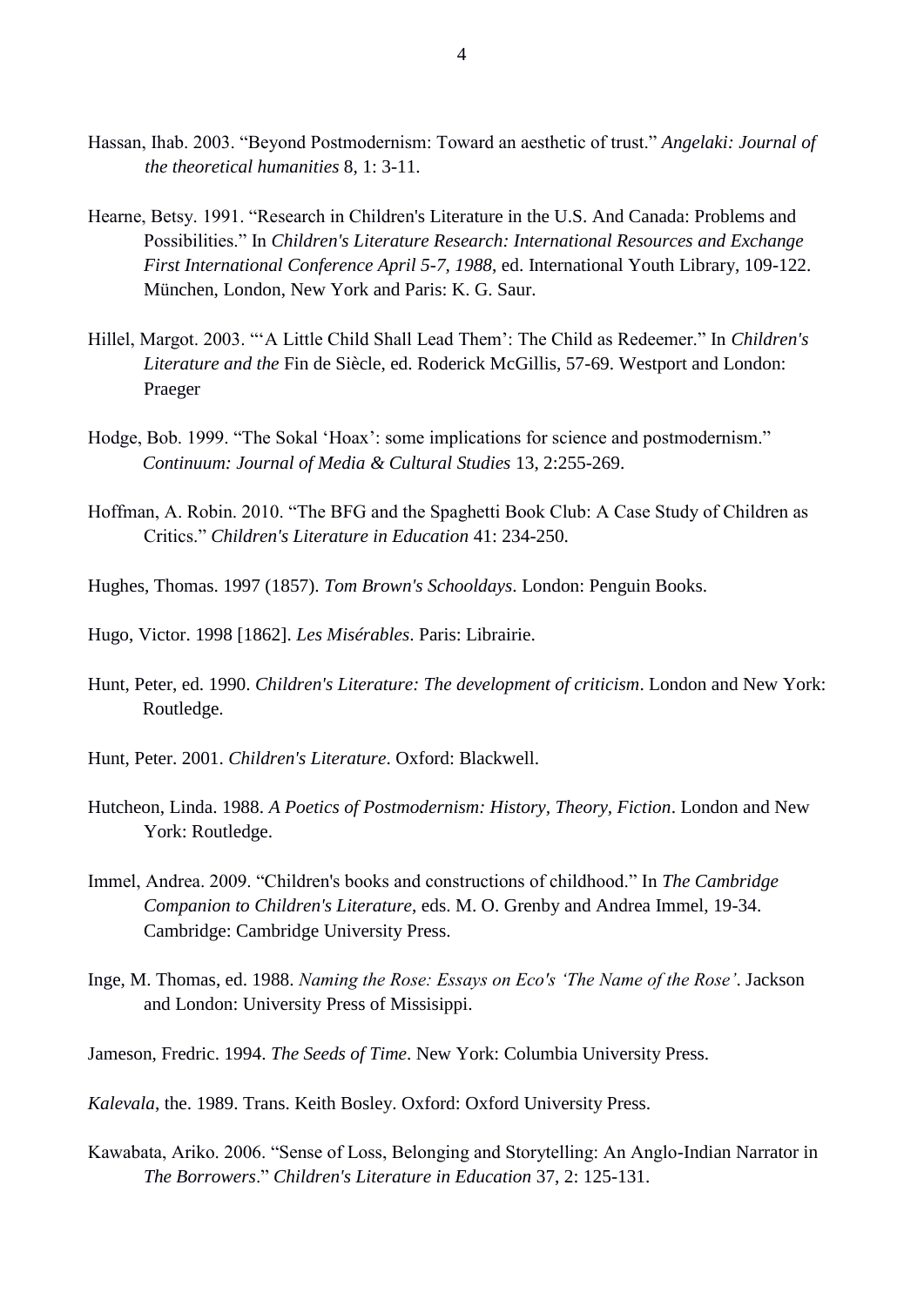- Lesnik-Oberstein, Karín, ed. 2004. *Children's Literature: New Approaches*. Basingstoke and New York: Palgrave Macmillan.
- Lodge, David. 1981. "*Working with Structuralism: Essays and reviews on nineteenth- and twentieth-century literature.*" Boston, London and Henley: Routledge & Kegan Paul.
- Lyotard, Jean-François. 1984. *The Postmodern Condition: A Report on Knowledge*. Trans. Geoff Bennington and Brian Massumi. Manchester: Manchester University Press.
- Lyotard, Jean-François. 1989. *Differend; Phrases in Dispute*. Trans. Georges Van Den Abbeele. Minneapolis: University of Minnesota Press.
- Lyotard, Jean-François. 1997 [1993]. *Postmodern fables*. Trans. Georges Van Den Abbeele. Minneapolis and London: University of Minnesota Press.
- McGillis, Roderick. 1996. *The Nimble Reader: Literary Theory and Children's Literature*. New York: Twayne Publishers.
- McGillis, Roderick, ed. 2003. *Children's Literature and the* Fin de Siècle. Westport and London: Praeger
- McHale, Brian. 1987. *Postmodernist Fiction*. New York and London: Methuen.
- Miller, J. Hillis. 2004. "Reading. The Swiss Family Robinson as Virtual Reality." In *Children's Literature: New Approaches*, ed. Karin Lesnik-Oberstein, 78-92. Basingstoke and New York: Palgrave Macmillan.
- Montag, Warren. 1995. "'The soul is the prison of the body': Althusser and Foucault..." *Yale French Studies* 88, 53-78.
- Nesbit, Edith. 1959 [1902]. *Five Children and It*. London: Puffin Books.
- Norton, Mary. 1978 (1952). *The Borrowers*. London: J. M. Dent & Sons Ltd.
- O'Neil, Katherine. 2010. "Once upon Today: Teaching for Social Justice with Postmodern Picturebooks." *Children's Literature in Education* 41, 1: 40-51.
- Pantaleo, Sylvia. 2010. "Mutinous Fiction: Narrative and Illustrative Metalepsis in Three Postmodern Picturebooks." *Children's Literature in Education* 41, 1: 12-27.
- Parker, Mark. 1988. "*The Name of the Rose* as a Postmodern Novel." In *Naming the Rose: Essays on Eco's 'The Name of the Rose'*, ed. Thomas M. Inge, 48-61. Jackson and London: University Press of Missisippi.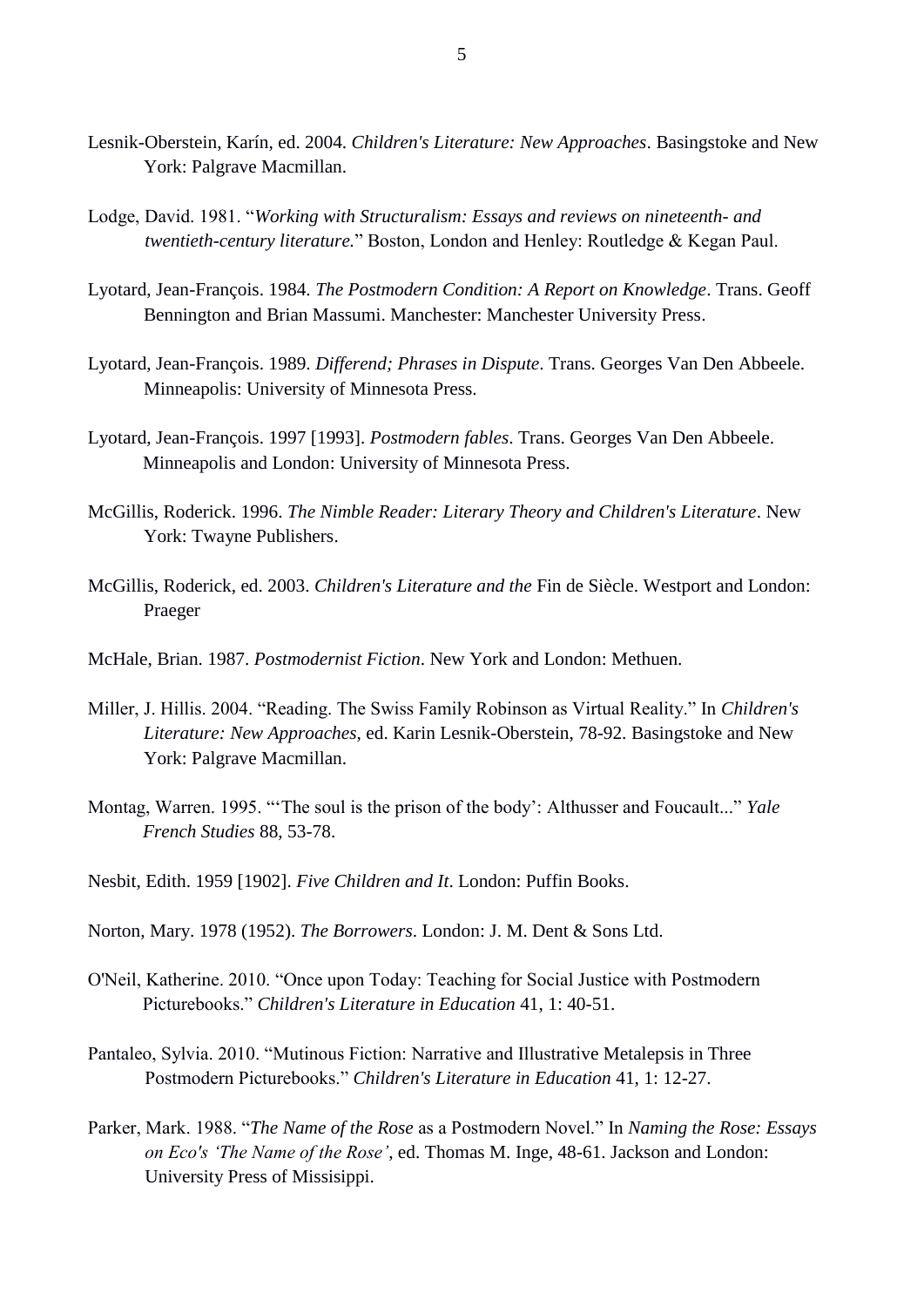- Perry, Seamus. 1999. "Romanticism: The Brief History of a Concept." In *A Companion to Romanticism*, ed. Duncan Wu, 3-11. Malden and Oxford: Blackwell Publishers.
- Philip, Neal. 1995. *Suuri Myyttikirja*. Trans. Marja Itkonen-Kaila. Porvoo, Helsinki and Juva: Werner Söderström Osakeyhtiö.
- Pinsent, Pat. 2005a. "Postmodernism, New Historicism and Migration: New Historical Novels." In *Modern Children's Literature: An Introduction*, ed. Kimberley Reynolds, 173-190. Basingstoke and New York: Palgrave Macmillan
- Pinsent, Pat. 2005b. "Language, Genres and Issues: the Socially Committed Novel." In *Modern Children's Literature: An Introduction*, ed. Kimberley Reynolds, 191-208. Basingstoke and New York: Palgrave Macmillan
- Pullman, Philip. 1998 [1995]. *Northern Lights*. London: Scholastic.
- Pullman, Philip. 2001 [2000]. *The Amber Spyglass*. London: Scholastic Press.
- Readings, Bill and Bennet Schaber, eds. 1993. *Postmodernism Across the Ages: Essays for a Postmodernity that Wasn't Born Yesterday.* Syracuse, NY: Syracuse University Press.
- Reimer, Mavis. 2009. "Traditions of the school story." In *The Cambridge Companion to Children's Literature*, eds. M. O. Grenby and Andrea Immel, 209-225. Cambridge: Cambridge University Press.
- Reynolds, Kimberley, ed. 2005. *Modern Children's Literature: An Introduction*. Basingstoke and New York: Palgrave Macmillan.
- Reynolds, Kimberly. 2009. "Changing families in children's fiction." In *The Cambridge Companion to Children's Literature*, eds. M. O. Grenby and Andrea Immel, 193-207. Cambridge: Cambridge University Press.
- Rivkin, Julie and Michael Ryan, eds. 1998. *Literary Theory: An Anthology*. Revised ed. Malden and Oxford: Blackwell Publishers.
- Roberts, Lewis. 2008."Nightmares, Idylls, Mystery, and Hope: *Walk Two Moons* and the Artifice of Realism in Children's fiction." *Children's Literature in Education* 39: 121-134.
- Robertson, David, ed. 1994. *English Studies and History*. Tampere: University of Tampere.
- Rowling, J.K. 1997. *Harry Potter and the Philosopher's Stone*. London: Bloomsbury.

Sanderson, Brandon. 2005. *Elantris*. New York: Tor Books.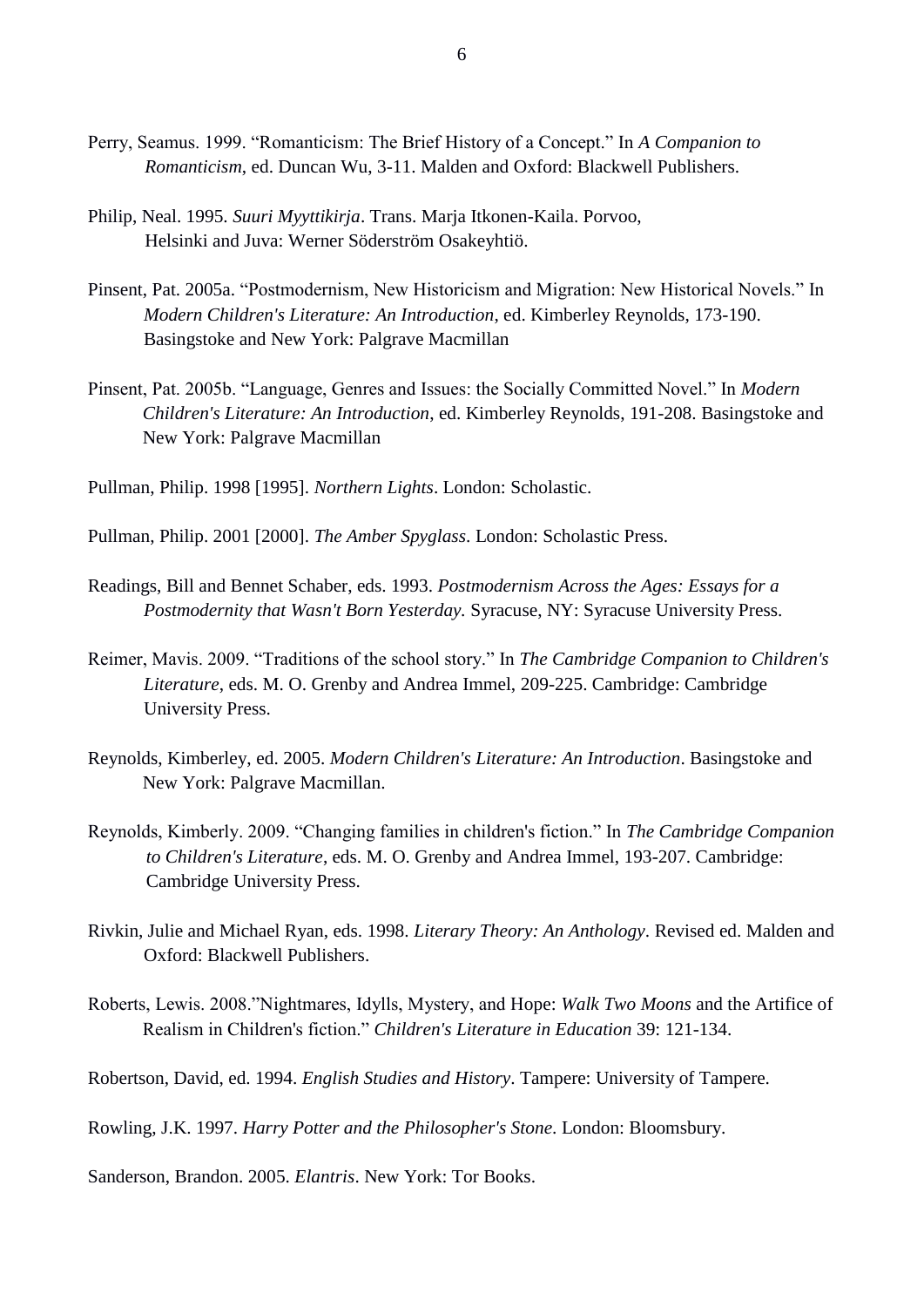Sanderson, Brandon. 2006. *Mistborn: The Final Empire*. New York: Tor Books.

Sanderson, Brandon. 2007b. *Mistborn: The Well of Ascension*. New York: Tor Books.

Sanderson, Brandon. 2008a. *Mistborn: The Hero of Ages*. New York: Tor Books.

Sanderson, Brandon. 2008b. *Alcatraz Versus the Scrivener's Bones*. New York: Scholastic Press.

Sanderson, Brandon. 2009a. *Alcatraz Versus the Knights of Crystallia*. New York: Scholastic Press.

Sanderson, Brandon. 2009b. *Warbreaker*. New York: Tor Books.

Sanderson, Brandon. 2010b. *The Way of Kings*. New York: Tor Books.

Sanderson, Brandon. 2012. *The Emperor's Soul*. San Francisco: Tachyon.

- Sarup, Madan. 1993. *An Introductory Guide to Poststructuralism and Postmodernism*. New York, London, Toronto, Sydney, Tokyo and Singapore: Harvester Wheatsheaf.
- Schade Eckert, Lisa. 2008. "Bridging the Pedagogical Gap: Intersections Between Literary and Reading Theories in Secondary and Postsecondary Literacy Instruction." *Journal of Adolescent and Adult Literacy* 52, 2: 110-118.
- Scieszka, Jon and Lane Smith. 1992. *The Stinky Cheese Man & Other Fairly Stupid Tales*. London: Puffin Books.
- Simmons, Judy. 2009. "Gender roles in children's fiction." In *The Cambridge Companion to Children's Literature*, eds. M. O. Grenby and Andrea Immel, 143-158. Cambridge: Cambridge University Press.
- Stephens, John. 2009. "Retelling stories across time and cultures." In *The Cambridge Companion to Children's Literature*, eds. M. O. Grenby and Andrea Immel, 91-107. Cambridge: Cambridge University Press.
- Thomson, Stephen. 2004. "The Child, The Family, The Relationship. Familiar Stories: Family, Storytelling, and Ideology in Philip Pullman's *His Dark Materials*." In *Children's Literature: New Approaches*, ed. Karin Lesnik-Oberstein, 144-167. Basingstoke and New York: Palgrave Macmillan.
- Tucker, Nicholas. 1991. The child and the book: a psychological and literary exploration. Cambridge: Cambridge University Press

Twain, Mark. 1994 (1885). *The Adventures of Huckleberry Finn*. London: Penguin Books.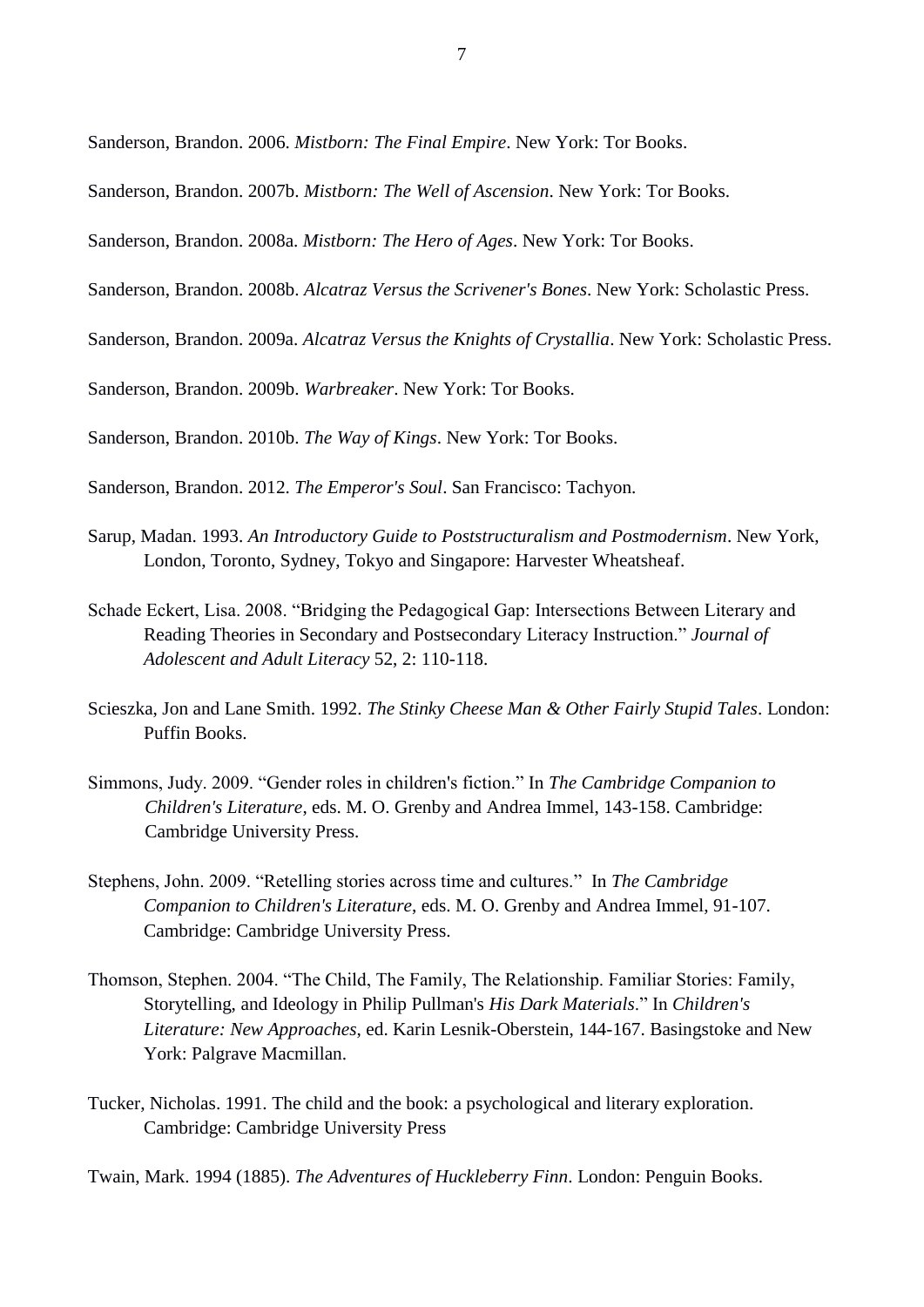Valone, Lynne. 2009. "Ideas of difference in children's literature." In *The Cambridge Companion to Children's Literature*, eds. M. O. Grenby and Andrea Immel, 159-189. Cambridge: Cambridge University Press.

Vonnegut, Kurt. 1991 (1969). *Slaughterhouse-Five*. New York: Dell Publishing.

- Wain, Leah. 1999. "Introduction: Postmodernism? Not Representing Postmodernism." In *Literary Theories: A Reader & Guide*, ed. Julian Wolfreys, 359-370. Edinburgh: Edinburgh University Press.
- Waugh, Patricia. 1984. *Metafiction: The Theory and Practice of Self-Conscious Fiction*. Florence, KY: Routledge.
- Webb, Jean. 2003. "Walking into the Sky: Englishness, Heroism and Cultural Identity: A Nineteenth- and Twentieth-Century Perspective." In In *Children's Literature and the* Fin de Siècle, ed. Roderick McGillis, 51-56. Westport and London: Praeger.
- Wieck, Carl F. 1994. "And Nothing but the Truth." In *English Studies and History*, ed. David Robertson, 103-123. Tampere: University of Tampere.
- Wolfreys, Julian, ed. 1999. *Literary Theories: A Reader & Guide*. Edinburgh: Edinburgh University Press.
- Wu, Duncan, ed. 1999. *A Companion to Romanticism*. Malden and Oxford: Blackwell Publishers.
- Zimmermann, Jens. 2004. "*Quo Vadis?*: Literary Theory beyond Postmodernism." *Christianity and Literature* 53, 4: 495- 519.

### **Electronic sources**

- Jameson, Fredric. 1991. "Postmodernism and Consumer Society." [Internet] Athenaeum Library of Philosophy. Available from http://evans-experientialism.freewebspace.com/jameson.htm [Accessed 23 February 2012]
- McHale, Brian. 2007. "What Was Postmodernism." [Internet] *Electronic Book Review*. Available from http://www.electronicbookreview.com/thread/fictionspresent/tense [Accessed 15 January 2013]
- Sanderson, Brandon. Twitter account. [Internet] Available from http://twitter.com/#!/brandsanderson [Accessed 11 May 2012]